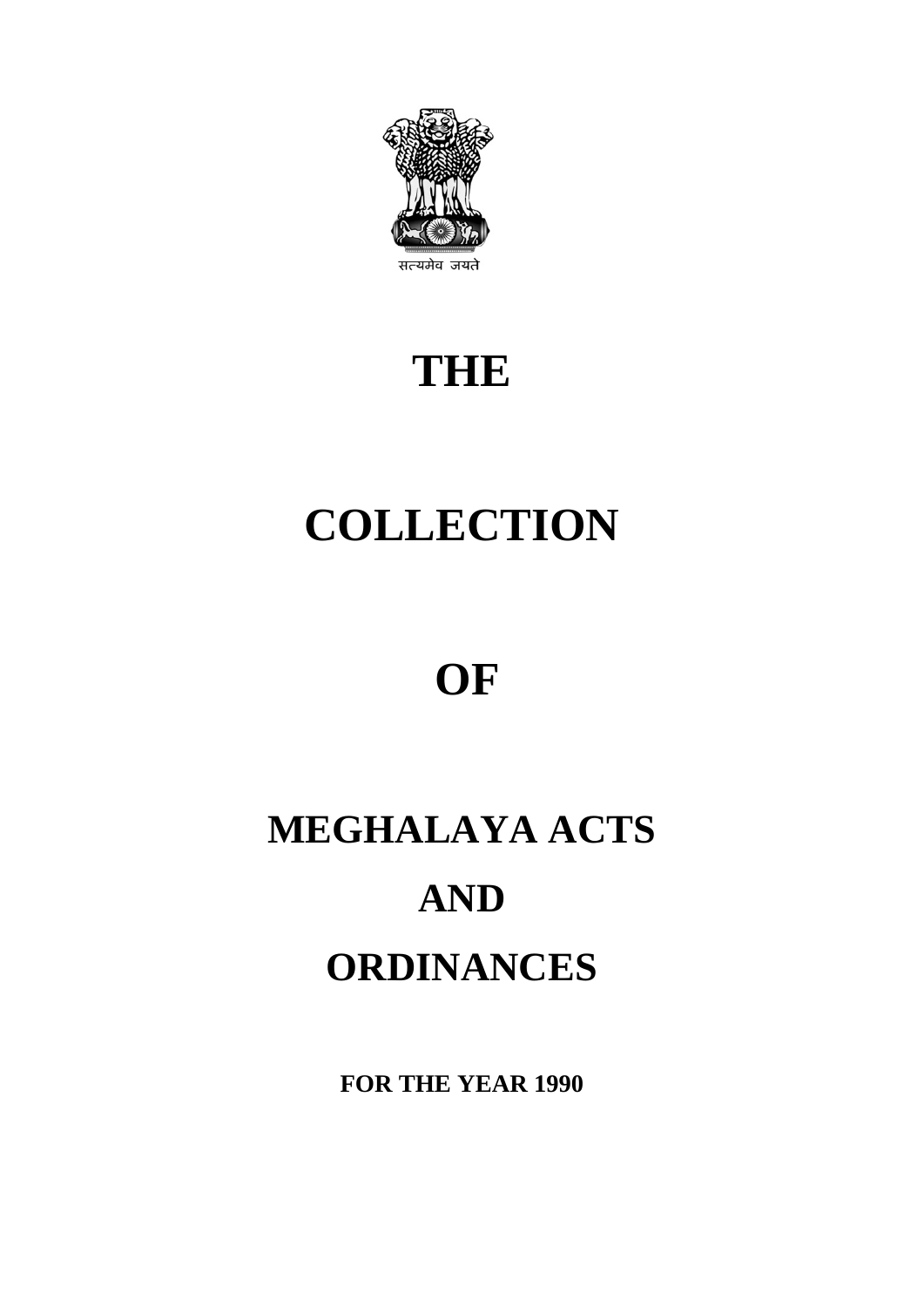#### INDEX

#### **List of Meghalaya Acts, 1990**

| Acts Nos.      | Title of the Acts                                              | Page      |
|----------------|----------------------------------------------------------------|-----------|
| $\mathbf{1}$   | The Meghalaya Arbitration (Extension & Amendment)<br>Act, 1990 | $1-2$     |
| $\overline{2}$ | The Meghalaya Appropriation (Vote-on-Account)                  | $3-17$    |
|                | Act, 1990                                                      |           |
| 3              | The Lepers (Meghalaya Repeal) Act, 1990                        | 18        |
| $\overline{4}$ | The Meghalaya State Housing Board (Amendment)                  | 19        |
|                | Act, 1990                                                      |           |
| 5              | The Registration (Meghalaya Amendment) Act, 1990               | 20        |
| 6              | The Meghalaya Appropriation (No. I) Act, 1990                  | $21 - 35$ |
| 7              | The Meghalaya Societies Registration (Amendment)               | 36        |
|                | Act, 1990                                                      |           |
| 8              | The Court Fess (Meghalaya Amendment) Act, 1990                 | $37 - 53$ |
| 9              | The Legislative Assembly of Meghalaya (Members' Pension)       | 54        |
|                | (Amendment) Act, 1990                                          |           |
| 10.            | The Meghalaya Municipal (Amendment) Act, 1990                  | 55        |
| 11.            | The Indian Stamp (Meghalaya Amendment) Act, 1990               | 56-78     |
| 12.            | The Meghalaya Appropriation (No. II) Act, 1990                 | 79-85     |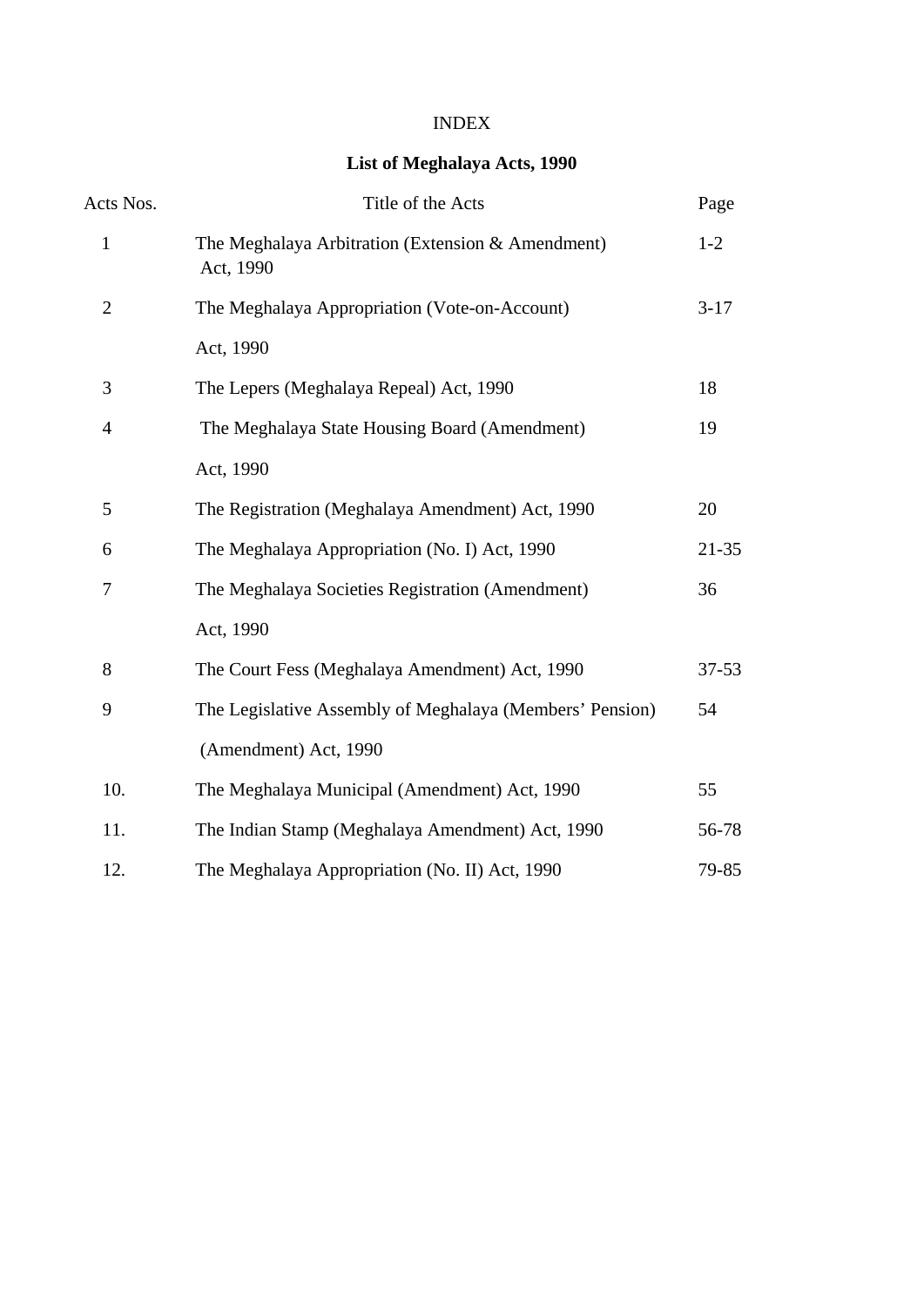#### ORDINANCES

| Serial No. | Ordinance                                          | Page    |
|------------|----------------------------------------------------|---------|
| 1.         | The Meghalaya Arbitration (Extension & Amendment)  | 86-87   |
|            | Ordinance, 1990                                    |         |
| 2          | The Meghalaya Appropriation Ordinance, 1990        | 88-97   |
| 3          | The Meghalaya Appropriation (Vote-on-Account)      | 98-11   |
|            | Ordinance, 1990                                    |         |
| 4          | The Meghalaya Preventive Detention Ordinance, 1990 | 112-117 |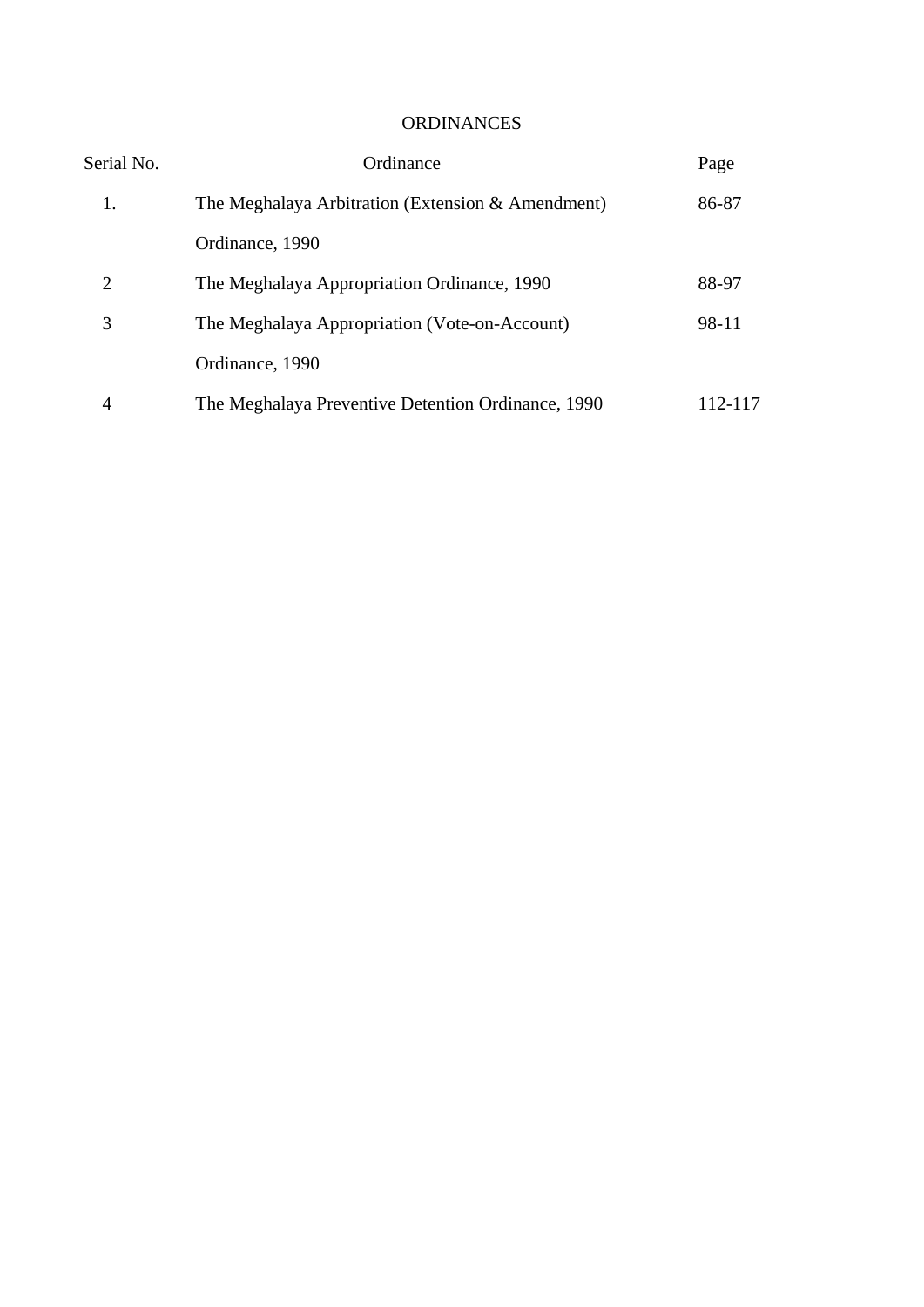#### **MEGHALAYA ACT NO. 1 OF 1990**

#### **THE MEGHALAYA ARBITRATION (EXTENSION AND AMENDMENT) ACT, 1990**

(As passed by the Assembly)

[Received the assent of the President on the 25<sup>th</sup> April, 1990

(Published in the Gazette of Meghalaya, Extra-ordinary, dated  $26<sup>th</sup>$  April, 1990)

#### An

#### Act

To extend the Arbitrary Act, 1940 (Central Act 10 of 1940) to the tribal areas of the State of Meghalaya and to amend certain provisions thereof in their application to the State.

Be it enacted by the Legislature of the State of Meghalaya in the Forty-first Year of the Republic of India as follows:-

| Short title, extent and<br>commencement                                               | $\mathbf{1}$ | (1) This Act may be called the Meghalaya Arbitration<br>(Extension and Amendment) Act, 1990<br>(2) It extends to the whole of the State of Meghalaya.<br>(3) It shall be deemed to have come into force with effect from<br>the $14th$ day of March, 1990 |
|---------------------------------------------------------------------------------------|--------------|-----------------------------------------------------------------------------------------------------------------------------------------------------------------------------------------------------------------------------------------------------------|
| <b>Extension of Central</b><br>Act 10 of 1940 to the<br>tribal areas of<br>Meghalaya. | 2            | The Arbitration Act, 1940 thereinafter referred to as the<br>principal Act) shall extend to and come into force in the tribal<br>areas of Meghalaya with immediate effect.                                                                                |
|                                                                                       |              | <b>Explanation-</b> "tribal areas" are the areas specified in Part-II of<br>the Table appended to paragraph 20 of the Sixth Schedule to<br>the Constitution.                                                                                              |
| <b>Amendment of Section</b><br>14 of Central Act 10 of<br>1940                        | 3            | In the principal Act, in section 14, to sub-section $(1)$ , the<br>following proviso shall be added, namely:-                                                                                                                                             |
|                                                                                       |              | "Provided that the arbitrator or the umpire shall give reasons<br>for the award made under this section and no award ahsil be<br>valid unless reasons therefore are so given".                                                                            |
| <b>Amendment of Section</b><br>17 of Central Act 10 of<br>1940                        | 4            | In the principal Act, to section 17, the following provisos shall<br>be added, namely:-                                                                                                                                                                   |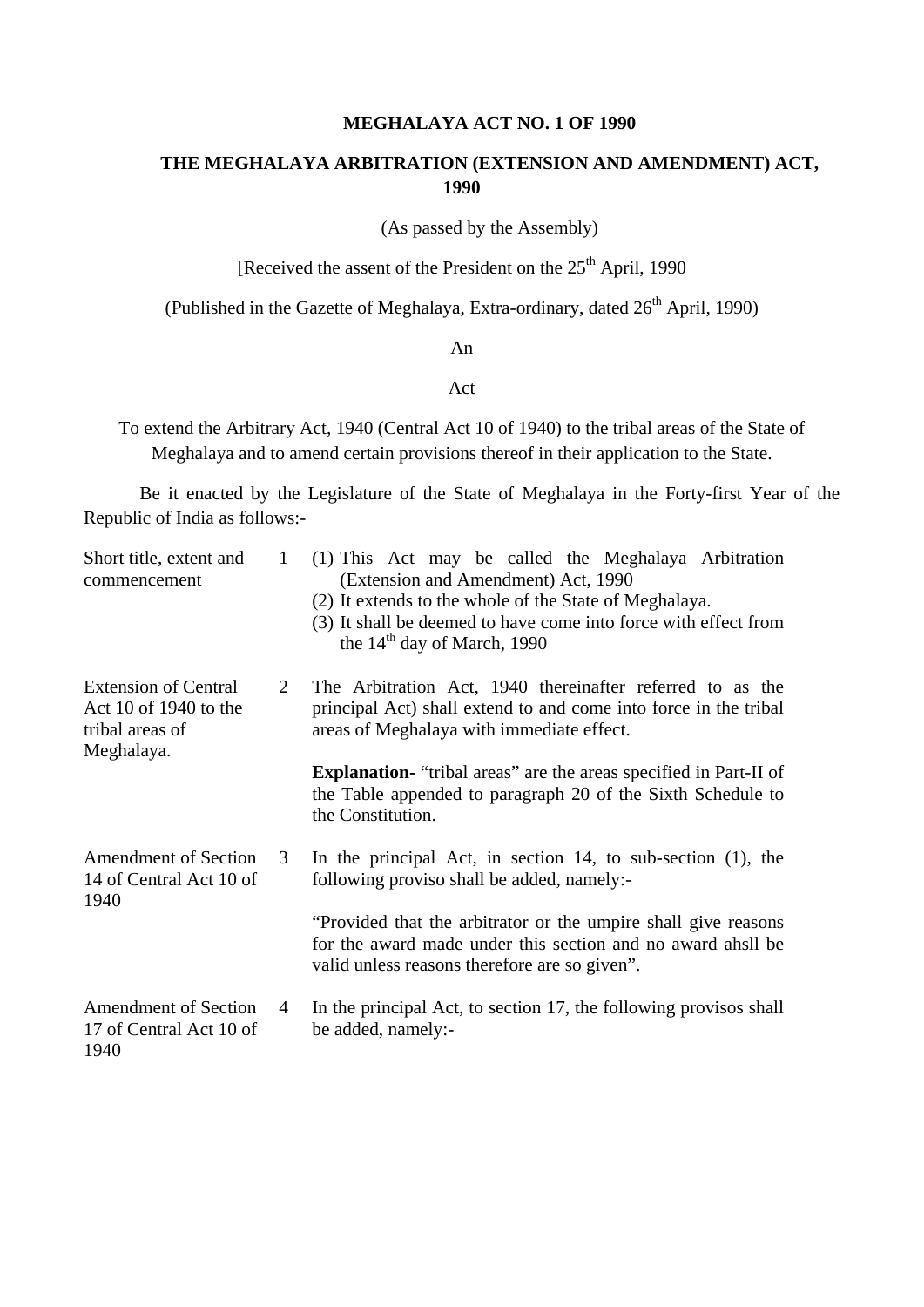"Provided that if any award which does not contain reasons as required under the proviso to sub-section (1) of section 14 is filed or, at the commencement of the Meghalaya Arbitration (Extension and Amendment) Act, 1990 is otherwise pending in the court, the court shall not proceed to pronounce Judgement according to the award but shall remit, the award to the arbitrator or the umpire, as the case may be, for giving reasons for the award and thereupon the arbitrator or the umpire shall, within a period of thirty days from the date of remittance of the award, which period may, for reasons to be recorded in writing, be extended by the court by any period not exceeding fifteen days, give reasons and file the same in the court.

"Provided, further, that where it is not possible for the court to remit the award to the arbitrator or to the umpire as provided for in the preceeding proviso due to death negligence, refusal or inability on his part to act, the court shall set aside the award and direct the parties to initiate fresh arbitration in accordance with the terms of the agreement".

- Repeal and Savings 5 (1) The Meghalaya Arbitration (Extension and Amendment) Ordinance, 1990 is hereby repealed.
	- (2) Notwithstanding the repeal anything done or any action taken under the said Ordinance shall be deemed to have been done or taken under the corresponding provisions of this Act.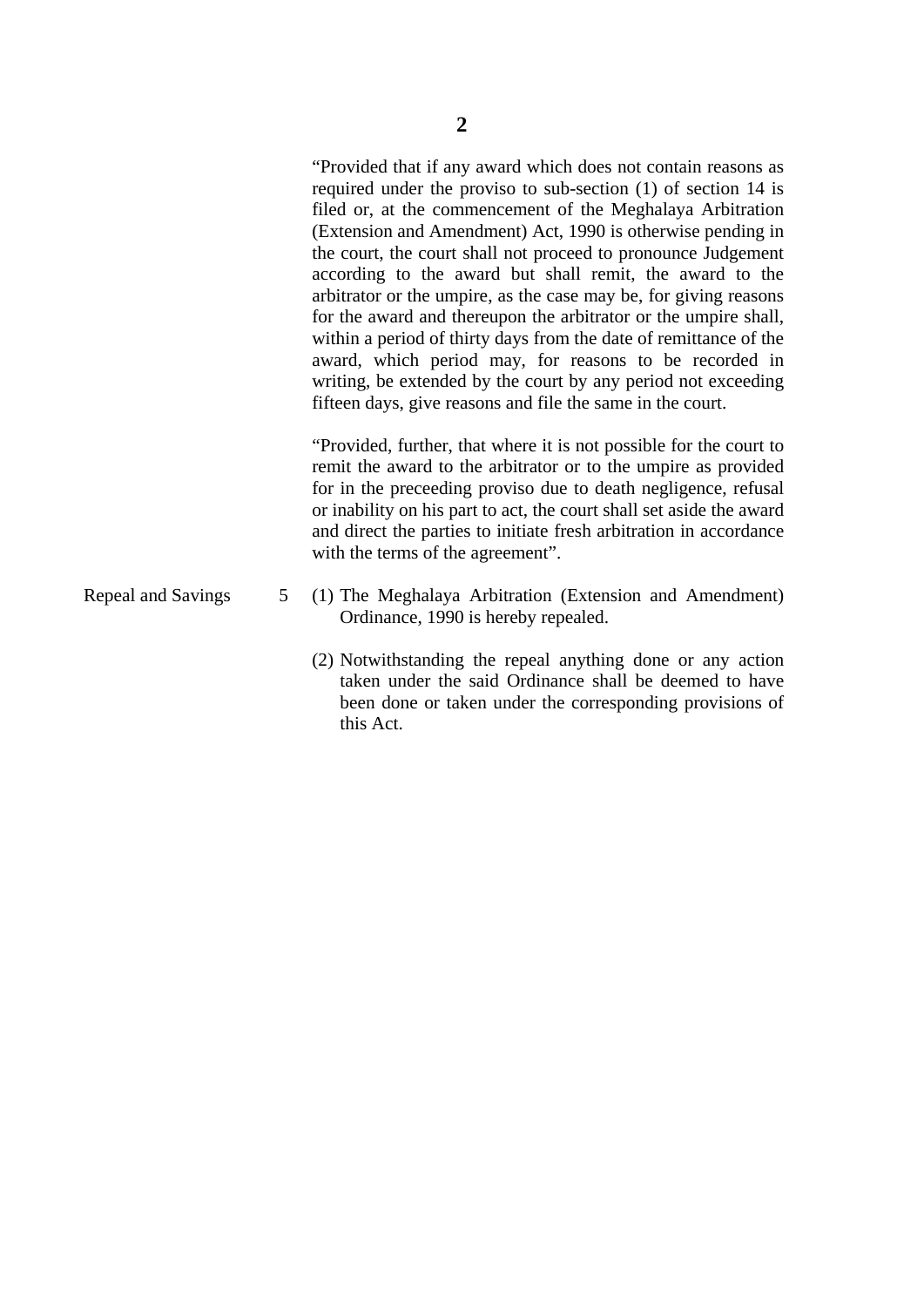#### **MEGHALAYA ACT NO. 2 OF 1990**

#### **THE MEGHALAYA APPROPRIATION (VOTE-ON-ACCOUNT) ACT, 1990**

(As passed by the Assembly on  $28<sup>th</sup>$  April, 1990)

[Received the assent of the Governor on the  $12<sup>th</sup>$  May, 1990]

(Published in the *Gazette of Meghalaya*, Extra-ordinary, dated 15<sup>th</sup> May, 1990)

#### An

#### Act

To provide for the withdrawal of certain sums from and out of the Consolidated Fund of Meghalaya for the services of a part of financial year 1990-91

Be it enacted by the Legislature of the State of Meghalaya in the Forty-first Year of the Republic of India as follows:-

| Short title, extent and<br>commencement                                                                                           | 1 | (1) This Act may be called the Meghalaya Appropriation<br>(Vote-on-Account) Act, 1990<br>(2) It shall be deemed to have come into force on the first<br>day of April, 1990                                                                                                                                                                                                                                                                                                                                                                  |
|-----------------------------------------------------------------------------------------------------------------------------------|---|---------------------------------------------------------------------------------------------------------------------------------------------------------------------------------------------------------------------------------------------------------------------------------------------------------------------------------------------------------------------------------------------------------------------------------------------------------------------------------------------------------------------------------------------|
| Withdrawal of Rs.<br>118,18,88,750 from and<br>out of the Consolidated<br>Fund of Meghalaya for<br>the financial year 1990-<br>91 | 2 | From and out of the Consolidated Fund of Meghalaya<br>there may be withdrawn sums not exceeding those<br>specified in Column (3) of the Schedule amounting in the<br>aggregate to the sum of Rupees one hundred eighteen<br>crores, eighteen lakhs, eightyeight thousand, seven<br>hundred fifty towards defraying the several charges which<br>will come in the course of payment during the period of<br>three months beginning on the first day of April, 1990 in<br>respect of the services specified in Column (2) of the<br>Schedule. |
| Appropriation                                                                                                                     | 3 | Meghalaya Appropriation<br>(On-Account)<br>$(1)$ The<br>Ordinance, 1990 (Ordinance No. 3 of 1990) is hereby<br>repealed<br>(2) Notwithstanding the repeal anything done under the<br>Ordinance shall be deemed to have been done under                                                                                                                                                                                                                                                                                                      |

the corresponding provisions of the Act.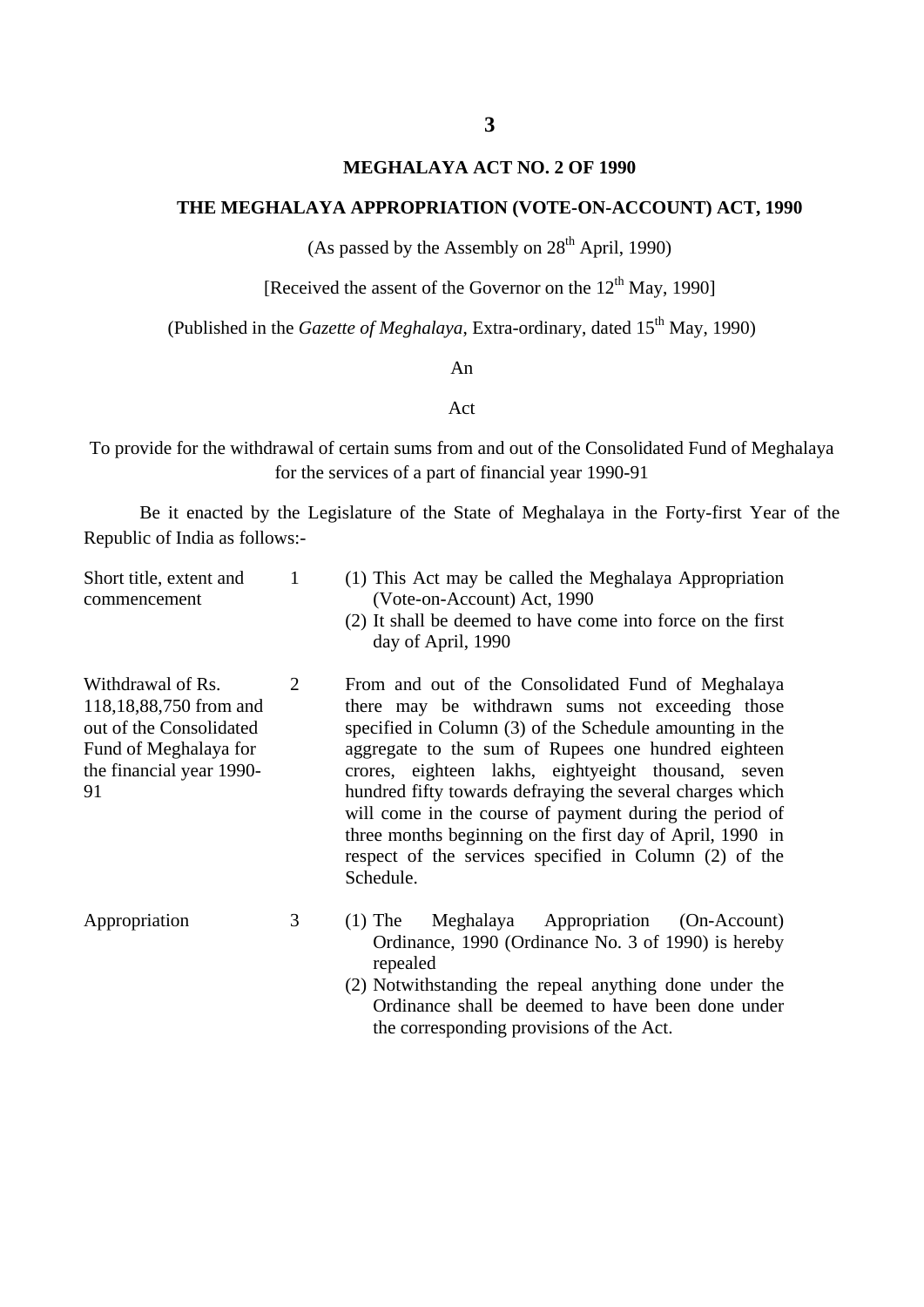| (1)       | (2)                                                                                                                                                                          |          |                    | (3)              |           |
|-----------|------------------------------------------------------------------------------------------------------------------------------------------------------------------------------|----------|--------------------|------------------|-----------|
| Grant No. | Services and Purposes                                                                                                                                                        |          | Sums not exceeding |                  |           |
|           | (Major Heads)                                                                                                                                                                |          |                    |                  |           |
|           |                                                                                                                                                                              |          | Voted by           | Charged on       | Total     |
|           |                                                                                                                                                                              |          | the                | the Consolidated |           |
|           |                                                                                                                                                                              |          | Assembly           | Fund             |           |
|           |                                                                                                                                                                              |          | Rs.                | Rs.              | Rs.       |
|           | 1. 2011-Parliamentary/State/Union                                                                                                                                            | Revenue  | 38,74,250          | 1,45,250         | 40,19,500 |
|           | <b>Territory Legislature</b>                                                                                                                                                 |          |                    |                  |           |
| 2.        | 2012-Governor                                                                                                                                                                | Revenue  | 6,250              | 20,58,250        | 20,61,500 |
| 3.        | 2013-Council of Ministers                                                                                                                                                    | Revenue  | 21,75,000          |                  | 21,75,000 |
| 4.        | 2014-Administration of Justice                                                                                                                                               | Revenue  | 18,32,500          | 3,02,500         | 21,35,000 |
| 5.        | 2015-Elections                                                                                                                                                               | Revenue  | 28,35,000          |                  | 28,35,000 |
|           | 2029-Land Revenue<br>2245-Relief on account of Natural<br>Calamities<br>2250-Other Social Services<br>3475-Other General Economic<br>Services-201-Land Ceilings              | Revenue  | 58,76,500          |                  | 58,76,500 |
| 6.        | 6225-Loans for Welfare of<br>Scheduled Castes, Scheduled<br>Tribes and other Backward<br>Classes<br>6250-Loans for Other Social<br>Services<br>6401-Loans for Crop Husbandry | ∕Capital | 2,500              |                  | 2,500     |
| 7.        | 2030-Stamps and Registration                                                                                                                                                 | Revenue  | 2,07,500           |                  | 2,07,500  |
| 8.        | 2039-State Excise                                                                                                                                                            | Revenue  | 18,07,500          |                  | 18,07,500 |
|           | 2040-Sales Tax                                                                                                                                                               |          |                    |                  |           |
|           | 9. 2045-Other Taxes and Duties on<br><b>Commodities and Services</b>                                                                                                         | Revenue  | 13,10,000          |                  | 13,10,000 |

## **4**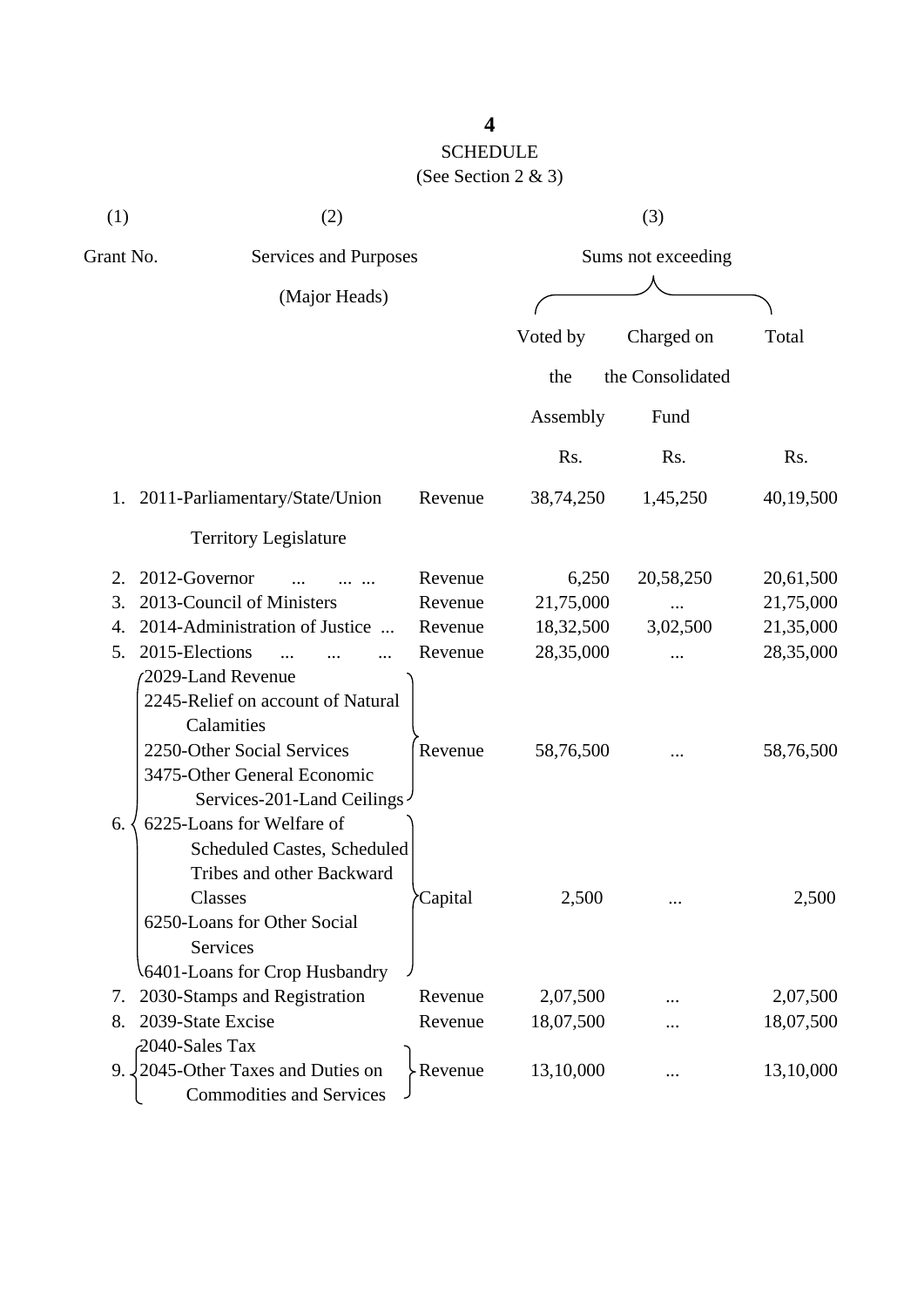| (1)               | (2)                                             |         |                    | (3)              |             |  |
|-------------------|-------------------------------------------------|---------|--------------------|------------------|-------------|--|
| Grant No.         | Services and Purposes                           |         | Sums not exceeding |                  |             |  |
|                   | (Major Heads)                                   |         |                    |                  |             |  |
|                   |                                                 |         | Voted by           | Charged on       | Total       |  |
|                   |                                                 |         | the                | the Consolidated |             |  |
|                   |                                                 |         | Assembly           | Fund             |             |  |
|                   |                                                 |         | Rs.                | R <sub>s</sub> . | Rs.         |  |
|                   | 2041-Taxes on vehicles                          |         |                    |                  |             |  |
|                   | 2070-Other Administrative                       | Revenue | 82,31,250          |                  | 82, 31, 250 |  |
|                   | Services-Purchase and                           |         |                    |                  |             |  |
| 10<               | Maintenance of Transport<br>3055-Road Transport |         |                    |                  |             |  |
|                   | 5055-Capital Outlay on Road                     | Capital | 68,25,000          |                  | 68,25,000   |  |
|                   | Transport                                       |         |                    |                  |             |  |
|                   | 2045-Other Taxes and Duties on                  |         |                    |                  |             |  |
|                   | <b>Commodities and Services-II</b>              |         |                    |                  |             |  |
|                   | -Inspectorate of Electricity                    |         |                    |                  |             |  |
|                   | 2501-Special Programme for                      | Revenue | 1,60,90,000        |                  | 1,60,90,000 |  |
|                   | Rural Development Integrated                    |         |                    |                  |             |  |
|                   | <b>Rural Energy Programme</b>                   |         |                    |                  |             |  |
| 11.<br>2801-Power |                                                 |         |                    |                  |             |  |
|                   | 2810-Non-Conventional Sources                   |         |                    |                  |             |  |
|                   | of Energy                                       |         |                    |                  |             |  |
|                   | 6801-Loans for Power Project                    | Capital | 2,59,25,000        |                  | 2,59,25,000 |  |
|                   | 12. 2047-Other Fiscal Services Promo-           | Revenue | 92,500             |                  | 92,500      |  |
|                   | tion of Small Savings                           |         |                    |                  |             |  |
|                   | 2048-Appropriation for reduction                | Revenue | .                  |                  |             |  |
|                   | or avoidance of Debt (Charged)                  |         |                    |                  |             |  |
|                   | 2049-Interest Payments (Charged)                | Revenue |                    | 4,78,62,500      | 4,78,62,500 |  |
|                   | 2051-Public Services Commission                 | Revenue |                    | 5,45,000         | 5,45,000    |  |
|                   | (Charged)                                       |         |                    |                  |             |  |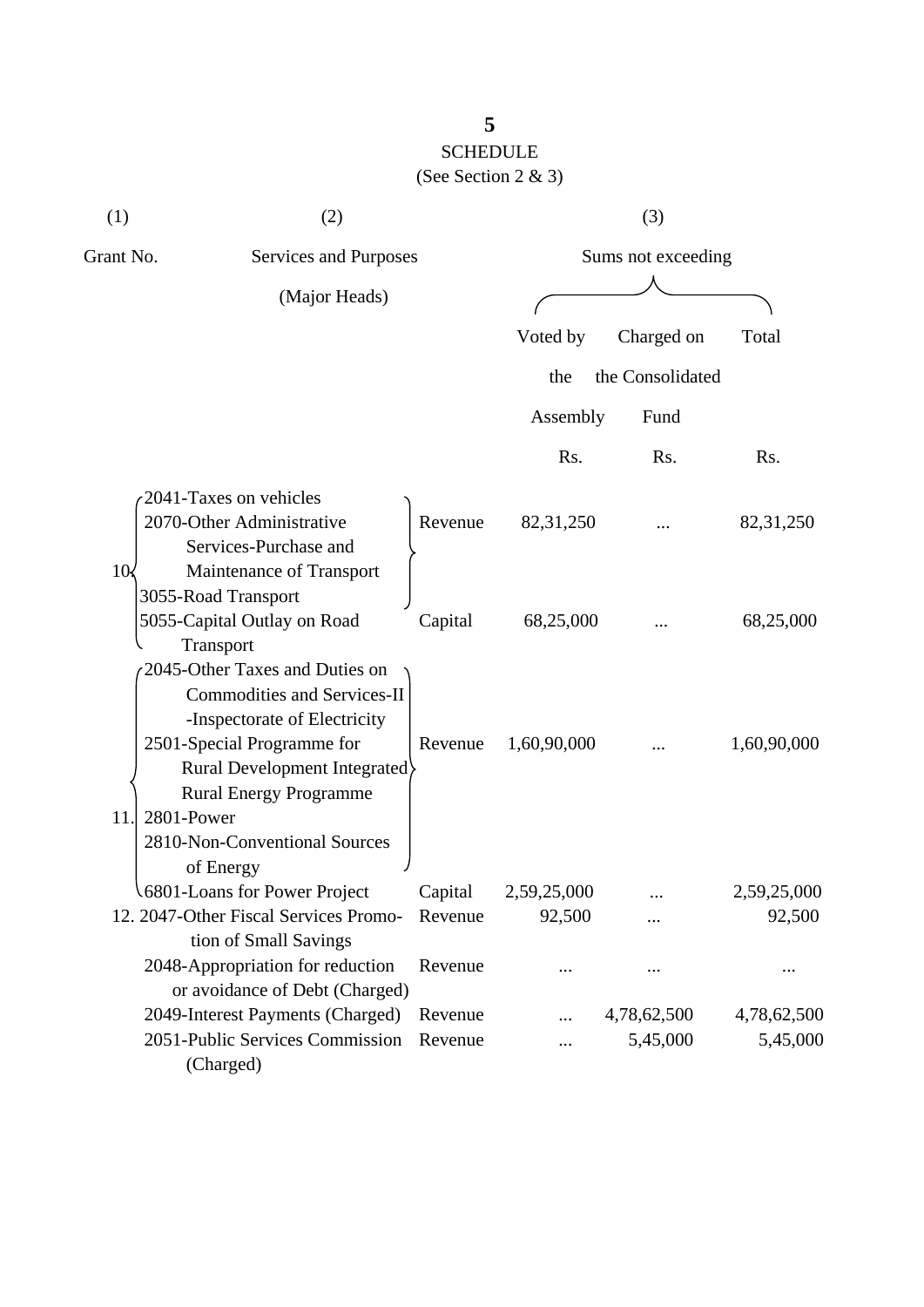| (1)                | (2)                                                                                                                                                                                                                |         |                    | (3)              |             |  |
|--------------------|--------------------------------------------------------------------------------------------------------------------------------------------------------------------------------------------------------------------|---------|--------------------|------------------|-------------|--|
| Grant No.          | Services and Purposes                                                                                                                                                                                              |         | Sums not exceeding |                  |             |  |
|                    | (Major Heads)                                                                                                                                                                                                      |         |                    |                  |             |  |
|                    |                                                                                                                                                                                                                    |         | Voted by           | Charged on       | Total       |  |
|                    |                                                                                                                                                                                                                    |         | the                | the Consolidated |             |  |
|                    |                                                                                                                                                                                                                    |         | Assembly           | Fund             |             |  |
|                    |                                                                                                                                                                                                                    |         | Rs.                | Rs.              | <b>Rs</b>   |  |
| 13.5               | 2052-Secretariat General Services<br>-I-Civil Department<br>2251-Secretariat Social Services<br>and Community Services-I-<br><b>Civil Departments</b><br>3451-Secretariat-Economic<br>Services-I-Civil Departments | Revenue | 1,83,34,250        |                  | 1,83,34,250 |  |
|                    | 14. 2053-District Administration                                                                                                                                                                                   | Revenue | 57,85,000          |                  | 57,85,000   |  |
|                    | 15. 2054-Treasury and Accounts<br>Administration                                                                                                                                                                   | Revenue | 30,67,500          |                  | 30,67,500   |  |
| 2055-Police<br>16. | 2070-Other Administrative Ser-<br>vices Protection and Control<br>2216-Housing-01-Government<br><b>Residential Buildings</b><br>4059-Capital Outlay on Public<br>Works (Police)                                    | Revenue | 6,25,39,250        |                  | 6,25,39,250 |  |
|                    | 4216-Capital Outlay on Housing<br>(Police)                                                                                                                                                                         | Capital | 69,25,000          |                  | 69,25,000   |  |
| $-2056$ -Jails     |                                                                                                                                                                                                                    | Revenue | 20,70,000          |                  | 20,70,000   |  |
|                    | $17\frac{1}{2}$ 4059-Capital Outlay on Public<br>Works (Jails)                                                                                                                                                     | Capital |                    | $\ddotsc$        |             |  |
| 18.                | 2058-Stationery and Printing<br>4058-Capital Outlay on Stationery<br>and Printing                                                                                                                                  | Revenue | 55,25,000          |                  | 55,25,000   |  |
|                    | 4216-Capital Outlay on Housing<br>01-Government Residential<br><b>Buildings</b>                                                                                                                                    | Capital | 11,25,000          |                  | 11,25,000   |  |

**6**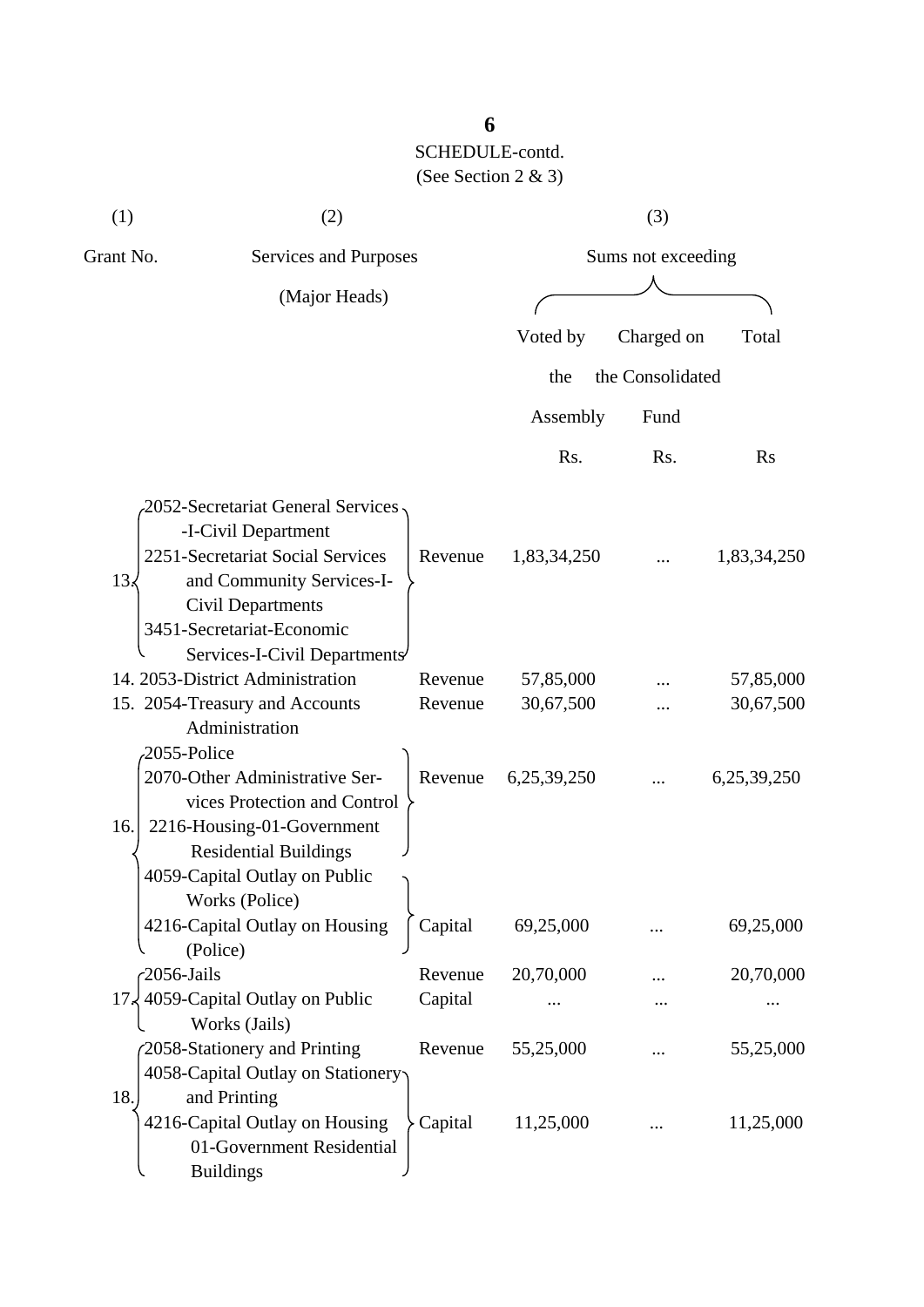| (1)       | (2)                                                                                                                                                                                                                                                                                                                                                                                                                            |         |             | (3)                |             |
|-----------|--------------------------------------------------------------------------------------------------------------------------------------------------------------------------------------------------------------------------------------------------------------------------------------------------------------------------------------------------------------------------------------------------------------------------------|---------|-------------|--------------------|-------------|
| Grant No. | Services and Purposes                                                                                                                                                                                                                                                                                                                                                                                                          |         |             | Sums not exceeding |             |
|           | (Major Heads)                                                                                                                                                                                                                                                                                                                                                                                                                  |         |             |                    |             |
|           |                                                                                                                                                                                                                                                                                                                                                                                                                                |         | Voted by    | Charged on         | Total       |
|           |                                                                                                                                                                                                                                                                                                                                                                                                                                |         | the         | the Consolidated   |             |
|           |                                                                                                                                                                                                                                                                                                                                                                                                                                |         | Assembly    | Fund               |             |
|           |                                                                                                                                                                                                                                                                                                                                                                                                                                |         | Rs.         | Rs.                | Rs          |
|           | 2052-Secretariat-General Services<br>-II-Public Works Department<br>-Secretariat<br>2059-Public Works<br>2202-General Education<br>2203-Technical Education Buildings<br>2204-Sports etc. Buildings<br>2205-Art and Culture<br>2210-Medical and Public Health<br>2216-Housing-01-Government<br>Residential Buildings (i/c P.W.D)<br>19/4059-Capital Outlay on Public Works<br>4202-Capital Outlay on Education,<br>Sports etc. | Revenue | 4,05,93,500 |                    | 4,05,93,500 |
|           | 4210-Capital Outlay on Medical<br>and Public Health<br>4216-Capital Outlay on Housing<br>-01-Government Residential<br>Buildings (i/c P.W.D)<br>4403-Capital Outlay on Animal<br>Husbandry<br>4404-Capital Outlay on Dairy                                                                                                                                                                                                     | Capital | 2,38,03,750 |                    | 2,38,03,750 |
|           | Development<br>2070-Other Administrative<br>Services-Civil Defence and<br><b>Home Guards</b>                                                                                                                                                                                                                                                                                                                                   | Revenue | 82,52,500   |                    | 82,52,500   |
| 20        | 4059-Capital Outlay on Public<br>Works (Civil Defence and<br>Home Guards)                                                                                                                                                                                                                                                                                                                                                      | Capital |             |                    |             |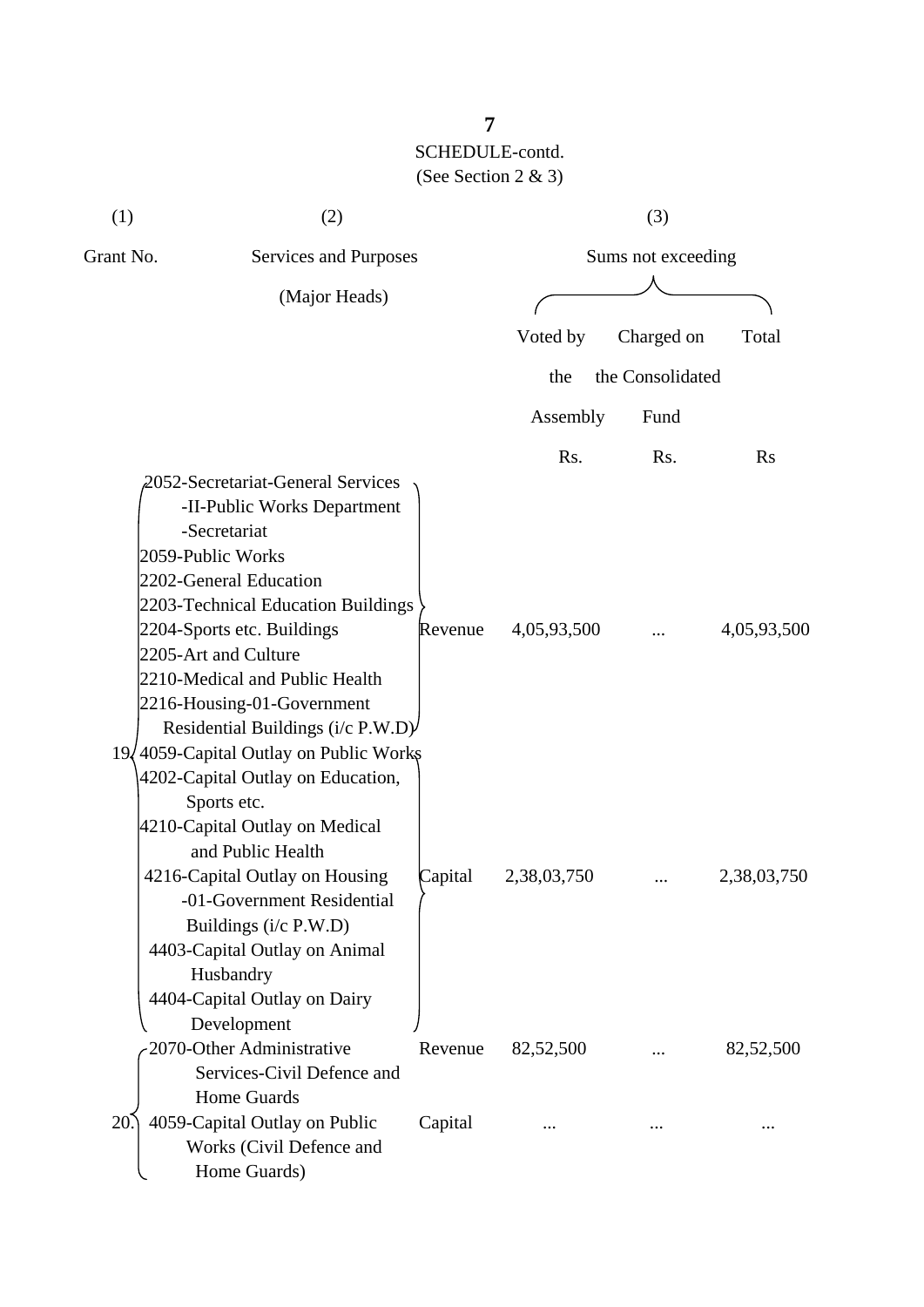| (1)                  | (2)                                                                                                                                                                                                                      |         |                      | (3)              |              |  |
|----------------------|--------------------------------------------------------------------------------------------------------------------------------------------------------------------------------------------------------------------------|---------|----------------------|------------------|--------------|--|
| Grant No.            | Services and Purposes                                                                                                                                                                                                    |         | Sums not exceeding   |                  |              |  |
|                      | (Major Heads)                                                                                                                                                                                                            |         |                      |                  |              |  |
|                      |                                                                                                                                                                                                                          |         | Voted by             | Charged on       | Total        |  |
|                      |                                                                                                                                                                                                                          |         | the                  | the Consolidated |              |  |
|                      |                                                                                                                                                                                                                          |         | Assembly             | Fund             |              |  |
|                      |                                                                                                                                                                                                                          |         | Rs.                  | Rs.              | <b>Rs</b>    |  |
| 2236-Nutrition<br>21 | 2075-Miscellaneous General<br>Services-104-Pension and<br>Awards in consideration of<br>Distinguished Services<br>2205-Art and Culture<br>3425-Other Scientific Research<br>3454-Census, Survey and<br><b>Statistics</b> |         | Revenue 15,81,87,000 |                  | 15,81,87,000 |  |
|                      | 4202-Capital Outlay on Education,<br>Sports, Art and Culture<br>6202-Loans for Education, Art<br>and Culture                                                                                                             | Capital | 1,25,000             | $\cdots$         | 1,25,000     |  |
| 22                   | 2070-Other Administrative<br>Services-IV-Guests Houses,<br>Government Hostels etc.<br>2216-Housing-01-Government Resi-<br>dential Buildings ( $i/c$ G.A.D)                                                               | Revenue | 43,54,250            |                  | 43,54,250    |  |
|                      | 4059-Capital Outlay on Public                                                                                                                                                                                            | Capital | $\cdots$             | $\cdots$         |              |  |
| 23.                  | Works (i/c G.A.D)<br>2070-Other Administrative Ser-<br>vices-V-Training, Vigilance,<br>Administration of Citizenship                                                                                                     | Revenue | 3,87,500             |                  | 3,87,500     |  |
|                      | Act, etc.<br>24. 2071-Pensions and other<br><b>Retirements Benefits</b>                                                                                                                                                  |         | Revenue 1,25,00,000  |                  | 1,25,00,000  |  |

**8**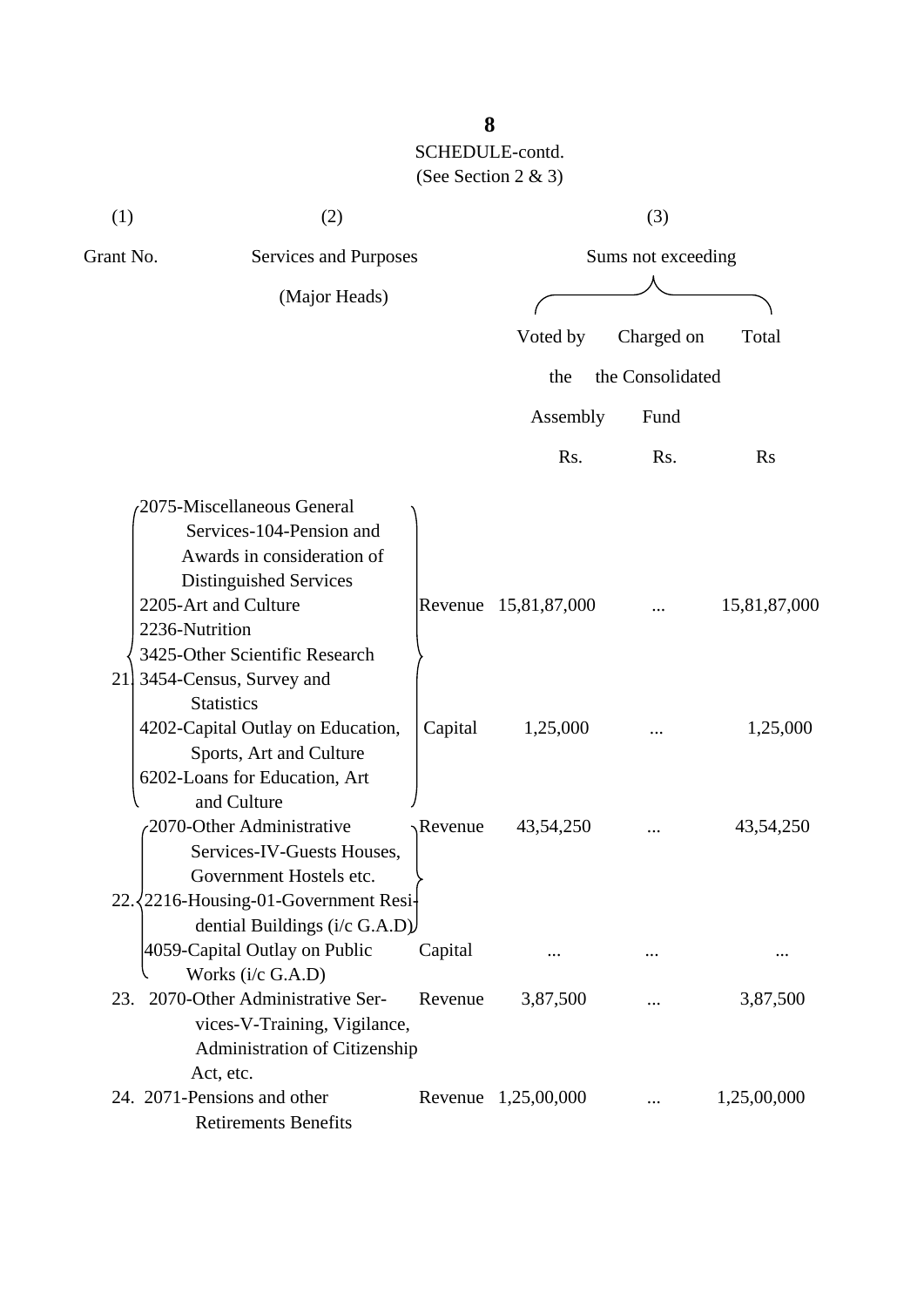| (2)                                      |                                                                                                                                                                                                                                                                                                                                                                                                                                                                                                                                               |                                                                                                                                                                                                                                               | (3)                                                                                             |                                                      |
|------------------------------------------|-----------------------------------------------------------------------------------------------------------------------------------------------------------------------------------------------------------------------------------------------------------------------------------------------------------------------------------------------------------------------------------------------------------------------------------------------------------------------------------------------------------------------------------------------|-----------------------------------------------------------------------------------------------------------------------------------------------------------------------------------------------------------------------------------------------|-------------------------------------------------------------------------------------------------|------------------------------------------------------|
|                                          |                                                                                                                                                                                                                                                                                                                                                                                                                                                                                                                                               |                                                                                                                                                                                                                                               |                                                                                                 |                                                      |
| (Major Heads)                            |                                                                                                                                                                                                                                                                                                                                                                                                                                                                                                                                               |                                                                                                                                                                                                                                               |                                                                                                 |                                                      |
|                                          |                                                                                                                                                                                                                                                                                                                                                                                                                                                                                                                                               |                                                                                                                                                                                                                                               |                                                                                                 | Total                                                |
|                                          |                                                                                                                                                                                                                                                                                                                                                                                                                                                                                                                                               |                                                                                                                                                                                                                                               |                                                                                                 |                                                      |
|                                          |                                                                                                                                                                                                                                                                                                                                                                                                                                                                                                                                               |                                                                                                                                                                                                                                               |                                                                                                 |                                                      |
|                                          |                                                                                                                                                                                                                                                                                                                                                                                                                                                                                                                                               | Assembly                                                                                                                                                                                                                                      | Fund                                                                                            |                                                      |
|                                          |                                                                                                                                                                                                                                                                                                                                                                                                                                                                                                                                               | Rs.                                                                                                                                                                                                                                           | Rs.                                                                                             | <b>Rs</b>                                            |
| $25f2070$ -Other Administrative Service- |                                                                                                                                                                                                                                                                                                                                                                                                                                                                                                                                               |                                                                                                                                                                                                                                               |                                                                                                 |                                                      |
| <b>VI-State Lotteries</b>                | Revenue                                                                                                                                                                                                                                                                                                                                                                                                                                                                                                                                       | 2,40,000                                                                                                                                                                                                                                      |                                                                                                 | 2,40,000                                             |
|                                          |                                                                                                                                                                                                                                                                                                                                                                                                                                                                                                                                               |                                                                                                                                                                                                                                               |                                                                                                 |                                                      |
| 2210-Medical and Public Health           |                                                                                                                                                                                                                                                                                                                                                                                                                                                                                                                                               |                                                                                                                                                                                                                                               |                                                                                                 |                                                      |
| 2211-Family Welfare                      | Revenue                                                                                                                                                                                                                                                                                                                                                                                                                                                                                                                                       | 6,01,88,000                                                                                                                                                                                                                                   |                                                                                                 | 6,01,88,000                                          |
|                                          |                                                                                                                                                                                                                                                                                                                                                                                                                                                                                                                                               |                                                                                                                                                                                                                                               |                                                                                                 |                                                      |
|                                          |                                                                                                                                                                                                                                                                                                                                                                                                                                                                                                                                               |                                                                                                                                                                                                                                               |                                                                                                 |                                                      |
| 4216-Capital Outlay on Family            |                                                                                                                                                                                                                                                                                                                                                                                                                                                                                                                                               | 65,00,000                                                                                                                                                                                                                                     |                                                                                                 | 65,00,000                                            |
|                                          |                                                                                                                                                                                                                                                                                                                                                                                                                                                                                                                                               |                                                                                                                                                                                                                                               |                                                                                                 |                                                      |
|                                          |                                                                                                                                                                                                                                                                                                                                                                                                                                                                                                                                               |                                                                                                                                                                                                                                               |                                                                                                 |                                                      |
|                                          |                                                                                                                                                                                                                                                                                                                                                                                                                                                                                                                                               | 3, 22, 15, 250                                                                                                                                                                                                                                |                                                                                                 | 3, 22, 15, 250                                       |
|                                          |                                                                                                                                                                                                                                                                                                                                                                                                                                                                                                                                               |                                                                                                                                                                                                                                               |                                                                                                 |                                                      |
|                                          |                                                                                                                                                                                                                                                                                                                                                                                                                                                                                                                                               |                                                                                                                                                                                                                                               |                                                                                                 |                                                      |
|                                          |                                                                                                                                                                                                                                                                                                                                                                                                                                                                                                                                               |                                                                                                                                                                                                                                               |                                                                                                 |                                                      |
|                                          |                                                                                                                                                                                                                                                                                                                                                                                                                                                                                                                                               |                                                                                                                                                                                                                                               |                                                                                                 | 4,87,50,000                                          |
|                                          |                                                                                                                                                                                                                                                                                                                                                                                                                                                                                                                                               |                                                                                                                                                                                                                                               |                                                                                                 |                                                      |
|                                          |                                                                                                                                                                                                                                                                                                                                                                                                                                                                                                                                               |                                                                                                                                                                                                                                               |                                                                                                 |                                                      |
|                                          |                                                                                                                                                                                                                                                                                                                                                                                                                                                                                                                                               |                                                                                                                                                                                                                                               |                                                                                                 |                                                      |
|                                          |                                                                                                                                                                                                                                                                                                                                                                                                                                                                                                                                               |                                                                                                                                                                                                                                               |                                                                                                 | 72,48,750                                            |
|                                          |                                                                                                                                                                                                                                                                                                                                                                                                                                                                                                                                               |                                                                                                                                                                                                                                               |                                                                                                 |                                                      |
|                                          |                                                                                                                                                                                                                                                                                                                                                                                                                                                                                                                                               |                                                                                                                                                                                                                                               |                                                                                                 | 3,87,500                                             |
|                                          |                                                                                                                                                                                                                                                                                                                                                                                                                                                                                                                                               |                                                                                                                                                                                                                                               |                                                                                                 | 26,05,250                                            |
|                                          |                                                                                                                                                                                                                                                                                                                                                                                                                                                                                                                                               |                                                                                                                                                                                                                                               |                                                                                                 |                                                      |
|                                          |                                                                                                                                                                                                                                                                                                                                                                                                                                                                                                                                               |                                                                                                                                                                                                                                               |                                                                                                 |                                                      |
|                                          |                                                                                                                                                                                                                                                                                                                                                                                                                                                                                                                                               |                                                                                                                                                                                                                                               |                                                                                                 | 1,01,42,250                                          |
|                                          |                                                                                                                                                                                                                                                                                                                                                                                                                                                                                                                                               |                                                                                                                                                                                                                                               |                                                                                                 |                                                      |
|                                          |                                                                                                                                                                                                                                                                                                                                                                                                                                                                                                                                               |                                                                                                                                                                                                                                               |                                                                                                 | 2,75,000                                             |
|                                          |                                                                                                                                                                                                                                                                                                                                                                                                                                                                                                                                               |                                                                                                                                                                                                                                               |                                                                                                 |                                                      |
|                                          | 4210-Capital Outlay on Medical<br>and Public Health<br>Welfare<br>2216-Housing<br>4215-Capital Outlay on Water<br>Supply and Sanitation<br>4216-Capital Outlay on Housing<br>-01-Government Residential<br><b>Buildings</b><br>6215-Loans for Sanitation and<br>Water Supply<br>$2216$ -Housing<br>4216-Capital Outlay on Housing<br>6216-Loans for Housing<br>Development<br>2217-Urban Development Muni<br>cipal Administration<br>-2217-Urban Development<br>4216-Capital Outlay on Housing<br>4217-Capital Outlay on Urban<br>Development | Services and Purposes<br>2075-Miscellaneous General Services<br>Capital<br>2215-Water Supply and Sanitation<br>Revenue<br>Capital<br>Revenue<br>Capital<br>Revenue<br>6217-Loans for Urban Development Capital<br>$\gamma$ Revenue<br>Capital | Voted by<br>the<br>4,87,50,000<br>72,48,750<br>3,87,500<br>26,05,250<br>1,01,42,250<br>2,75,000 | Sums not exceeding<br>Charged on<br>the Consolidated |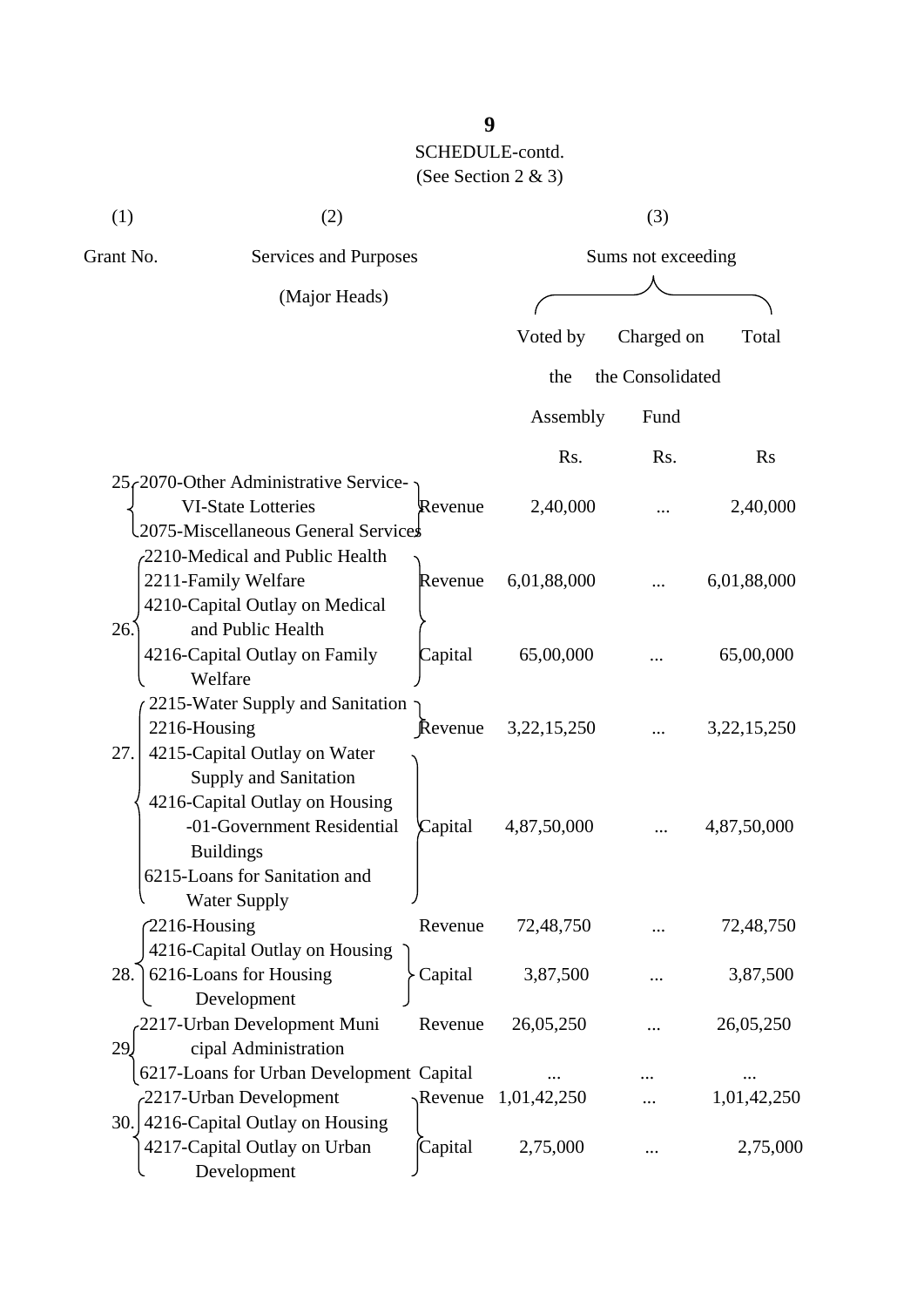| (1)       | (2)                                                                                                                                |           |             | (3)                |             |
|-----------|------------------------------------------------------------------------------------------------------------------------------------|-----------|-------------|--------------------|-------------|
| Grant No. | Services and Purposes                                                                                                              |           |             | Sums not exceeding |             |
|           | (Major Heads)                                                                                                                      |           |             |                    |             |
|           |                                                                                                                                    |           | Voted by    | Charged on         | Total       |
|           |                                                                                                                                    |           | the         | the Consolidated   |             |
|           |                                                                                                                                    |           | Assembly    | Fund               |             |
|           |                                                                                                                                    |           | Rs.         | Rs.                | Rs.         |
|           | 31. 2220-Information and Publicity<br>32, 2230-Labour and Employment-<br>01-Labour-(A)-Inspectorate                                | Revenue   | 44,75,000   |                    | 44,75,000   |
|           | of factories and Steam Boilers Revenue<br>2230-Labour and Employment-<br>02-Employment and -03-<br>Training<br>3456-Civil Supplies |           | 47,79,750   |                    | 47,79,750   |
| 33.       | 2408- Food Storage and Ware-<br>Housing                                                                                            | >Revenue  | 22,80,000   |                    | 22,80,000   |
|           | 4408-Capital Outlay on Food<br>Storage and Warehousing                                                                             | Capital   | 20,750      |                    | 20,750      |
|           | 34. (2235-Social Security and Welfare<br>-01-Rehabilitation                                                                        | Revenue   |             |                    |             |
| mes       | 6235-Loans for Social Security<br>and Welfare-60-Other Social<br>Security and Welfare Program-                                     | Capital   |             |                    |             |
|           | 2225-Welfare of Scheduled Castes)<br>Scheduled Tribes and other<br><b>Backward Classes</b>                                         |           |             |                    |             |
| 35.       | 2235-Social Security and Welfare<br>2236-Nutrition (Social Welfare)                                                                | Revenue > | 1,64,40,750 | $\cdots$           | 1,64,40,750 |
|           | 4059-Capital Outlay on Public<br>Works (Social Welfare)                                                                            | Capital   | 1,20,000    |                    | 1,20,000    |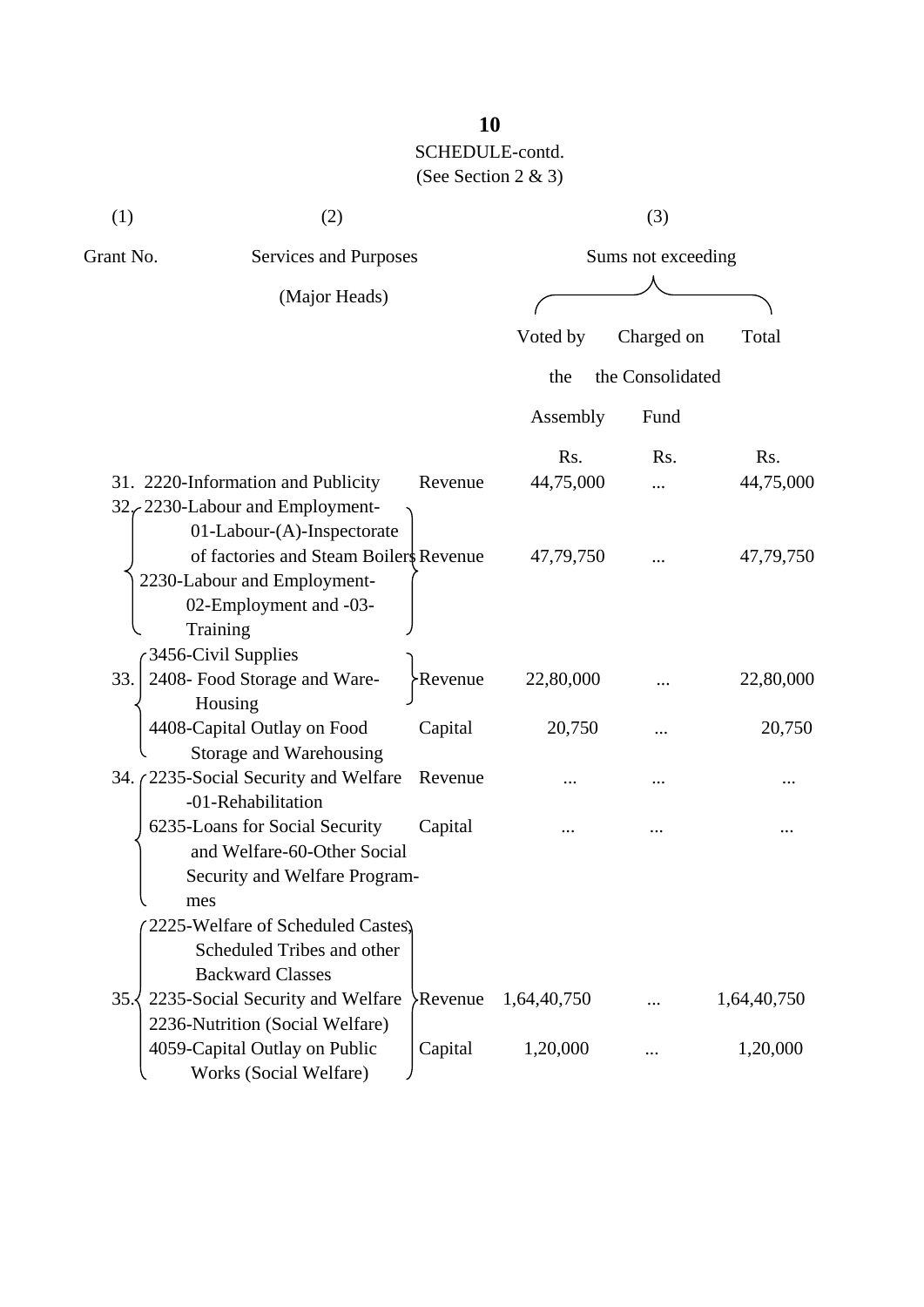| (1)                   | (2)                                                                                                                                               |         |                    | (3)                |                    |
|-----------------------|---------------------------------------------------------------------------------------------------------------------------------------------------|---------|--------------------|--------------------|--------------------|
| Grant No.             | Services and Purposes                                                                                                                             |         |                    | Sums not exceeding |                    |
|                       | (Major Heads)                                                                                                                                     |         |                    |                    |                    |
|                       |                                                                                                                                                   |         | Voted by           | Charged on         | Total              |
|                       |                                                                                                                                                   |         | the                | the Consolidated   |                    |
|                       |                                                                                                                                                   |         | Assembly           | Fund               |                    |
|                       |                                                                                                                                                   |         | Rs.                | Rs.                | Rs.                |
|                       | 36. 2235- Social Security and Welfare<br>-60-Other Social Security and<br><b>Welfare Programmes</b>                                               | Revenue | 1,04,500           |                    | 1,04,500           |
|                       | 6235-Loans for Social Security and Capital<br>Welfare-60-Other Social Security<br>and Welfare Programmes<br>374 2235- Social Security and Welfare |         |                    |                    |                    |
|                       | -E-60-Other Social Security<br>and Welfare Programmes                                                                                             |         |                    |                    |                    |
|                       | 2075-Miscellaneous General Ser-<br>vices-104-Pension and Awards<br>in consideration of distinguished                                              | Revenue | 2,30,750           |                    | 2,30,750           |
| services              |                                                                                                                                                   |         |                    |                    |                    |
| Offices               | 38. 2250-Other Social Services<br>39. 3451-Secretariat Economic Services Revenue<br>-II-Planning Board and attached                               | Revenue | 8,000<br>35,53,750 |                    | 8,000<br>35,53,750 |
| 40./2425-Co-operation | 4425-Capital Outlay on<br>Co-operation                                                                                                            | Revenue | 74,95,000          |                    | 74,95,000          |
|                       | 4435-Capital Outlay of other<br><b>Agricultural Programmes</b><br>6425-Loans for Co-operation                                                     | Capital | 45,72,500          |                    | 45,72,500          |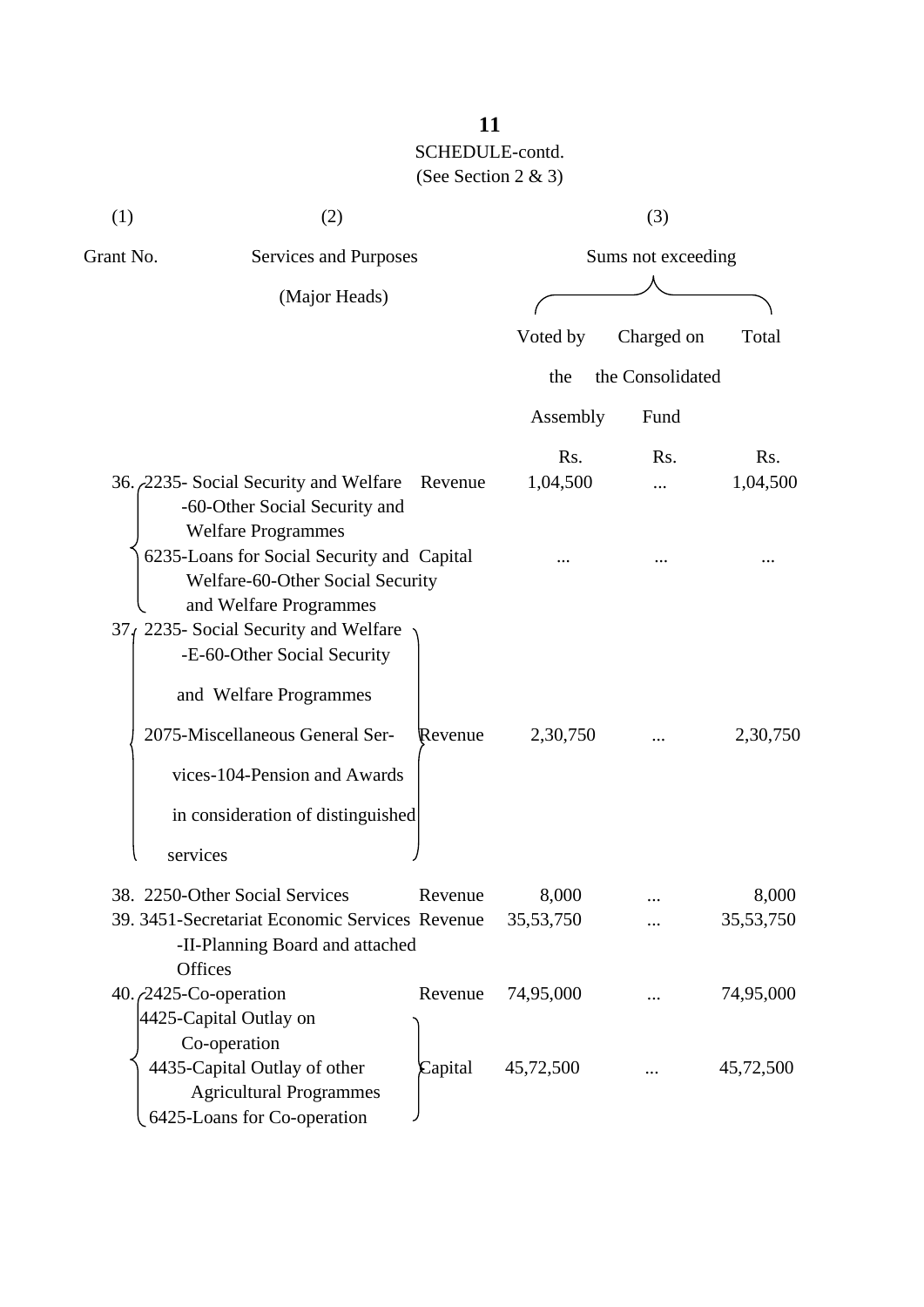| (1)          | (2)                                                                                                                                                                                                                                                                                                                            |         | (3)         |                    |             |  |  |
|--------------|--------------------------------------------------------------------------------------------------------------------------------------------------------------------------------------------------------------------------------------------------------------------------------------------------------------------------------|---------|-------------|--------------------|-------------|--|--|
| Grant No.    | Services and Purposes                                                                                                                                                                                                                                                                                                          |         |             | Sums not exceeding |             |  |  |
|              | (Major Heads)                                                                                                                                                                                                                                                                                                                  |         |             |                    |             |  |  |
|              |                                                                                                                                                                                                                                                                                                                                |         | Voted by    | Charged on         | Total       |  |  |
|              |                                                                                                                                                                                                                                                                                                                                |         | the         | the Consolidated   |             |  |  |
|              |                                                                                                                                                                                                                                                                                                                                |         |             |                    |             |  |  |
|              |                                                                                                                                                                                                                                                                                                                                |         | Assembly    | Fund               |             |  |  |
|              |                                                                                                                                                                                                                                                                                                                                |         | Rs.         | Rs.                | Rs.         |  |  |
|              | 2552-North Eastern Areas                                                                                                                                                                                                                                                                                                       | Revenue | 33,75,000   |                    | 33,75,000   |  |  |
| 41.          | 4552-Capital Outlay on North<br><b>Eastern Areas</b>                                                                                                                                                                                                                                                                           |         |             |                    |             |  |  |
|              | 6552-Loans for North Eastern                                                                                                                                                                                                                                                                                                   | Capital | 2,02,50,000 |                    | 2,02,50,000 |  |  |
|              | Areas<br>42. 3454-Census, Surveys and Statistics Revenue<br>-02-survey and Statistics<br>3475-Other General Economic                                                                                                                                                                                                           |         | 19,40,250   |                    | 19,40,250   |  |  |
| 43.          | Services-Regulation of<br><b>Weights and Measures</b><br>2216-Housing-01-Government<br><b>Residential Buildings</b>                                                                                                                                                                                                            | Revenue | 8,62,750    |                    | 8,62,750    |  |  |
|              | 2401-Crop Husbandry<br>2415-Agricultural Research and<br>Education                                                                                                                                                                                                                                                             | Revenue | 4,29,94,000 |                    | 4,29,94,000 |  |  |
| 2216-Housing | 2435-Other Agricultural Programmes<br>2702-Minor Irrigation<br>2250-Other Social Services<br>44.4216-Capital Outlay on Housing<br>4401-Capital Outlay on Crop<br>Husbandry<br>4702-Capital Outlay on Minor<br>Irrigation<br>4416-Investments in Agricultural<br><b>Financial Institutions</b><br>6401-Loans for Crop Husbandry | Capital | 87,50,000   |                    | 87,50,000   |  |  |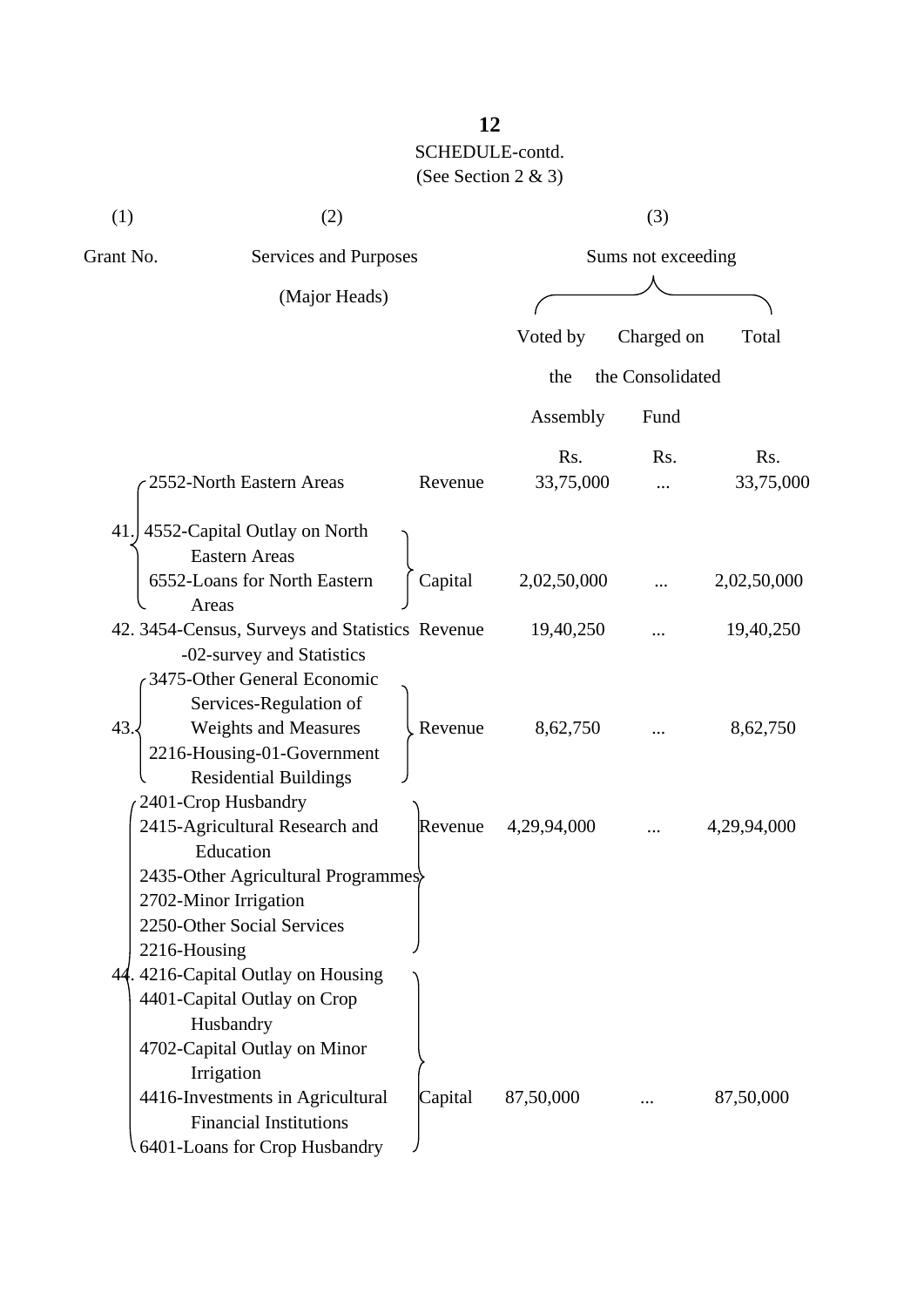| (1)<br>(2) |                                   |         | (3)         |                    |             |  |  |
|------------|-----------------------------------|---------|-------------|--------------------|-------------|--|--|
| Grant No.  | Services and Purposes             |         |             | Sums not exceeding |             |  |  |
|            | (Major Heads)                     |         |             |                    |             |  |  |
|            |                                   |         | Voted by    | Charged on         | Total       |  |  |
|            |                                   |         |             |                    |             |  |  |
|            |                                   |         | the         | the Consolidated   |             |  |  |
|            |                                   |         | Assembly    | Fund               |             |  |  |
|            |                                   |         | Rs.         | Rs.                | Rs.         |  |  |
|            | 2701-Medium Irrigation-II-Works   |         |             |                    |             |  |  |
|            | <b>Under Embankment and</b>       |         |             |                    |             |  |  |
|            | Drainage Wing P.W.D               |         |             |                    |             |  |  |
|            | <b>Medium Irrigation Projects</b> | Revenue | 5,50,000    |                    | 5,50,000    |  |  |
|            | 2711-Irrigation Navigation, Drai- |         |             |                    |             |  |  |
| 45.        | nage and Flood Control Pro-       |         |             |                    |             |  |  |
|            | jects                             |         |             |                    |             |  |  |
|            | 4701-Capital Outlay on Medium     |         |             |                    |             |  |  |
|            | Irrigation                        |         |             |                    |             |  |  |
|            | 4711-Capital Outlay on Flood      | Capital | 46,75,000   |                    | 46,75,000   |  |  |
|            | <b>Control Projects</b>           |         |             |                    |             |  |  |
|            | 2402-Soil and Water Conservation  |         |             |                    |             |  |  |
| 46.        | 2415-Agricultural Research and    |         |             |                    |             |  |  |
|            | Education                         | Revenue | 3,14,08,000 |                    | 3,14,08,000 |  |  |
|            | 2216-Housing-01-Government        |         |             |                    |             |  |  |
|            | <b>Residential Buildings</b>      |         |             |                    |             |  |  |
|            | 47. 2501-Special Programmes for   | Revenue | 60,92,500   |                    | 60,92,500   |  |  |
|            | <b>Rural Development</b>          |         |             |                    |             |  |  |
|            | 6402-Loans for Soil and Water     | Capital |             |                    |             |  |  |
|            | Conservation                      |         |             |                    |             |  |  |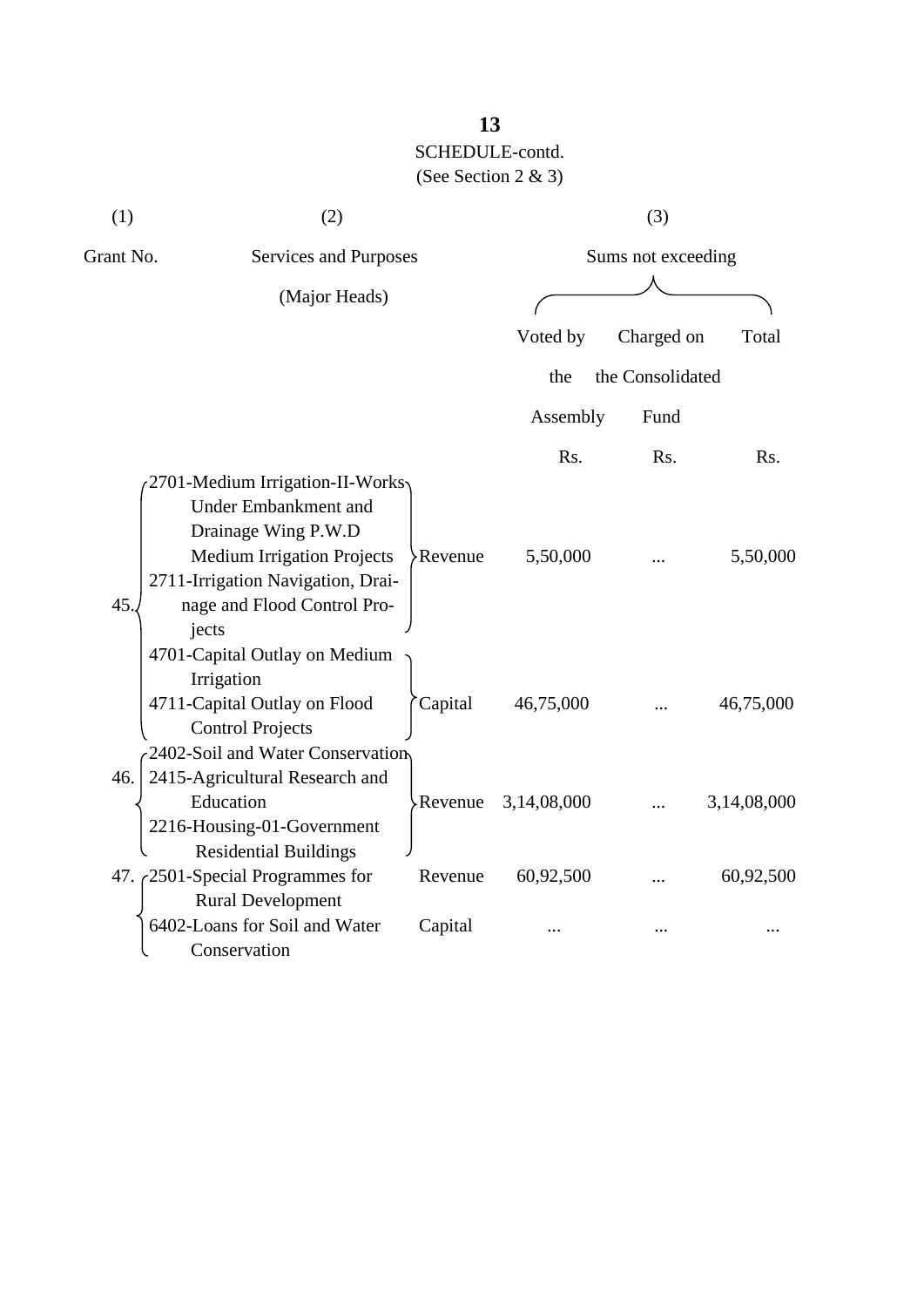| (1)       | (2)                                                                                                               |         | (3)<br>Sums not exceeding |                  |             |  |
|-----------|-------------------------------------------------------------------------------------------------------------------|---------|---------------------------|------------------|-------------|--|
| Grant No. | Services and Purposes                                                                                             |         |                           |                  |             |  |
|           | (Major Heads)                                                                                                     |         |                           |                  |             |  |
|           |                                                                                                                   |         | Voted by                  | Charged on       | Total       |  |
|           |                                                                                                                   |         | the                       | the Consolidated |             |  |
|           |                                                                                                                   |         | Assembly                  | Fund             |             |  |
|           |                                                                                                                   |         | Rs.                       | Rs.              | Rs.         |  |
|           | 2403-Animal Husbandry<br>2415-Agricultural Research and<br><b>Education (Animal Husban-</b>                       |         |                           |                  |             |  |
| 48.       | dry)<br>2216-Housing-01-Government<br><b>Residential Buildings</b>                                                | Revenue | 2,02,75,750               |                  | 2,02,75,750 |  |
|           | 4059-Capital Outlay on Public<br>Works<br>6403-Loans for Animal Husbandry<br>-2404-Dairy Development              | Capital |                           |                  |             |  |
| 49.       | 2216-Housing-01-Government<br><b>Residential Buildings</b><br>2415-Agricultural Research and<br>Education         | Revenue | 42,20,250                 |                  | 42, 20, 250 |  |
| 50.       | 2405-Fisheries<br>2415-Agricultural Research and<br>Education<br>2216-Housing-01-Government                       | Revenue | 39,91,750                 |                  | 39,91,750   |  |
|           | <b>Residential Buildings</b><br>4216-Capital Outlay on Housing<br>4405-Capital Outlay on Fisheries $\int$ Capital |         | 2,75,000                  |                  | 2,75,000    |  |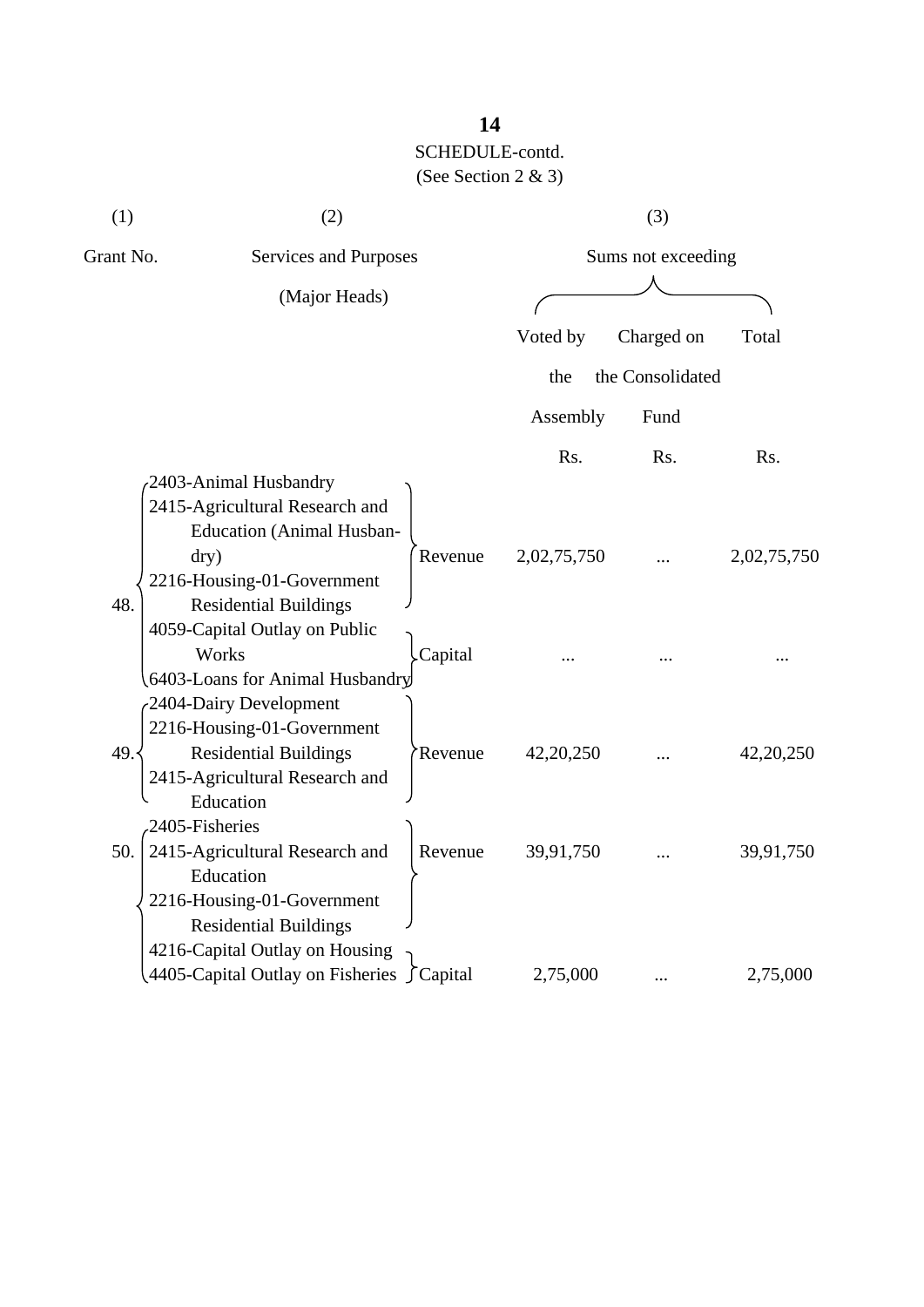| (1)            | (2)                                         | (3)                |             |                  |             |
|----------------|---------------------------------------------|--------------------|-------------|------------------|-------------|
| Grant No.      | Services and Purposes                       | Sums not exceeding |             |                  |             |
|                | (Major Heads)                               |                    |             |                  |             |
|                |                                             |                    | Voted by    | Charged on       | Total       |
|                |                                             |                    | the         | the Consolidated |             |
|                |                                             |                    | Assembly    | Fund             |             |
|                |                                             |                    | Rs.         | Rs.              | Rs.         |
|                | $\beta$ 2406-Forestry and Wild Life         |                    |             |                  |             |
| 51.            | 2415-Agricultural Research and<br>Education | >Revenue           | 5,85,52,750 |                  | 5,85,52,750 |
|                | 4406-Capital Outlay on Forests              | Capital            | 2,50,000    |                  | 2,50,000    |
|                | 2515-Other Rural Development<br>Programmes  |                    |             |                  |             |
|                | 2216-Housing-01-Government                  | Revenue            | 2,36,09,250 |                  | 2,36,09,250 |
|                | <b>Residential Buildings</b>                |                    |             |                  |             |
| 2236-Nutrition |                                             |                    |             |                  |             |
|                | 2505-Rural Employment                       |                    |             |                  |             |
|                | 4216-Capital Outlay on Housing              |                    |             |                  |             |
| 52.            | 4515-Capital Outlay on Rural                | Capital            | 26,50,000   |                  | 26,50,000   |
|                | Development                                 |                    |             |                  |             |
|                | 2852-Industries                             | Revenue            | 29, 13, 750 |                  | 29, 13, 750 |
|                | 4885-Capital Outlay on Industries           |                    |             |                  |             |
|                | and Minerals                                |                    |             |                  |             |
|                | 4858-Capital Outlay on Engineering          |                    |             |                  |             |
| 53.            | Industries                                  |                    |             |                  |             |
|                | 4860-Capital Outlay on Consumer (Capital    |                    | 99,50,000   |                  | 99,50,000   |
|                | Industries                                  |                    |             |                  |             |
|                | 6885-Loans for other Industries             |                    |             |                  |             |
|                | and Mineral                                 |                    |             |                  |             |
|                | 2851-Village and Small Industries           |                    |             |                  |             |
|                | 2216-Housing-01-Government                  |                    |             |                  |             |
|                | <b>Residential Buildings</b>                | J Revenue          | 72,81,750   |                  | 72,81,750   |
| $54\sqrt{ }$   | 4851-Capital Outlay on Village              |                    |             |                  |             |
|                | and Small Industries                        |                    |             |                  |             |
|                | 6851-Loans for Village and Small            | Capital            | 6,42,500    |                  | 6,42,500    |
|                | Industries                                  |                    |             |                  |             |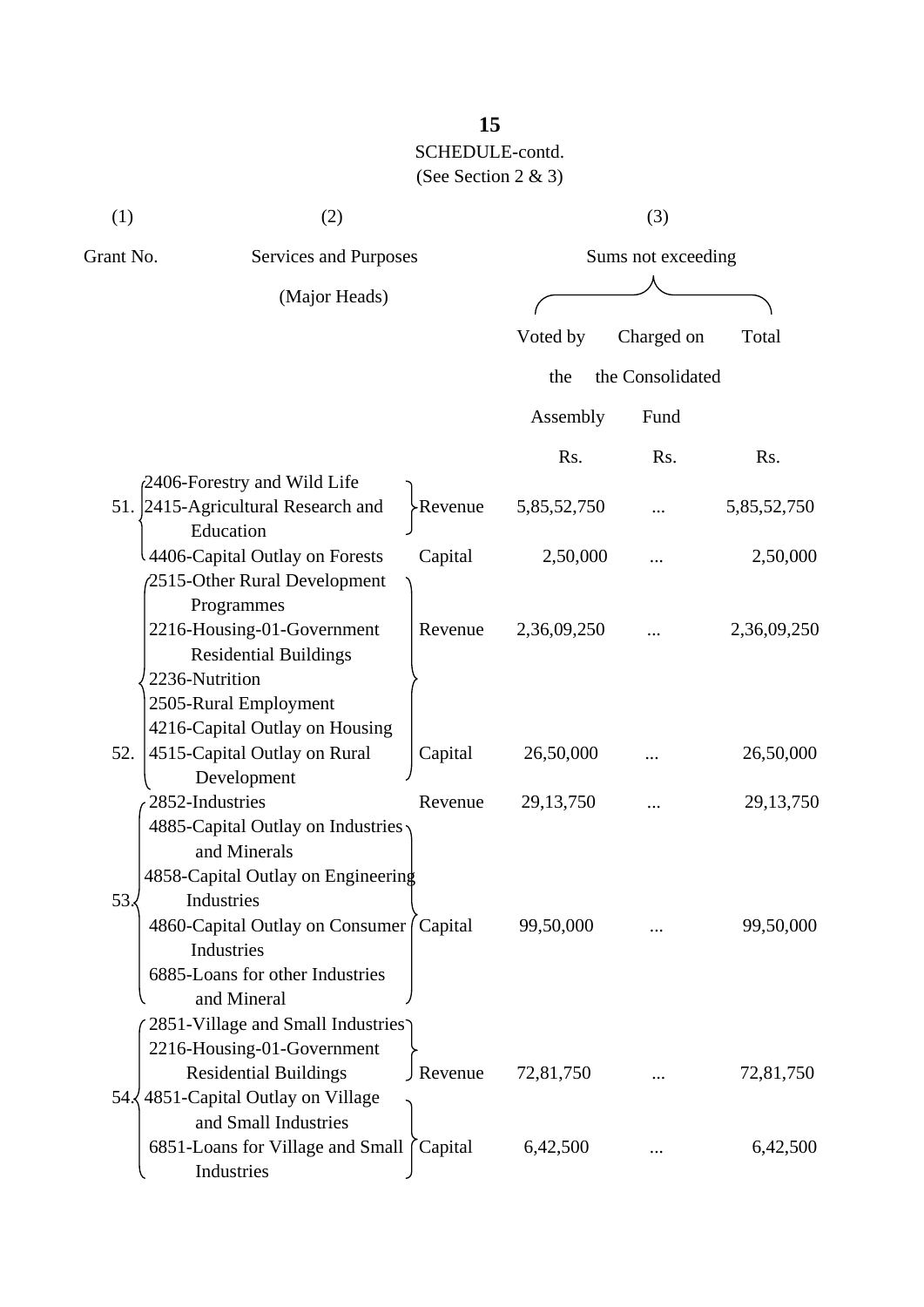| (1)       | (2)                                                           | (3)     |                    |                  |             |  |
|-----------|---------------------------------------------------------------|---------|--------------------|------------------|-------------|--|
| Grant No. | Services and Purposes                                         |         | Sums not exceeding |                  |             |  |
|           | (Major Heads)                                                 |         |                    |                  |             |  |
|           |                                                               |         | Voted by           | Charged on       | Total       |  |
|           |                                                               |         | the                | the Consolidated |             |  |
|           |                                                               |         | Assembly           | Fund             |             |  |
|           |                                                               |         | Rs.                | Rs.              | Rs.         |  |
|           | 2851-Village and Small Industries                             |         |                    |                  |             |  |
|           | 2216-Housing-01-Government                                    |         |                    |                  |             |  |
|           | <b>Residential Buildings</b>                                  | Revenue | 71,80,250          |                  | 71,80,250   |  |
|           | 55. 4216-Capital Outlay on Housing                            |         |                    |                  |             |  |
|           | 4851-Capital Outlay on Village                                | Capital | 43,05,000          | .                | 43,05,000   |  |
|           | and Small Industries                                          |         |                    |                  |             |  |
|           | 2853-Non-Ferrous Mining and                                   | Revenue | 27,80,000          |                  | 27,80,000   |  |
|           | Metallurgical Industries                                      |         |                    |                  |             |  |
|           | <b>Regulation and Development</b>                             |         |                    |                  |             |  |
|           | of Mines                                                      |         |                    |                  |             |  |
|           | 4216-Capital Outlay on Housing                                |         |                    |                  |             |  |
| 56.       | -01-Government Residential                                    |         |                    |                  |             |  |
|           | <b>Buildings</b>                                              |         |                    |                  |             |  |
|           | 4853-Capital Outlay on Non-                                   |         |                    |                  |             |  |
|           | Ferrous Mining and Metal-                                     | Capital | 4,25,000           |                  | 4,25,000    |  |
|           | lurgical Industries                                           |         |                    |                  |             |  |
|           | 3054-Roads and Bridges                                        | Revenue | 4,78,00,000        |                  | 4,78,00,000 |  |
| 57.       | 5054-Capital Outlay on Roads                                  | Capital | 7,00,37,500        |                  | 7,00,37,500 |  |
|           | and Bridges                                                   |         |                    |                  |             |  |
|           | 3452-Tourism                                                  | Revenue | 16,07,500          |                  | 16,07,500   |  |
|           | 4059-Capital Outlay on Public                                 |         |                    |                  |             |  |
| 58.       | Works (Tourism)                                               |         |                    |                  |             |  |
|           | 5275-Capital Outlay on other<br><b>Communication Services</b> | Capital | 33,75,000          |                  | 33,75,000   |  |
|           |                                                               |         |                    |                  |             |  |
|           | 5452-Capital Outlay on Tourism<br>-7452-Loans for Tourism     |         |                    |                  |             |  |
|           |                                                               |         |                    |                  |             |  |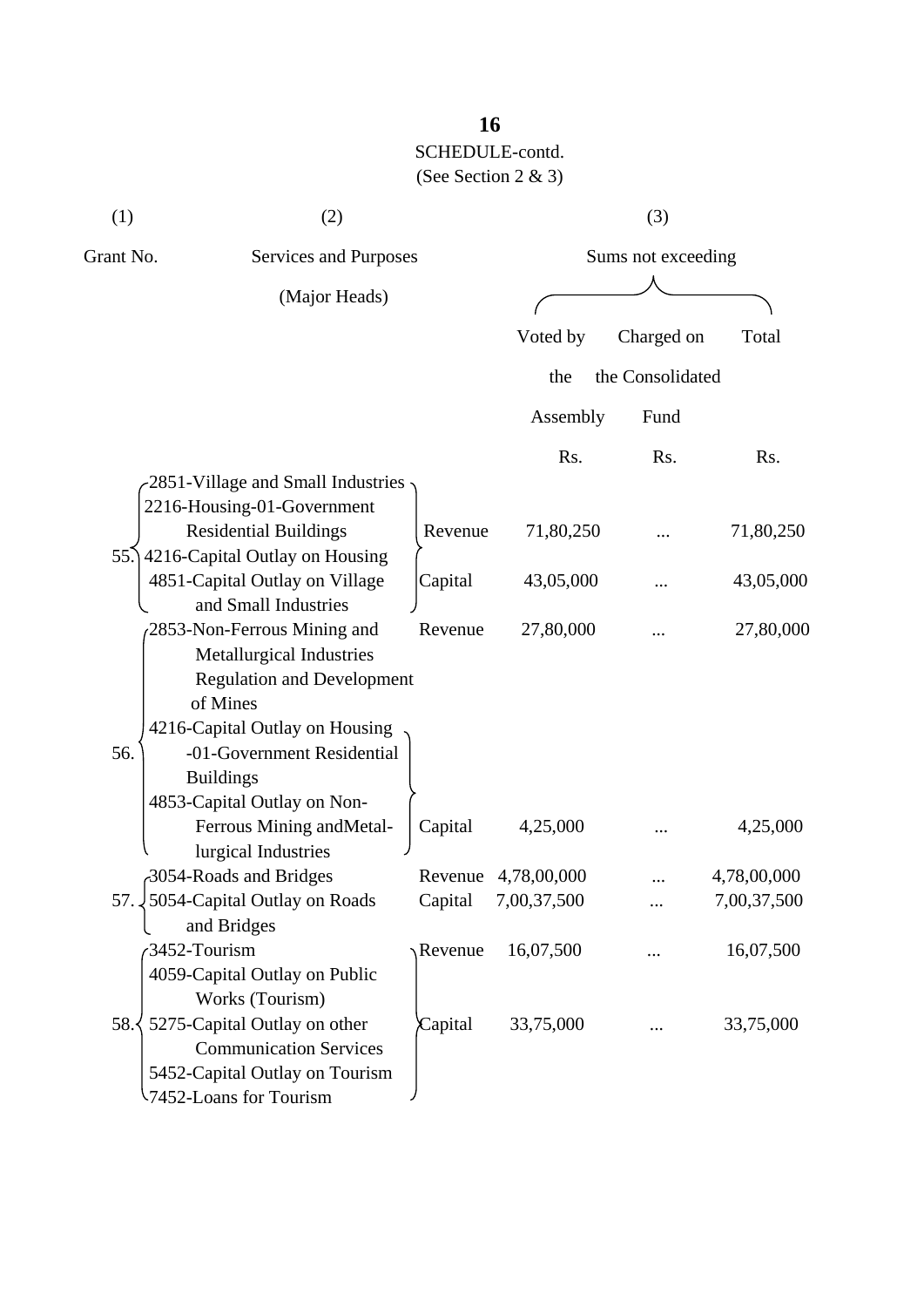| (1)<br>(2)                                                                      |         |           |                                                                             |                    |  |  |  |
|---------------------------------------------------------------------------------|---------|-----------|-----------------------------------------------------------------------------|--------------------|--|--|--|
| Grant No.<br>Services and Purposes                                              |         |           | (3)<br>Charged on<br>Fund<br>R <sub>s</sub> .<br>5,26,14,750<br>3,22,93,750 | Sums not exceeding |  |  |  |
| (Major Heads)                                                                   |         |           |                                                                             |                    |  |  |  |
|                                                                                 |         | Voted by  |                                                                             | Total              |  |  |  |
|                                                                                 |         | the       | the Consolidated                                                            |                    |  |  |  |
|                                                                                 |         | Assembly  |                                                                             |                    |  |  |  |
|                                                                                 |         | Rs.       |                                                                             | Rs.                |  |  |  |
| 59. 3606-Aid Materials and Equipment                                            | Revenue | 10,01,250 |                                                                             | 10,01,250          |  |  |  |
| 6003-Internal Debt. Of the State<br>Government (Charged)                        | Capital |           |                                                                             | 5, 26, 14, 750     |  |  |  |
| 6004-Loans and Advances from<br>the Central Government<br>(Charged)             | Capital |           |                                                                             | 3,22,93,750        |  |  |  |
| 60. 5465-Investment in General<br><b>Financial and Training</b><br>Institutions | Capital |           |                                                                             |                    |  |  |  |
| 61.7610-Loans to Government<br>Servants etc                                     | Capital | 87,50,000 |                                                                             | 87,50,000          |  |  |  |
| 62. 7615-Miscellaneous Loans                                                    | Capital |           |                                                                             |                    |  |  |  |
| 63. 7810-Inter-State Settlement                                                 | Capital |           |                                                                             |                    |  |  |  |
| 64. 7999-Appropriation to Contingency<br>Fund                                   | Capital |           |                                                                             |                    |  |  |  |
| Total                                                                           |         |           | 104,69,66,750 13,58,22,000 118,18,88,750                                    |                    |  |  |  |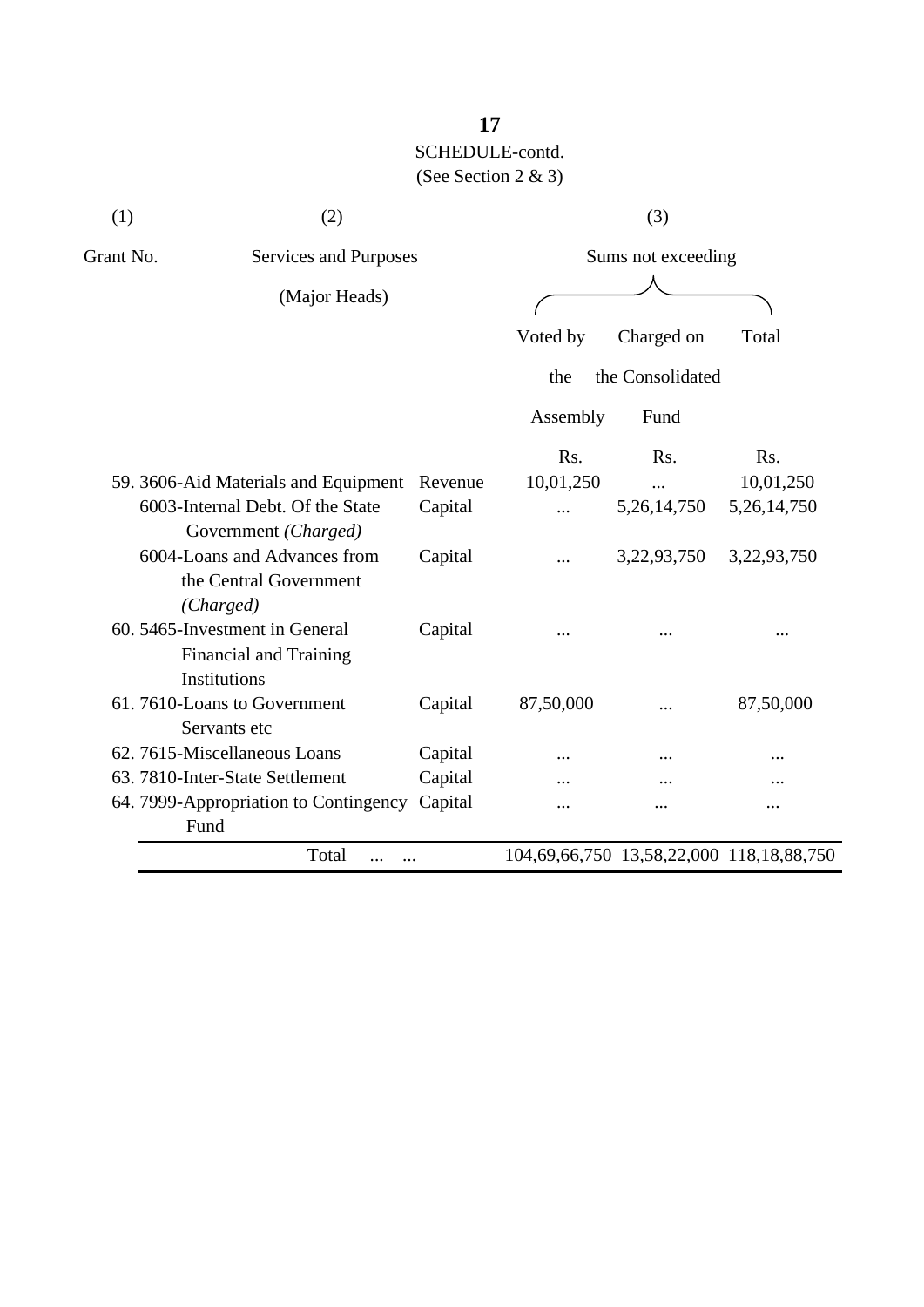### **MEGHALAYA ACT NO. 3 OF 1990**

#### **THE LEPERS (MEGHALAYA REPEAL) ACT, 1990**

(As passed by the Assembly on  $18<sup>th</sup>$  April, 1990)

[Received the assent of the Governor on the  $15<sup>th</sup>$  May, 1990]

(Published in the *Gazette of Meghalaya*, Extra-ordinary, dated 17<sup>th</sup> May, 1990)

An

#### Act

To repeal the Lepers Act, 1898 in its application to the State of Meghalaya.

Be it enacted by the Legislature of the State of Meghalaya in the Forty-first Year of the Republic of India as follows:-

| Short title, extent and<br>commencement |                | (1) This Act may be called the Lepers (Meghalaya<br>Repeal) Act, 1990<br>(2) It extends to the whole of the State of Meghalaya.<br>(3) It shall come into force at once.                          |
|-----------------------------------------|----------------|---------------------------------------------------------------------------------------------------------------------------------------------------------------------------------------------------|
| Repeal of Central Act 3<br>of 1898      | $\overline{2}$ | Notwithstanding anything contained in any law for the<br>time being in force, the Lepers Act, 1893 (Central Act 3 of<br>1898) in its application to the State of Meghalaya is<br>hereby repealed. |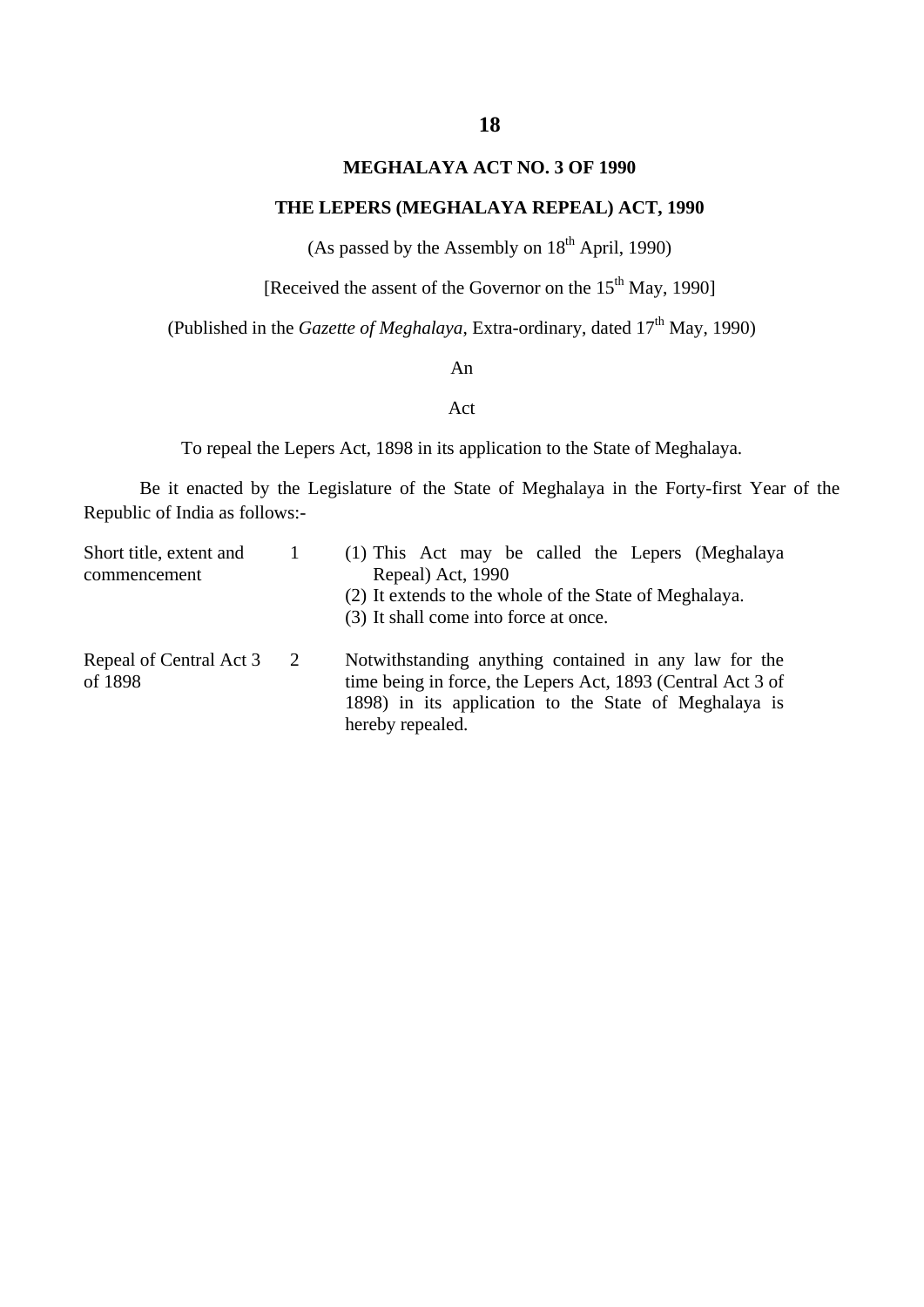#### **MEGHALAYA ACT NO. 4 OF 1990**

#### **The Meghalaya State Housing board (Amendment) Act, 1990**

(As passed by the Assembly on  $18<sup>th</sup>$  April, 1990)

[Received the assent of the Governor on the  $15<sup>th</sup>$  May, 1990]

(Published in the *Gazette of Meghalaya*, Extra-ordinary, dated 17<sup>th</sup> May, 1990)

An

#### Act

#### **To amend the Meghalaya State Housing board Act, 1986**.

Be it enacted by the Legislature of Meghalaya in the Forty-first Year of the Republic of India as follows:-

| Short title, extent and<br>commencement    | 1              | (1) This Act may be called the Meghalaya State Housing<br>Board (Amendment) Act, 1990<br>(2) It extends to the whole of the State of Meghalaya.<br>(3) It shall be deemed to have come into force with effect<br>from the first day of January, 1987.                                                          |
|--------------------------------------------|----------------|----------------------------------------------------------------------------------------------------------------------------------------------------------------------------------------------------------------------------------------------------------------------------------------------------------------|
| Amendment of Section 9<br>of Act 6 of 1986 | $\overline{2}$ | In Section 9 of the Meghalaya State Housing Board Act,<br>1986 (Act 6 of 1986) for the existing sub-section (1), the<br>following shall be substituted, namely:-                                                                                                                                               |
|                                            |                | "(1) The Housing Commissioner and other Officers of the<br>Board equivalent in rank to Government servants of the<br>Group 'A' category shall, whenever necessary, be<br>appointed by Government and their salaries, qualifications<br>and other conditions of service shall be such as may be<br>prescribed". |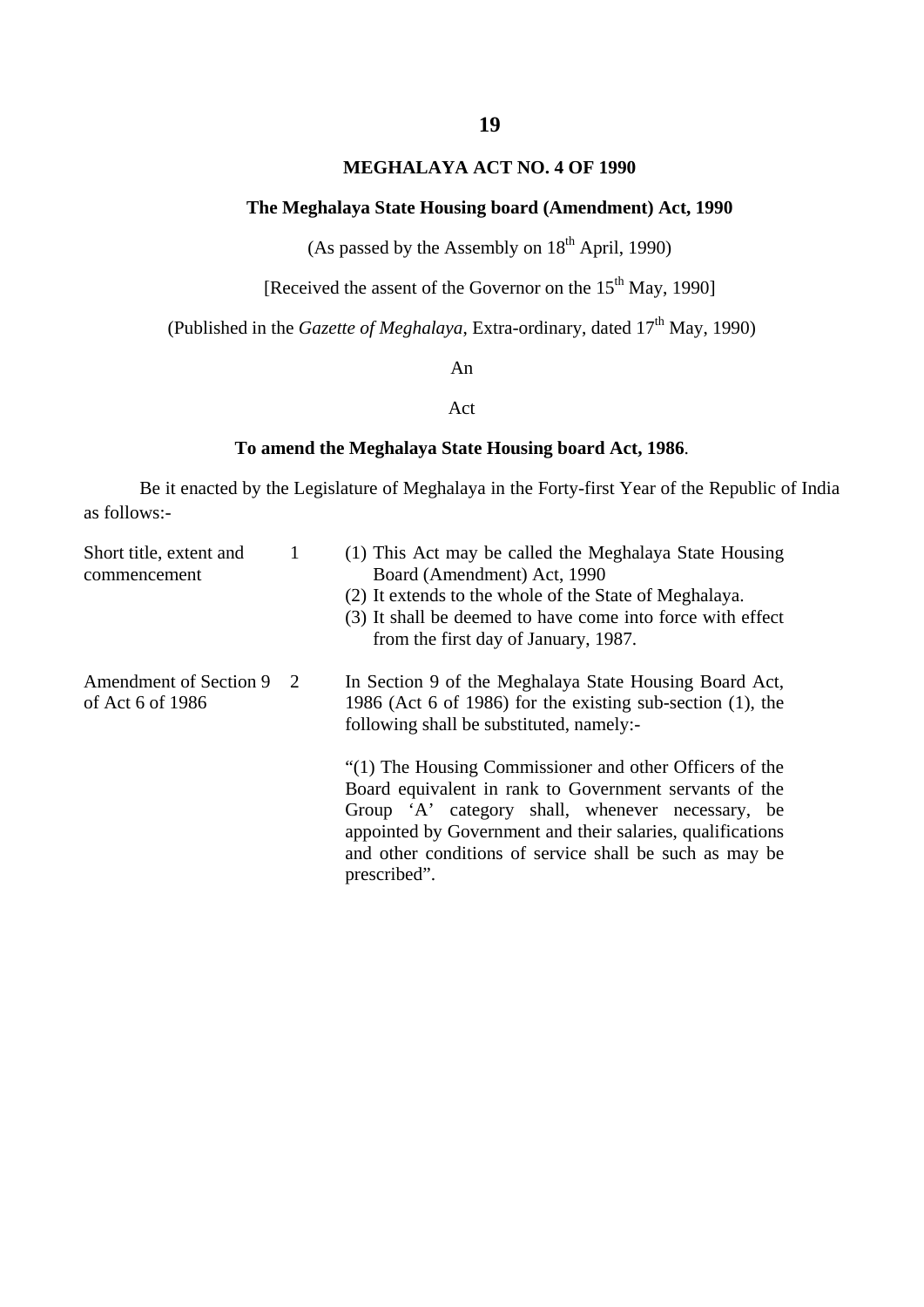#### **MEGHALAYA ACT NO. 5 OF 1990**

#### **THE REGISTRATION (MEGHALAYA AMENDMENT) ACT, 1990**

(As passed by the Assembly on  $18<sup>th</sup>$  April, 1990)

[Received the assent of the President on the  $12<sup>th</sup>$  June, 1990]

(Published in the *Gazette of Meghalaya*, Extra-ordinary, dated 22<sup>nd</sup> June, 1990)

#### **An**

#### **Act**

#### **To amend the Registration Act, 1908 (Act XVI of 1908) in its application to the State of Meghalaya**.

Be it enacted by the Legislature of the State of Meghalaya in the Forty-first Year of the Republic of India as follows:-

| 1 | (1) This Act may be called the Registration (Meghalaya<br>Amendment) Act, 1990<br>(2) It extends to the whole of the State of Meghalaya.<br>(3) It shall come into force at once.              |
|---|------------------------------------------------------------------------------------------------------------------------------------------------------------------------------------------------|
| 2 | In the registration Act, 1908, after Section 22, the<br>following shall be inserted as a new Section 22A,<br>namely:-                                                                          |
|   | "22A. Registration of certain Documents may be desired<br>as being opposed to public policy.                                                                                                   |
|   | "(1) The State Government may, by notification in the<br>official Gazette, declare that registration of any document<br>or class of documents is opposed to public policy.                     |
|   | "(2) Notwithstanding anything contained in this Act, the<br>Registering Officer shall refuse to register any document<br>to which a notification made under sub-section (1) is<br>applicable". |
|   |                                                                                                                                                                                                |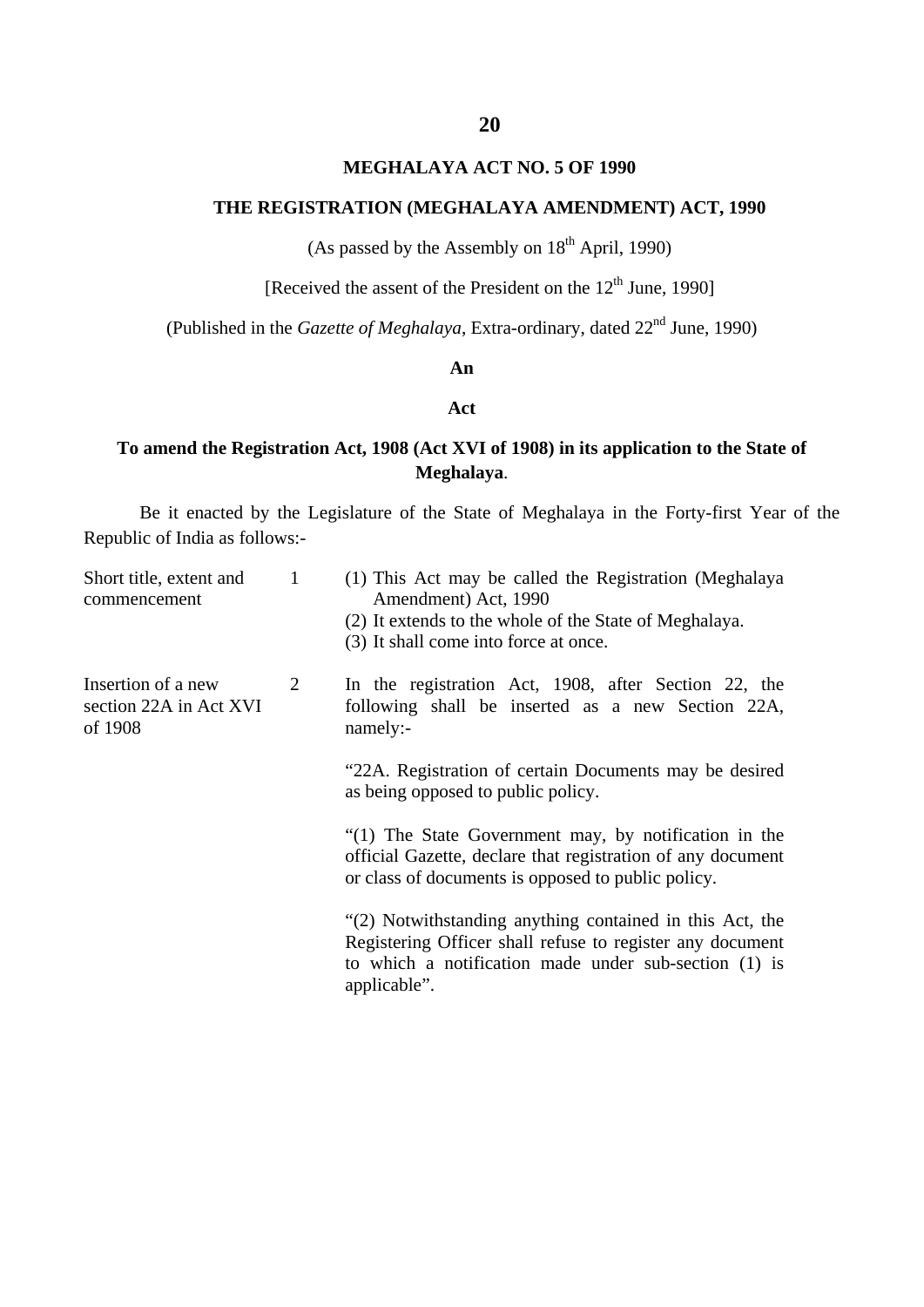#### **MEGHALAYA ACT NO. 6 OF 1990**

#### **THE MEGHALAYA APPROPRIATION (No. 1) ACT, 1990**

(As passed by the Assembly on  $27<sup>th</sup>$  June, 1990)

[Received the assent of the Governor on the  $30<sup>th</sup>$  June, 1990]

(Published in the *Gazette of Meghalaya*, Extra-ordinary, dated 30<sup>th</sup> June, 1990)

#### **An**

#### **Act**

#### **To authorise payment and appropriation of certain sums from and out of the Consolidated Fund of Meghalaya for the services of the financial year ending on the thirty-first day of March, 1991**

Be it enacted by the Legislature of Meghalaya in the Forty-first Year of the Republic of India as follows:-

| Short title, extent and<br>commencement                                                                                           | 1 | (1) This Act may be called the Meghalaya Appropriation<br>(No. 1) Act, 1990<br>(2) It shall be deemed to have come into force on the first<br>day of April, 1990                                                                                                                                                                                                                                                                                                                                                                                                                                                                                               |
|-----------------------------------------------------------------------------------------------------------------------------------|---|----------------------------------------------------------------------------------------------------------------------------------------------------------------------------------------------------------------------------------------------------------------------------------------------------------------------------------------------------------------------------------------------------------------------------------------------------------------------------------------------------------------------------------------------------------------------------------------------------------------------------------------------------------------|
| Withdrawal of Rs.<br>472,75,55,000 from and<br>out of the Consolidated<br>Fund of Meghalaya for<br>the financial year 1990-<br>91 | 2 | From and out of the Consolidated fund of Meghalaya<br>there may be paid and applied sums not exceeding those<br>specified in Column (3) of the Schedule amounting in the<br>aggregate inclusive of the sums specified in column (3) of<br>the Schedule to the Meghalaya Appropriation (Vote on<br>Account) Act, 1990 to the sums of Rupees four hundred<br>seventy-two crores, seventy five lakhs, fifty five thousand,<br>towards defraying the several charges which will come in<br>the course of payment during the financial year ending on<br>the thirty-first day of March, 1991 in respect of the<br>services specified in Column (2) of the Schedule. |
| Appropriation                                                                                                                     | 3 | The sums authorised to be withdrawn from and out of the<br>Consolidated Fund of Meghalaya by this Act, shall be<br>appropriated for the services and purposes expressed in<br>the Schedule in relation to the said year.                                                                                                                                                                                                                                                                                                                                                                                                                                       |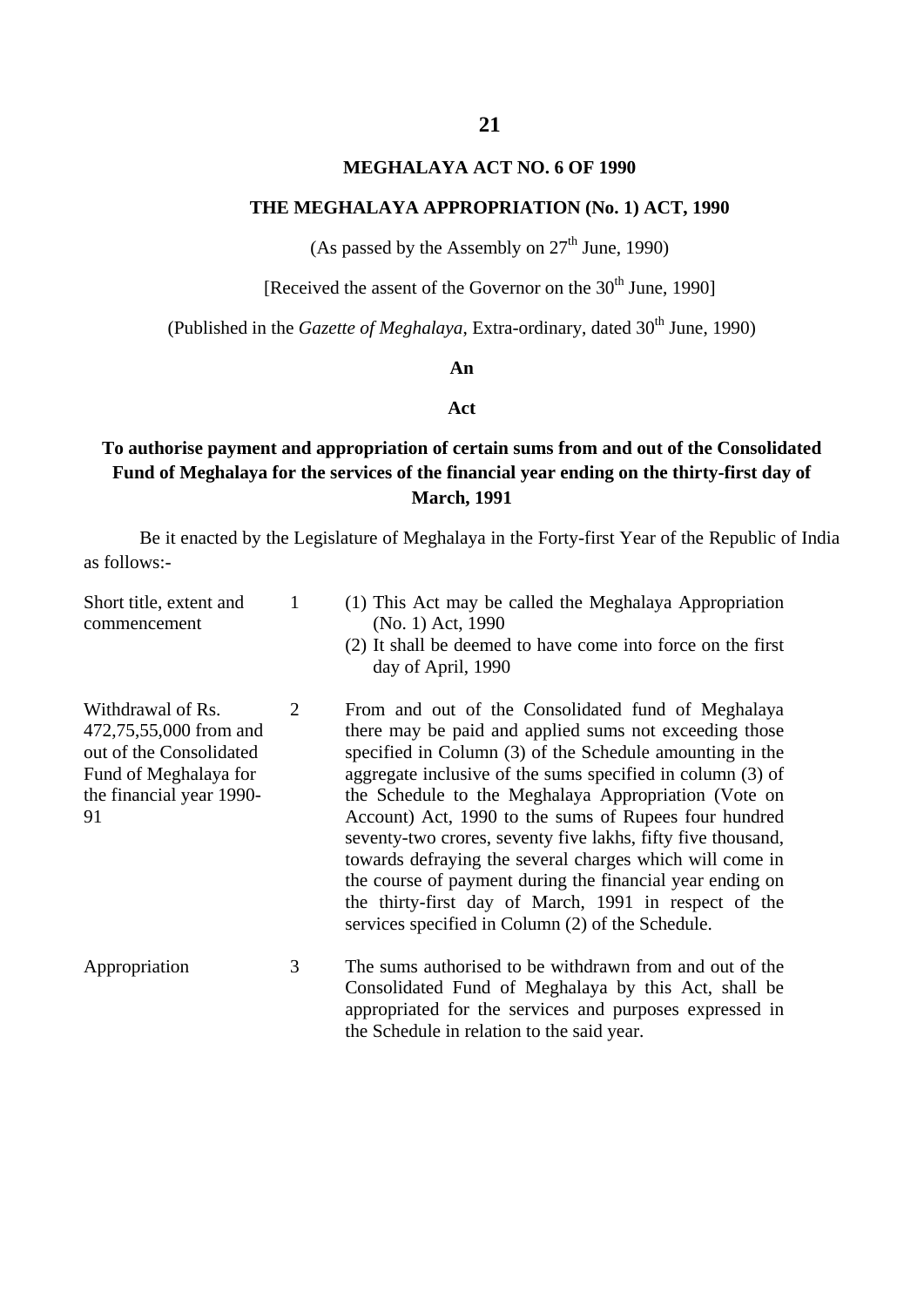| (1)                  |                                                                                                | (2)                                |  | (3)                                      |                                                 |                        |                                                    |
|----------------------|------------------------------------------------------------------------------------------------|------------------------------------|--|------------------------------------------|-------------------------------------------------|------------------------|----------------------------------------------------|
| Grant No.            |                                                                                                | Services and Purposes              |  |                                          | Sums not exceeding                              |                        |                                                    |
|                      |                                                                                                | (Major Heads)                      |  |                                          |                                                 |                        |                                                    |
|                      |                                                                                                |                                    |  |                                          | Voted by                                        | Charged on             | Total                                              |
|                      |                                                                                                |                                    |  |                                          | the                                             | the Consolidated       |                                                    |
|                      |                                                                                                |                                    |  |                                          | Assembly                                        | Fund                   |                                                    |
|                      |                                                                                                |                                    |  |                                          | Rs.                                             | Rs.                    | Rs.                                                |
|                      | 1. 2011-Parliamentary/State/Union                                                              |                                    |  | Revenue                                  | 1,54,97,000                                     | 5,81,000               | 1,60,78,000                                        |
|                      | <b>Territory Legislature</b>                                                                   |                                    |  |                                          |                                                 |                        |                                                    |
| 2.<br>3.<br>4.<br>5. | 2012-Governor<br>2013-Council of Ministers<br>2014-Administration of Justice<br>2015-Elections |                                    |  | Revenue<br>Revenue<br>Revenue<br>Revenue | 25,000<br>87,00,000<br>73,30,000<br>1,13,40,000 | 82,33,000<br>12,10,000 | 82,58,000<br>87,00,000<br>85,40,000<br>1,13,40,000 |
|                      | 2029-Land Revenue                                                                              |                                    |  |                                          |                                                 |                        |                                                    |
|                      | 2245-Relief on account of Natural                                                              |                                    |  |                                          |                                                 |                        |                                                    |
|                      | Calamities                                                                                     |                                    |  |                                          |                                                 |                        |                                                    |
|                      | 2250-Other Social Services                                                                     |                                    |  | Revenue                                  | 2,35,06,000                                     |                        | 2,35,06,000                                        |
|                      | 3475-Other General Economic                                                                    |                                    |  |                                          |                                                 |                        |                                                    |
| 6.                   | 6225-Loans for Welfare of                                                                      | Services-201-Land Ceilings         |  |                                          |                                                 |                        |                                                    |
|                      |                                                                                                | <b>Scheduled Castes, Scheduled</b> |  |                                          |                                                 |                        |                                                    |
|                      | Classes, etc                                                                                   | Tribes and other Backward          |  | Capital                                  | 10,000                                          |                        | 10,000                                             |
|                      | 6250-Loans for Other Social                                                                    |                                    |  |                                          |                                                 |                        |                                                    |
|                      | Services                                                                                       |                                    |  |                                          |                                                 |                        |                                                    |
|                      | 6401-Loans for Crop Husbandry                                                                  |                                    |  |                                          |                                                 |                        |                                                    |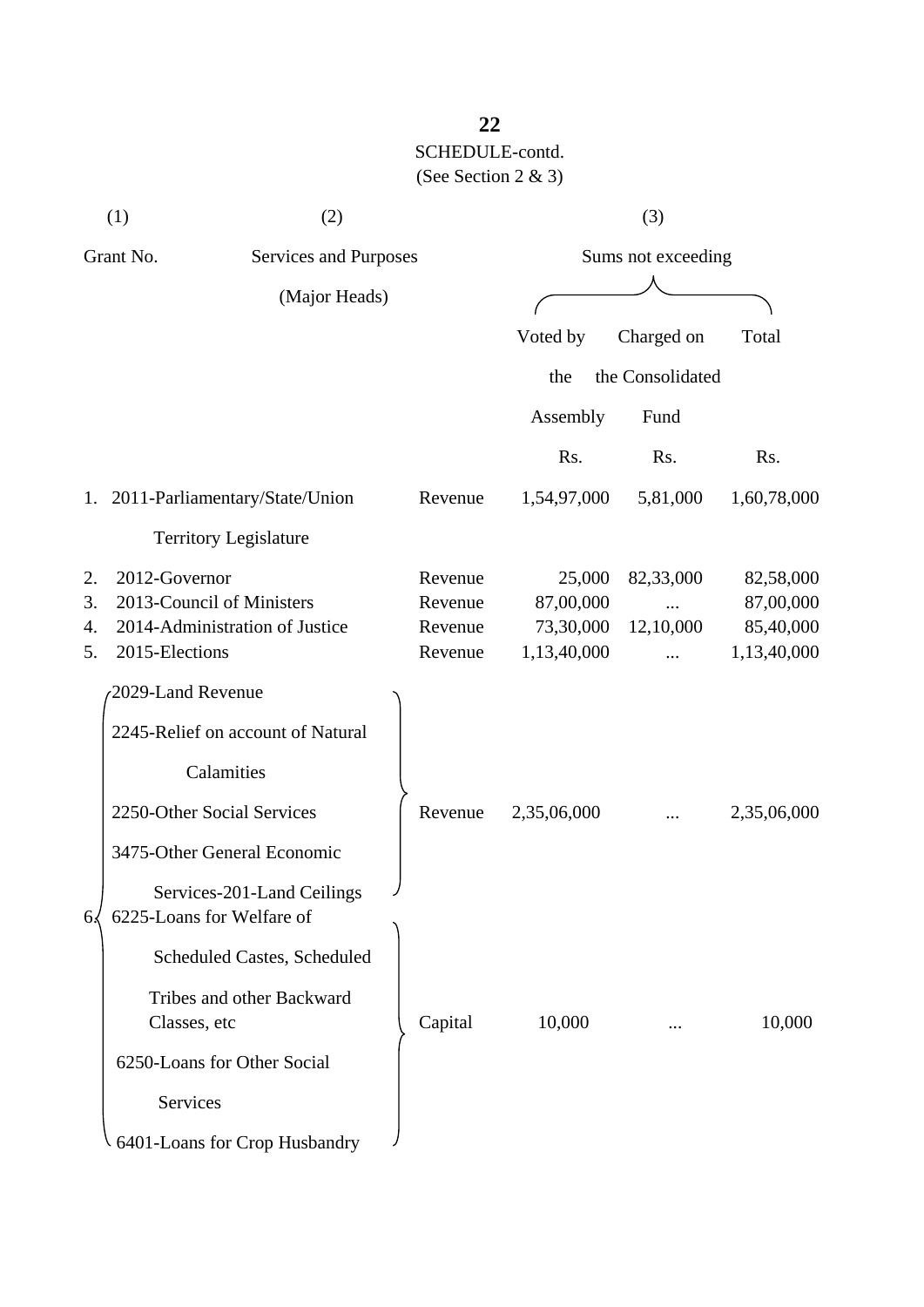|                                                     | (1)<br>(2)                                                                                                           |                    | (3)                   |                  |                       |  |
|-----------------------------------------------------|----------------------------------------------------------------------------------------------------------------------|--------------------|-----------------------|------------------|-----------------------|--|
| Grant No.<br>Services and Purposes<br>(Major Heads) |                                                                                                                      |                    | Sums not exceeding    |                  |                       |  |
|                                                     |                                                                                                                      |                    |                       |                  |                       |  |
|                                                     |                                                                                                                      |                    | Voted by              | Charged on       | Total                 |  |
|                                                     |                                                                                                                      |                    | the                   | the Consolidated |                       |  |
|                                                     |                                                                                                                      |                    | Assembly              | Fund             |                       |  |
|                                                     |                                                                                                                      |                    | Rs.                   | Rs.              | Rs.                   |  |
| 7.<br>8.                                            | 2030-Stamps and Registration<br>2039-State Excise                                                                    | Revenue<br>Revenue | 8,30,000<br>72,30,000 |                  | 8,30,000<br>72,30,000 |  |
|                                                     | 2040-Sales Tax                                                                                                       |                    |                       |                  |                       |  |
|                                                     | 9. $\frac{1}{2045}$ -Other Taxes and Duties on<br><b>Commodities and Services</b>                                    | Revenue            | 52,40,000             |                  | 52,40,000             |  |
|                                                     | 2041-Taxes on vehicles                                                                                               |                    |                       |                  |                       |  |
|                                                     | 2070-Other Administrative Services                                                                                   | Revenue            | 3,29,25,000           |                  | 3,29,25,000           |  |
| 10.                                                 | -Purchase and Maintenance of<br>Transport<br>3055-Road Transport<br>5055-Capital Outlay on Road<br>Transport         | Capital            | 2,73,00,000           |                  | 2,73,00,000           |  |
|                                                     | 2045-Other Taxes and Duties on                                                                                       |                    |                       |                  |                       |  |
|                                                     | <b>Commodities and Services-II</b><br>-Inspectorate of Electricity                                                   |                    |                       |                  |                       |  |
|                                                     | 2501-Special Programme for Rural                                                                                     |                    | Revenue 6,43,60,000   |                  | 6,43,60,000           |  |
| 11.                                                 | Development Integrated Rural<br><b>Energy Programmes</b><br>2801-Power<br>2810-Non-Conventional Sources<br>of Energy |                    |                       |                  |                       |  |
|                                                     | 6801-Loans for Power Project                                                                                         |                    | Capital 10,37,00,000  |                  | 10,37,00,000          |  |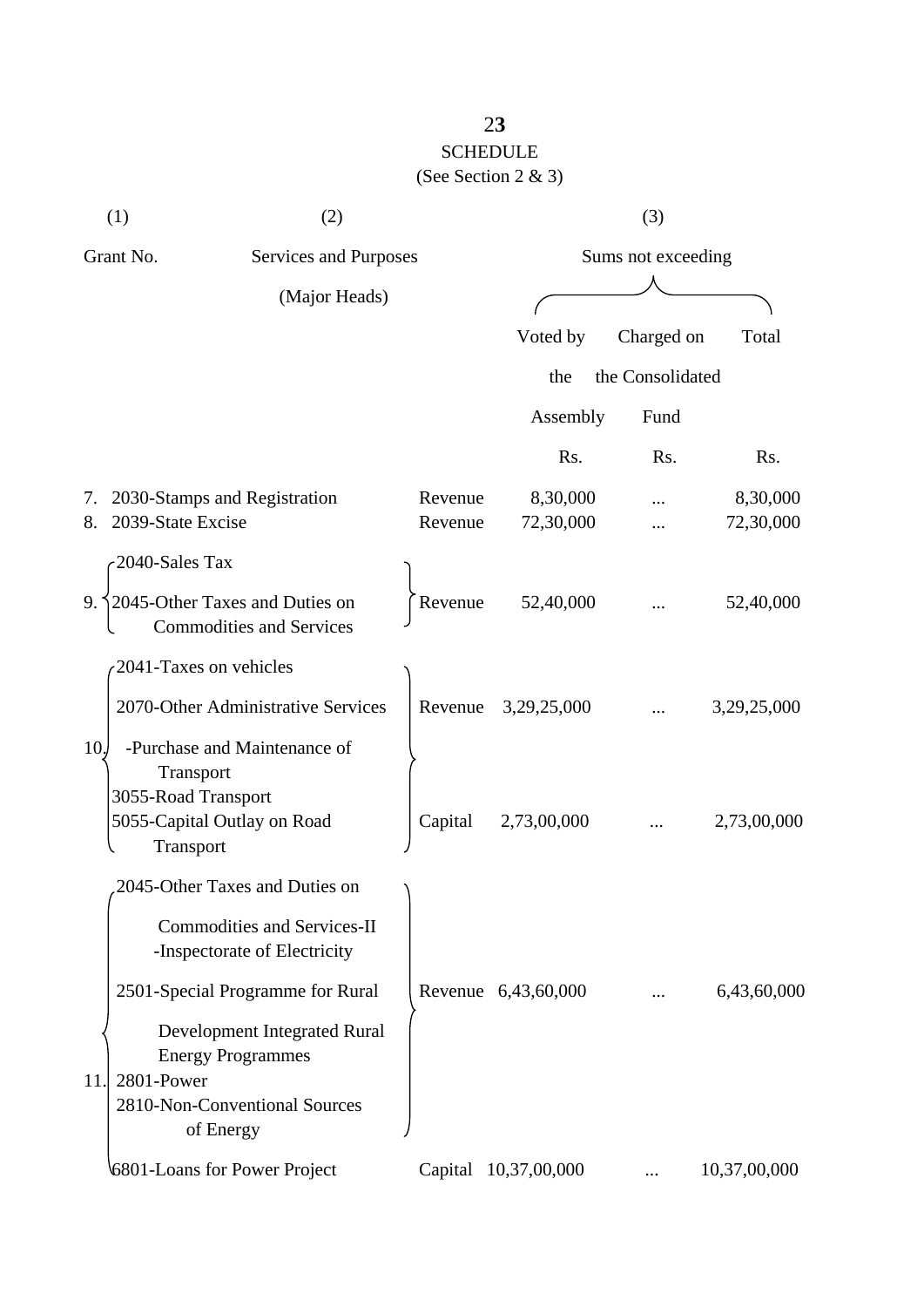| (1)                                | (2)                                                                                                                                                                                                                   |                    |                      | (3)              |                                              |  |
|------------------------------------|-----------------------------------------------------------------------------------------------------------------------------------------------------------------------------------------------------------------------|--------------------|----------------------|------------------|----------------------------------------------|--|
| Grant No.<br>Services and Purposes |                                                                                                                                                                                                                       |                    | Sums not exceeding   |                  |                                              |  |
|                                    | (Major Heads)                                                                                                                                                                                                         |                    |                      |                  |                                              |  |
|                                    |                                                                                                                                                                                                                       |                    | Voted by             | Charged on       | Total                                        |  |
|                                    |                                                                                                                                                                                                                       |                    |                      |                  |                                              |  |
|                                    |                                                                                                                                                                                                                       |                    | the                  | the Consolidated |                                              |  |
|                                    |                                                                                                                                                                                                                       |                    | Assembly             | Fund             |                                              |  |
|                                    |                                                                                                                                                                                                                       |                    | Rs.                  | Rs.              | Rs.                                          |  |
|                                    | 12. 2047-Other Fiscal Services Promotion<br>of Small Savings                                                                                                                                                          | Revenue            | 3,70,000             |                  | 3,70,000                                     |  |
|                                    | 2048-Appropriation for reduction                                                                                                                                                                                      | Revenue            |                      |                  |                                              |  |
|                                    | or avoidance of Debt (Charged)                                                                                                                                                                                        |                    |                      |                  |                                              |  |
|                                    | 2049-Interest Payments (Charged)<br>2051-Public Services Commission                                                                                                                                                   | Revenue<br>Revenue |                      | 21,80,000        | 19, 14, 50, 000 19, 14, 50, 000<br>21,80,000 |  |
| (Charged)                          |                                                                                                                                                                                                                       |                    |                      |                  |                                              |  |
|                                    | 13. 2052-Secretariat General Services-I-<br><b>Civil Departments</b><br>2251-Secretariat-Social and Communi- Revenue<br>ty Services-I-Civil Departments<br>3451-Secretariat-Economic Services<br>-I-Civil Departments |                    | 7,33,37,000          |                  | 7,33,37,000                                  |  |
|                                    | 14. 2053-District Administration                                                                                                                                                                                      | Revenue            | 2,31,40,000          |                  | 2,31,40,000                                  |  |
|                                    | 15. 2054-Treasury and Accounts                                                                                                                                                                                        | Revenue            | 1,22,70,000          |                  | 1,22,70,000                                  |  |
| 16./2055-Police                    | Administration                                                                                                                                                                                                        |                    |                      |                  |                                              |  |
|                                    | 2070-Other Administrative Services<br>fire Protection and Control<br>2216-Housing-01-Government<br><b>Residential Buildings</b>                                                                                       |                    | Revenue 25,01,57,000 |                  | 25,01,57,000                                 |  |
|                                    | 4059-Capital Outlay on Public Works                                                                                                                                                                                   |                    |                      |                  |                                              |  |
| (Police)                           |                                                                                                                                                                                                                       |                    |                      |                  |                                              |  |
|                                    | 4216-Capital Outlay on Housing                                                                                                                                                                                        | Capital            | 2,77,00,000          |                  | 2,77,00,000                                  |  |
| (Police)<br>2056-Jails             |                                                                                                                                                                                                                       | Revenue            | 82,80,000            |                  | 82,80,000                                    |  |
|                                    | 17, 4059-Capital Outlay on Public                                                                                                                                                                                     | Capital            |                      |                  |                                              |  |
| Works (Jails)                      |                                                                                                                                                                                                                       |                    |                      |                  |                                              |  |

2**4**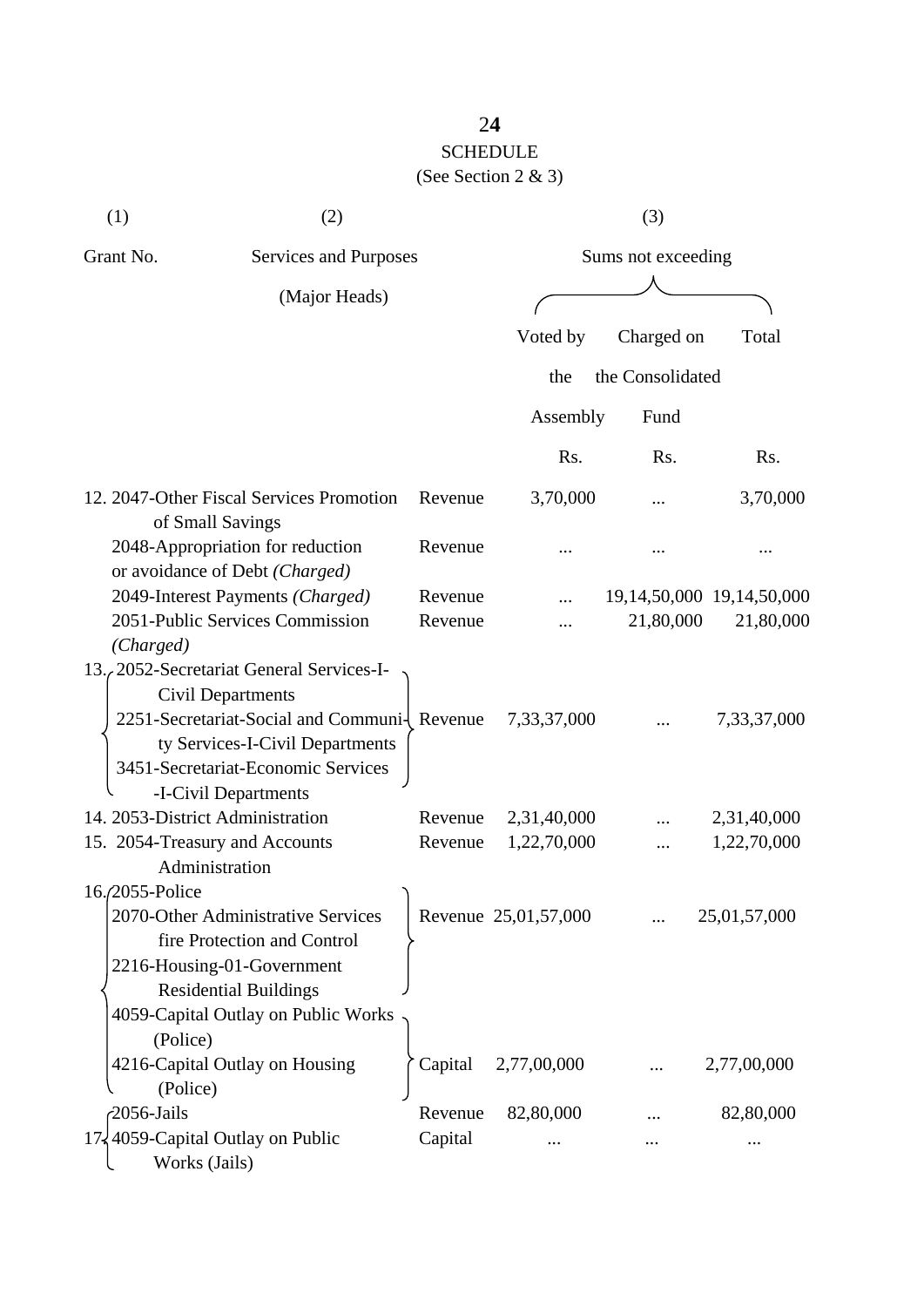| (1)                                | (2)                                                                                                                                                                                                                                                     |                    | (3)          |                  |              |
|------------------------------------|---------------------------------------------------------------------------------------------------------------------------------------------------------------------------------------------------------------------------------------------------------|--------------------|--------------|------------------|--------------|
| Grant No.<br>Services and Purposes |                                                                                                                                                                                                                                                         | Sums not exceeding |              |                  |              |
| (Major Heads)                      |                                                                                                                                                                                                                                                         |                    |              |                  |              |
|                                    |                                                                                                                                                                                                                                                         |                    |              |                  |              |
|                                    |                                                                                                                                                                                                                                                         |                    | Voted by     | Charged on       | Total        |
|                                    |                                                                                                                                                                                                                                                         |                    | the          | the Consolidated |              |
|                                    |                                                                                                                                                                                                                                                         |                    | Assembly     | Fund             |              |
|                                    |                                                                                                                                                                                                                                                         |                    | Rs.          | Rs.              | Rs.          |
|                                    | 2058-Stationery and Printing                                                                                                                                                                                                                            | Revenue            | 2,21,00,000  |                  | 2,21,00,000  |
| 18.                                | 4058-Capital Outlay on Stationery and<br>Printing<br>4216-Capital Outlay on Housing-01<br>-Government Residential Buildings.<br>2052-Secretariat-General Services-<br>II-Public Works Department-Se-<br>cretariat.                                      | Capital            | 45,00,000    |                  | 45,00,000    |
|                                    | 2059-Public Works<br>2202-General Education<br>2203-Technical Education Buildings<br>2204-Sports etc. Buildings<br>2205-Art and Culture<br>2210-Medical and Public Health<br>2216-Housing-01-Government<br><b>Residential Buildings</b><br>(i/c. P.W.D) | Revenue            | 16,23,74,000 |                  | 16,23,74,000 |
| 19.                                | 4059-Capital Outlay on Public<br>Works<br>4202-Capital Outlay on Education,<br>Sports etc<br>4210-Capital Outlay on Medical<br>and Public Health<br>4216-Capital Outlay on Housing-<br>01-Government Residential<br>Buildings (i/c. P.W.D)              | Capital            | 9,52,15,000  |                  | 9,52,15,000  |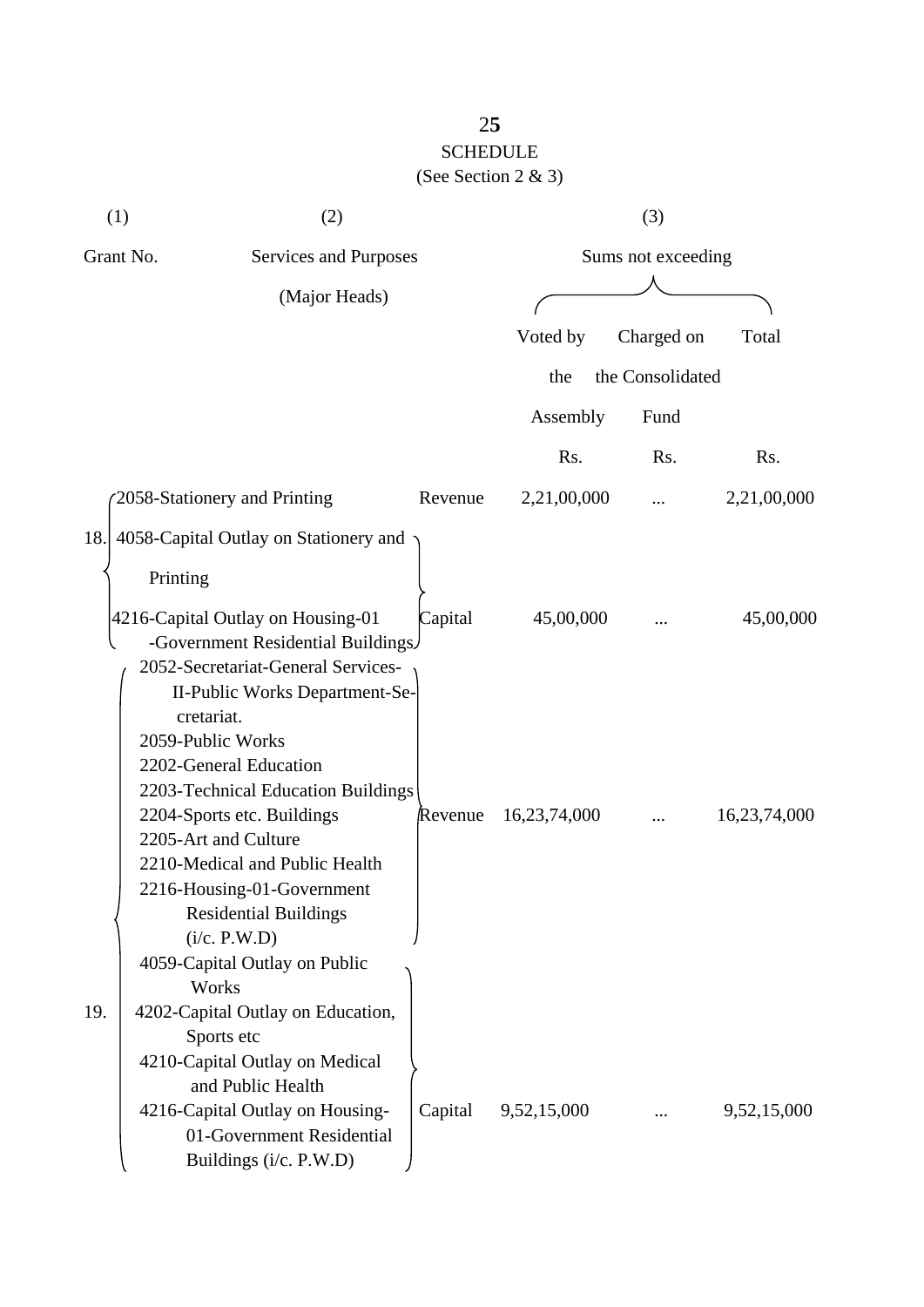| (1)       | (2)                                                                                                                                                                                                     |                      | (3)              |              |
|-----------|---------------------------------------------------------------------------------------------------------------------------------------------------------------------------------------------------------|----------------------|------------------|--------------|
| Grant No. | Services and Purposes                                                                                                                                                                                   | Sums not exceeding   |                  |              |
|           | (Major Heads)                                                                                                                                                                                           |                      |                  |              |
|           |                                                                                                                                                                                                         | Voted by             | Charged on       | Total        |
|           |                                                                                                                                                                                                         | the                  | the Consolidated |              |
|           |                                                                                                                                                                                                         | Assembly             | Fund             |              |
|           |                                                                                                                                                                                                         | Rs.                  | Rs.              | Rs.          |
|           | 4403-Capital Outlay on Animal<br>Husbandry<br>4404-Capital Outlay on Dairy<br>Development                                                                                                               |                      |                  |              |
|           | 2070-Other Administrative Services Revenue<br>-Civil defence and Home<br>Guards                                                                                                                         | 3,33,10,000          |                  | 3,33,10,000  |
| 20.       | 4059-Capital Outlay on Public<br>Capital<br>Works (Civil Defence and<br>Home Guards)                                                                                                                    |                      |                  | .            |
|           | 2075-Miscellaneous General<br>Services-104-Pensions and<br>Awards in consideration of<br>Distinguished Services<br>2202-General Education<br>2203-Technical Education<br>2204-Sports and Youth Services |                      |                  |              |
| 21.       | 2205-Art and Culture<br>2236-Nutrition<br>3425-Other Scientific Research<br>3454-Census, Survey and<br><b>Statistics</b>                                                                                | Revenue 63,27,48,000 |                  | 63,27,48,000 |
|           | 4204-Capital Outlay on Education, $\sqrt{\text{Capital}}$<br>Sports, Art and Culture<br>6202-Loans for Education, Sports,<br>Art and Culture                                                            | 5,00,000             |                  | 5,00,000     |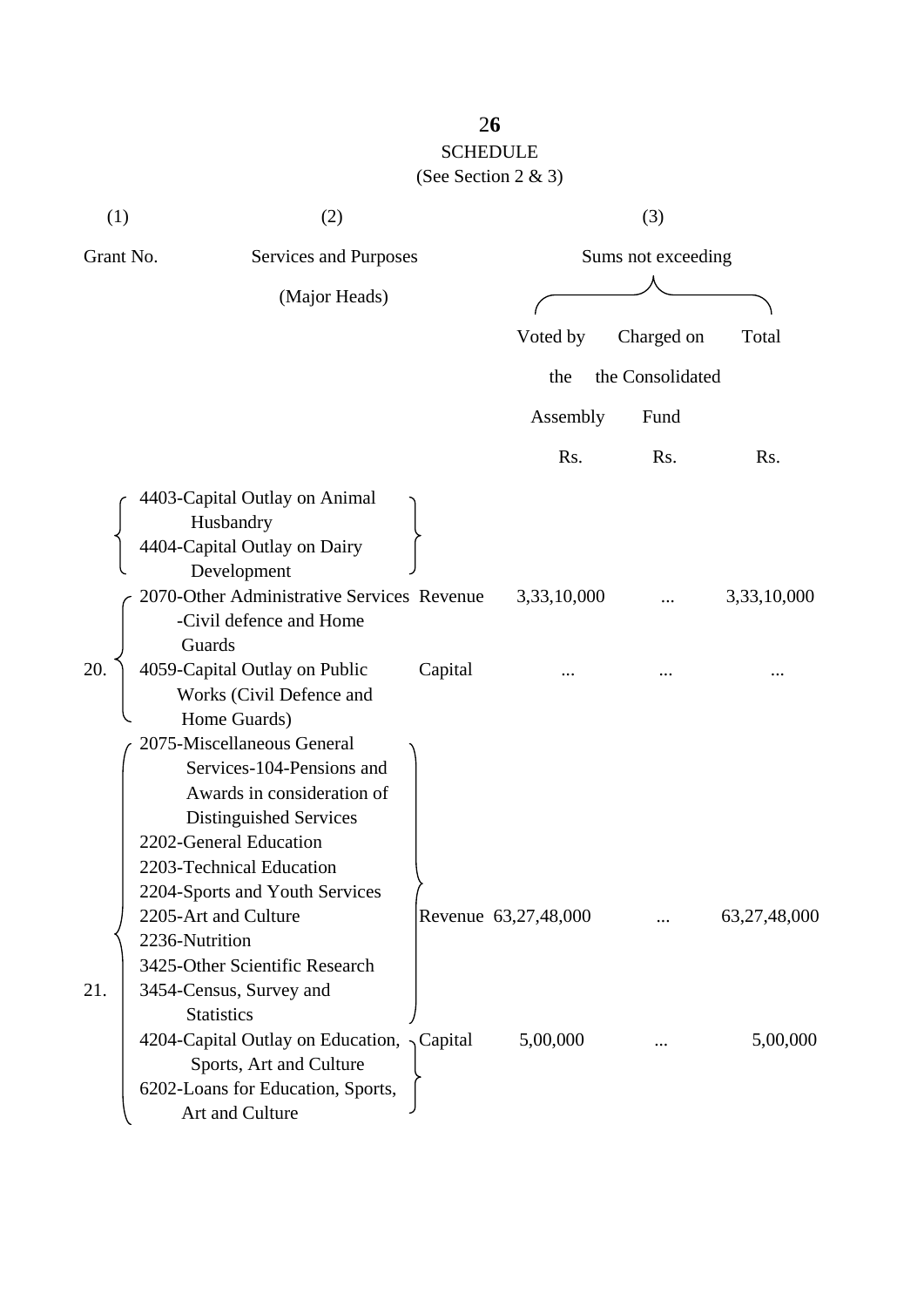| (1)                                | (2)                                                                                                        |                    | (3)                  |                  |              |
|------------------------------------|------------------------------------------------------------------------------------------------------------|--------------------|----------------------|------------------|--------------|
| Grant No.<br>Services and Purposes |                                                                                                            | Sums not exceeding |                      |                  |              |
|                                    | (Major Heads)                                                                                              |                    |                      |                  |              |
|                                    |                                                                                                            |                    | Voted by             | Charged on       | Total        |
|                                    |                                                                                                            |                    | the                  | the Consolidated |              |
|                                    |                                                                                                            |                    | Assembly             | Fund             |              |
|                                    |                                                                                                            |                    | Rs.                  | Rs.              | Rs.          |
| Hostels etc                        | $22f$ 2070-Other Administrative Services<br>-IV-Guest Houses, Government                                   |                    |                      |                  |              |
|                                    | 2216-Housing-01-Government Resi-                                                                           | Revenue            | 1,74,17,000          |                  | 1,74,17,000  |
|                                    | dential Buildings (i/c. G.A.D)                                                                             |                    |                      |                  |              |
|                                    | 4059-Capital Outlay on Public Works                                                                        | Capital            |                      |                  |              |
| (i/c. G.A.D)                       |                                                                                                            |                    |                      |                  |              |
| 23.                                | 2070-Other Administrative Services<br>-V-Training, Vigilance, Admi-<br>nistration of Citizenship Act, etc. | Revenue            | 15,50,000            |                  | 15,50,000    |
| <b>Benefits</b>                    | 24. 2071-Pensions and other Retirements                                                                    | Revenue            | 5,00,00,000          |                  | 5,00,00,000  |
| <b>Services</b>                    | 25. 2070-Other Administrative Services<br>-VI-State Lotteries<br>2075-Miscellaneous General                | Revenue            | 9,60,000             |                  | 9,60,000     |
| 2211-Family Welfare                | 26. (2210-Medical and Public Health<br>4210-Capital Outlay on Medical                                      |                    | Revenue 24,07,52,000 |                  | 24,07,52,000 |
| Welfare                            | and Public Health<br>4216-Capital Outlay on Family                                                         | Capital            | 2,60,00,000          |                  | 2,60,00,000  |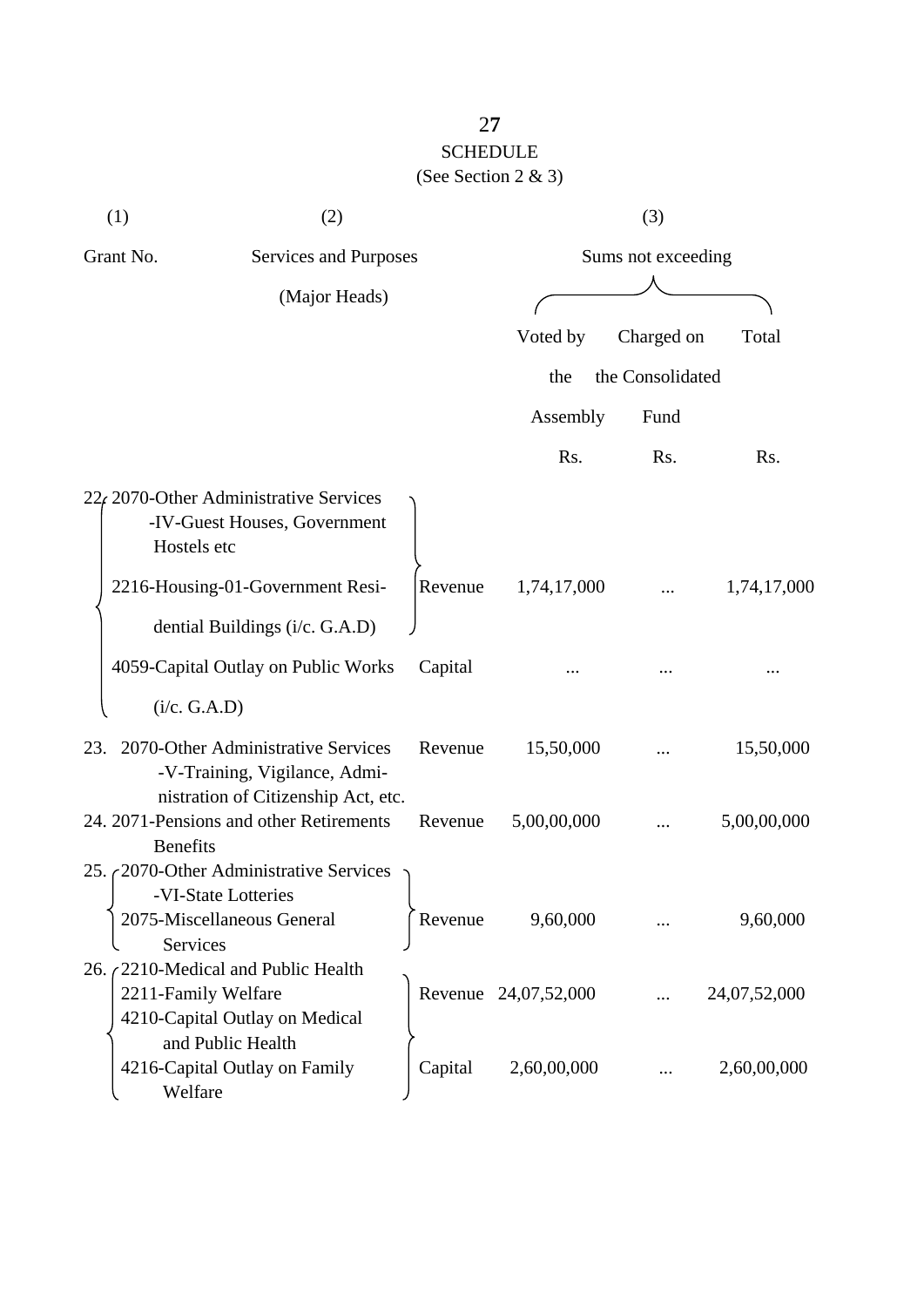| (1)                                | (2)                                                                                                                                                                  |                    |              | (3)              |              |
|------------------------------------|----------------------------------------------------------------------------------------------------------------------------------------------------------------------|--------------------|--------------|------------------|--------------|
| Grant No.<br>Services and Purposes |                                                                                                                                                                      | Sums not exceeding |              |                  |              |
| (Major Heads)                      |                                                                                                                                                                      |                    |              |                  |              |
|                                    |                                                                                                                                                                      |                    | Voted by     | Charged on       | Total        |
|                                    |                                                                                                                                                                      |                    |              |                  |              |
|                                    |                                                                                                                                                                      |                    | the          | the Consolidated |              |
|                                    |                                                                                                                                                                      |                    | Assembly     | Fund             |              |
|                                    |                                                                                                                                                                      |                    | Rs.          | Rs.              | Rs.          |
| 2216-Housing                       | 27, 2215-Water Supply and Sanitation<br>4215-Capital Outlay on Water Supply<br>and Sanitation                                                                        | Revenue            | 12,88,61,000 |                  | 12,88,61,000 |
|                                    | 4216-Capital Outlay on Housing-01-                                                                                                                                   | Capital            | 19,50,00,000 |                  | 19,50,00,000 |
|                                    | <b>Government Residential</b>                                                                                                                                        |                    |              |                  |              |
| <b>Buildings</b>                   |                                                                                                                                                                      |                    |              |                  |              |
| $28\div 2216$ -Housing<br>General  | 4216-Capital Outlay on Housing                                                                                                                                       | Revenue            | 2,89,95,000  |                  | 2,89,95,000  |
|                                    | 6216-Loand for Housing                                                                                                                                               | Capital            | 15,50,000    |                  | 15,50,000    |
|                                    | 29, 2217-Urban DevelopmentMunicipal<br>Administration                                                                                                                | Revenue            | 1,04,21,000  |                  | 1,04,21,000  |
|                                    | 6217-Loans for Urban Development                                                                                                                                     | Capital            |              |                  |              |
|                                    | 30, 2217-Urban Development                                                                                                                                           | Revenue            | 4,05,69,000  |                  | 4,05,69,000  |
|                                    | 4216-Capital Outlay on Housing<br>42174216-Capital Outlay on Urban<br>Development                                                                                    | Capital            | 11,00,000    |                  | 11,00,000    |
| 31.<br>32.7                        | 2220-Information and Publicity<br>2230-Labour and Employment-01-                                                                                                     | Revenue            | 1,79,00,000  |                  | 1,79,00,000  |
| Labour                             | 2230-Labour and Employment-01-<br>Labour-(A)-Inspectorate of<br><b>Factories and Steam Boilers</b><br>2230-Labour and Employment-02-<br>-Employment and -03-Training | Revenue            | 1,91,19,000  |                  | 1,91,19,000  |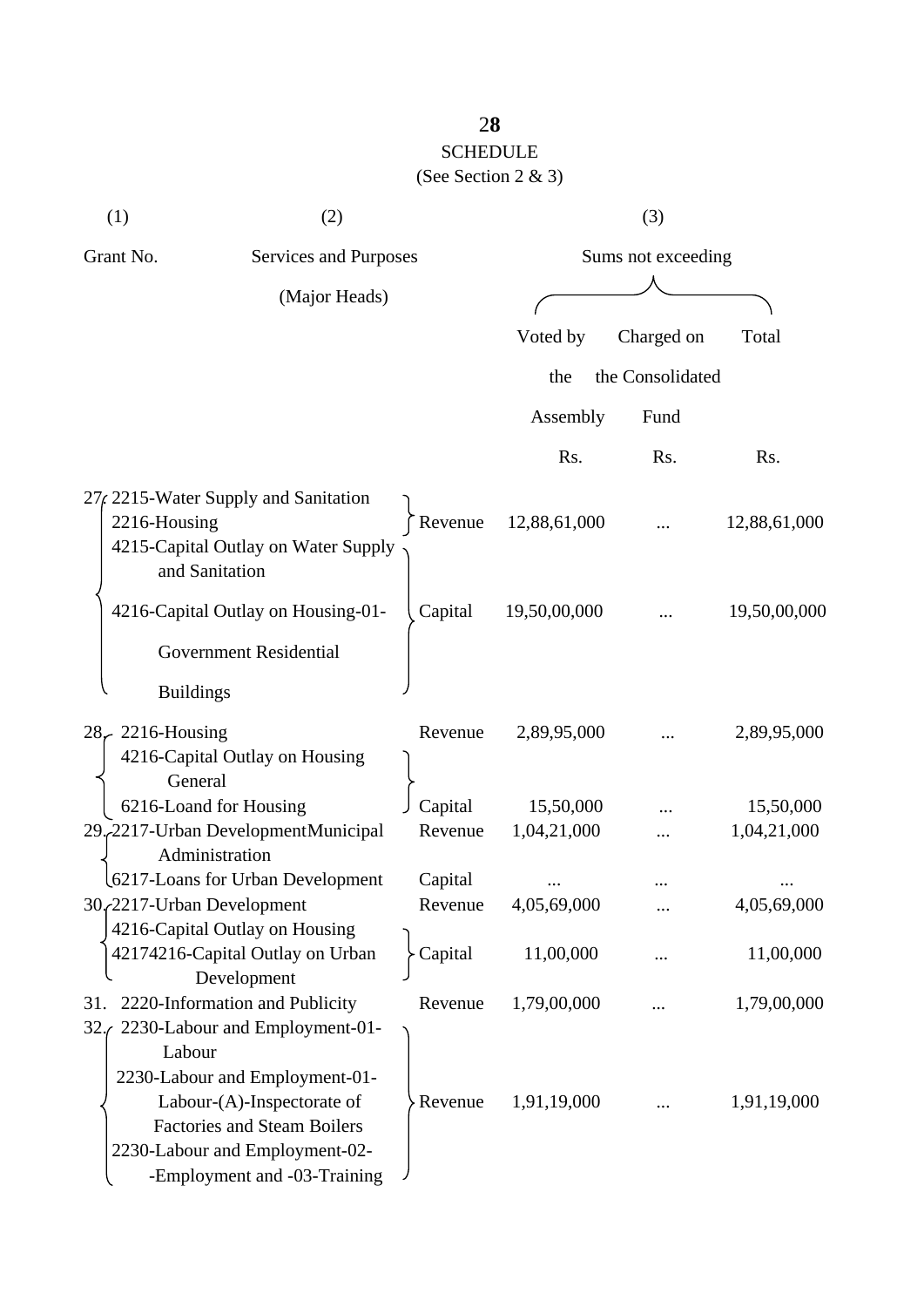| (1)                    | (2)                                        |           |                     | (3)              |             |
|------------------------|--------------------------------------------|-----------|---------------------|------------------|-------------|
| Grant No.              | Services and Purposes                      |           | Sums not exceeding  |                  |             |
| (Major Heads)          |                                            |           |                     |                  |             |
|                        |                                            |           |                     |                  |             |
|                        |                                            |           | Voted by            | Charged on       | Total       |
|                        |                                            |           | the                 | the Consolidated |             |
|                        |                                            |           | Assembly            | Fund             |             |
|                        |                                            |           | Rs.                 | Rs.              | Rs.         |
| 33-3456-Civil Supplies |                                            |           |                     |                  |             |
|                        | 2408-Food Storage and Warehousing          | J Revenue | 91,20,000           |                  | 91,20,000   |
|                        | 4408-Capital Outlay on Food Storage        | Capital   | 83,000              |                  | 83,000      |
|                        | and Warehousing                            |           |                     |                  |             |
|                        | 34 / 2235-Social Security and Welfare-01   | Revenue   |                     |                  |             |
|                        | -Rehabilitation                            |           |                     |                  |             |
|                        | 6235-Loans for Social Security and         | Capital   |                     |                  |             |
|                        | Welfare-60-Other Social Security           |           |                     |                  |             |
|                        | and Welfare Programmes                     |           |                     |                  |             |
|                        | 35, 2225-Welfare of Scheduled Castes,      |           |                     |                  |             |
|                        | Scheduled Tribes and Other                 |           |                     |                  |             |
|                        | <b>Backward Classes.</b>                   |           |                     |                  |             |
|                        | 2235-Social Security and Welfare           |           | Revenue 6,57,63,000 |                  | 6,57,63,000 |
|                        | 2236-Nutrition (Social Welfare)            |           |                     |                  |             |
|                        | 4059-Capital Outlay on Public              | Capital   | 4,80,000            |                  | 4,80,000    |
|                        | Works (Social Welfare)                     |           |                     |                  |             |
|                        | 36, 2235 - Social Security and Welfare-60- | Revenue   | 4,18,000            |                  | 4,18,000    |
|                        | Other Social Security and Welfare          |           |                     |                  |             |
|                        | Programmes                                 |           |                     |                  |             |
|                        | 6235-Loans for Social Security and         | Capital   |                     |                  |             |
|                        | Welfare-60-Other Social Security           |           |                     |                  |             |
|                        | and Welfare Programmes                     |           |                     |                  |             |
|                        | 37, 2235- Social Security and Welfare-E-60 |           |                     |                  |             |
|                        | -Other Social Security and Welfare         |           |                     |                  |             |
|                        | Programmes                                 |           |                     |                  |             |
|                        | 2075-Miscellaneous General Services        | Revenue   | 9,23,000            |                  | 9,23,000    |
|                        | -104-Pension and Awards in consi-          |           |                     |                  |             |
|                        | deration of distinguished services         |           |                     |                  |             |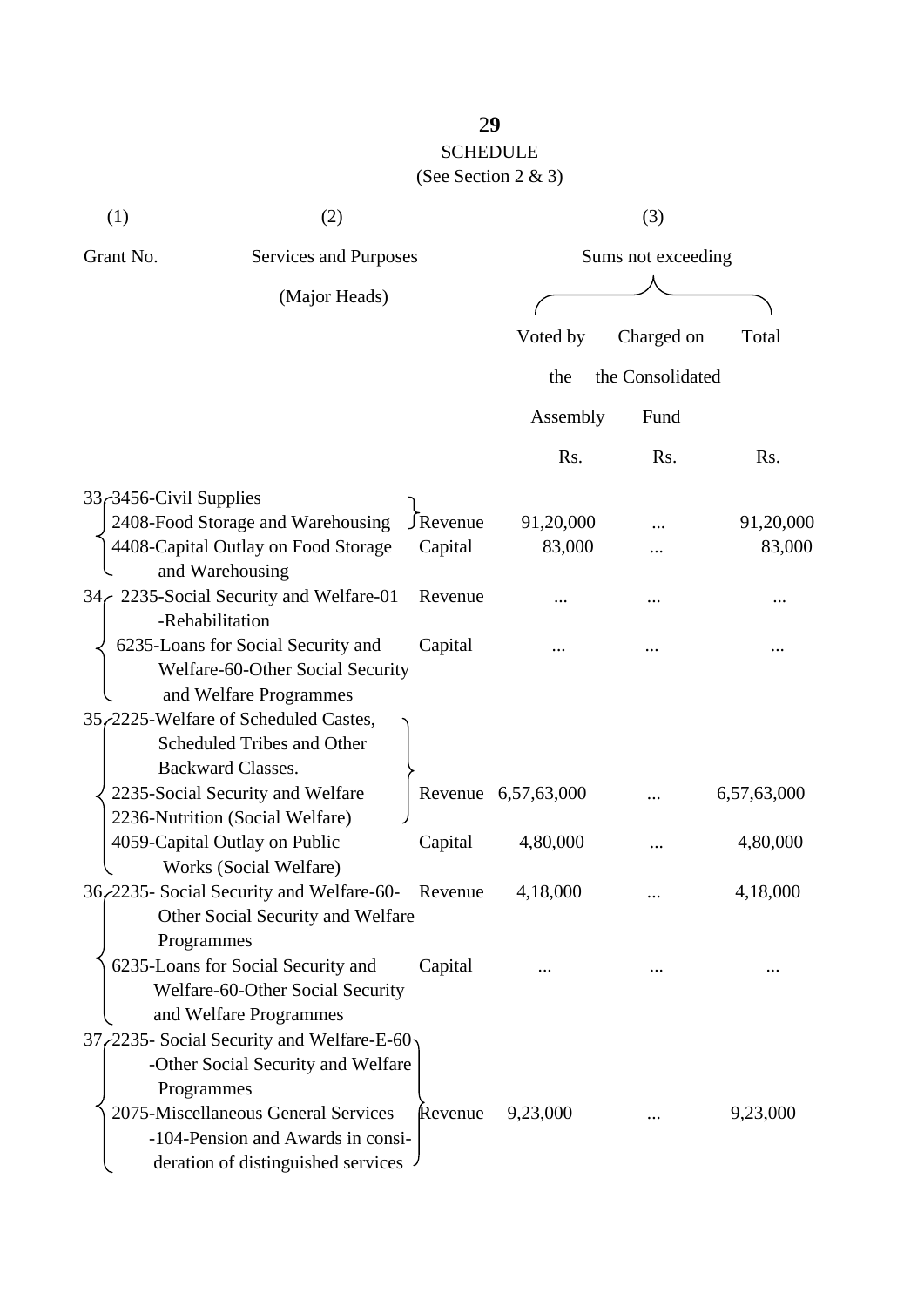| (1)                                                                             | (2)                                                                                                                                  |         |                      | (3)                |                 |
|---------------------------------------------------------------------------------|--------------------------------------------------------------------------------------------------------------------------------------|---------|----------------------|--------------------|-----------------|
| Grant No.                                                                       | Services and Purposes                                                                                                                |         |                      | Sums not exceeding |                 |
|                                                                                 | (Major Heads)                                                                                                                        |         |                      |                    |                 |
|                                                                                 |                                                                                                                                      |         | Voted by             | Charged on         | Total           |
|                                                                                 |                                                                                                                                      |         | the                  | the Consolidated   |                 |
|                                                                                 |                                                                                                                                      |         | Assembly             | Fund               |                 |
|                                                                                 |                                                                                                                                      |         | Rs.                  | Rs.                | Rs.             |
| 38. 2250-Other Social Services                                                  |                                                                                                                                      | Revenue | 32,000               |                    | 32,000          |
|                                                                                 | 39. 3451-Secretariat-Economic-Services<br>-II-Planning Board and attached                                                            | Revenue | 1,42,15,000          |                    | 1,42,15,000     |
| Offices.<br>40 c 2425-Co-operation                                              | 4425-Capital Outlay on Co-operation                                                                                                  | Revenue | 2,99,80,000          |                    | 2,99,80,000     |
|                                                                                 | 4435-Capital Outlay of other Agricultu- Capital<br>ral Programmes<br>6425-Loans for Co-operation                                     |         | 1,82,90,000          |                    | 1,82,90,000     |
| 41 2552-North Eastern Areas                                                     |                                                                                                                                      |         | Revenue 1,35,00,000  |                    | 1,35,00,000     |
| Areas                                                                           | 4552-Capital Outlay on North Eastern                                                                                                 | Capital | 8,10,00,000          |                    | 8,10,00,000     |
|                                                                                 | 42. 3454-Census, Surveys and Statistics<br>-02-Surveys and Statistics                                                                | Revenue | 77,61,000            |                    | 77,61,000       |
| sures                                                                           | 43, 3475-Other General Economic Services<br>-Regulation of Weights and Mea-<br>2216-Housing-01-Government Resi-<br>dential Buildings | Revenue | 34,51,000            |                    | 34,51,000       |
| 44 (2401-Crop Husbandry<br>tion<br>2702-Minor Irrigation<br>$\sim$ 2216-Housing | 2415-Agricultural Research and Educa-<br>2435-Other Agricultural Programmes<br>2250-Other Social Services                            |         | Revenue 17,19,64,000 |                    | 17, 19, 64, 000 |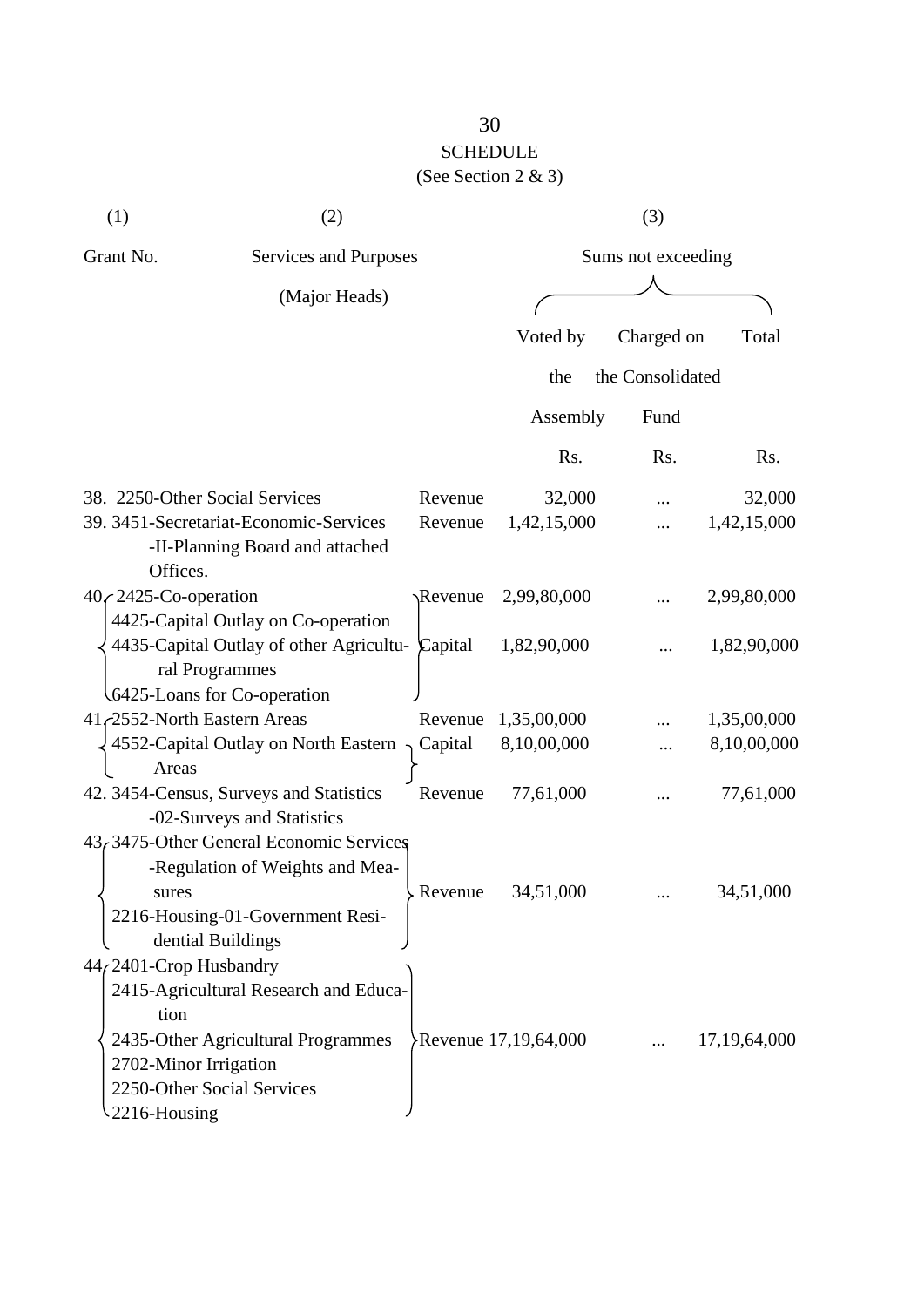| (1)          | (2)                                                                                                                                 |         |                      | (3)              |              |
|--------------|-------------------------------------------------------------------------------------------------------------------------------------|---------|----------------------|------------------|--------------|
| Grant No.    | Services and Purposes                                                                                                               |         | Sums not exceeding   |                  |              |
|              | (Major Heads)                                                                                                                       |         |                      |                  |              |
|              |                                                                                                                                     |         | Voted by             | Charged on       | Total        |
|              |                                                                                                                                     |         | the                  | the Consolidated |              |
|              |                                                                                                                                     |         | Assembly             | Fund             |              |
|              |                                                                                                                                     |         | Rs.                  | Rs.              | Rs.          |
| Irrigation   | 4401-Capital Outlay on Crop Husbandry-<br>4702-Capital Outlay on Minor                                                              |         |                      |                  |              |
|              | 4416-Investment in Agricultural Financial Capital                                                                                   |         | 3,50,00,000          |                  | 3,50,00,000  |
| Institutions |                                                                                                                                     |         |                      |                  |              |
|              | 6401-Loans for Crop Husbandry                                                                                                       |         |                      |                  |              |
| Projects     | $45/2701$ -Medium Irrigation-II-Works<br><b>Under Embankment and Drainage</b><br>Wing P.W.D Medium Irrigation                       | Revenue | 22,00,000            |                  | 22,00,000    |
|              | 2711-Irrigation, Navigation, Drainage                                                                                               |         |                      |                  |              |
|              | and Flood Control Projects                                                                                                          |         |                      |                  |              |
| Irrigation   | 4701-Capital Outlay on Medium                                                                                                       |         |                      |                  |              |
|              | 1471-Capital Outlay on Flood Control                                                                                                | Capital | 1,87,00,000          |                  | 1,87,00,000  |
|              | Projects                                                                                                                            |         |                      |                  |              |
| cation       | 46, 2402-Soil and Water Conservation<br>2415-Agricultural Research and Edu-<br>2216-Housing-01-Government Resi<br>dential Buildings |         | Revenue 12,56,32,000 |                  | 12,56,32,000 |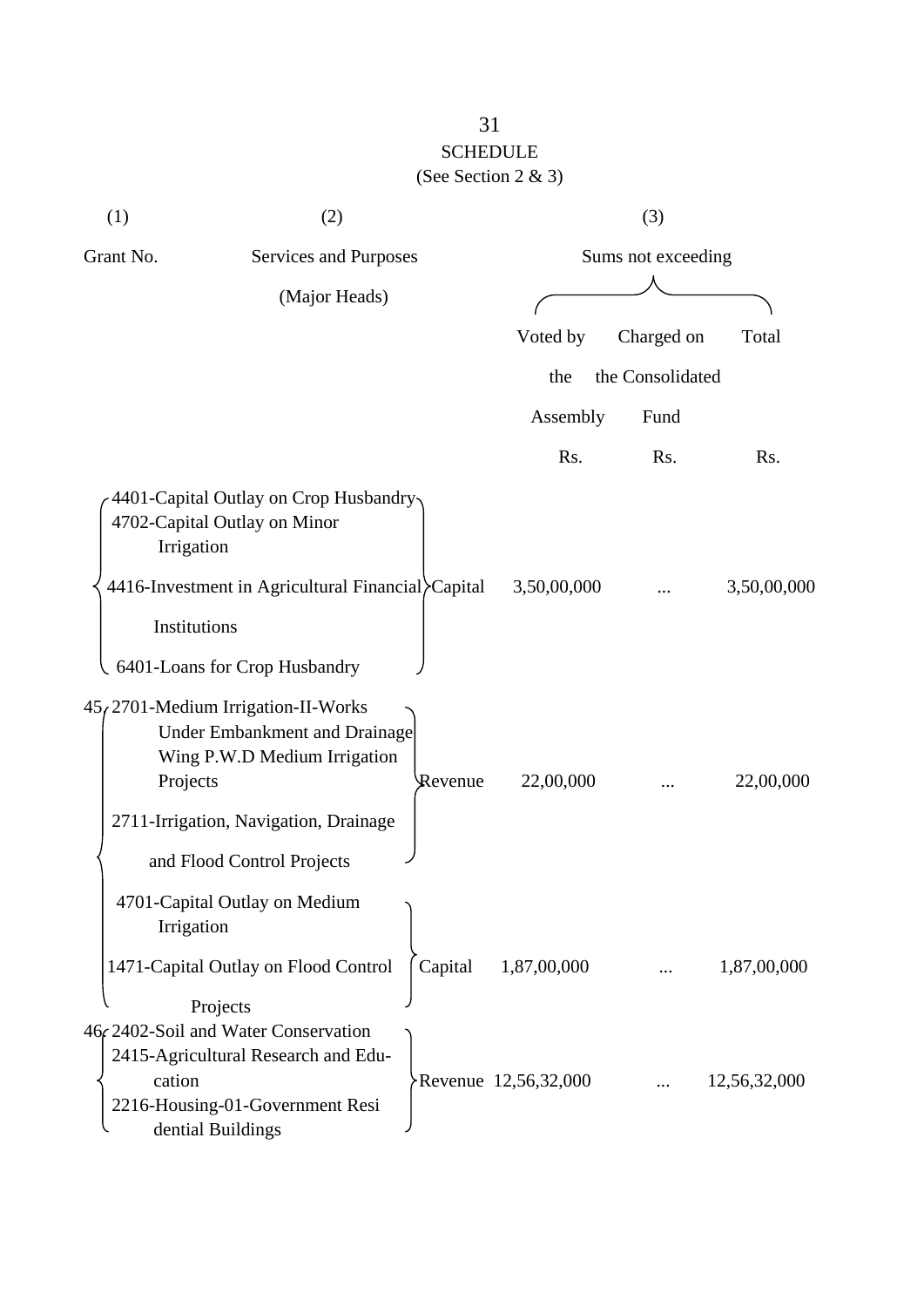| (1)                                      | (2)                                                                                                                            |          |                    | (3)              |             |
|------------------------------------------|--------------------------------------------------------------------------------------------------------------------------------|----------|--------------------|------------------|-------------|
| Grant No.<br>Services and Purposes       |                                                                                                                                |          | Sums not exceeding |                  |             |
|                                          | (Major Heads)                                                                                                                  |          |                    |                  |             |
|                                          |                                                                                                                                |          | Voted by           | Charged on       | Total       |
|                                          |                                                                                                                                |          | the                | the Consolidated |             |
|                                          |                                                                                                                                |          | Assembly           | Fund             |             |
|                                          |                                                                                                                                |          | Rs.                | Rs.              | Rs.         |
| Development                              | 47.2501-Special Programmes for Rural                                                                                           | Revenue  | 2,43,70,000        |                  | 2,43,70,000 |
|                                          | 6402-Loans for Soil and Water Conser- Capital                                                                                  |          |                    |                  |             |
| vation                                   |                                                                                                                                |          |                    |                  |             |
| 48. (2403-Animal Husbandry               | 2415-Agricultural Research and<br><b>Education (Animal Husbandry)</b><br>2216-Housing-01-Government Resi-<br>dential Buildings | >Revenue | 8,11,03,000        |                  | 8,11,03,000 |
| Works                                    | 4059-Capital Outlay on Public<br>6403-Loans for Animal Husbandry                                                               | Capital  |                    |                  |             |
| 49. (2404-Dairy Development<br>Education | 2216-Housing-01-Government Resi-<br>dential Buildings<br>2415-Agricultural Research and                                        | Revenue  | 1,68,81,000        |                  | 1,68,81,000 |
| 50./2405-Fisheries<br>Education          | 2415-Agricultural Research and                                                                                                 | Revenue  | 1,59,67,000        |                  | 1,59,67,000 |
|                                          | 2216-Housing-01-Government Resi-<br>dential Buildings                                                                          |          |                    |                  |             |
|                                          | 4216-Capital Outlay on Housing                                                                                                 |          |                    |                  |             |
|                                          | 4405-Capital Outlay on Fisheries                                                                                               | Capital  | 11,00,000          |                  | 11,00,000   |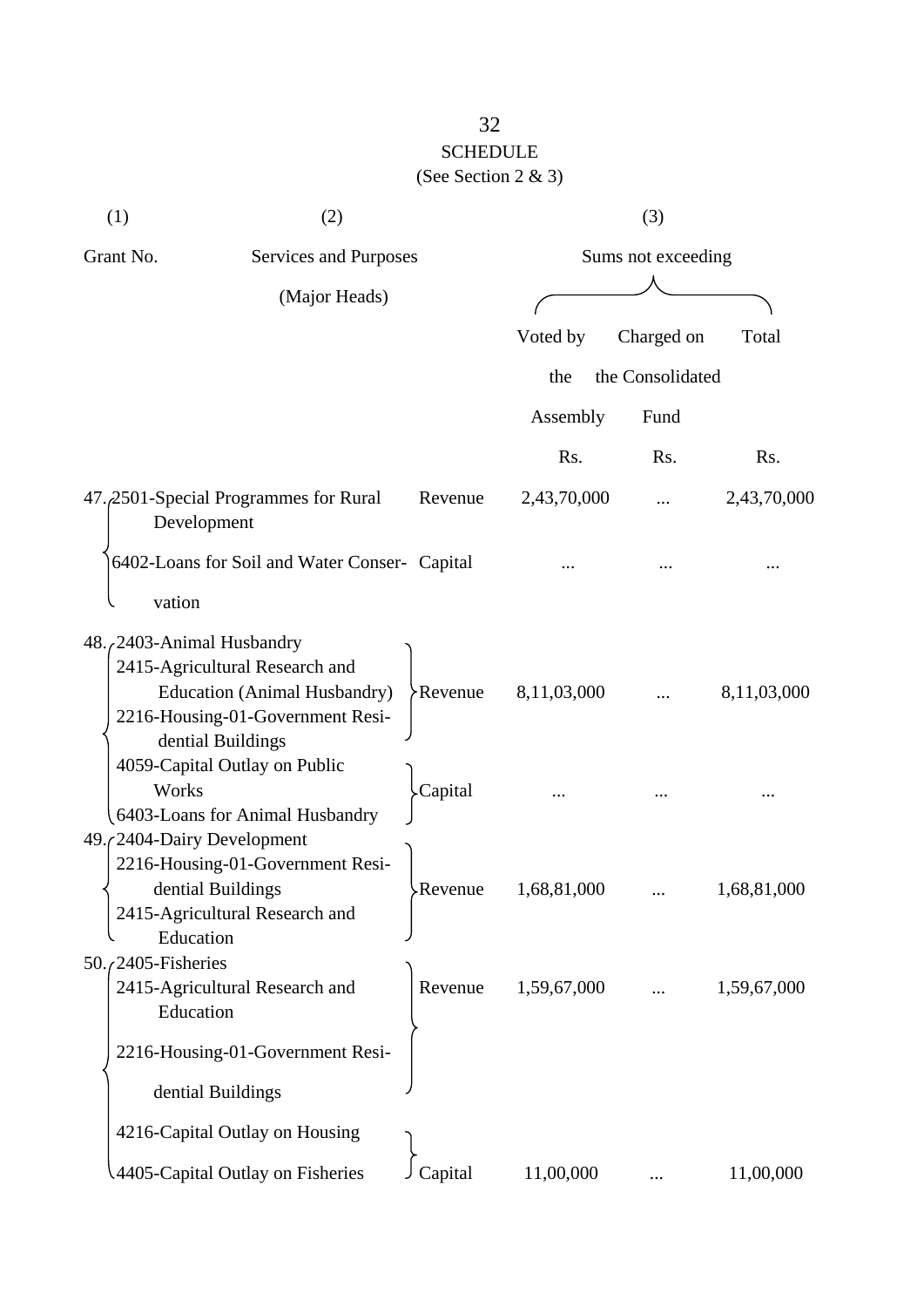| (1)                                     | (2)                                 |         |                    | (3)              |                 |
|-----------------------------------------|-------------------------------------|---------|--------------------|------------------|-----------------|
| Grant No.                               | Services and Purposes               |         | Sums not exceeding |                  |                 |
|                                         | (Major Heads)                       |         |                    |                  |                 |
|                                         |                                     |         | Voted by           | Charged on       | Total           |
|                                         |                                     |         | the                | the Consolidated |                 |
|                                         |                                     |         | Assembly           | Fund             |                 |
|                                         |                                     |         | Rs.                | Rs.              | Rs.             |
| 51. $\zeta$ 2406-Forestry and Wild Life |                                     |         |                    |                  |                 |
|                                         | 2415-Agricultural Research and      | Revenue | 23, 42, 11, 000    |                  | 23, 42, 11, 000 |
| Education                               |                                     |         |                    |                  |                 |
|                                         | 4406-Capital Outlay on Forests and  | Capital | 10,00,000          |                  | 10,00,000       |
| Wild Life                               |                                     |         |                    |                  |                 |
|                                         | 52./2515-Other Rural Development    |         |                    |                  |                 |
| Programmes                              |                                     |         |                    |                  |                 |
|                                         | 2216-Housing-01-Government Resi-    | Revenue | 9,44,37,000        |                  | 9,44,37,000     |
|                                         | dential Buildings                   |         |                    |                  |                 |
| 2236-Nutrition                          |                                     |         |                    |                  |                 |
| 2505-Rural Employment                   |                                     |         |                    |                  |                 |
|                                         | 4216-Capital Outlay on Housing      | Capital | 1,06,00,000        |                  | 1,06,00,000     |
|                                         | 6515-Loans for other Rural          |         |                    |                  |                 |
|                                         | <b>Development Programmes</b>       |         |                    |                  |                 |
| 53, 2852-Industries                     |                                     | Revenue | 1,16,55,000        |                  | 1,16,55,000     |
|                                         | 4885-Other Capital Outlay on Indus- |         |                    |                  |                 |
|                                         | tries and Minerals                  |         |                    |                  |                 |
|                                         | 4858-Capital Outlay on Engineering  |         |                    |                  |                 |
| Industries                              |                                     |         |                    |                  |                 |
|                                         | 4860-Capital Outlay on Consumer     | Capital | 3,98,00,000        |                  | 3,98,00,000     |
| Industries                              |                                     |         |                    |                  |                 |
|                                         | 6885-Loans for Other Industries and |         |                    |                  |                 |
| <b>Minerals</b>                         |                                     |         |                    |                  |                 |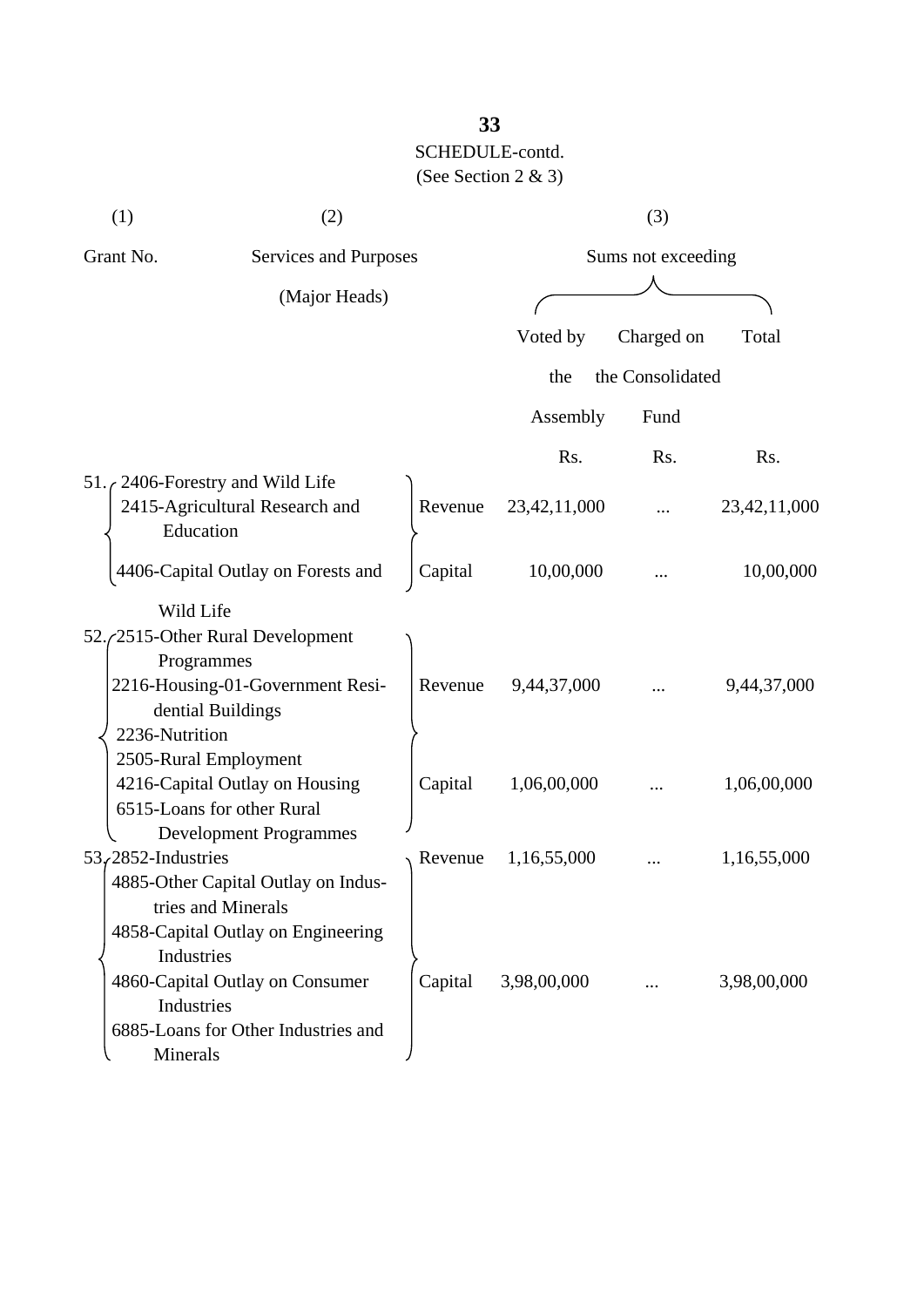# **34** SCHEDULE-contd. (See Section 2 & 3)

| (1)                                | (2)                                                                                                                                         |                    |              | (3)              |              |
|------------------------------------|---------------------------------------------------------------------------------------------------------------------------------------------|--------------------|--------------|------------------|--------------|
| Grant No.<br>Services and Purposes |                                                                                                                                             | Sums not exceeding |              |                  |              |
|                                    | (Major Heads)                                                                                                                               |                    |              |                  |              |
|                                    |                                                                                                                                             |                    | Voted by     | Charged on       | Total        |
|                                    |                                                                                                                                             |                    | the          | the Consolidated |              |
|                                    |                                                                                                                                             |                    | Assembly     | Fund             |              |
|                                    |                                                                                                                                             |                    | Rs.          | Rs.              | Rs.          |
|                                    | 54. 2851 - Village and Small Industries<br>2216-Housing-01-Government Resi-<br>dential Buildings<br>4851-Capital Outlay on Village and      | kevenue            | 2,91,27,000  |                  | 2,91,27,000  |
| Industries.                        | <b>Small Industries</b><br>6885-Loans for Village and Small                                                                                 | Capital            | 25,70,000    |                  | 25,70,000    |
| dential Buildings                  | 55. 2851 - Village and Small Industries<br>2216-Housing-01-Government Resi-                                                                 | Revenue.           | 2,87,21,000  |                  | 2,87,21,000  |
|                                    | 4216-Capital Outlay on Housing<br>4853-Capital Outlay on Village and<br><b>Small Industries</b>                                             | Capital            | 1,72,20,000  |                  | 1,72,20,000  |
|                                    | 56., 2853-Non-Ferrous Mining and Metal-<br>lurgical Industries Regulation<br>and Development of Mines<br>4216-Capital Outlay on Housing-01- | Revenue            | 1,11,20,000  |                  | 1,11,20,000  |
|                                    | Government Residential Buildings<br>4853-Capital Outlay on Non-Ferrous<br>Mining and Metallurgical Indus-<br>tries Non-Ferrous Metals       | Capital            | 17,00,000    |                  | 17,00,000    |
| 57. 3054-Roads and Bridges         |                                                                                                                                             | Revenue            | 19,12,00,000 |                  | 19,12,00,000 |
| <b>Bridges</b>                     | 5054-Capital Outlay on Roads and                                                                                                            | Capital            | 28,01,50,000 |                  | 28,01,50,000 |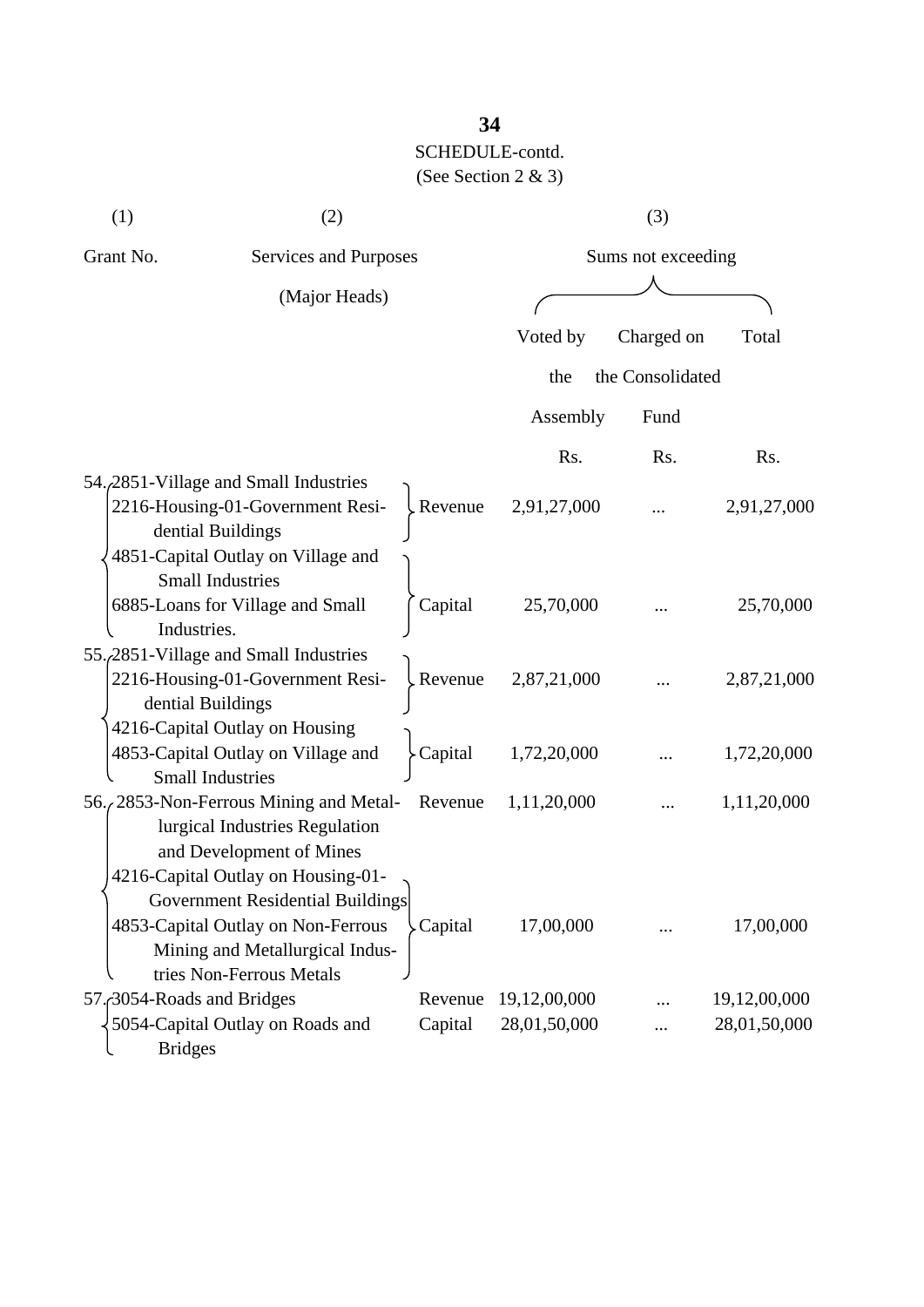# **35** SCHEDULE-contd. (See Section 2 & 3)

| (1)                                | (2)                                                                   |          |             | (3)                |                                                   |
|------------------------------------|-----------------------------------------------------------------------|----------|-------------|--------------------|---------------------------------------------------|
| Grant No.<br>Services and Purposes |                                                                       |          |             | Sums not exceeding |                                                   |
|                                    | (Major Heads)                                                         |          |             |                    |                                                   |
|                                    |                                                                       |          | Voted by    | Charged on         | Total                                             |
|                                    |                                                                       |          | the         | the Consolidated   |                                                   |
|                                    |                                                                       |          | Assembly    | Fund               |                                                   |
|                                    |                                                                       |          | Rs.         | Rs.                | Rs.                                               |
| 58. 3452 - Tourism                 |                                                                       | Revenue  | 64,30,000   |                    | 64,30,000                                         |
|                                    | 4059-Capital Outlay on Public<br>Works (Tourism)                      |          |             |                    |                                                   |
|                                    | 5275-Capital Outlay on other<br><b>Communication Services</b>         | Capital  | 1,35,00,000 |                    | 1,35,00,000                                       |
|                                    | 5452-Capital Outlay on Tourism                                        |          |             |                    |                                                   |
|                                    | 7452-Loans for Tourism                                                |          |             |                    |                                                   |
|                                    | 59. 3606-Aid Materials and Equipment                                  | Revenue  | 40,05,000   |                    | 40,05,000                                         |
|                                    | 60. 5465-Investment in General Financial<br>and Training Institutions | Capital  |             |                    |                                                   |
|                                    | 6003-Internal Debt of the State<br>Government (Charged)               | Capital  |             |                    | 21,04,59,000 21,04,59,000                         |
|                                    | 6004-Loans and Advances from the<br>Central Government (Charged)      | Capital  | $\cdots$    |                    | 12,91,75,000 12,91,75,000                         |
| etc                                | 61.7610-Loans to Government Servants                                  | Capital  | 3,50,00,000 |                    | 3,50,00,000                                       |
| 62. 7615-Miscellaneous Loans       |                                                                       | Capital  |             |                    |                                                   |
| 63. 7810-Inter-State Settlement    |                                                                       | Capital  |             |                    |                                                   |
| Fund                               | 64. 7999-Appropriation to Contingency                                 | Capital  |             |                    |                                                   |
|                                    | Total<br>$\cdots$                                                     | $\cdots$ |             |                    | 418, 42, 67, 000 54, 32, 88, 000 472, 75, 55, 000 |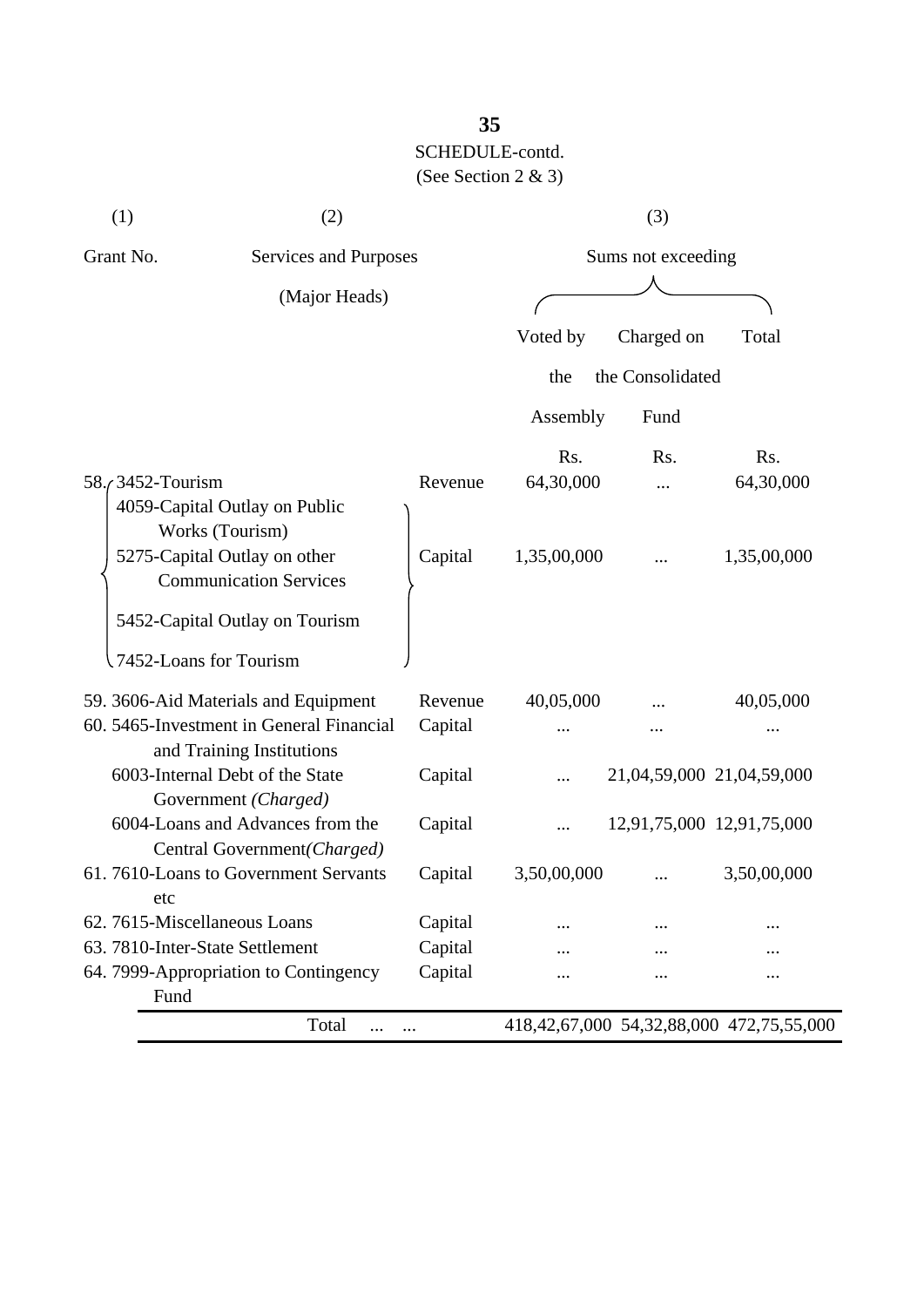## **MEGHALAYA ACT NO. 7 OF 1990**

# **THE MEGHALAYA SOCIETIES REGISTRATION (AMENDMENT) ACT, 1990**

(As passed by the Assembly on  $27<sup>th</sup>$  June, 1990)

[Received the assent of the Governor on the  $11<sup>th</sup>$  July, 1990]

(Published in the *Gazette of Meghalaya*, Extra-ordinary, dated 19<sup>th</sup> July, 1990)

#### **An**

## **Act**

#### **To amend the Meghalaya Societies Registration Act, 1983 (Meghalaya Act 12 of 1983)**

Be it enacted by the Legislature of Meghalaya in the Forty-first Year of the Republic of India as follows:-

| Short title and                            |   | (1) This Act may be called the Meghalaya Societies registration                                                                                                                              |
|--------------------------------------------|---|----------------------------------------------------------------------------------------------------------------------------------------------------------------------------------------------|
| commencement                               |   | (Amendment) Act, 1990                                                                                                                                                                        |
|                                            |   | (2) It shall come into force at once.                                                                                                                                                        |
| Amendment of section<br>7 of Act 1 of 1983 | 2 | In Section 7 of the Meghalaya Societies Registration Act, 1983, in<br>sub-section (2), for the words "one hundred rupees", the words 'two<br>hundred and fifty rupees" shall be substituted. |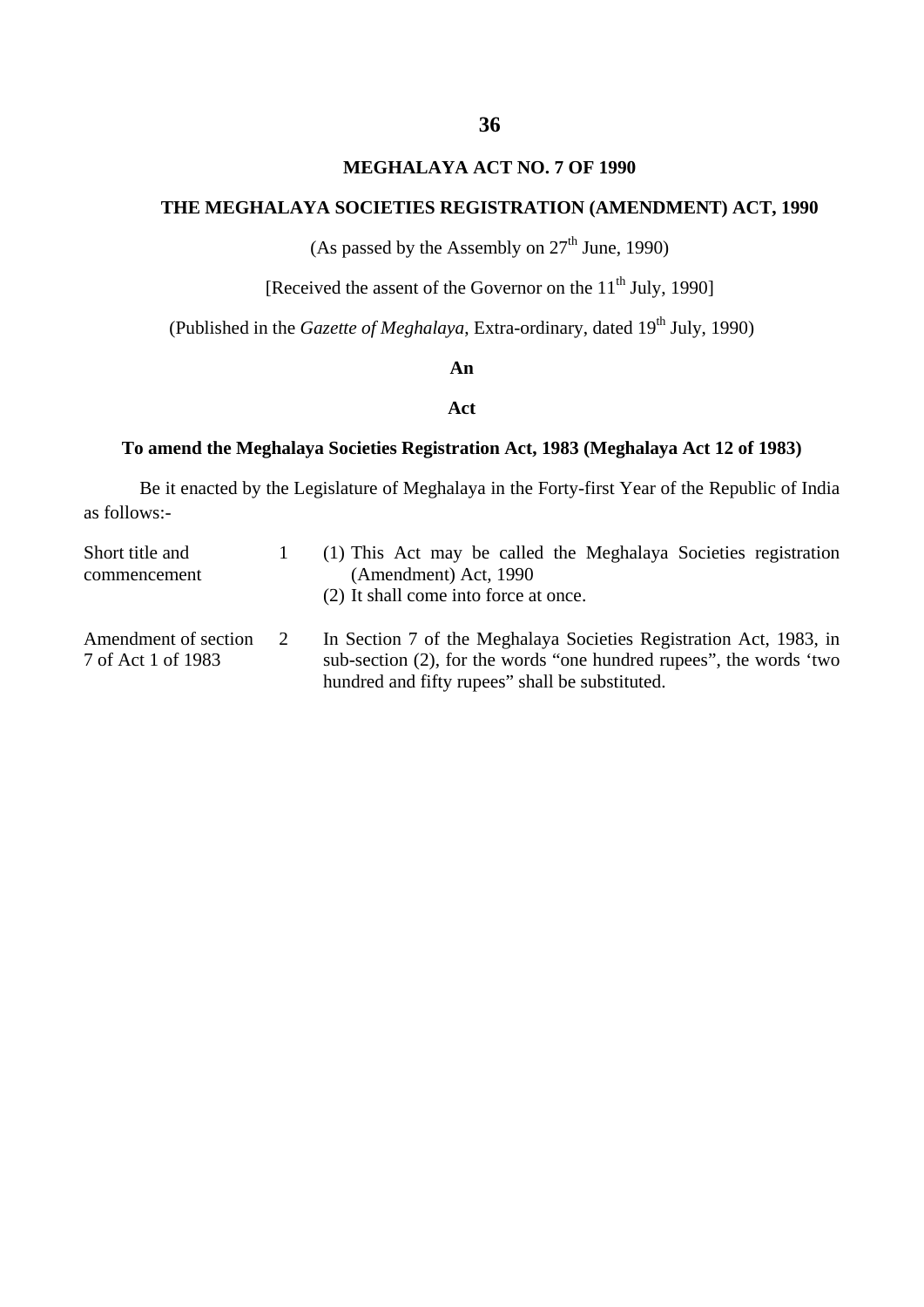## **MEGHALAYA ACT NO. 8 OF 1990**

# **THE COURT FEES (MEGHALAYA AMENDMENT) ACT, 1990**

(As passed by the Assembly on  $27<sup>th</sup>$  June, 1990)

[Received the assent of the Governor on the  $11<sup>th</sup>$  July, 1990]

(Published in the *Gazette of Meghalaya*, Extra-ordinary, dated 19<sup>th</sup> July, 1990)

#### **An**

## **Act**

#### **Further to amend the Court Fees Act, 1870 in its application to Meghalaya.**

Be it enacted by the Legislature of Meghalaya in the Forty-first Year of the Republic of India as follows:-

| Short title, extent and<br>commencement.         | (1) This Act may be called the Court Fees (Meghalaya Amendment)<br>Act, 1990).                                                                                                                                                   |
|--------------------------------------------------|----------------------------------------------------------------------------------------------------------------------------------------------------------------------------------------------------------------------------------|
|                                                  | (2) It extends to the whole of Meghalaya with such exceptions or<br>modifications as are in force.<br>(3) It shall come into force on such date as the State Government<br>may, by notification in the official Gazette, appoint |
| Amendment of<br>Schedule I to Act VII<br>of 1870 | In Schedule I to the Court Fess Act, 1870-<br>(1) For Article I, the following shall be substituted.                                                                                                                             |

| Number<br>(1)                                                                            | (2)                                                                                                                                                                                                                                                                                                | Proper fee<br>(3) |
|------------------------------------------------------------------------------------------|----------------------------------------------------------------------------------------------------------------------------------------------------------------------------------------------------------------------------------------------------------------------------------------------------|-------------------|
| or of cross-objection presented to amount or value;<br>any Civil or Revenue Court except | "1. Plaint written statement pleading When the amount or value of the One rupee.<br>a sec-off or counter-claim or subject matter in dispute does not<br>memorandum of appeal (not exceed one hundred rupees, for every<br>otherwise provided for in this Act) five rupees, or part thereof of such |                   |
| those mentioned in section.                                                              | and                                                                                                                                                                                                                                                                                                |                   |
|                                                                                          | When such amount or value exceeds Two rupees.<br>one hundred rupees, for every ten<br>rupees, or part thereof, in excess of<br>one hundred rupees up to one<br>hundred and fifty rupees;                                                                                                           |                   |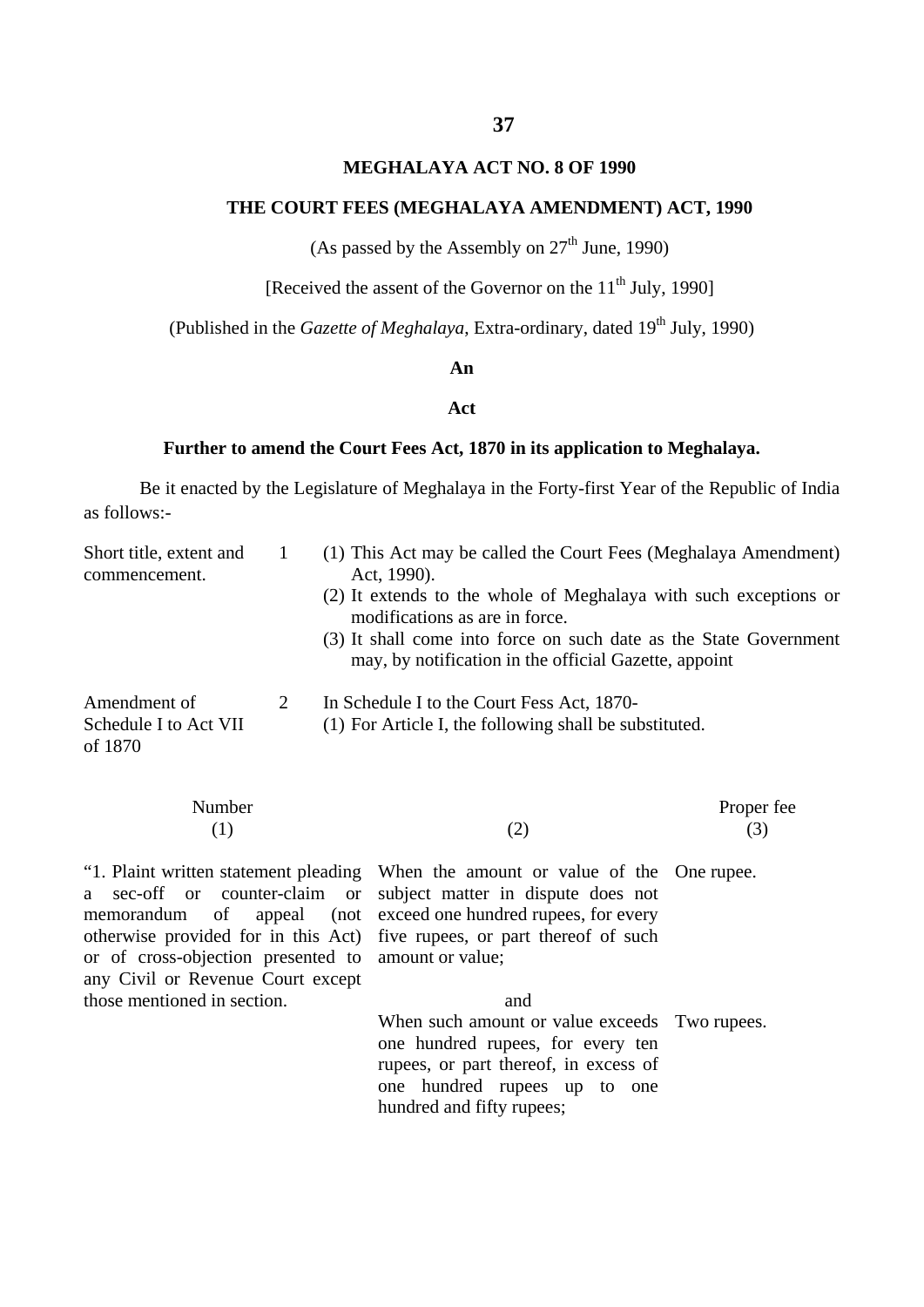| and                                                                                                                                                                                                                                     |                      |
|-----------------------------------------------------------------------------------------------------------------------------------------------------------------------------------------------------------------------------------------|----------------------|
| When such amount or value exceeds Two rupees<br>one hundred and fifty rupees, for<br>every ten rupees, or part thereof, up<br>to one thousand rupees;                                                                                   |                      |
| and                                                                                                                                                                                                                                     |                      |
| When such amount or value exceeds Ten rupees<br>one thousand rupees, for every one<br>hundred rupees, one part thereof, in<br>excess of one thousand rupees up to<br>seven thousand five hundred rupees;                                |                      |
| and                                                                                                                                                                                                                                     |                      |
| When such amount or value exceeds Twenty rupees.<br>seven thousand five hundred rupees,<br>for every one hundred and fifty<br>rupees, or part thereof, in excess of<br>seven thousand five hundred rupees<br>up to ten thousand rupees; |                      |
| and                                                                                                                                                                                                                                     |                      |
| When such amount or value exceeds Thirty rupees.<br>ten thousand rupees, for every five<br>hundred rupees, or part thereof, in<br>excess of ten thousand rupees up to<br>twenty thousand rupees;                                        |                      |
| and                                                                                                                                                                                                                                     |                      |
| When such amount or value exceeds<br>twenty thousand rupees, for every<br>one thousand rupees, or part thereof,<br>in excess of twenty thousand rupees<br>up to fifty thousand rupees;                                                  | Thirty-seven rupees. |
| and                                                                                                                                                                                                                                     |                      |
| When such amount or value exceeds Fifty rupees.<br>fifty thousand rupees, for every five<br>thousand rupees, or part thereof, in<br>excess of fifty thousand rupees;                                                                    |                      |
| Provided that maximum fee liable on<br>a plaint or memorandum of appeal<br>shall not exceed eleven thousand                                                                                                                             |                      |

rupees";

Number  $(1)$ 

(1)  $(2)$ 

Proper fee

(3)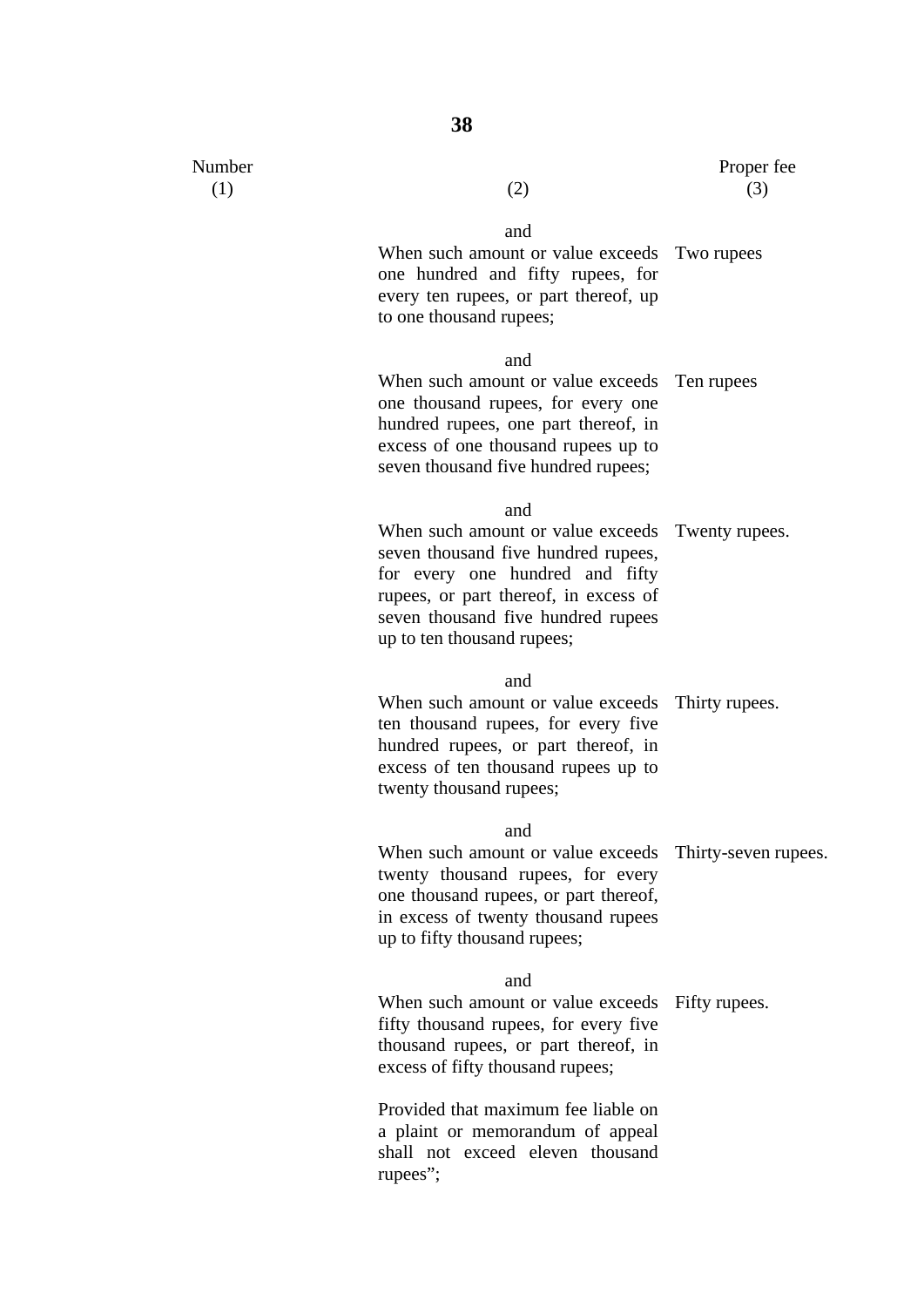(ii) for Article 6, 7, 8 and 9 the following shall be substituted, namely-

When such judgement or order is passed by any Civil Court, other than High Court, or by the Presiding Officer of any Revenue Court or Office or by any other judicial or executive Authority:-

- (a) If the amount or value of the Two rupees subject matter is fifty or less than fifty rupees.
- (b) If such amount or value exceeds Three rupees. fifty rupees.

When such judgement or order is Five rupees passed by a High Court.

When such decree or order is made by any Civil Court other than a High Court or by any Revenue Court.

- (a) If the amount or value of the Three rupees subject matter of the suit wherein such decree or order is made is fifty or less than fifty rupees.
- (b) If such amount or value exceeds Four rupees. fifty rupees.

When such decree or order is made Ten rupees. by High Court

(a) When the Stamp duty chargeable on the original does not exceed 11 of the duty one rupee (b) In any other case. The amount Act 1809. Chargeable on the original. Two rupees".

For every three hundred sixty words Two rupees. or fraction of three of three hundred and sixty words.

"6. Copy or translation of a judgement or order not being or having the force of a decree.

"7. Copy of a decree or order having the force of a decree.

"8. Copy of any document liable to Stamp duty upper the Indian Stamp Act, 1890 when left by any party to a suit or proceeding in place of the original withdrawn.

9. "Copy of any Revenue or judicial proceeding or order not otherwise provided for by this Act or copy of any account, statement, report or the like taken out of any Civil or Criminal or revenue Court or office or from the office of any Chief officer charge with the executive administration of Division.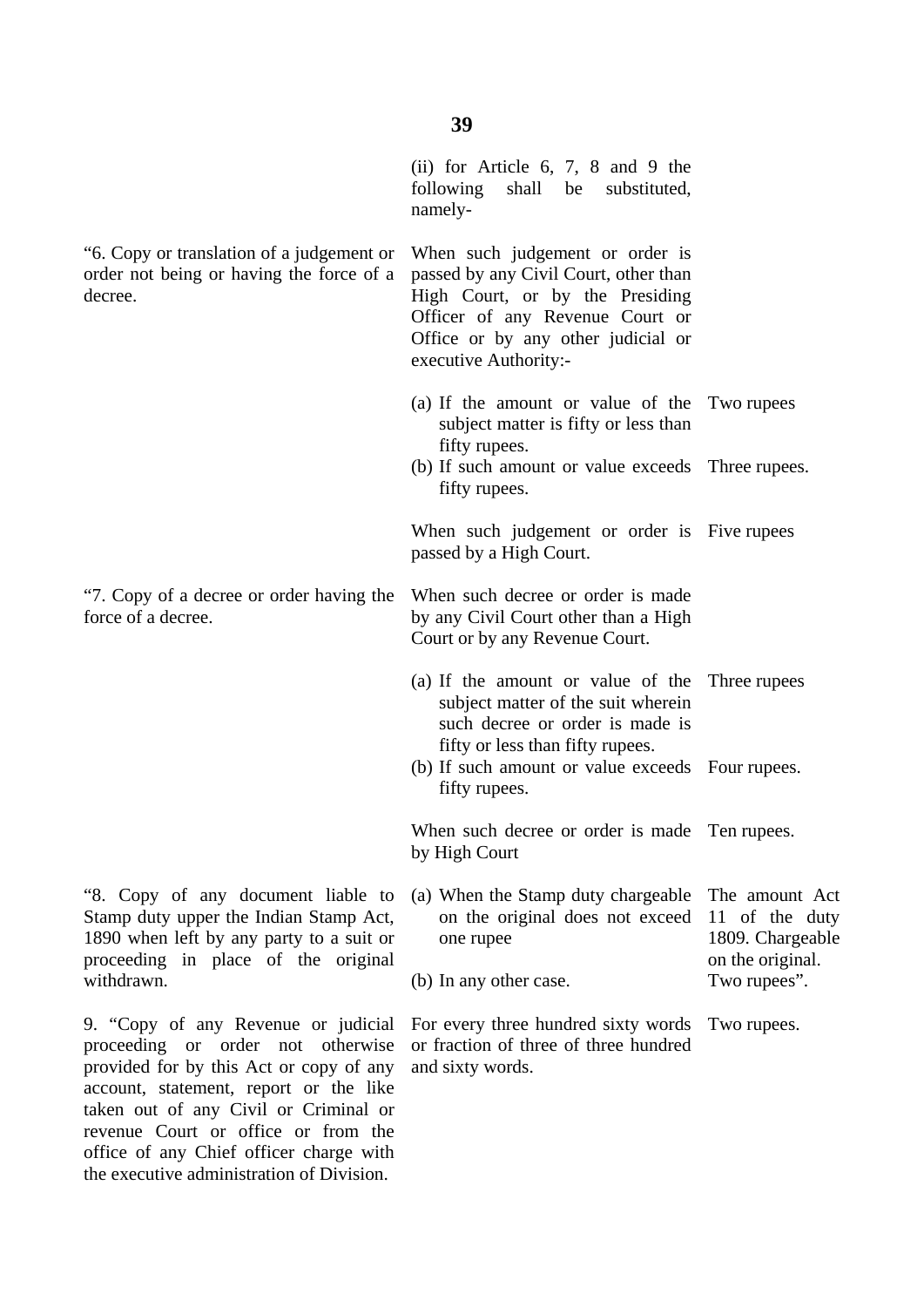(iii) the table of rate of Ad valorem fees leviable on the institution of suit at; the end shall be substituted by the following:-

Table of rates of Ad valorem fees leviable on the institution of suit.

| When the amount or value of | But does not exceed. | Proper fees |
|-----------------------------|----------------------|-------------|
| the subject matter exceeds  |                      |             |
| (1)                         | (2)                  | (3)         |
| Rs.                         | Rs.                  | Rs. P.      |
| $\cdots$                    | 5                    | 1.00        |
| 5                           | 10                   | 2.00        |
| 10                          | 15                   | 2.00        |
| 15                          | 20                   | 3.00        |
| 20                          | 25                   | 3.00        |
| 25                          | 30                   | 4.00        |
| 30                          | 35                   | 5.00        |
| 35                          | 40                   | 5.00        |
| 40                          | 45                   | 6.00        |
| 45                          | 50                   | 7.00        |
| 50                          | 55                   | 7.00        |
| 55                          | 60                   | 8.00        |
| 60                          | 65                   | 9.00        |
| 65                          | 70                   | 9.00        |
| 70                          | 75                   | 10.00       |
| 75                          | 80                   | 11.00       |
| 80                          | 85                   | 11.00       |
| 85                          | 90                   | 12.00       |
| 90                          | 95                   | 13.00       |
| 95                          | 100                  | 13.00       |
| 100                         | 110                  | 16.00       |
| 110                         | 120                  | 18.00       |
| 120                         | 130                  | 21.00       |
| 130                         | 140                  | 22.00       |
| 140                         | 150                  | 23.00       |
| 150                         | 160                  | 26.00       |
| 160                         | 170                  | 28.00       |
| 170                         | 180                  | 30.00       |
| 180                         | 190                  | 31.00       |
| 190                         | 200                  | 33.00       |
| 200                         | 210                  | 34.00       |
| 210                         | 220                  | 36.00       |
| 220                         | 230                  | 37.00       |
| 230                         | 240                  | 39.00       |
| 240                         | 250                  | 41.00       |
| 250                         | 260                  | 42.00       |
| 260                         | 270                  | 44.00       |
| 270                         | 280                  | 45.00       |
| 280                         | 290                  | 47.00       |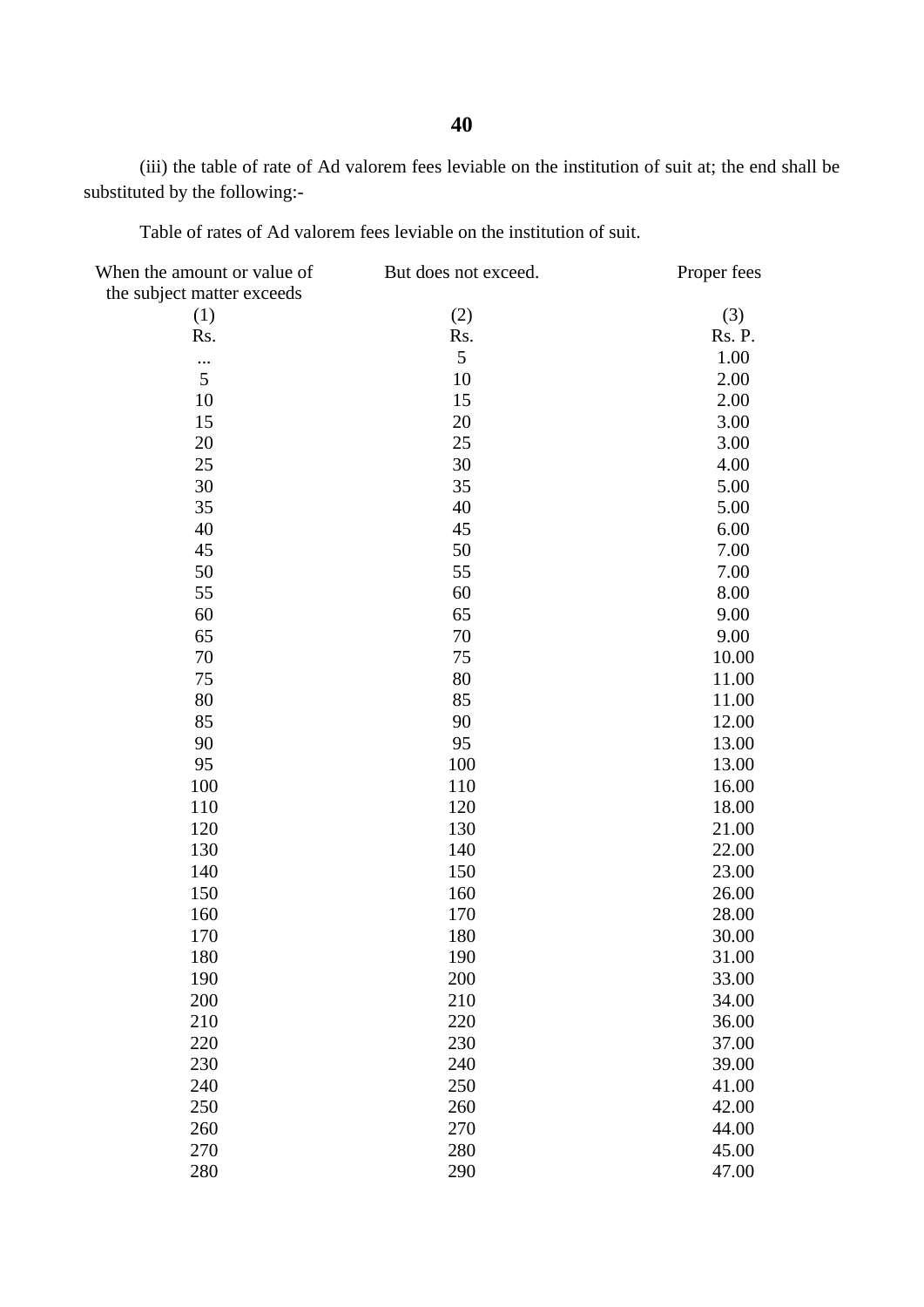| When the amount or value of<br>the subject matter exceeds | But does not exceed. | Proper fees |
|-----------------------------------------------------------|----------------------|-------------|
| (1)                                                       | (2)                  | (3)         |
| Rs.                                                       | Rs.                  | Rs. P.      |
| 290                                                       | 300                  | 49.00       |
| 300                                                       | 310                  | 50.00       |
| 310                                                       | 320                  | 52.00       |
| 320                                                       | 330                  | 53.00       |
| 330                                                       | 340                  | 55.00       |
| 340                                                       | 350                  | 57.00       |
| 350                                                       | 360                  | 58.00       |
| 360                                                       | 370                  | 60.00       |
| 370                                                       | 380                  | 61.00       |
| 380                                                       | 390                  | 63.00       |
| 390                                                       | 400                  | 64.00       |
| 400                                                       | 410                  | 66.00       |
| 410                                                       | 420                  | 68.00       |
| 420                                                       | 430                  | 69.00       |
| 430                                                       | 440                  | 71.00       |
| 440                                                       | 450                  | 72.00       |
| 450                                                       | 460                  | 74.00       |
| 460                                                       | 470                  | 76.00       |
| 470                                                       | 480                  | 77.00       |
| 480                                                       | 490                  | 79.00       |
| 490                                                       | 500                  | 80.00       |
| 500                                                       | 510                  | 82.00       |
| 510                                                       | 520                  | 83.00       |
| 520                                                       | 530                  | 85.00       |
| 530                                                       | 540                  | 87.00       |
| 540                                                       | 550                  | 88.00       |
| 550                                                       | 560                  | 90.00       |
| 560                                                       | 570                  | 91.00       |
| 570                                                       | 580                  | 93.00       |
| 580                                                       | 590                  | 95.00       |
| 590                                                       | 600                  | 96.00       |
| 600                                                       | 610                  | 98.00       |
| 610                                                       | 620                  | 99.00       |
| 620                                                       | 630                  | 101.00      |
| 630                                                       | 640                  | 102.00      |
| 640                                                       | 659                  | 104.00      |
| 659                                                       | 660                  | 106.00      |
| 660                                                       | 670                  | 107.00      |
| 670                                                       | 680                  | 109.00      |
| 680                                                       | 690                  | 110.00      |
| 690                                                       | 700                  | 112.00      |
| 700                                                       | 710                  | 114.00      |
| 710                                                       | 720                  | 115.00      |
| 720                                                       | 730                  | 117.00      |
|                                                           |                      |             |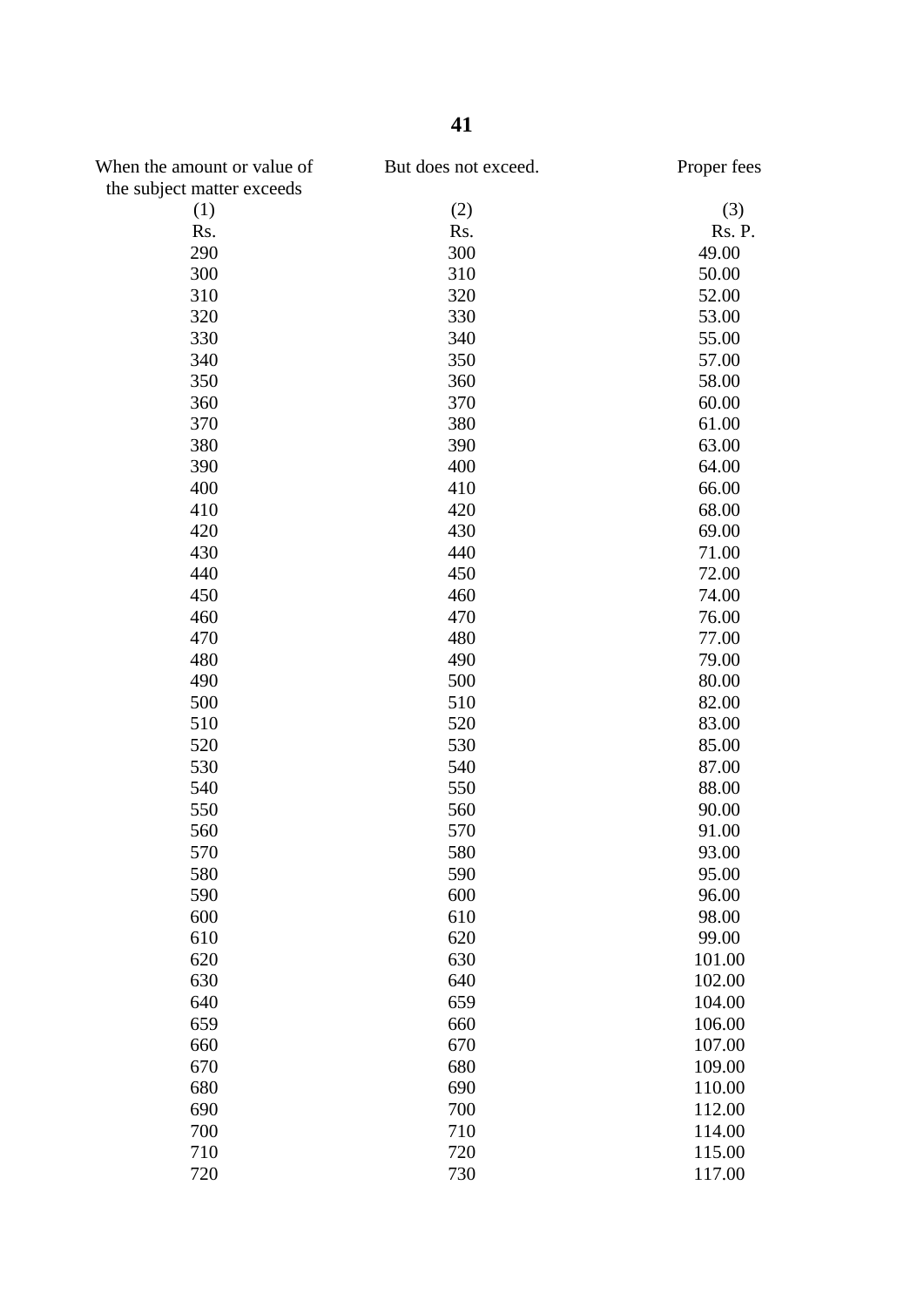| When the amount or value of<br>the subject matter exceeds | But does not exceed. | Proper fees |
|-----------------------------------------------------------|----------------------|-------------|
| (1)                                                       | (2)                  | (3)         |
| Rs.                                                       | Rs.                  | Rs. P.      |
| 730                                                       | 740                  | 118.00      |
| 740                                                       | 750                  | 120.00      |
| 750                                                       | 760                  | 122.00      |
| 760                                                       | 770                  | 123.00      |
| 770                                                       | 780                  | 125.00      |
| 780                                                       | 790                  | 127.00      |
| 790                                                       | 800                  | 128.00      |
| 800                                                       | 810                  | 129.00      |
| 810                                                       | 820                  | 131.00      |
| 820                                                       | 830                  | 133.00      |
| 830                                                       | 840                  | 134.00      |
| 840                                                       | 850                  | 136.00      |
| 850                                                       | 860                  | 137.00      |
| 860                                                       | 870                  | 139.00      |
| 870                                                       | 880                  | 141.00      |
| 880                                                       | 890                  | 142.00      |
| 890                                                       | 900                  | 144.00      |
| 900                                                       | 910                  | 145.00      |
| 910                                                       | 920                  | 147.00      |
| 920                                                       | 930                  | 149.00      |
| 930                                                       | 940                  | 150.00      |
| 940                                                       | 950                  | 151.00      |
| 950                                                       | 960                  | 153.00      |
| 960                                                       | 970                  | 155.00      |
| 970                                                       | 980                  | 156.00      |
| 980                                                       | 990                  | 158.00      |
| 990                                                       | 1,000                | 159.00      |
| 1,000                                                     | 1,100                | 169.00      |
| 1,100                                                     | 1,200                | 179.00      |
| 1,200                                                     | 1,300                | 189.00      |
| 1,300                                                     | 1,400                | 199.00      |
| 1,400                                                     | 1,500                | 209.00      |
| 1,500                                                     | 1,600                | 219.00      |
| 1,600                                                     | 1,700                | 229.00      |
| 1,700                                                     | 1,800                | 239.00      |
| 1,800                                                     | 1,900                | 249.00      |
| 1,900                                                     | 2,000                | 259.00      |
| 2,000                                                     | 2,100                | 268.00      |
| 2,100                                                     | 2,200                | 278.00      |
| 2,200                                                     | 2,300                | 288.00      |
| 2,300                                                     | 2,400                | 298.00      |
| 2,400                                                     | 2,500                | 308.00      |
| 2,500                                                     | 2,600                | 318.00      |
| 2,600                                                     | 2,700                | 328.00      |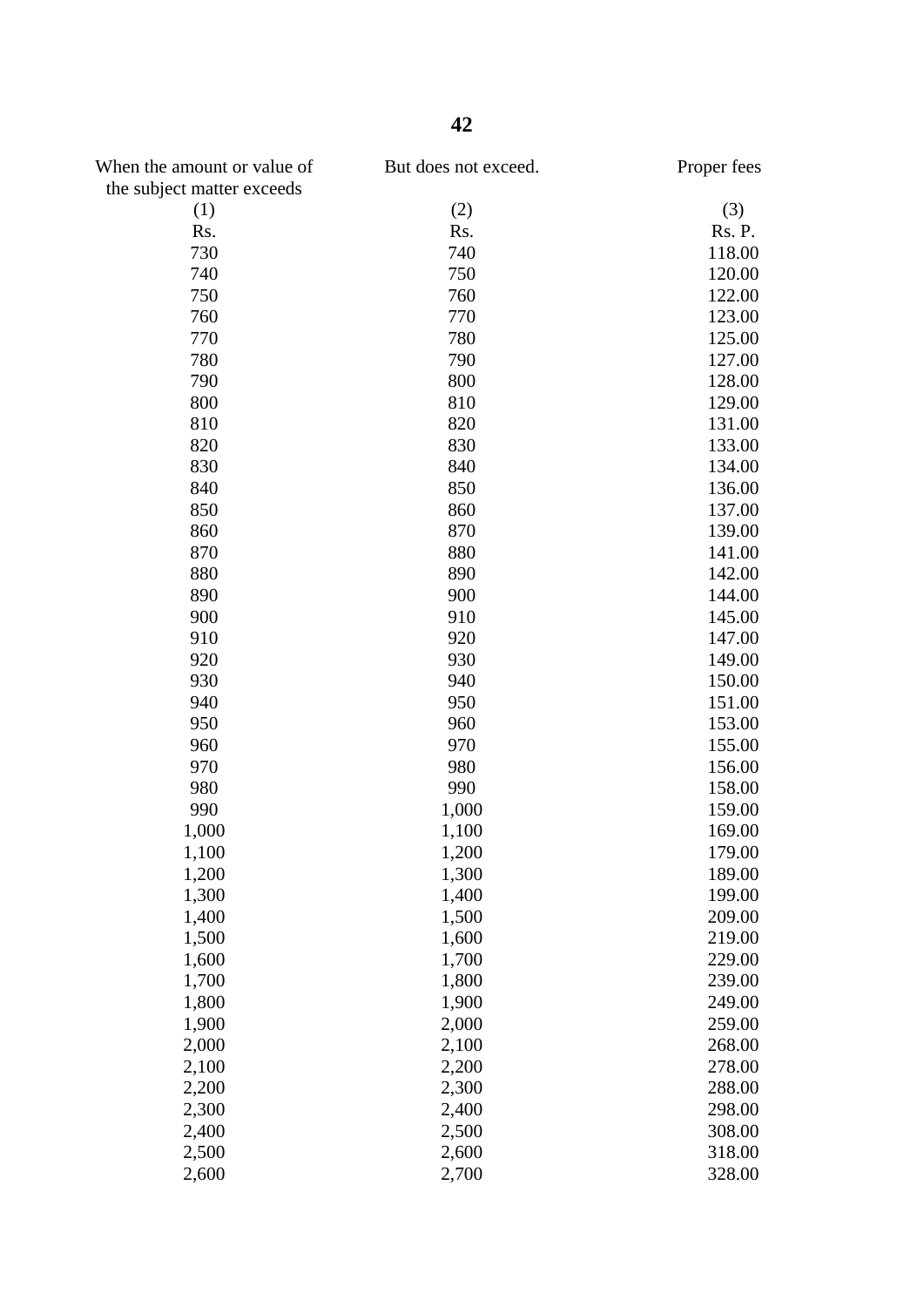| When the amount or value of | But does not exceed. | Proper fees |
|-----------------------------|----------------------|-------------|
| the subject matter exceeds  |                      |             |
| (1)                         | (2)                  | (3)         |
| Rs.                         | Rs.                  | Rs. P.      |
| 2,700                       | 2,800                | 338.00      |
| 2,800                       | 2,900                | 348.00      |
| 2,900                       | 3,000                | 358.00      |
| 3,000                       | 3,100                | 367.00      |
| 3,100                       | 3,200                | 377.00      |
| 3,200                       | 3,300                | 387.00      |
| 3,300                       | 3,400                | 397.00      |
| 3,400                       | 3,500                | 407.00      |
| 3,500                       | 3,600                | 417.00      |
| 3,600                       | 3,700                | 427.00      |
| 3,700                       | 3,800                | 427.00      |
| 3,800                       | 3,900                | 447.00      |
| 3,900                       | 4,000                | 457.00      |
| 4,000                       | 4,100                | 466.00      |
| 4,100                       | 4,200                | 476.00      |
| 4,200                       | 4,300                | 486.00      |
| 4,300                       | 4,400                | 496.00      |
| 4,400                       | 4,500                | 506.00      |
| 4,500                       | 4,600                | 516.00      |
| 4,600                       | 4,700                | 526.00      |
| 4,700                       | 4,800                | 536.00      |
| 4,800                       | 4,900                | 546.00      |
| 4,900                       | 5,000                | 556.00      |
| 5,000                       | 5,100                | 565.00      |
| 5,100                       | 5,200                | 575.00      |
| 5,200                       | 5,300                | 585.00      |
| 5,300                       | 5,400                | 595.00      |
| 5,400                       | 5,500                | 605.00      |
| 5,500                       | 5,600                | 615.00      |
| 5,600                       | 5,700                | 625.00      |
| 5,700                       | 5,800                | 635.00      |
| 5,800                       | 5,900                | 645.00      |
| 5,900                       | 6,000                | 655.00      |
| 6,000                       | 6,100                | 664.00      |
| 6,100                       | 6,200                | 674.00      |
| 6,200                       | 6,300                | 684.00      |
|                             | 6,400                | 694.00      |
| 6,300                       |                      | 704.00      |
| 6,400                       | 6,500                |             |
| 6,500                       | 6,600                | 714.00      |
| 6,600                       | 6,700                | 724.00      |
| 6,700                       | 6,800                | 734.00      |
| 6,800                       | 6,900                | 744.00      |
| 6,900                       | 7,000                | 754.00      |
| 7,000                       | 7,100                | 763.00      |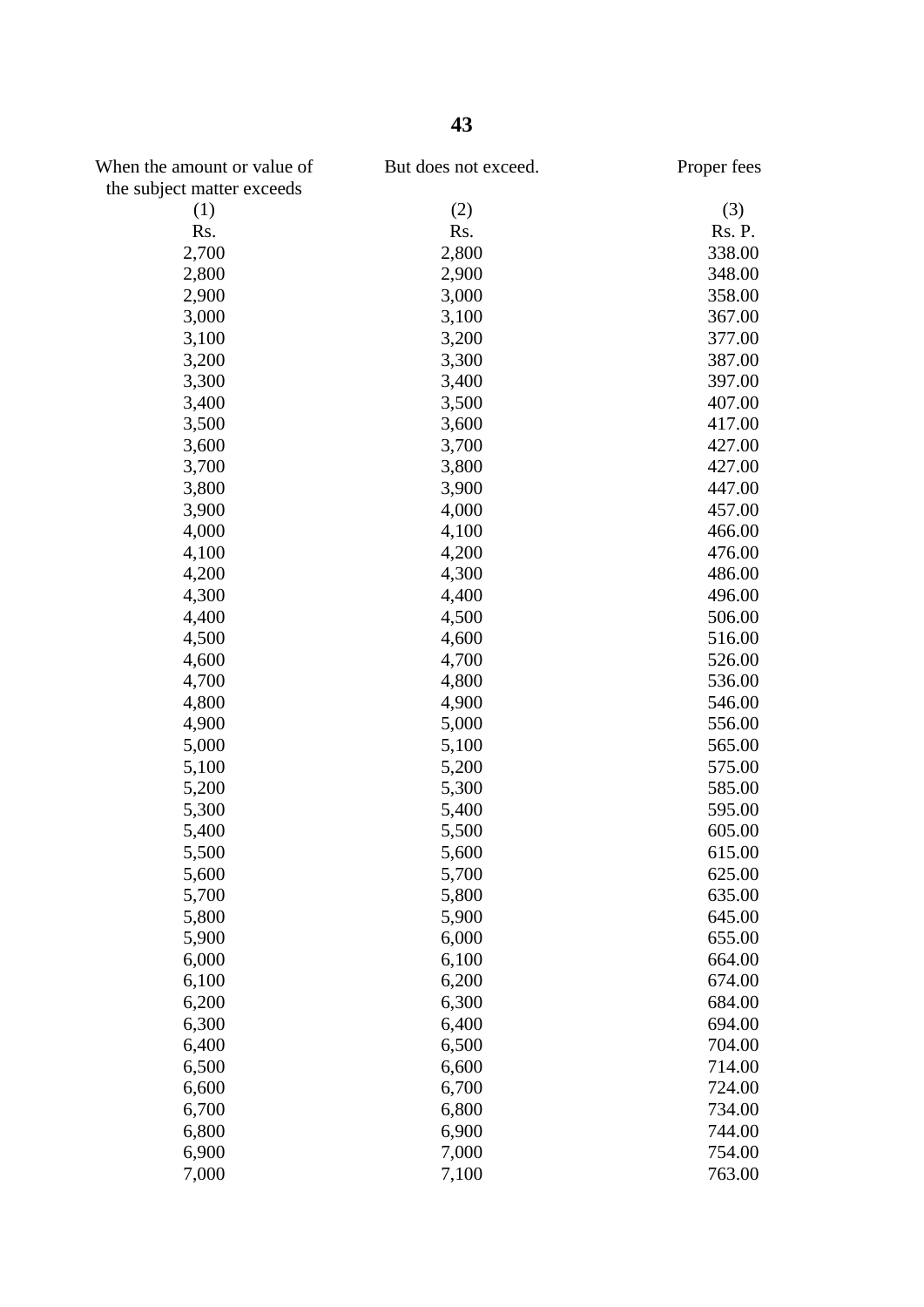| When the amount or value of<br>the subject matter exceeds | But does not exceed. | Proper fees |
|-----------------------------------------------------------|----------------------|-------------|
| (1)                                                       | (2)                  | (3)         |
| Rs.                                                       | Rs.                  | Rs. P.      |
| 7,100                                                     | 7,200                | 773.00      |
| 7,200                                                     | 7,300                | 783.00      |
| 7,300                                                     | 7,400                | 793.00      |
| 7,400                                                     | 7,500                | 803.00      |
| 7,500                                                     |                      | 813.00      |
|                                                           | 7,750                |             |
| 7,750                                                     | 8,000                | 823.00      |
| 8,000                                                     | 8,250                | 833.00      |
| 8,250                                                     | 8,500                | 843.00      |
| 8,500                                                     | 8,750                | 853.00      |
| 8,750                                                     | 9,000                | 862.00      |
| 9,000                                                     | 9,250                | 872.00      |
| 9,250                                                     | 9,500                | 882.00      |
| 9,500                                                     | 9,750                | 892.00      |
| 9,750                                                     | 10,000               | 1001.00     |
| 10,000                                                    | 10,500               | 1031.00     |
| 10,500                                                    | 11,000               | 1090.00     |
| 11,000                                                    | 11,500               | 1090.00     |
| 11,500                                                    | 12,000               | 1120.00     |
| 12,500                                                    | 12,500               | 1150.00     |
| 12,500                                                    | 13,000               | 1179.00     |
| 13,000                                                    | 13,500               | 1209.00     |
| 13,500                                                    | 14,000               | 1239.00     |
| 14,000                                                    | 14,500               | 1268.00     |
| 14,500                                                    | 15,000               | 1298.00     |
| 15,000                                                    | 15,500               | 1328.00     |
| 15,500                                                    | 16,000               | 1357.00     |
| 16,000                                                    | 16,500               | 1387.00     |
| 16,500                                                    | 17,000               | 1417.00     |
| 17,000                                                    | 17,500               | 1447.00     |
| 17,000                                                    | 18,000               | 1476.00     |
| 17,500                                                    | 18,500               | 1505.00     |
| 18,000                                                    | 19,000               | 1536.00     |
| 18,500                                                    | 19,500               | 1565.00     |
| 19,000                                                    | 20,000               | 1595.00     |
| 20,000                                                    | 21,000               | 1569.00     |
| 21,000                                                    | 22,000               | 1674.00     |
| 22,000                                                    | 23,000               | 1714.00     |
| 23,000                                                    | 24,000               | 1753.00     |
| 24,000                                                    | 25,000               | 1786.00     |
| 25,000                                                    | 26,000               | 1833.00     |
| 26,000                                                    | 27,000               | 1872.00     |
| 27,000                                                    | 28,000               | 1912.00     |
| 28,000                                                    | 29,000               | 1951.00     |
| 29,000                                                    | 30,000               | 1991.00     |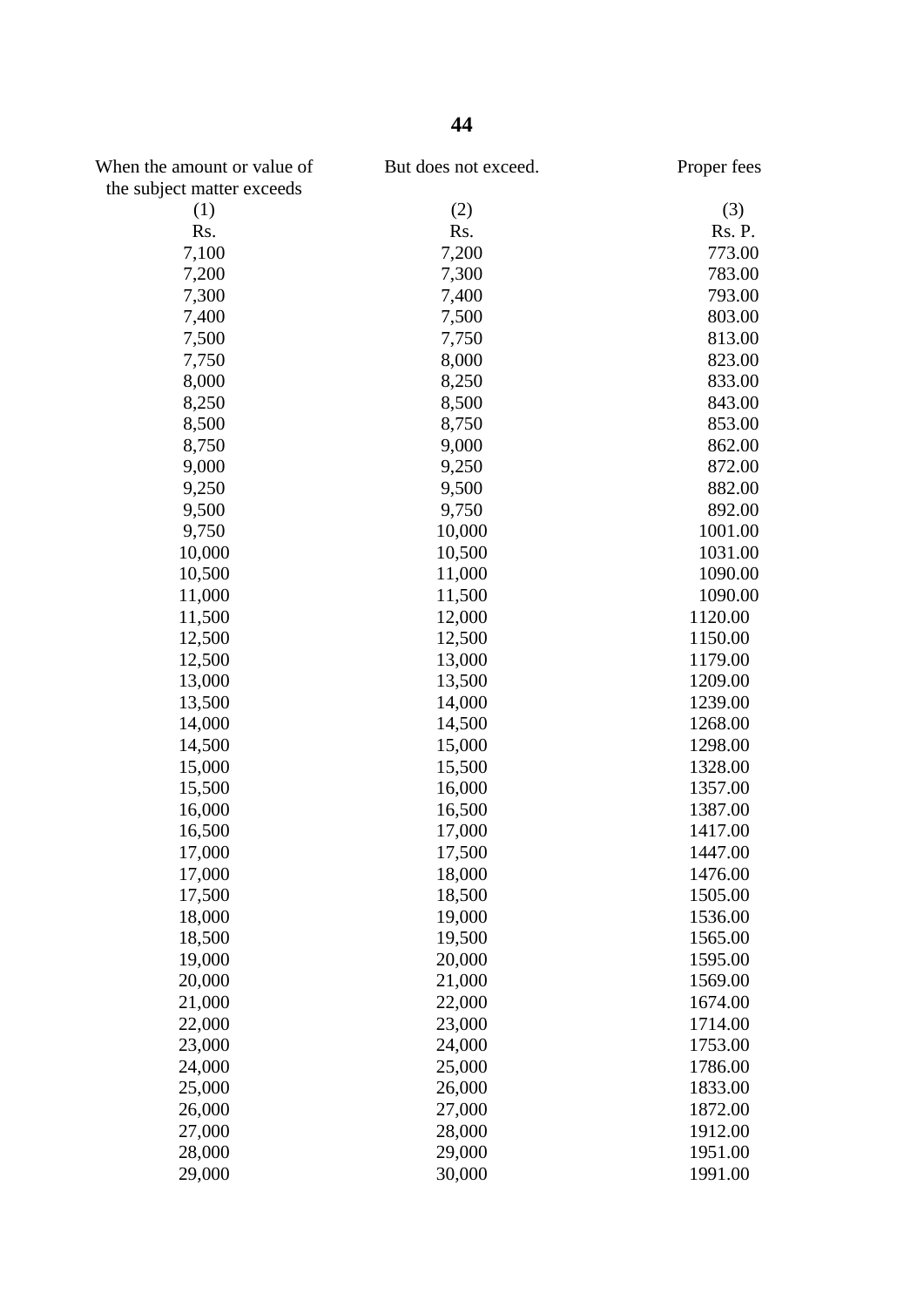| When the amount or value of | But does not exceed. | Proper fees |
|-----------------------------|----------------------|-------------|
| the subject matter exceeds  |                      |             |
| (1)                         | (2)                  | (3)         |
| Rs.                         | Rs.                  | Rs. P.      |
| 30,000                      | 31,000               | 2031.00     |
| 31,000                      | 32,000               | 2070.00     |
| 32,000                      | 33,000               | 2110.00     |
| 33,000                      | 34,000               | 2149.00     |
| 34,000                      | 35,000               | 2189.00     |
| 35,000                      | 36,000               | 2229.00     |
| 36,000                      | 37,000               | 2268.00     |
| 37,000                      | 38,000               | 2314.00     |
| 38,000                      | 39,000               | 2347.00     |
| 39,000                      | 40,000               | 2387.00     |
| 40,000                      | 41,000               | 2427.00     |
| 41,000                      | 42,000               | 2460.00     |
| 42,000                      | 43,000               | 2505.00     |
| 43,000                      | 44,000               | 2545.00     |
| 44,000                      | 45,000               | 2585.00     |
| 45,000                      | 46,000               | 2635.00     |
| 46,000                      | 47,000               | 2664.00     |
| 47,000                      | 48,000               | 2704.00     |
| 48,000                      | 49,000               | 2743.00     |
| 49,000                      | 50,000               | 2783.00     |
| 50,000                      | 55,000               | 2833.00     |
| 55,000                      | 60,000               | 2882.00     |
| 60,000                      | 65,000               | 2932.00     |
| 65,000                      | 70,000               | 2981.00     |
| 70,000                      | 75,000               | 3031.00     |
| 75,000                      | 80,000               | 3080.00     |
| 80,000                      | 85,000               | 3130.00     |
| 85,000                      | 90,000               | 3179.00     |
| 90,000                      | 95,000               | 3229.00     |
| 95,000                      | 1,00,000             | 3278.00     |
|                             |                      | 3328.00     |
| 1,00,000                    | 1,05,000             | 3377.00     |
| 1,05,000                    | 1,10,000             |             |
| 1,10,000                    | 1,15,000             | 3427.00     |
| 1,15,000                    | 1,20,000             | 3476.00     |
| 1,20,000                    | 1,25,000             | 3526.00     |
| 1,25,000                    | 1,30,000             | 3575.00     |
| 1,30,000                    | 1,35,000             | 3625.00     |
| 1,35,000                    | 1,40,000             | 3674.00     |
| 1,40,000                    | 1,45,000             | 3724.00     |
| 1,45,000                    | 1,50,000             | 3773.00     |
| 1,50,000                    | 1,55,000             | 3823.00     |
| 1,55,000                    | 1,60,000             | 3872.00     |
| 1,60,000                    | 1,65,000             | 3922.00     |
| 1,65,000                    | 1,70,000             | 3971.00     |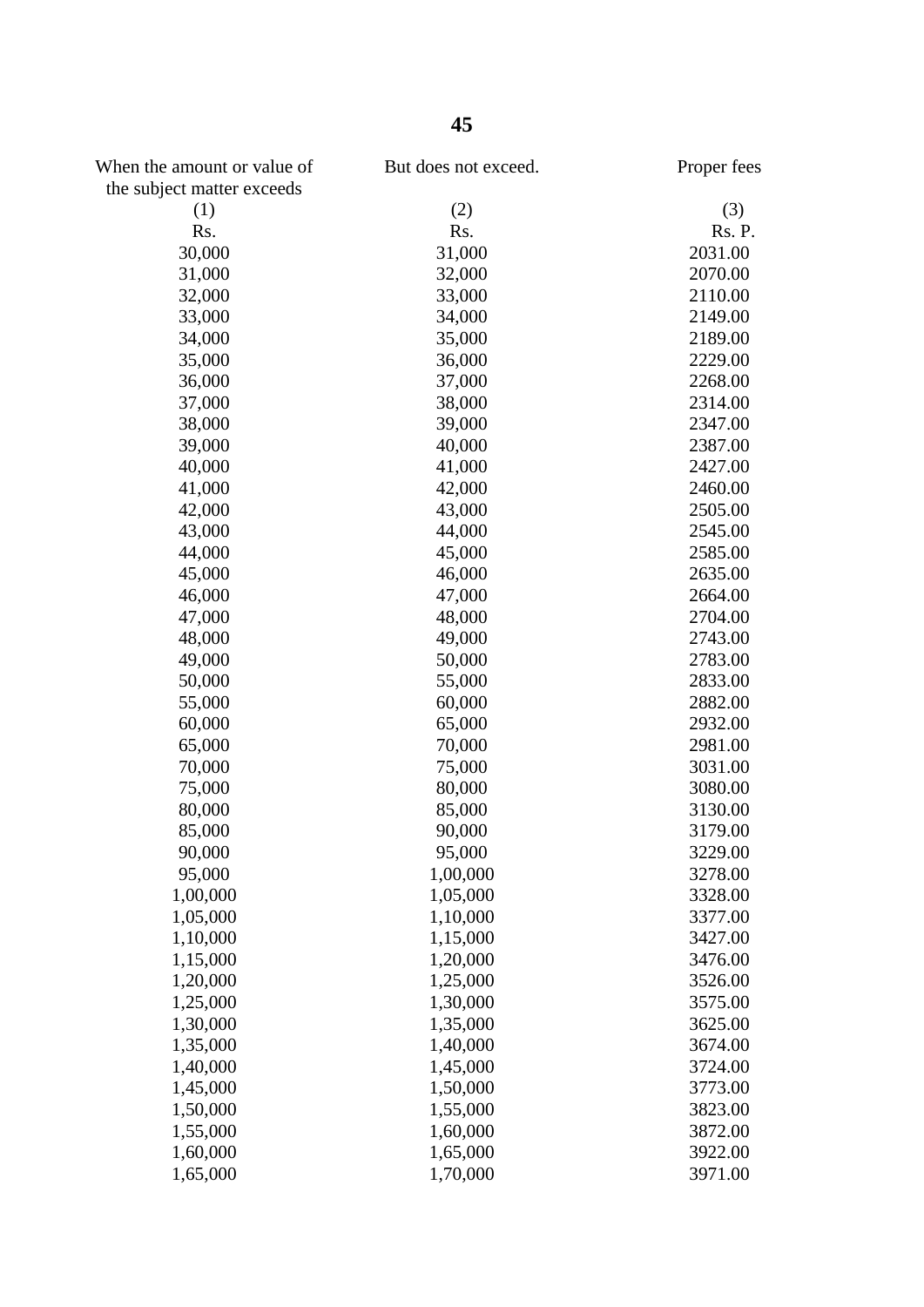| When the amount or value of<br>the subject matter exceeds | But does not exceed. | Proper fees |
|-----------------------------------------------------------|----------------------|-------------|
| (1)                                                       | (2)                  | (3)         |
| Rs.                                                       | Rs.                  | Rs. P.      |
| 1,70,000                                                  | 1,75,000             | 4021.00     |
| 1,75,000                                                  | 1,80,000             | 4070.00     |
| 1,80,000                                                  | 1,85,000             | 4120.00     |
| 1,85,000                                                  | 1,90,000             | 4169.00     |
| 1,90,000                                                  | 1,95,000             | 4219.00     |
| 1,95,000                                                  | 2,00,000             | 4268.00     |
| 2,00,000                                                  | 2,05,000             | 4318.00     |

And the fee increases at the rate of forty-one rupees and five paise for every five thousand rupees or part thereof, up maximum fee of eleven thousand rupees, for example:-

| Rs.       | Rs.       |
|-----------|-----------|
| 3,00,000  | 5258.00   |
| 4,00,000  | 6248.00   |
| 5,00,000  | 7238.00   |
| 6,00,000  | 8228.00   |
| 7,00,000  | 9218.00   |
| 8,00,000  | 10,208.00 |
| 9,00,000  | 11,198.00 |
| 10,00,000 | 12,188.00 |
| 11,00,000 | 13,178.00 |
| 11,05,000 | 13,228.00 |

| Amendment of Schedule II to |  |  |
|-----------------------------|--|--|
| Act VII of 1870             |  |  |

3.For Schedule II to the principal Act, the following shall be substituted namely:-

### SCHEDULE II

| Number                      | <b>Fixed Fees</b>                                        | <b>Proper Fees</b><br>(3) |
|-----------------------------|----------------------------------------------------------|---------------------------|
| 1. Application or petition. | $(1)$ When presented to any<br>officer of the Customs on | One Rupee                 |

officer of the Customs or Excise Department or to any Magistrate by any person having dealings with the Government, and when the subject application relates exclusive to those dealings; or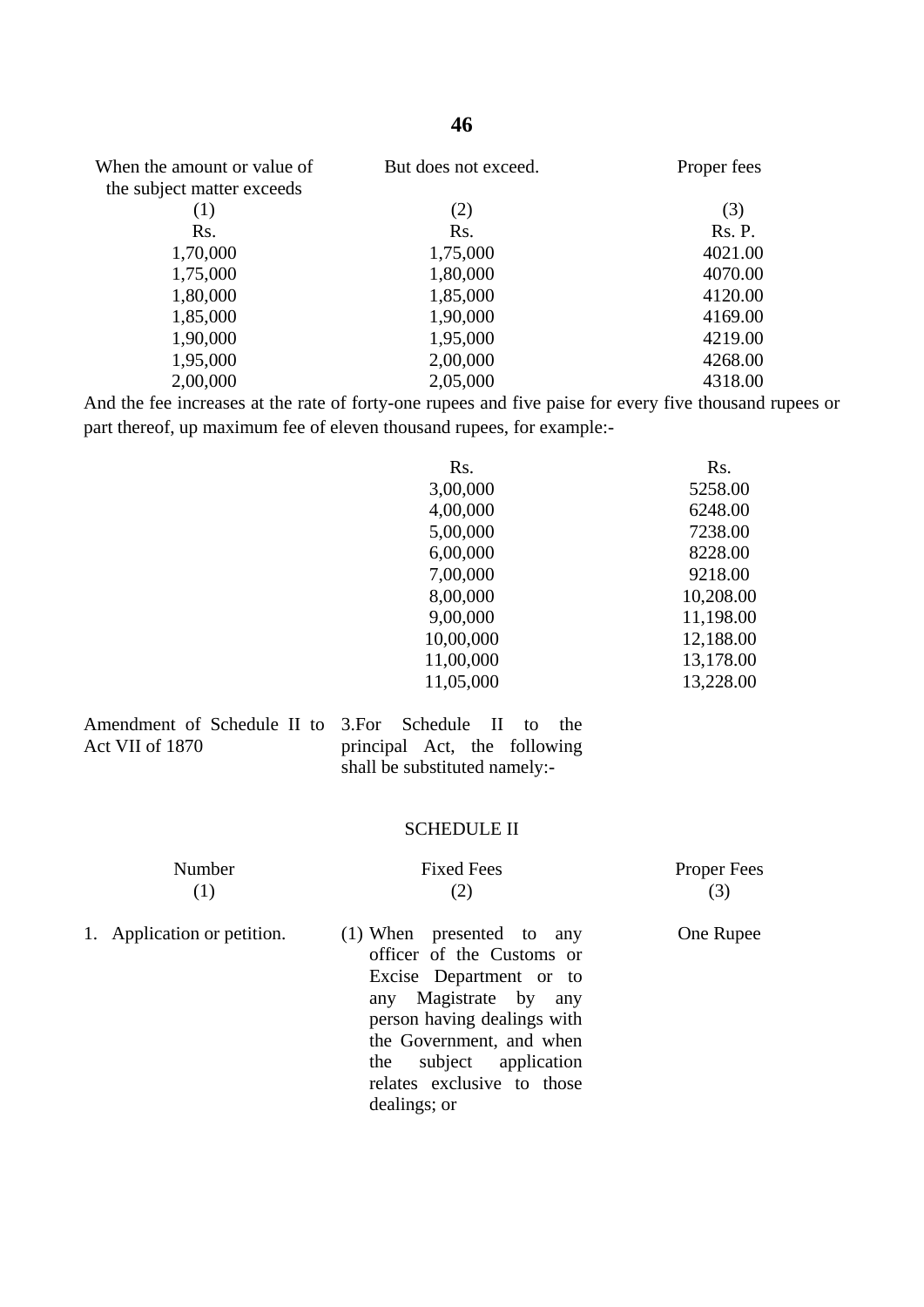Number

(1)  $(2)$ 

When presented to any Municipal Board or others local authority constituted under any Act for the time being in force for the conservancy or improvement of any place, of the application or petition relates soley to such conservancy or improvement or any place, if the application or petition relates soley to such conservancy or improvement; or

When presented to any Civil Court other than a principal Civil Court of original jurisdiction or to any Court of small Causes constituted under Act No. XI of 1865 or under Act NO. XVI of 1868 section 20 or to a collector or other officer of revenue in relation to any suit or case in which the subject-matter is less than fifty rupees; or

When presented to any Civil Criminal or revenue Court or to any Board or Executive Officer for the purpose of obtaining a copy or translation of any judgement, decree or order passed by such Court, Board or Officer or of any other document on record in such Court or Office.

(b)When presented to a Regional Transport Authority or State Transport authority containing a prayer for permits for Contract Carriage, Stage Carriage, Private Carriage, or Public Carrier or for any other purpose,

(c) When containing a complaint or charge of any offence other than an offence for which police officers may, under the Criminal Procedure Code arrest without warrant and presented to any Criminal Court; or

When presented to a Civil, Criminal or Revenue Court or to a collector, or any Revenue Officer having jurisdiction equal or subordinate to a Collector, or to any Magistrate in his executive capacity, and not otherwise provided for by this Act; or to deposit in Court revenue or rent; or for determination by a Court of the amount of compensation to be paid by a landlord to his tenant; or

In the case of complaint or charge of an offence presented to a Criminal Court or in the case of an application or petition presented to any officer of land revenue by any person holding temporarily settled land under direct engagement, with Government, and when the subject-matter of the application or petition relates exclusively to such engagement one rupee and sixty five paise and in other cases, one rupee and ten paise.

Twelve rupees.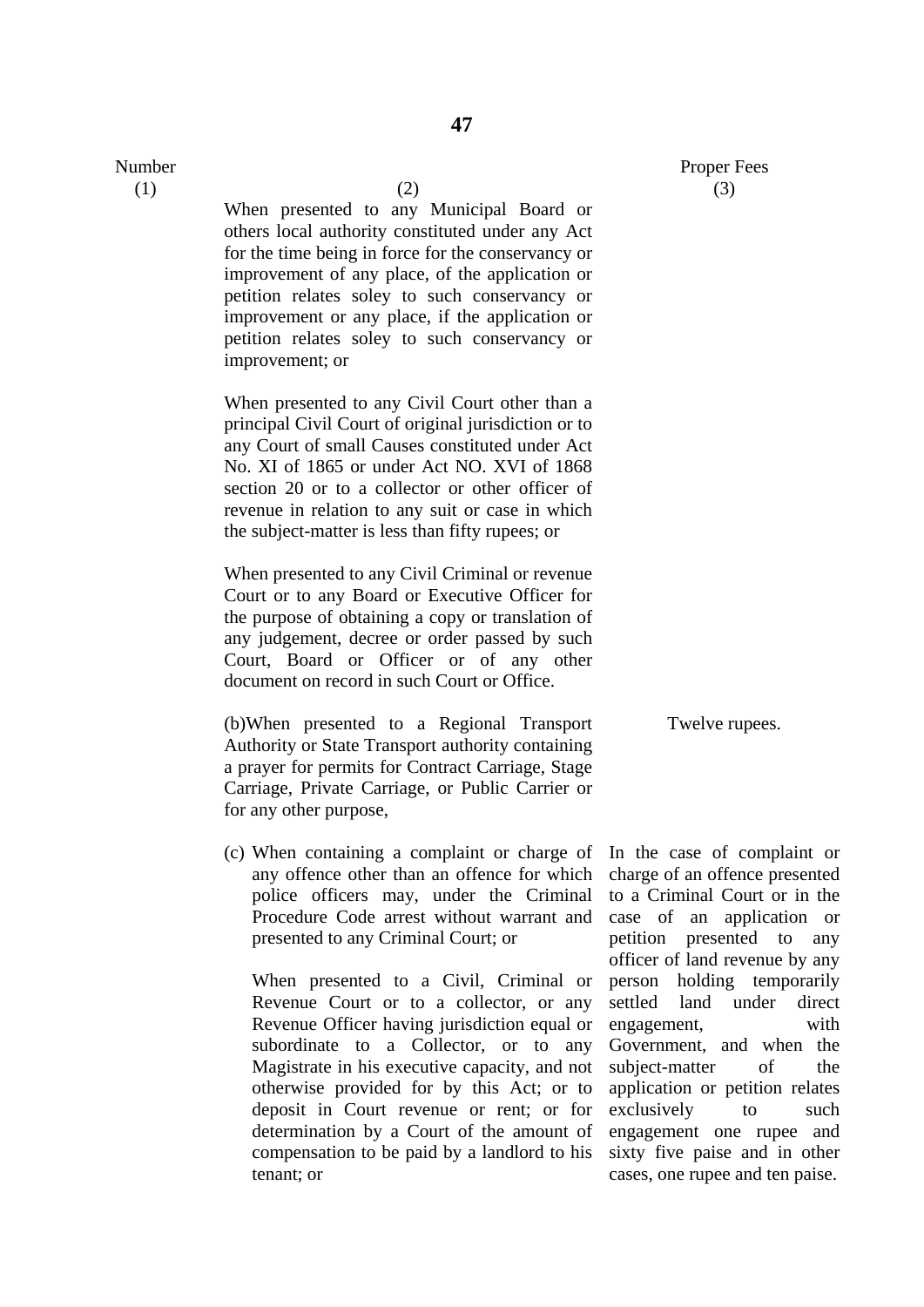| Number | (2)                                                                                                                                                                                                                                                                                                                                                            | <b>Proper Fees</b>               |
|--------|----------------------------------------------------------------------------------------------------------------------------------------------------------------------------------------------------------------------------------------------------------------------------------------------------------------------------------------------------------------|----------------------------------|
| (1)    | When presented to a collector or other<br>officer making a settlement of land<br>revenue, or to a Board of Revenue, or a<br>Commissioner of Revenue, relating to<br>matters connected with the assessment of<br>land or the ascertainment of rights thereto<br>or interest therein, if prescribed previous to<br>the final confirmation of such settlement; or | (3)                              |
|        | When presented to any officer of land Two rupees<br>revenue by any person holding temporarily<br>settled land under direct engagement with<br>Government, and when the subject-matter<br>of the application or petition relates<br>exclusively to such engagement.                                                                                             |                                  |
|        | When presented to any officer of land Three rupees<br>revenue by any person the kabulyat<br>application for settlement of land under<br>direct engagement with Government.                                                                                                                                                                                     |                                  |
|        | (d) When presented to a Chief Commissioner Four rupees.<br>or other Chief Controlling Revenue or<br>Executive Authority, or to a Commissioner<br>of Revenue or Circuit, or to any Chief<br>Officer charged with the executive<br>administration of a Division and not<br>otherwise provided for by this Act.                                                   |                                  |
|        | (e) When presented to a High Court.<br>i) Under article 226 of the<br>Constitution.                                                                                                                                                                                                                                                                            | Sixty rupees.                    |
|        | In all other matters<br>$\rm ii)$<br>(f) When presented to any officer containing<br>prayer for settlement of fishery, ferry, forest<br>preduce, forest mohals, elephant mohals or<br>an offer giving terms for acceptance of<br>Government for any construction or an<br>application for a permit or license to deal in<br>controlled commodities.            | Twelve rupees.<br>Twelve rupees. |
|        | (g) When presented to an appropriate Revenue                                                                                                                                                                                                                                                                                                                   |                                  |

Authority for demarcation of land.

**48**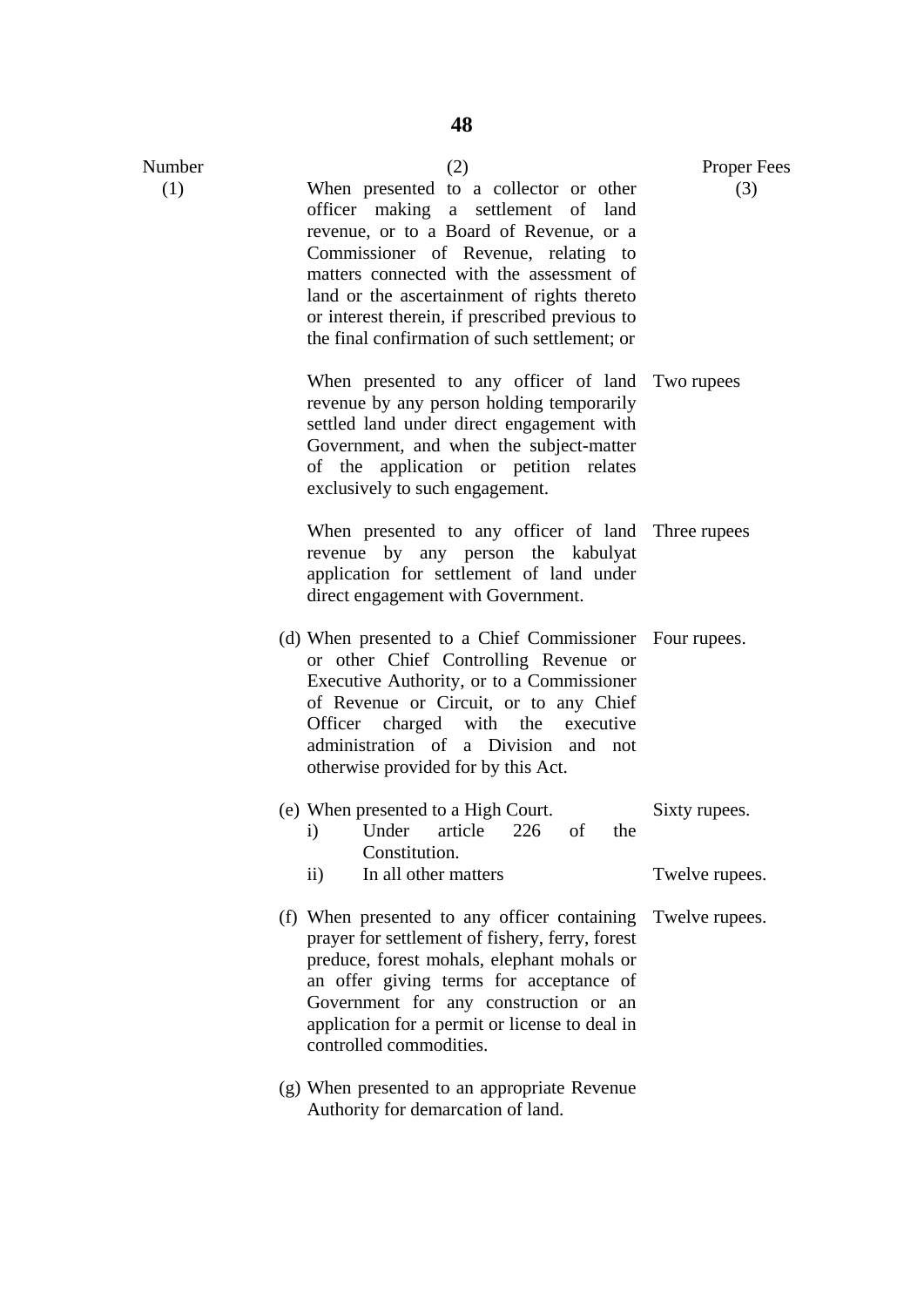|    | Number<br>(1)                                                                                                                                              | (2)                                                                                                                                                           | <b>Proper Fees</b><br>(3)                                                                                                                                              |                      |
|----|------------------------------------------------------------------------------------------------------------------------------------------------------------|---------------------------------------------------------------------------------------------------------------------------------------------------------------|------------------------------------------------------------------------------------------------------------------------------------------------------------------------|----------------------|
|    |                                                                                                                                                            | $\mathbf{i}$<br>When the area of Three rupees<br>such land does not<br>exceed<br>once<br>hectare;                                                             |                                                                                                                                                                        |                      |
|    |                                                                                                                                                            | $\rm ii)$<br>For<br>each<br>subsequent area of<br>one hectare or part<br>thereof.                                                                             | Two rupees.                                                                                                                                                            |                      |
|    | 1A. Application to any Civil<br>that records may be called for<br>from another Court.                                                                      | When the Court grants the Two<br>application<br>and is of<br>that<br>opinion<br>the<br>transmission<br>of<br>such<br>records involves the use<br>of the post. | rupees<br>in<br>addition to any fee<br>levied<br>the<br>on<br>application<br>under<br>clause (a), Clause<br>(c) or clause (e) of<br>Article<br>of<br>this<br>Schedule. |                      |
| 2. | Application for leave to<br>sue as a pauper                                                                                                                |                                                                                                                                                               | Two rupees.                                                                                                                                                            |                      |
|    | 3. Application for leave to (a) When presented to<br>appeal as a pauper                                                                                    | <b>District Court</b><br>(b) When presented<br>to<br>Commissioner<br>or a<br>High Court.                                                                      | Three rupees.<br>Four rupees.                                                                                                                                          |                      |
|    | 5. Plaint or memorandum of<br>appeal in a suit to establish<br>or disprove a right of<br>occupancy.                                                        |                                                                                                                                                               |                                                                                                                                                                        |                      |
| 6. | Bail-bond<br>other<br><sub>or</sub><br>instrument of obligation<br>given in pursuance of an                                                                |                                                                                                                                                               |                                                                                                                                                                        | Act V of 1898        |
|    | order made by a Court or<br>Magistrate<br>under<br>any                                                                                                     |                                                                                                                                                               |                                                                                                                                                                        | <b>Act V of 1908</b> |
|    | section of the Code of<br>Criminal procedure, 1898,<br>the Code of Civil<br><b>or</b><br>Procedure, 1908 and not<br>otherwise provided for by<br>this Act. |                                                                                                                                                               | Two rupees                                                                                                                                                             |                      |

**49**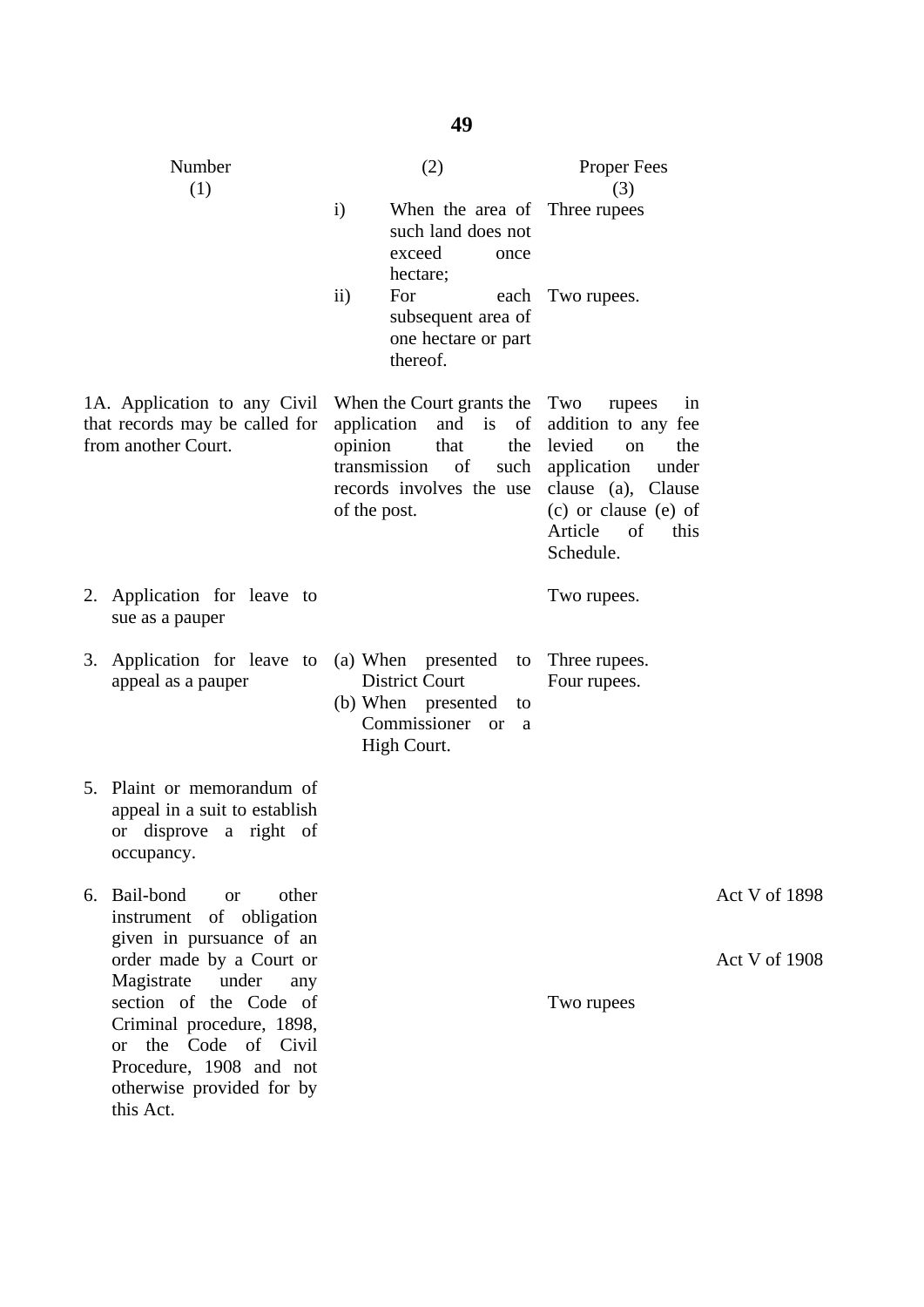|    | Number<br>(1)                                                                  | (2)                                                                                                                                                                                                                                                                                                                         | <b>Proper Fees</b><br>(3) |                                                 |
|----|--------------------------------------------------------------------------------|-----------------------------------------------------------------------------------------------------------------------------------------------------------------------------------------------------------------------------------------------------------------------------------------------------------------------------|---------------------------|-------------------------------------------------|
|    | 7. Undertaking<br>under section 49<br>of<br>the<br>Indian<br>Divorce Act, 1869 |                                                                                                                                                                                                                                                                                                                             |                           | Act V of 1869                                   |
| 8. |                                                                                |                                                                                                                                                                                                                                                                                                                             |                           |                                                 |
| 9. |                                                                                |                                                                                                                                                                                                                                                                                                                             |                           |                                                 |
|    | 10. Muktarama<br>or<br>Vakalatnama.                                            | When presented for the conduct of<br>any one case-                                                                                                                                                                                                                                                                          |                           |                                                 |
|    |                                                                                | (a) To any Civil or Criminal<br>Court other than a High Court,<br>or to any Revenue Court or to<br>any Collector or Magistrate or<br>other Executive Officer except<br>such as are mentioned in<br>clauses (b) and (c) of this<br>Number.                                                                                   | Two rupees.               |                                                 |
|    |                                                                                | Commissioner<br>$(b)$ To<br>of<br>a<br>Revenue, Circuit or Custom or<br>to any officer charged with the<br>Executive Administration of a<br>Division, not being the Chief<br>of<br>Executive<br>Revenue<br>Authority;                                                                                                       | Three rupees              | Act IV of 1939                                  |
|    |                                                                                | (c) To a High Court, Chief Seven rupees<br>Commissioner<br>Board<br>of<br>or other Chief<br>Revenue,<br>Controlling<br>Revenue,<br><b>or</b><br>Executive Authority, or an<br>Appellate<br>Authority<br>prescribed under the Motor<br>Vehicles Act, 1939 or to an<br>Appellate<br>Authority<br>prescribed under Assam Sales |                           | Act IV of 1959<br>Assam<br>Act<br>XVII of 1947. |
|    |                                                                                | Tax Act, 1947                                                                                                                                                                                                                                                                                                               |                           |                                                 |

**50**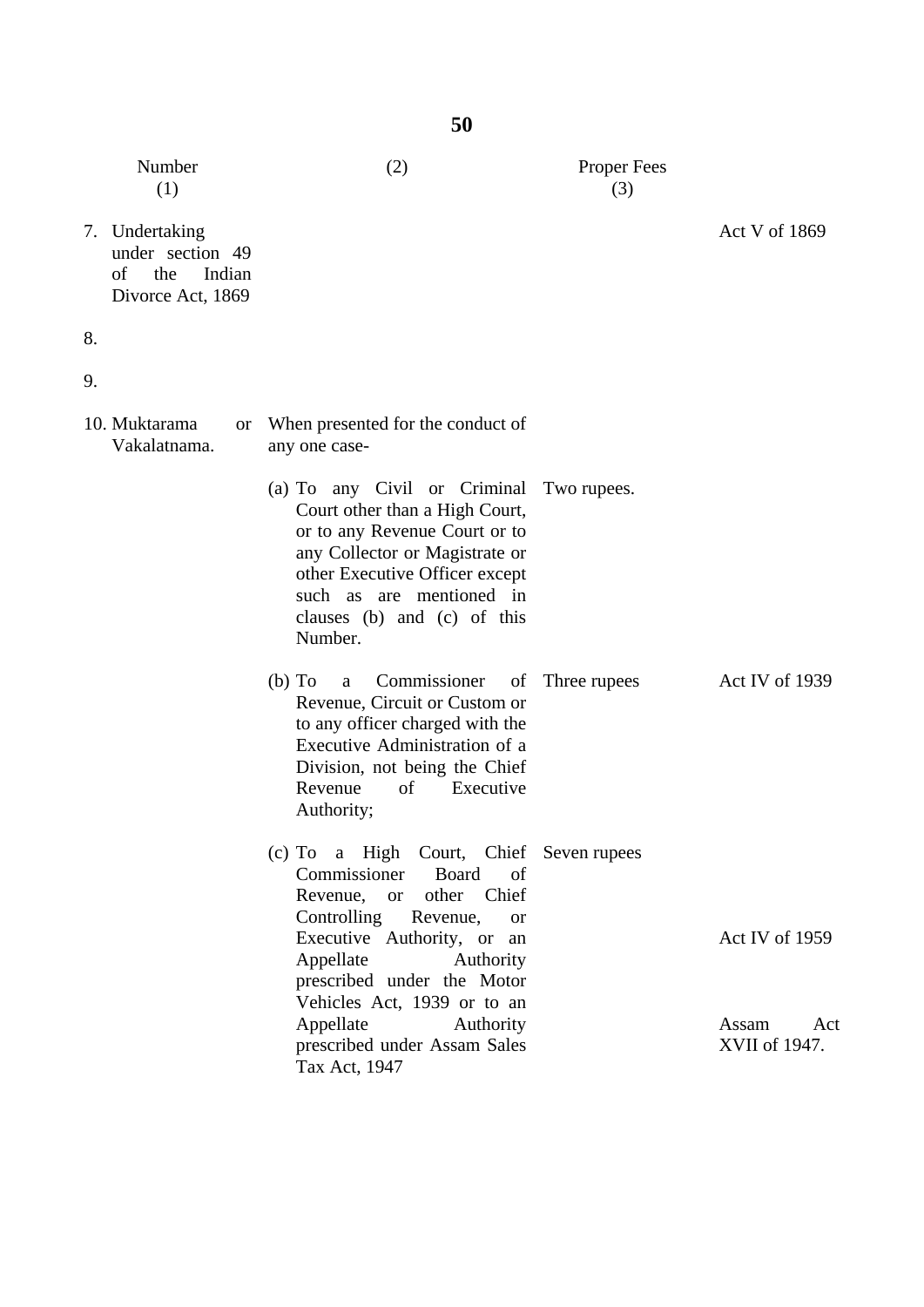| Number<br>(1)                                                                                                                                       | (2)                                                                                                                                                                                                                                                 | <b>Proper Fees</b><br>(3) |
|-----------------------------------------------------------------------------------------------------------------------------------------------------|-----------------------------------------------------------------------------------------------------------------------------------------------------------------------------------------------------------------------------------------------------|---------------------------|
| 11. Memorandum of appeal<br>when the appeal is not<br>from a decree or an<br>order having the force<br>of a decree, and is<br>presented.            | (a) To any Civil Court other than a High Four rupees.<br>Court, or to any Revenue Court or<br>executive Officer other than the High<br>Court or Chief Controlling Revenue or<br>Executive Authority except an authority<br>specified in clause (b); |                           |
|                                                                                                                                                     | (b) To an Excise Appellate Authority under Twenty rupees.<br>Rule 340 of the Assam Excise Rules;                                                                                                                                                    |                           |
|                                                                                                                                                     | (c) To a High Court of Chief Commissioner<br>or other Chief Controlling Executive or<br>Revenue Authority except an authority<br>prescribed in clause (b);                                                                                          | Thirteen rupees.          |
|                                                                                                                                                     | (d) To an Excise Appellate Authority under Sixty six rupees.<br>Rule 341 of the Assam Excise Rule;                                                                                                                                                  |                           |
|                                                                                                                                                     | (e) To a High Court in miscellaneous<br>revenue matters except (f) below or to an<br>Appellate Authority prescribed under the<br>Motor Vehicles Act, 1939;                                                                                          | Twenty rupees.            |
|                                                                                                                                                     | (f) To a High Court in appeal and revision<br>matter arising out of settlement fishery<br>When the bid money is below ten Twenty rupees.<br>$\mathbf{i}$                                                                                            |                           |
|                                                                                                                                                     | thousand rupees;<br>$\rm ii)$<br>When the bid money is above ten<br>thousand rupees<br>below<br>but                                                                                                                                                 | Thirty-three rupees.      |
|                                                                                                                                                     | twenty thousand rupees.<br>iii)<br>When the bid money is above Forty rupees.<br>twenty thousand rupees                                                                                                                                              |                           |
| 12. Gaveat                                                                                                                                          |                                                                                                                                                                                                                                                     | Thirteen rupees           |
| 13. Application under Act<br>No. 10 of 1859, Section<br>26 of Bengal Act No. 6<br>of 1862, section 9, of<br>Bangal Act No. 8 of<br>1869, section 37 |                                                                                                                                                                                                                                                     | Seven rupees              |
| 14. Petition in a suit under<br>Native<br>converts'<br>the                                                                                          |                                                                                                                                                                                                                                                     | Seven rupees              |

Marriage Dissolution

Act, 1866,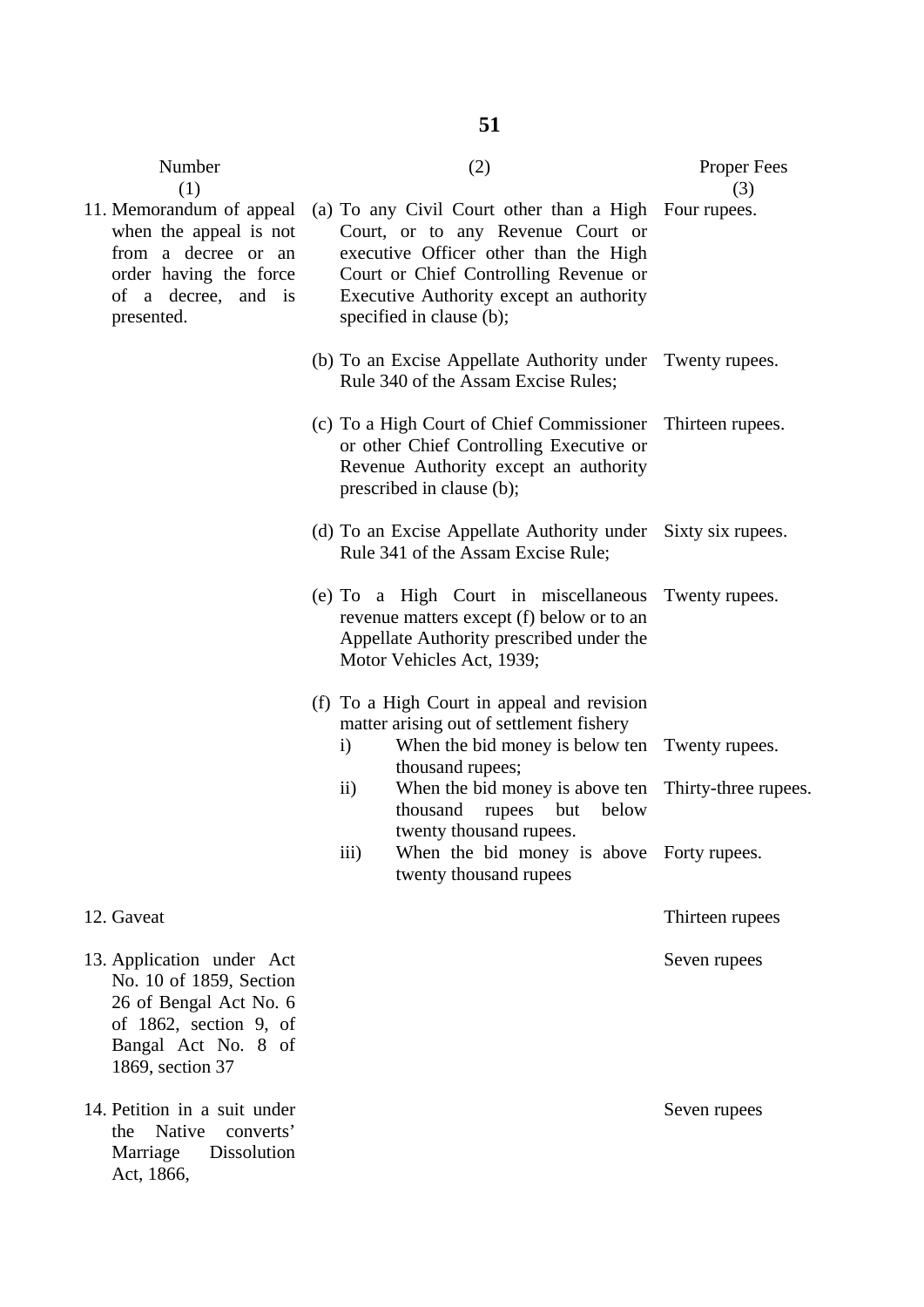| Number<br>(1)                                                                                                                                                 |                    | (2)                                                                                                                                                                                          | <b>Proper Fees</b><br>(3) |               |    |
|---------------------------------------------------------------------------------------------------------------------------------------------------------------|--------------------|----------------------------------------------------------------------------------------------------------------------------------------------------------------------------------------------|---------------------------|---------------|----|
| 17. Plaint or<br>Memorandum of appeal<br>in each of the following                                                                                             |                    |                                                                                                                                                                                              |                           |               |    |
| suit.                                                                                                                                                         | $\mathbf{i}$       | To alter or set aside a summary<br>decision or order of any of the<br>Civil Court not established by<br>Letters Patent or of any Revenue<br>Court;                                           | Twenty rupees.            |               |    |
|                                                                                                                                                               | $\rm ii)$          | To alter or cancel any entry in a<br>of the<br>register<br>names<br>of<br>proprietors of revenue-paying<br>estates;                                                                          |                           |               |    |
|                                                                                                                                                               | $\overline{111}$ ) | To obtain a declaration decree<br>where no consequent relief is<br>prayed;                                                                                                                   | four<br>Twenty<br>rupees. |               |    |
|                                                                                                                                                               | iv)                | To set aside an awards                                                                                                                                                                       | Twenty rupees.            |               |    |
|                                                                                                                                                               | V)                 | To set aside an adoption                                                                                                                                                                     | Twenty<br>seven           |               |    |
|                                                                                                                                                               | vi)                | Every other suit where it is not<br>possible to estimate at a money-<br>value the<br>subject-matter<br>in<br>and<br>which<br>dispute,<br>is<br>not<br>otherwise provided for by this<br>Act. | rupees.<br>Twenty rupees. |               |    |
| 18. Application under                                                                                                                                         |                    | When presented to a Munsiffs Court                                                                                                                                                           | Twenty rupees.            |               |    |
| section 14 or section 20<br>of the Indian<br>Arbitration Act, 1940,<br>for a direction, for<br>filing an award or for<br>an order for filing an<br>agreement. |                    | When presented to any other Court                                                                                                                                                            | Sixty six rupees          | Act X<br>1940 | of |
| 19. Agreement in<br>writing stating a<br>question for the opinion<br>of the Court under the<br>Code of Civil<br>Procedure 1908                                |                    |                                                                                                                                                                                              | Twenty rupees.            | Act V<br>1908 | of |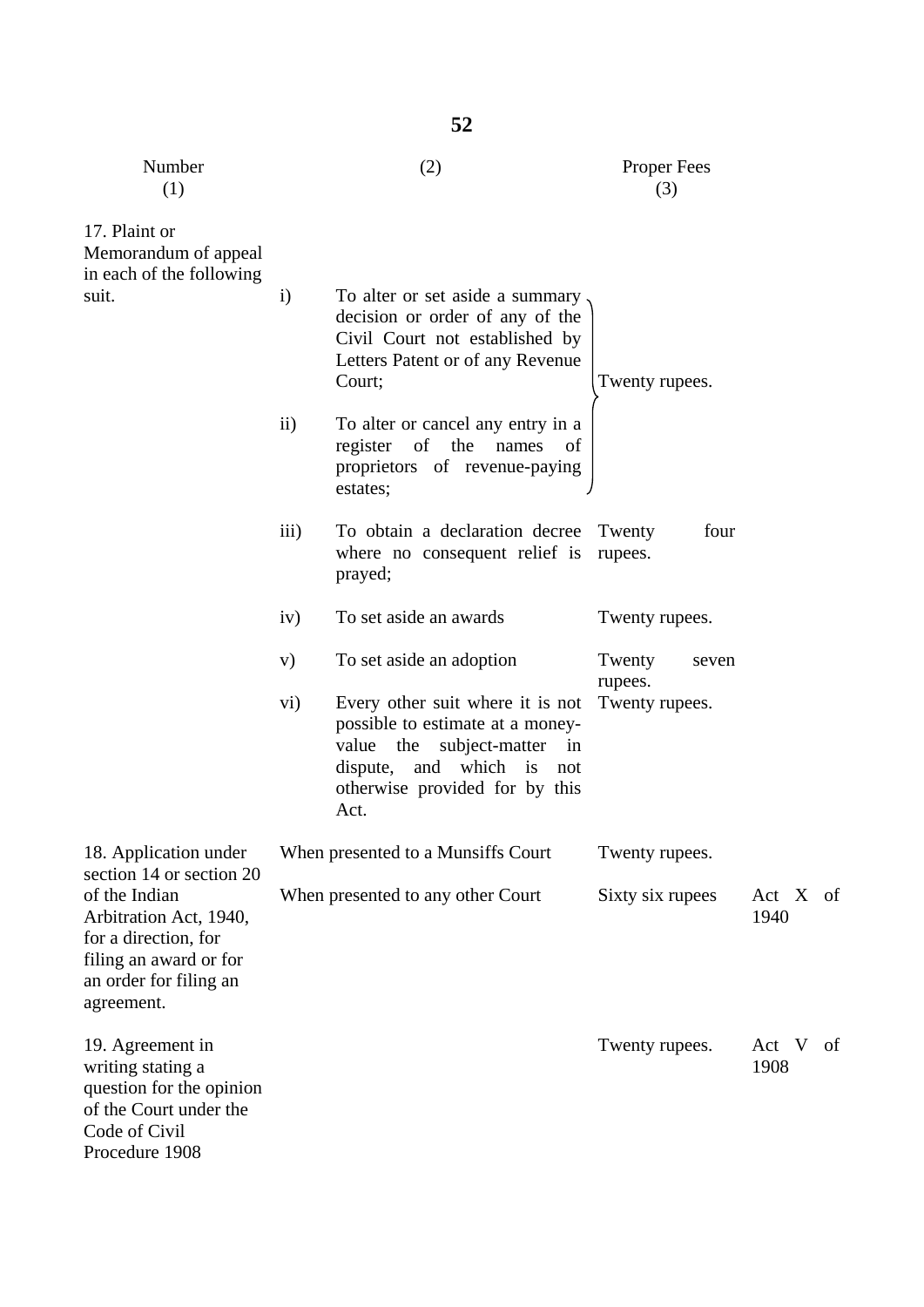| Number<br>(1)                                                                                                                                                                                     | (2) | Proper Fees<br>(3) |                          |  |
|---------------------------------------------------------------------------------------------------------------------------------------------------------------------------------------------------|-----|--------------------|--------------------------|--|
| 20. Every petition under the<br>Indian Divorce Act, 1869,<br>except petitions under section<br>44 of the same Act, and<br>every memorandum<br>- of<br>appeal under Section 55 of<br>the same Act. |     | Twenty<br>rupees   | seven Act IV of<br>1869  |  |
| 21. Plaint or Memorandum of<br>appeal under the Parsi<br>Marriage and Divorce Act,<br>1865                                                                                                        |     | Twenty<br>rupees   | seven Act XV of<br>1865. |  |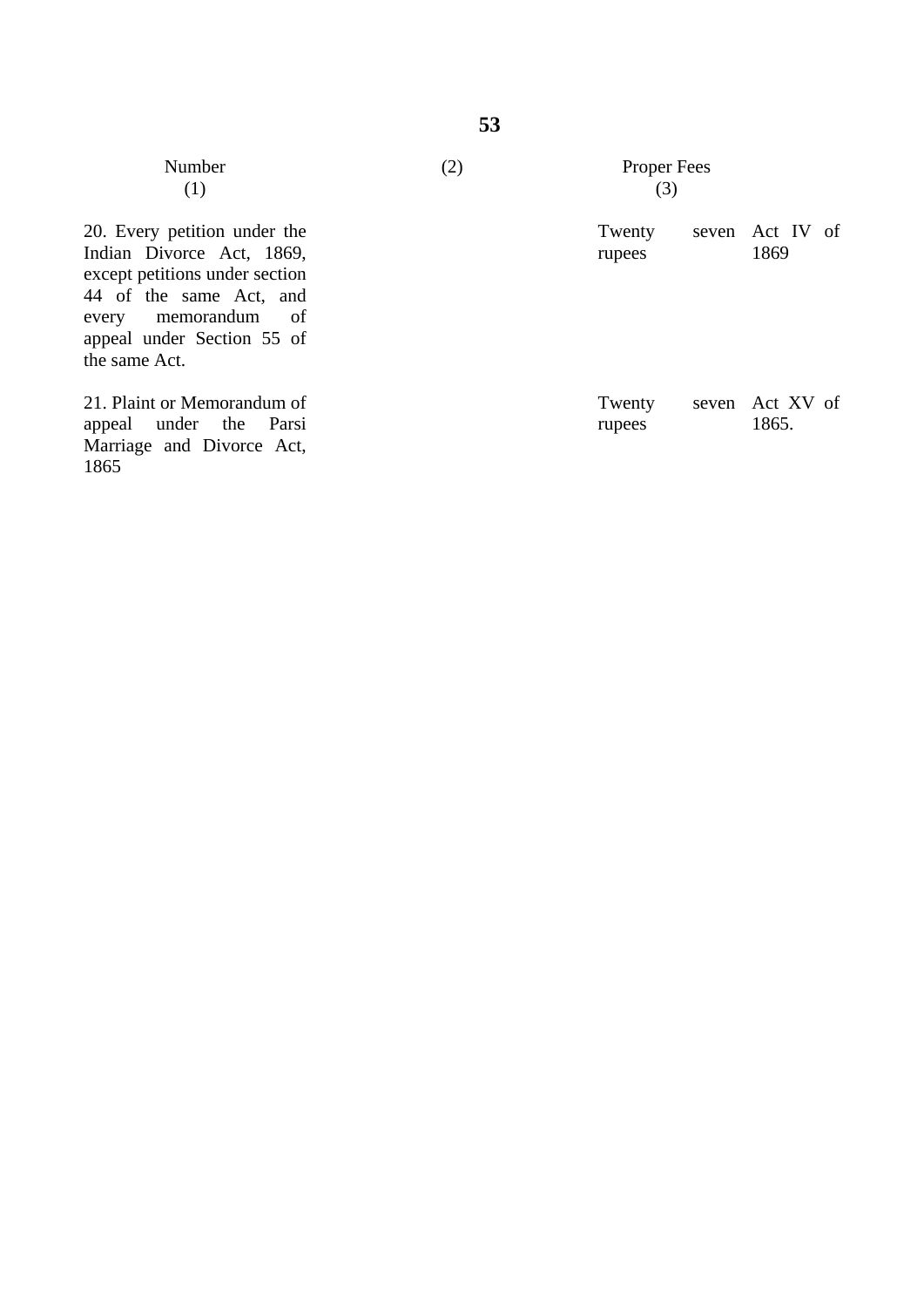## **MEGHALAYA ACT NO. 9 OF 1990**

# **THE LEGISLATIVE ASSEMBLY OF MEGHALAYA (MEMBERS' PENSION) (AMENDMENT) ACT, 1990**

# **(As passed by the Assembly on 27th June, 1990)**

[Received the assent of the Governor on the  $24<sup>th</sup>$  July, 1990]

(Published in the *Gazette of Meghalaya*, Extra-ordinary, dated 27<sup>th</sup> July, 1990)

#### **An**

## **Act**

*Further to amend the Legislative Assembly of Meghalaya (Members' Pension) (Act 6 of 1977).*

Be it enacted by the Legislature of the State of Meghalaya in the Forty-first Year of the Republic of India as follows:-

| Short title and<br>commencement.                                                 |                | (1) This Act may be called the Legislative Assembly of Meghalaya<br>(Members' Pension) (Amendment) Act, 1990).<br>(2) It shall come into force with effect from the first day of June,                                                                                                                                                                                 |
|----------------------------------------------------------------------------------|----------------|------------------------------------------------------------------------------------------------------------------------------------------------------------------------------------------------------------------------------------------------------------------------------------------------------------------------------------------------------------------------|
| <b>Amendment of Section</b><br>3 of Act 6 of 1977                                | 2              | In the Legislative Assembly of Meghalaya (Members' Pension) Act,<br>1977 as amended (hereinafter referred to as the principal Act), in<br>section 3, sub-section $(1)$ -                                                                                                                                                                                               |
|                                                                                  |                | (a) For the words "four hundred rupees" the words "seven hundred<br>and fifty rupees" shall be substituted; and<br>(b) In the second proviso thereto, for the words "in excess of five,<br>so, however, that in no case the pension payable to such person<br>shall exceed five hundred rupees per month" the words "in<br>excess of five years" shall be substituted. |
| Revised rate of pension<br>to apply to Ex-<br>Members of Legislative<br>Assembly | $\overline{3}$ | The revised rate of pension under section 2 shall, with effect from<br>the commencement of this Act, also apply to all persons receiving<br>pension under the provisions of the principal Act before its<br>amendment by this Act.                                                                                                                                     |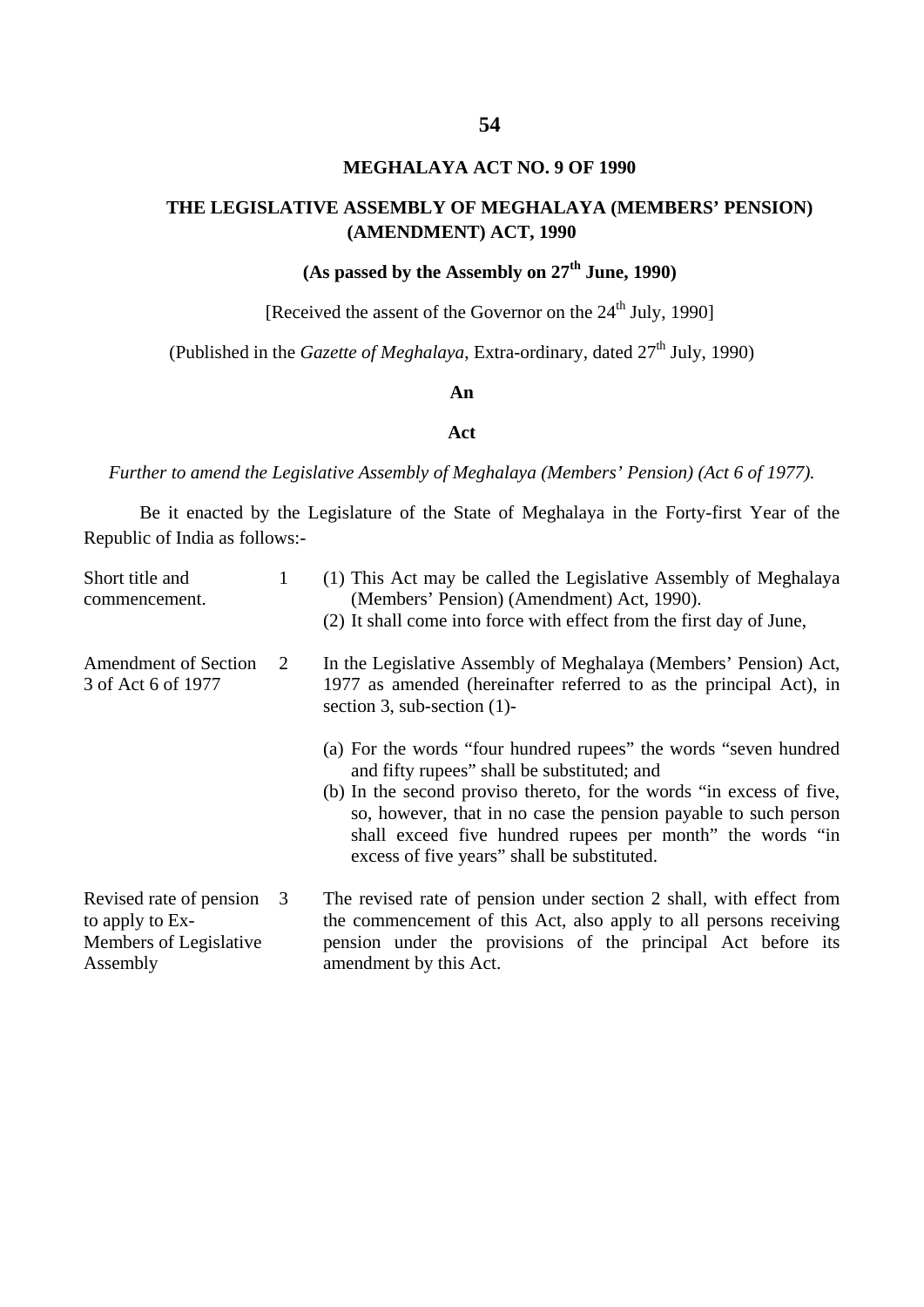## **MEGHALAYA ACT NO. 10 OF 1990**

# **THE MEGHALAYA MUNICIPAL (AMENDMENT) ACT, 1990**

# **(As passed by the Assembly on 27th June, 1990)**

[Received the assent of the Governor on the  $24<sup>th</sup>$  July, 1990]

(Published in the *Gazette of Meghalaya*, Extra-ordinary, dated 27<sup>th</sup> July, 1990)

## **An**

## **Act**

## **Further to amend the Meghalaya Municipal Act (Assam Act XV of 1957 as adapted by Meghalaya).**

Be it enacted by the Legislature of the State of Meghalaya in the Forty-first Year of the Republic of India as follows:-

| Short title and<br>commencement.                      |                       | (1) This Act may be called the Meghalaya Municipal (Amendment)<br>Act, 1990).                                                                                                                                                                                                      |
|-------------------------------------------------------|-----------------------|------------------------------------------------------------------------------------------------------------------------------------------------------------------------------------------------------------------------------------------------------------------------------------|
|                                                       |                       | (2) It shall be deemed to have come into force with effect from the<br>first day of January, 1990                                                                                                                                                                                  |
| Amendment of Section<br>14 of Assam Act XV of<br>1957 | $\mathcal{D}_{\cdot}$ | In section 14 of the Meghalaya Municipal Act (Assam Act XV as<br>adapted by Meghalaya) (hereinafter referred to as the principal Act),<br>for the words "twenty one years" occurring between the words "age<br>of" and "being a", the words "eighteen years" shall be substituted. |
| Amendment of Section<br>78 of Assam Act XV of<br>1957 | 3                     | In section 78 of the principal Act, for the words "twenty rupees",<br>"five rupees" and "two hundred rupees" occurring therein the words<br>"two hundred rupees" "twenty rupees" and "one thousand rupees"<br>respectively shall be substituted.                                   |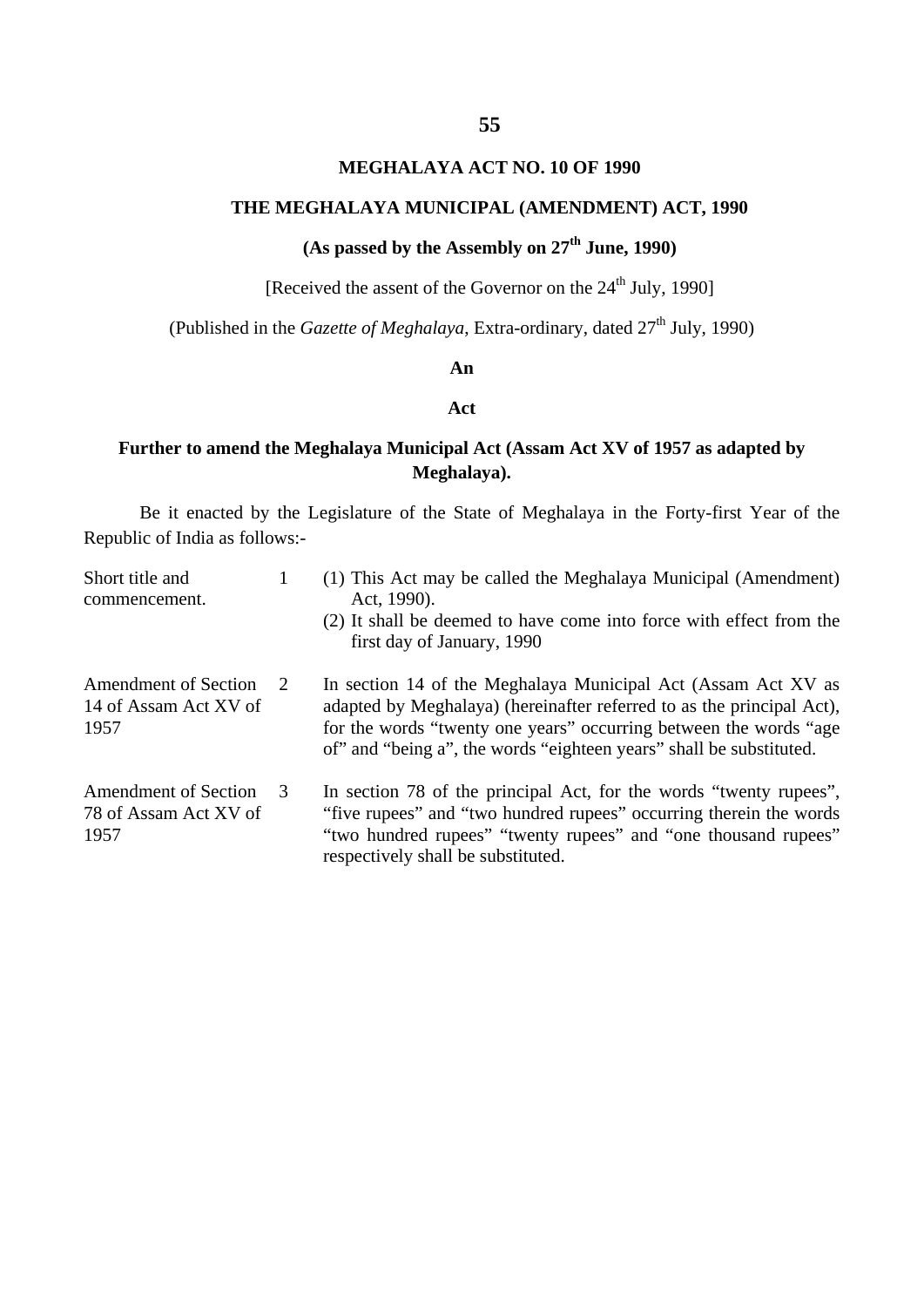## **MEGHALAYA ACT NO. 11 OF 1990**

## **THE INDIAN STAMP MEGHALAYA AMENDMENT ACT, 1990**

# **(As passed by the Assembly on 27th June, 1990)**

[Received the assent of the Governor on the  $30<sup>th</sup>$  July, 1990]

(Published in the *Gazette of Meghalaya*, Extra-ordinary, dated 2nd August, 1990)

#### **An**

## **Act**

#### **Further to amend the Indian Stamp Act, 1899 in its application to Meghalaya**

Be it enacted by the Legislature of the State of Meghalaya in the Forty-first Year of the Republic of India as follows:-

| Short title, extent and     |                                           | (1) This Act may be called the Indian Stamp (Meghalaya                |  |  |  |
|-----------------------------|-------------------------------------------|-----------------------------------------------------------------------|--|--|--|
| commencement.               |                                           | Amendment) Act, 1990).                                                |  |  |  |
|                             | (2) It extends to the whole of Meghalaya; |                                                                       |  |  |  |
|                             |                                           | (3) It shall come into force at once.                                 |  |  |  |
| <b>Amendment of Section</b> | 2                                         | In schedule I to the Indian Stamp Act, 1899 for Articles 1 to 10, 12, |  |  |  |
| I of Act 2 of 1899          |                                           | 15, to 20, 22 to 26, 28, 29, 31 to 36, 38 to 46, 48, 50, 51, 54 to 61 |  |  |  |
|                             |                                           | and 63 to 65 the following shall be substituted namely:-              |  |  |  |

| Description of instrument                                                                                                                                                                                                                                                                                                                                                                                                                                                                                       | Proper stamp duty |                                     |  |
|-----------------------------------------------------------------------------------------------------------------------------------------------------------------------------------------------------------------------------------------------------------------------------------------------------------------------------------------------------------------------------------------------------------------------------------------------------------------------------------------------------------------|-------------------|-------------------------------------|--|
| "1. AACKNOWLEDGEMENT of a debt exceeding One Rupee<br>twenty rupees in amount or value, written or signed by<br>or on behalf of, a debtor in order to supply evidence of<br>such debt in any book (other than a banker's pass<br>book) or on a separate piece of paper when such book<br>or paper is left in the creditor's possession: provided<br>that such acknowledgement does not contain any<br>promise to pay the debt or any stipulation to pay<br>interest or to delivery any goods or other property. |                   |                                     |  |
| 1. ADMINISTRATION-BOND including a bond,<br>given under section 6 of the Government Saving<br>Bank Act, 1873, or section 291 or section 376 of<br>the Indian Succession Act, 1925-                                                                                                                                                                                                                                                                                                                              |                   | Act V of 1873.<br>Act XXXIX of 1925 |  |

(a) Where the amount does not exceed Rs. 1,000

The same duty as a bond (No. 15) for such amount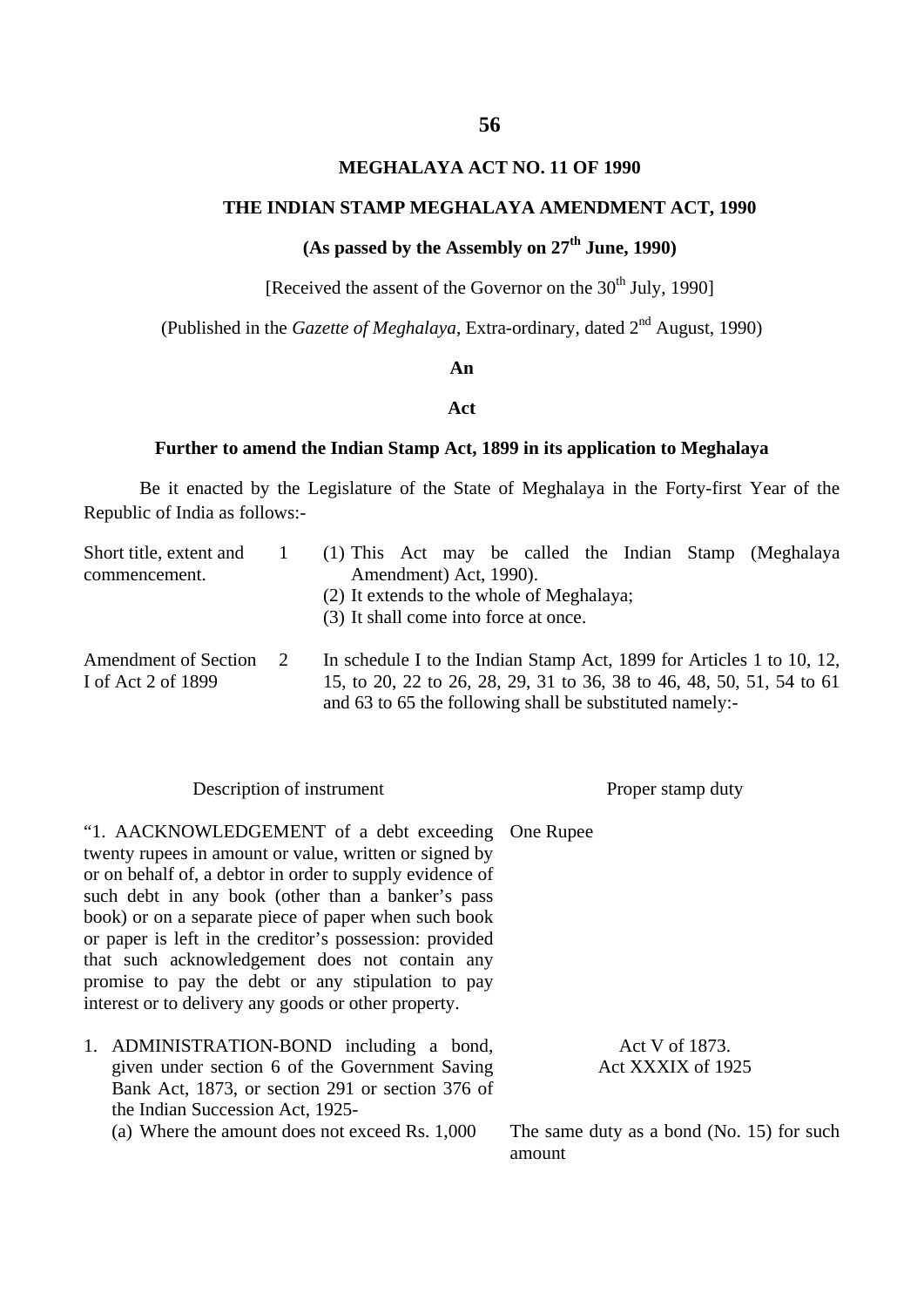|              | Description of instrument                                                                                                                                                                                         | Proper stamp duty                                                                                                                              |                     |
|--------------|-------------------------------------------------------------------------------------------------------------------------------------------------------------------------------------------------------------------|------------------------------------------------------------------------------------------------------------------------------------------------|---------------------|
|              | (b) In any other case                                                                                                                                                                                             | Twenty four rupees.                                                                                                                            |                     |
|              | 2. ADOPTION-DEED, that is no say, any Forty eight rupees.<br>instrument (other than a will) recording an<br>adoption, or conferring or purporting to confer<br>an authority to adopt.                             |                                                                                                                                                |                     |
|              | 3. AFFIDAVIT, including and affirmation or Five rupees.<br>declaration in the case of person by law<br>allowed to affirm or declare instead of<br>swearing.                                                       |                                                                                                                                                |                     |
|              | <b>Exemptions</b><br>Affidavit of declaration in writing when made-                                                                                                                                               |                                                                                                                                                |                     |
|              | (a) As a condition of enlistment under the Indian<br>Army Act, 1950;                                                                                                                                              |                                                                                                                                                |                     |
|              | (b) For the immediate purpose of being filed or<br>used in any Court or before the officer of any<br>Court; or                                                                                                    |                                                                                                                                                | Act XLVI of<br>1950 |
|              | (c) For the sole purpose of enabling any person to<br>receive any pension or charitable allowance.                                                                                                                |                                                                                                                                                |                     |
|              | 4. AGREEMENT OR MEMORANDUM OF<br>AN AGREEMENT-                                                                                                                                                                    |                                                                                                                                                |                     |
|              | (a) If relating to the sale of a bill of exchange;                                                                                                                                                                | One rupee.                                                                                                                                     |                     |
|              | (b) If relating to the sale of a Government Subject to a maximum of sixty<br>security;                                                                                                                            | four rupees for every Rs. 10,000<br>pr part thereof the value of the<br>security.                                                              |                     |
|              | (c) If relating to the purchase or sale of shares,<br>script stocks bond, debentures stocks or any<br>other marketable security of a like nature in or<br>of any incorporated company of other body<br>corporate- |                                                                                                                                                |                     |
| $\mathbf{i}$ | When such agreement or memorandum of<br>an agreement is with or through a member<br>of between members of a stock Exchange<br>recognised under the Securities Contracts<br>Regulation Act, 1956;                  | One Rupee for every Rs. 2,500<br>or part thereof of the value of the<br>security at the time of its<br>purchase or sale, as the case may<br>be | Act XIIL of<br>1956 |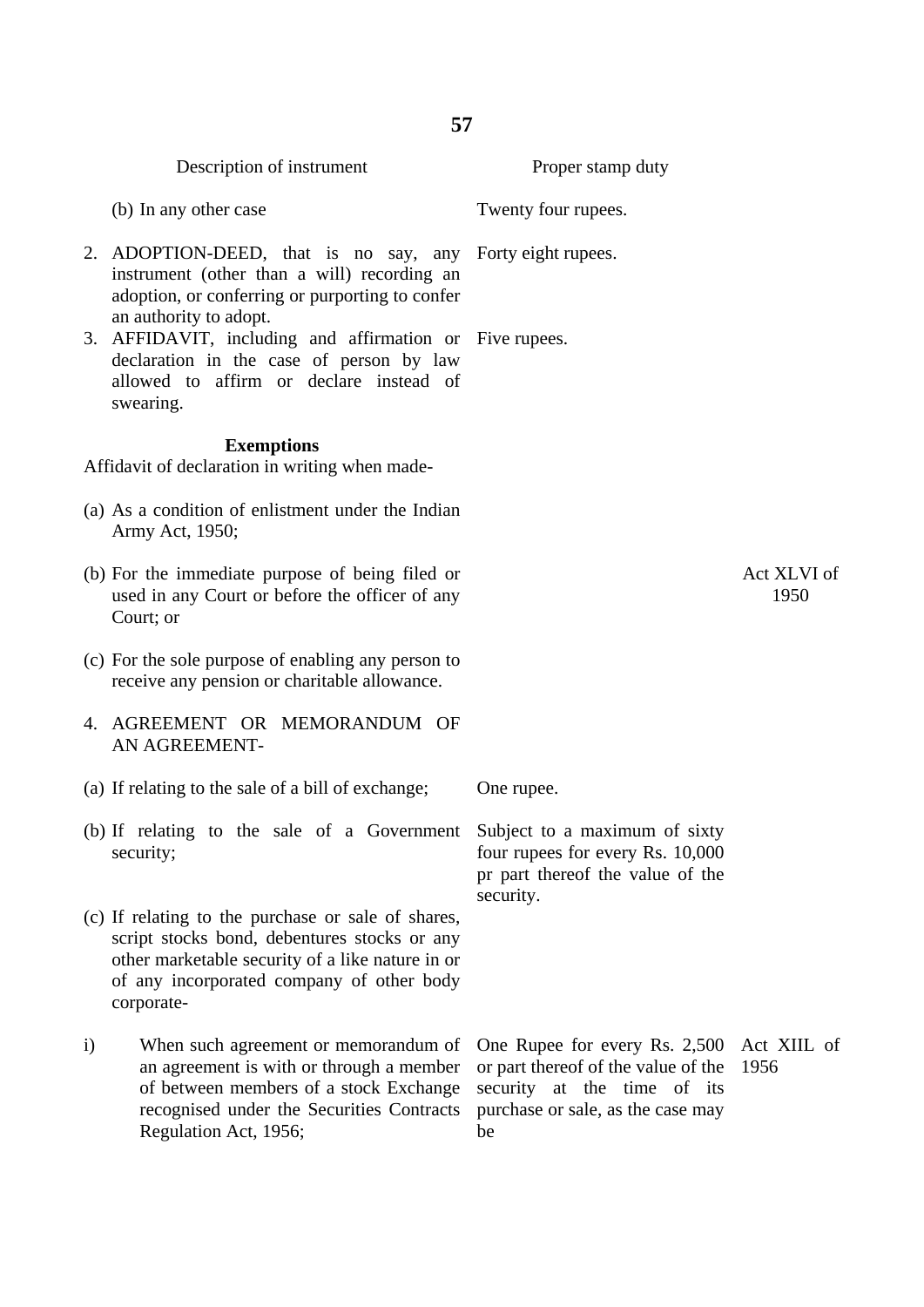Description of instrument

ii) In other cases;

Proper stamp duty

Rupee one for every Rs. 2,500 or part thereof of the value of the security at the time of its purchase or sale, as the case may be.

(d) If executed for service or for performance of work One Rupee. of any estate whether held by one person, or by

does not exceed fifty rupees; (e) If not, otherwise provided for.

Three Rupees.

#### **Exemptions**

more persons than one as cowners, and whether is one or more blocks, and situated in Meghalaya where the advance given under such agreement

AGREEMENT FOR MEMORANDUM OF AN AGREEMENT-

- (a) For or relating to the sale of goods or merchandise exclusively not being a more or memorandum chargeable under No. 43;
- (b) Made in the form of tenders to the Government of India for or relating to any loan.

#### AGREEMENT TO LEASE-

Lease (No. 35)

- 5. AGREEMENT RELATING TO DEPOSIT OF LITTLE-DEEDS PAWN OR PLEDGE, that is to say any instrument evidencing an agreement relating to-
	- (1) The deposit of little-deeds or instruments constituting or being evidence of the little to any property whatever (other than a marketable security), or
	- (2) The pawn or pledge of moveable property, where such deposit, pawn or pledge has been made by way of security for the repayment of money advanced or to be advanced by way of loan of existing or further debt-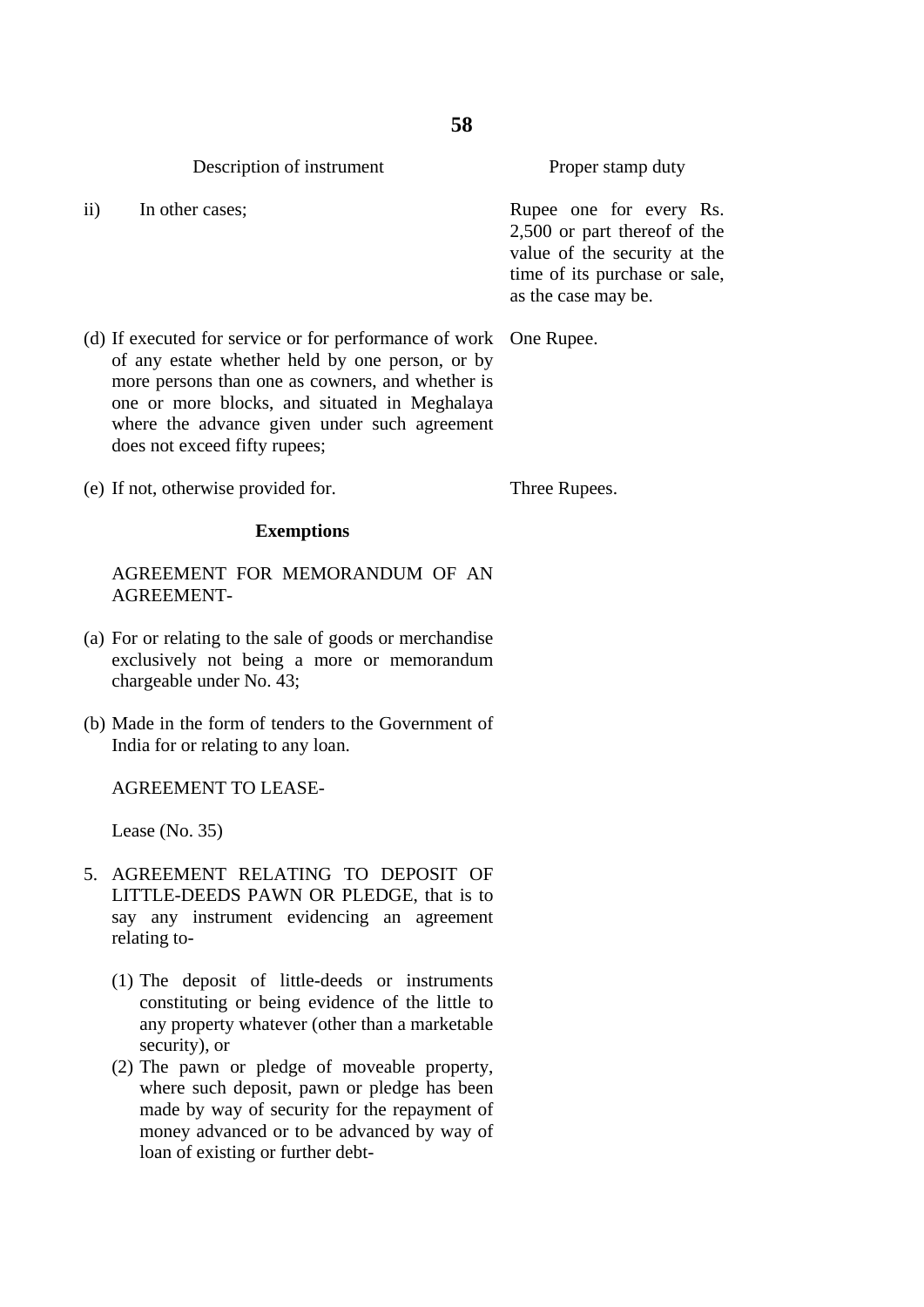| Description of instrument                                                                                                    | Proper stamp duty                                     |  |
|------------------------------------------------------------------------------------------------------------------------------|-------------------------------------------------------|--|
| (a) If such load or debt is repayable on demand or<br>three<br>instrument evidencing<br>than<br>more<br>the<br>agreement-    |                                                       |  |
| If the amount of loan does not exceed Rs. Four Rupees.<br>i)<br>500                                                          |                                                       |  |
| $\mathbf{ii}$<br>If it exceeds Rs. 500 and does not exceed<br>Rs. 1,000                                                      | Eight Rupees.                                         |  |
| And for every Rs. 1,000; or part thereof in Eight Rupees.<br>$\overline{iii}$<br>excess of Rs. 1,000                         |                                                       |  |
| (b) If such loans or debt is repayable not more the<br>three months from the date of such instrument                         | Half the duty payable under<br>sub-clause (a)         |  |
| <b>EXEMPTIONS</b>                                                                                                            |                                                       |  |
| Instrument of pawn or pledge of goods unattested.                                                                            |                                                       |  |
| EXECUTION OF<br>6. AAPPOINTMENT IN<br>$\mathbf{A}$<br>POWER-                                                                 |                                                       |  |
| Whether of trustees or of property moveable or<br>immoveable, where made by any writing not being a<br>will-                 |                                                       |  |
| (a) Where the value of the property does not exceed Forty Rupees;<br>Rs. 1,000                                               |                                                       |  |
| (b) In any other case;                                                                                                       | Seventy one Rupees;                                   |  |
| 7. APPRAISEMENT<br><b>VALUATION</b><br>OR.<br>made<br>otherwise than under an order of the court in the<br>course of a suit- |                                                       |  |
| (a) Where the amount does not exceed Rs. 1,000                                                                               | The same duty as a Bond<br>(No. 15) for such amounts. |  |
| (b) In any other case.                                                                                                       | Twenty four Rupees.                                   |  |

# **EXEMPTIONS**

Appraisement or valuation made for the information of one party only, and not being in any manner obligatory between parties either by agreement or operation of law.

(a) Appraisement of crops for the purpose of ascertaining the amount to be given to a landlord as rent.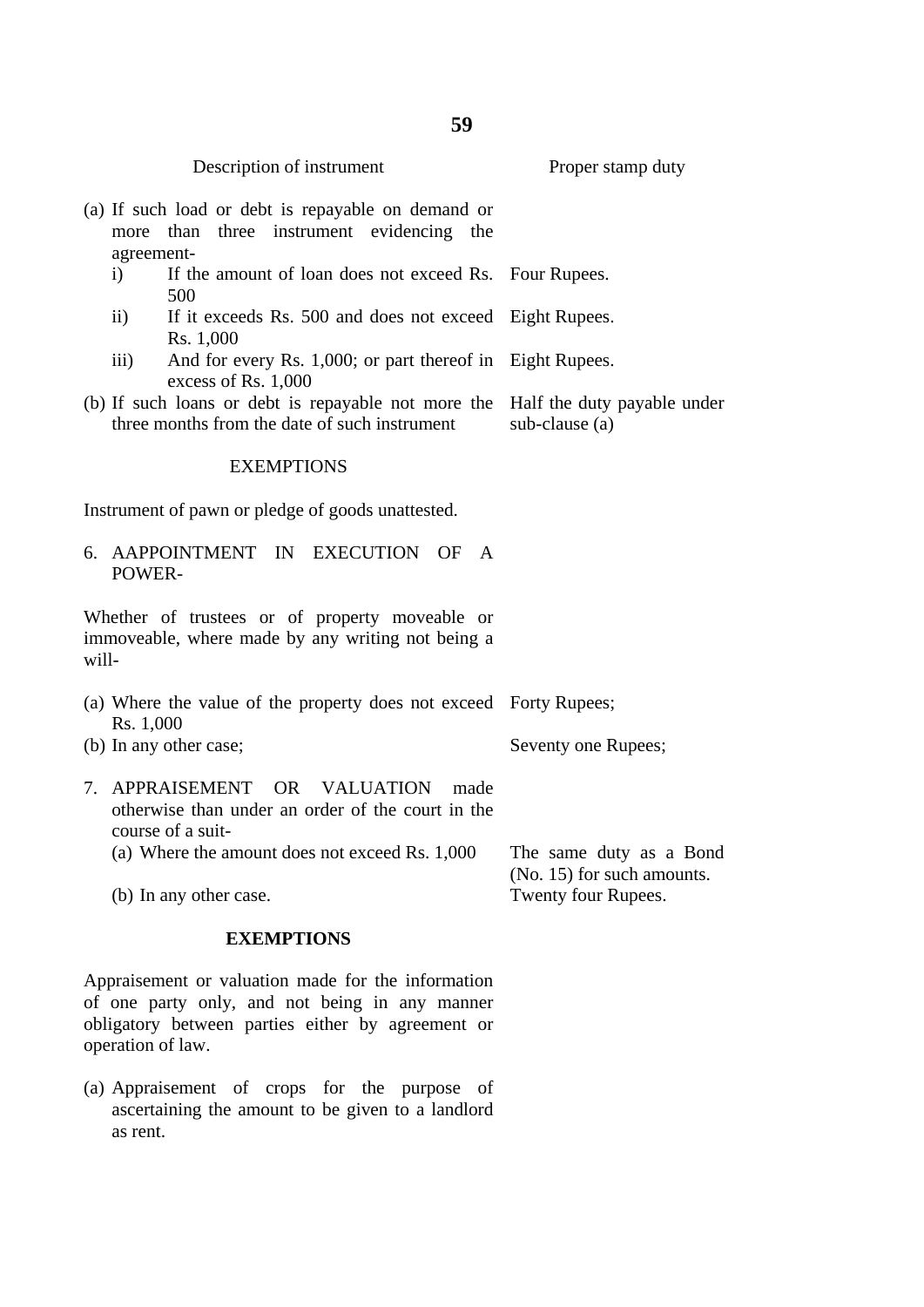|     | Description of instrument                                                                                                                                                                                              | Proper stamp duty              |                    |    |
|-----|------------------------------------------------------------------------------------------------------------------------------------------------------------------------------------------------------------------------|--------------------------------|--------------------|----|
|     | 8. APPRENTICESHIP-DEED, including every Twenty four Rupees.<br>writing relating to the service or tution of any<br>apprentice clerk of servant placed with any master<br>to learn any profession, trade or employment. |                                |                    |    |
|     | <b>Exemptions</b>                                                                                                                                                                                                      |                                |                    |    |
|     | Instrument of apprenticeship executed by a Magistrate<br>Apprentices Act, 1961, or by, which a person is<br>apprenticed by or at the charge of any public charity.                                                     |                                | ACT LII of<br>1961 |    |
|     | 9. ARTICLES<br>ASSOCIATION<br>OF<br>OF<br>A<br>COMPANY-                                                                                                                                                                |                                |                    |    |
|     | (a) Where the company has no share capital or the Sixty nine rupees.<br>nominal share capital does not exceed Rs.<br>2,500;                                                                                            |                                |                    |    |
|     | (b) Where the nominal share capital exceed Rs. Seventy nine rupees<br>$2,500$ ; but does not exceed Rs. $5,000$ .                                                                                                      |                                |                    |    |
|     | (c) Where the nominal share capital exceed Rs. One<br>5,000; but does not exceed Rs. 1,00,000                                                                                                                          | hundred<br>nineteen<br>rupees. |                    |    |
|     | (d) Where the nominal share capital exceed Rs. Two hundred thirty eight<br>1,00,000;                                                                                                                                   | rupees.                        |                    |    |
|     | <b>Exemptions</b>                                                                                                                                                                                                      |                                |                    |    |
|     | Articles of any Association not formed for profit<br>and registered under Section 25 of the Companies act,<br>1956,. See also Memorandum of Association of<br>Company (No. 39).                                        |                                | Act I<br>1956      | of |
|     | ASSIGNMENT- See, conveyance (No. 23). Transfer<br>(No.62), and Transfer of lease (No. 63), as the case<br>may be.                                                                                                      |                                |                    |    |
|     | ATTORNEY- See Power-of-attorney (No. 48).                                                                                                                                                                              |                                |                    |    |
| 3). | AUTHORITY TO ADOPT- See Adoption-deed (No.                                                                                                                                                                             |                                |                    |    |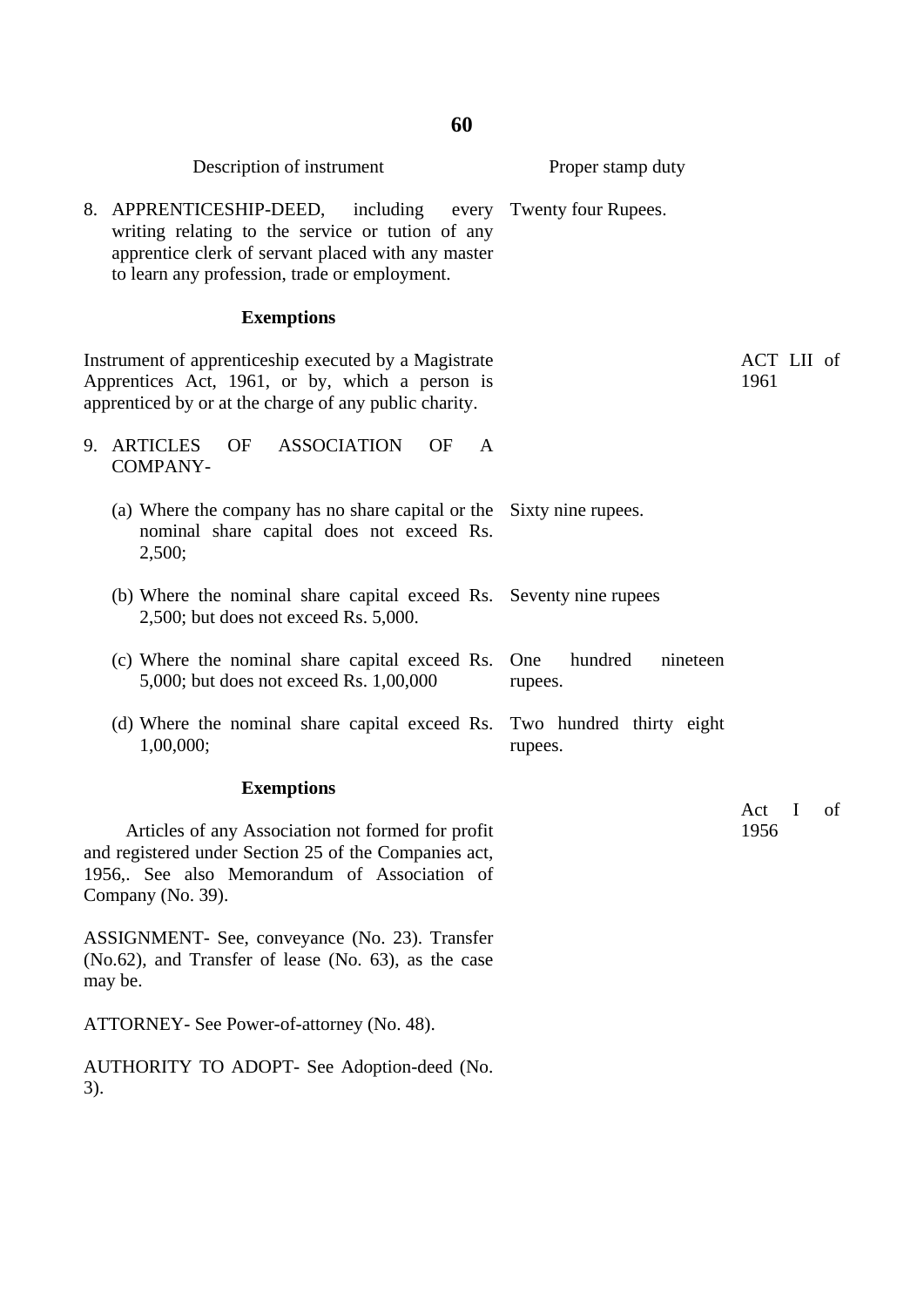| 61                                                                                                                                                                                                                   |                                                                                                                                                                                                |                    |  |  |  |
|----------------------------------------------------------------------------------------------------------------------------------------------------------------------------------------------------------------------|------------------------------------------------------------------------------------------------------------------------------------------------------------------------------------------------|--------------------|--|--|--|
| Description of instrument                                                                                                                                                                                            | Proper stamp duty                                                                                                                                                                              |                    |  |  |  |
| 12.AWARD that is to say, any decision in writing by<br>an arbitrator or umpire, not being an award directing a<br>partition, on a reference made otherwise than by an<br>order of the Court in the course of a suit. | The same duty as a Bond<br>$(No. 15)$ for the amount or<br>value of the property to<br>which the award relates as<br>set forth in such award<br>subject to a maximum of<br>Ninety nine rupees. | Act VII of<br>1870 |  |  |  |
| 15. BOND (as defined by section (5), not being a<br>DEBENTURE (No. 27), for not being otherwise<br>provided for by this Act, or by the Court Fess Act,<br>1870-                                                      |                                                                                                                                                                                                |                    |  |  |  |
| Where the amount or value secured does not exceed One rupee.<br>Rs. 10;                                                                                                                                              |                                                                                                                                                                                                |                    |  |  |  |
| Where it exceeds Rs. 10 and does not exceed Rs. 50;                                                                                                                                                                  | One rupee.                                                                                                                                                                                     |                    |  |  |  |
| Where it exceeds Rs. 50 and does not exceed Rs. 100;                                                                                                                                                                 | Two rupees                                                                                                                                                                                     |                    |  |  |  |
| Where it exceeds Rs. 100 and does not exceed Rs. Four rupees.<br>200;                                                                                                                                                |                                                                                                                                                                                                |                    |  |  |  |
| Where it exceeds Rs. 200 and does not exceed Rs. Six rupees.<br>300;                                                                                                                                                 |                                                                                                                                                                                                |                    |  |  |  |
| Where it exceeds Rs. 300 and does not exceed Rs. Eight rupees.<br>400;                                                                                                                                               |                                                                                                                                                                                                |                    |  |  |  |
| Where it exceeds Rs. 400 and does not exceed Rs. Eleven rupees<br>500;                                                                                                                                               |                                                                                                                                                                                                |                    |  |  |  |
| Where it exceeds Rs. 500 and does not exceed Rs. Fourteen rupees<br>600;                                                                                                                                             |                                                                                                                                                                                                |                    |  |  |  |
| Where it exceeds Rs. 600 and does not exceed Rs. Seventeen rupees<br>700;                                                                                                                                            |                                                                                                                                                                                                |                    |  |  |  |
| Where it exceeds Rs. 700 and does not exceed Rs. Nineteen rupees<br>800;                                                                                                                                             |                                                                                                                                                                                                |                    |  |  |  |
| Where it exceeds Rs. 800 and does not exceed Rs. Twenty one rupees<br>900;                                                                                                                                           |                                                                                                                                                                                                |                    |  |  |  |
| Where it exceeds Rs. 900 and does not exceed Rs. Twenty four rupees<br>1,000;                                                                                                                                        |                                                                                                                                                                                                |                    |  |  |  |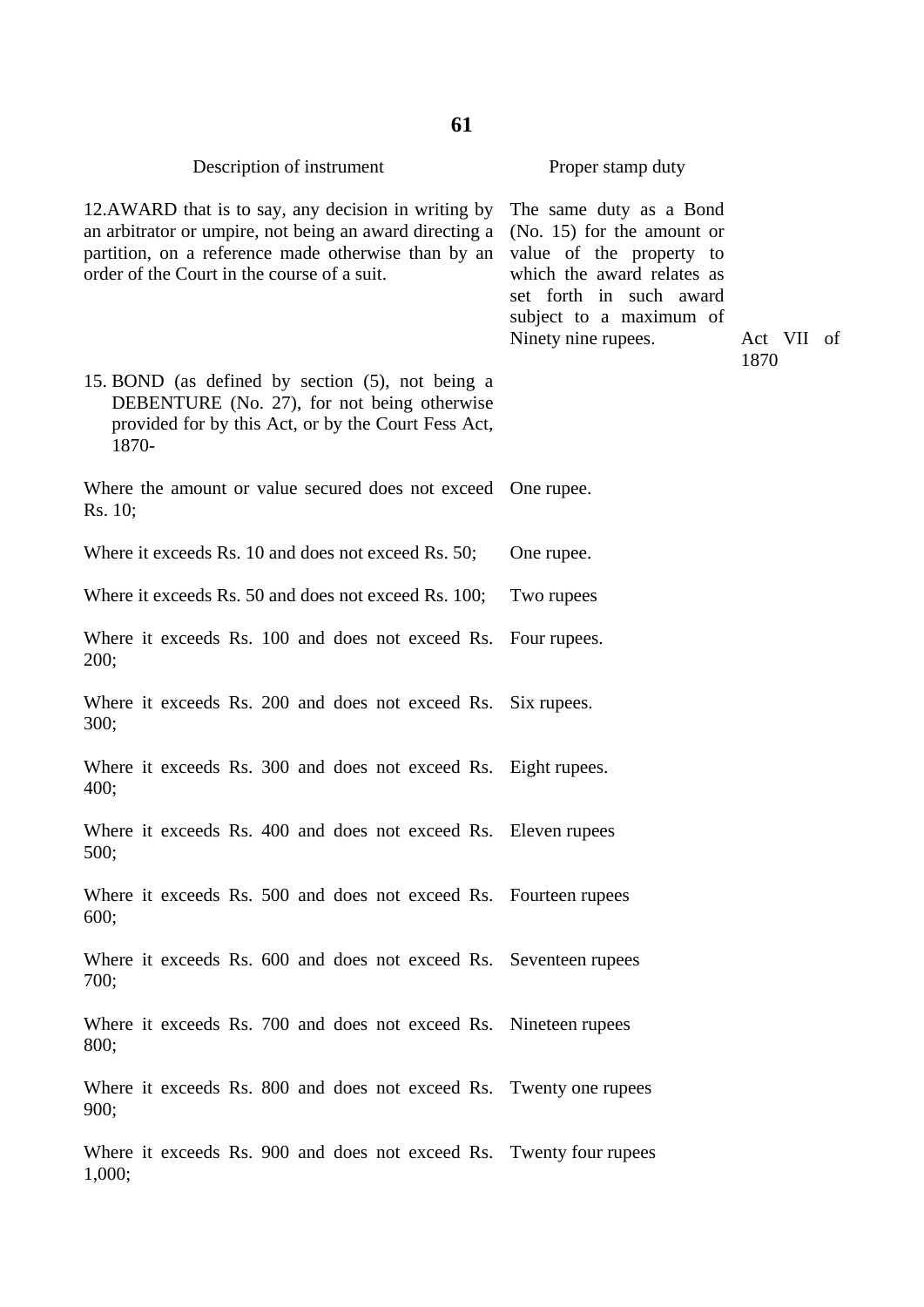Description of instrument

And for every Rs. 500 or part thereof in excess of Rs. Thirteen rupees 1,000

See Administration Bond (No. 2) Bottomry Bond (No. 16) Customs Bond (No. 26). Indemnity Bond (No. 34), Respondentia Bond (No. 56), Security Bond (No. 57).

#### **Exemptions**

Bond, when executed by-

- (a) Headmen nominated under rules framed in accordance with the Bengal Irrigation Act, 1876, Section 99, for the due performance of their duties under that Act;
- (b) Any person for the purpose of guaranteeing that the local income derived from private subscriptions to a charitable dispensary or hospital or any other subject of public utility, shall not be less than a specified sum per mensem.
- 16. BOTTOMRY BOND, that is to say, any instrument whereby the master of a sea-going ship borrows money on the security of a ship to enable him to preserve the ship or prosecute her voyage:
- 17. CANCELLATION, instrument of (including any Twenty four rupees. instrument by which any instrument previously executed is cancelled), if arrested and not otherwise provided for.

See also RELEASE (No. 55) Revocation of Settlement (No.58 B). Surrender of Lease (No. 61). Revocation of Trust (No. 65. B)

- 18. CERTIFICATE OF SALE ( in respect of each property put up as a separate lot and sold), granted to the purchase of any property sold by public auction by a Civil or Revenue Court, of Collector or other Revenue officer-
- (a) Where the purchase money does not exceed Rs. One rupee  $10:$

The same duty as a Bond (No. 15), for such amount.

Bengal Act III of 1876

Proper stamp duty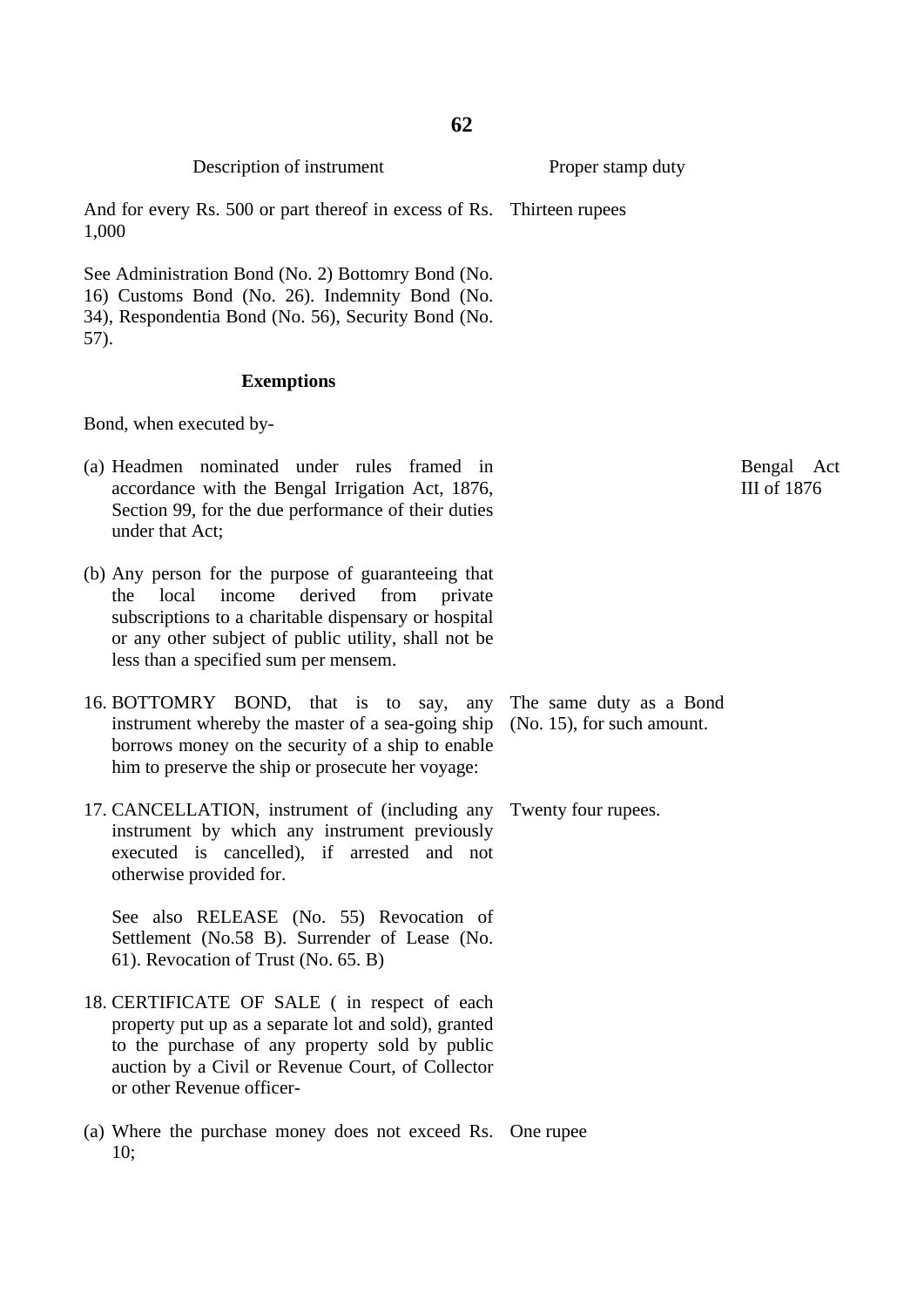|         | Description of instrument                                                                                                                                                                                                                                                                                                                                                                                                                                       | Proper stamp duty                                                                                                                   |
|---------|-----------------------------------------------------------------------------------------------------------------------------------------------------------------------------------------------------------------------------------------------------------------------------------------------------------------------------------------------------------------------------------------------------------------------------------------------------------------|-------------------------------------------------------------------------------------------------------------------------------------|
|         | (b) Where the purchase money does not exceed Rs. 10 Two rupees.<br>but does not exceed Rs. 25;                                                                                                                                                                                                                                                                                                                                                                  |                                                                                                                                     |
|         | (c) In any other case                                                                                                                                                                                                                                                                                                                                                                                                                                           | The<br>duty<br>same<br>as<br>a<br>conveyance (No. 23), for a<br>consideration equal to the<br>amount of the purchase<br>money only. |
|         | 19. CERTIFICATE OR OTHER DOCUMENT,<br>evidencing the right or little of the holder there or<br>any other person, either to any shares scrip or<br>stock in or of any incorporated company or other<br>body corporate or to become proprietor of shares,<br>scrip or stock in or any such company or body.                                                                                                                                                       | One rupee.                                                                                                                          |
|         | 20. CHARTERED PARTY, that is to say any Five rupees.<br>instrument (except an agreement for the hire of a<br>tugsteamer), whereby a vessel, or some specified<br>principal part thereof is let for specified purposes<br>of the charterer, whether it includes a penalty<br>clause or not.                                                                                                                                                                      |                                                                                                                                     |
|         | 22. COMPOSITION-DEED, that is to say, any Forty eight rupees.<br>instrument executed by a debtor, whereby he<br>conveys his property for the benefit of his<br>creditors, or whereby payment of a composition or<br>dividend on their debt is secured to the creditors,<br>or whereby provisions is made for the continuance<br>of the debtor's business under the supervisor of<br>inspector or under letters of licence, for the benefit<br>of his creditors. |                                                                                                                                     |
|         | 23. CONVEYANCE (as defined by section 2 (10) not<br>being a Transfer charged of exempted under No.<br>$52 -$                                                                                                                                                                                                                                                                                                                                                    |                                                                                                                                     |
| Rs. 50; | Where the amount or value of the consideration for Two rupees.<br>such conveyance as set forth therein does not exceed                                                                                                                                                                                                                                                                                                                                          |                                                                                                                                     |
|         | Where it exceeds Rs. 50 and does not exceed Rs. 100;                                                                                                                                                                                                                                                                                                                                                                                                            | Four rupees.                                                                                                                        |
| 200;    | Where it exceeds Rs. 100 and does not exceed Rs.                                                                                                                                                                                                                                                                                                                                                                                                                | Seven rupees.                                                                                                                       |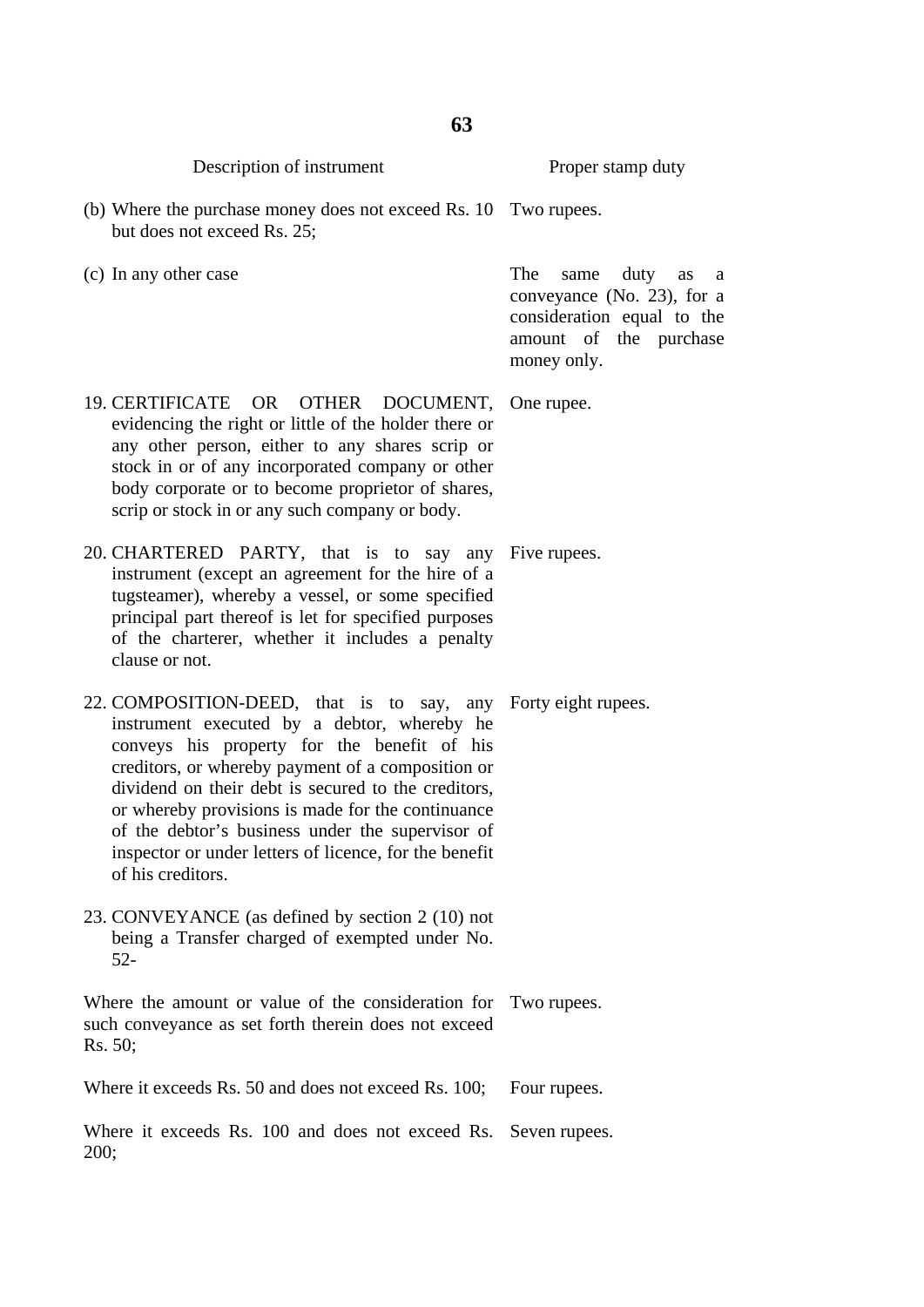| Description of instrument                                                    | Proper stamp duty                                     |
|------------------------------------------------------------------------------|-------------------------------------------------------|
| Where it exceeds Rs. 200 and does not exceed Rs. Ten rupees.<br>300;         |                                                       |
| Where it exceeds Rs. 300 and does not exceed Rs. Thirteen rupees.<br>400;    |                                                       |
| Where it exceeds Rs. 400 and does not exceed Rs. Eighteen rupees.<br>500;    |                                                       |
| Where it exceeds Rs. 500 and does not exceed Rs. Twenty one rupees.<br>600;  |                                                       |
| Where it exceeds Rs. 600 and does not exceed Rs. Twenty five rupees.<br>700; |                                                       |
| Where it exceeds Rs. 700 and does not exceed Rs. Twenty nine rupees.<br>800; |                                                       |
| Where it exceeds Rs. 800 and does not exceed Rs.<br>900;                     | Thirty two rupees.                                    |
| Where it exceeds Rs. 900 and does not exceed Rs.<br>1,000;                   | Thirty six rupees.                                    |
| For every Rs. 500 or part thereof in excess of Rs.<br>1,000                  | Eighteen rupees.                                      |
| Where it exceeds Rs. 50,000 and does not exceed Rs.<br>90,000;               | Forty-eight rupees for every<br>one thousand rupees.  |
| Where it exceeds Rs. 90,000 and does not exceed Rs.<br>1,50,000;             | Sixty-four rupees for every<br>one thousand rupees.   |
| And where it exceeds Rs. 1,50,000;                                           | Seventy-nine rupees for<br>every one thousand rupees. |

**64**

Provided that where the "instrument" or the conveyance is in respect of an Industrial Loan certified as such by the Director of Industries, Meghalaya, the stamp duty shall be half of the above rate.

# **Exemptions**

Assignment of copyright under the Indian Copyright Act, 1957.

Act XIV of 1957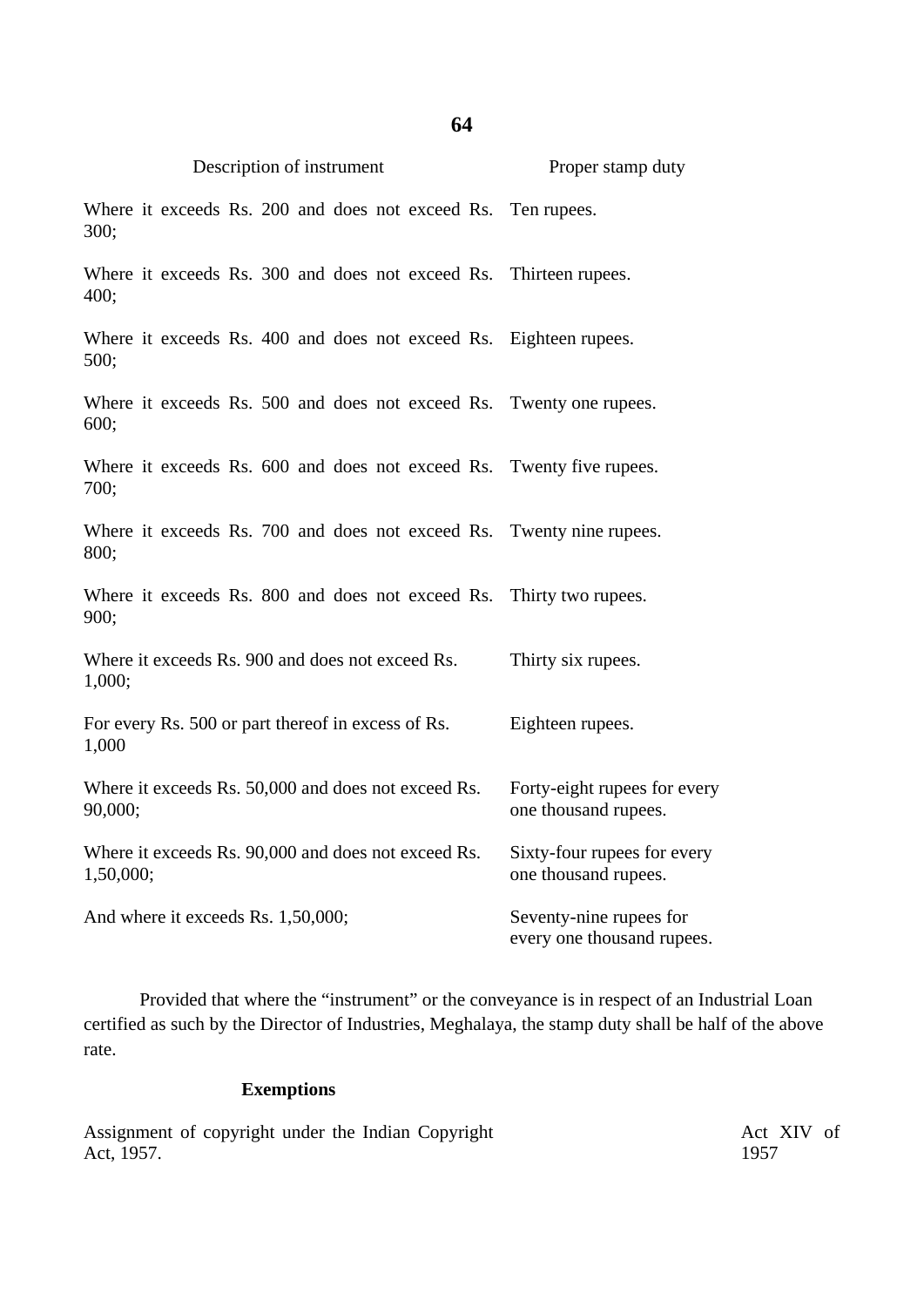|                                                                                                                                                                                                                                                                                                                                              | CO-PARTNERSHIP DEED. See partnership (No. 46) |                                                                                                                                                                                         |                                       |  |                                                                                                                                                      |                                                       |  |  |
|----------------------------------------------------------------------------------------------------------------------------------------------------------------------------------------------------------------------------------------------------------------------------------------------------------------------------------------------|-----------------------------------------------|-----------------------------------------------------------------------------------------------------------------------------------------------------------------------------------------|---------------------------------------|--|------------------------------------------------------------------------------------------------------------------------------------------------------|-------------------------------------------------------|--|--|
|                                                                                                                                                                                                                                                                                                                                              | fees-                                         | 24. COPY OR EXTRACT<br>Certified to be a true copy or extract by or by order<br>of any public officer and not chargeable under the<br>low for the time being in force relating to court |                                       |  |                                                                                                                                                      |                                                       |  |  |
|                                                                                                                                                                                                                                                                                                                                              | $\mathbf{i}$<br>$\rm ii)$                     |                                                                                                                                                                                         | chargeable does not exceed one rupee; |  | duty, or if the duty with which it was<br>If any other case not falling within the Five rupees.                                                      | If the original was not chargeable with Three rupees. |  |  |
|                                                                                                                                                                                                                                                                                                                                              |                                               | provision of section 6A.                                                                                                                                                                |                                       |  |                                                                                                                                                      |                                                       |  |  |
|                                                                                                                                                                                                                                                                                                                                              |                                               |                                                                                                                                                                                         | <b>Exemptions</b>                     |  |                                                                                                                                                      |                                                       |  |  |
|                                                                                                                                                                                                                                                                                                                                              | purpose;                                      |                                                                                                                                                                                         |                                       |  | (a) Copy of any paper which a public officer is<br>expressly required by low to make or furnish for<br>record in any public office or for any public |                                                       |  |  |
|                                                                                                                                                                                                                                                                                                                                              |                                               | divorces, deaths or burials.                                                                                                                                                            |                                       |  | (b) Copy of, or extract from any register relating to<br>birth baptisms, naming, dedications, marriages,                                             |                                                       |  |  |
| 25. COUNTERPART OR DUPLICATE of<br>any<br>instrument, chargeable with duty and in respect of<br>which the proper duty has been paid-<br>(a) If the duty with which the original instrument payable on the original.<br>is chargeable does not exceed two rupees;<br>(b) In any other case not falling within the<br>provisions of section 6A |                                               |                                                                                                                                                                                         |                                       |  | The same duty as is<br>Five rupees.                                                                                                                  |                                                       |  |  |
|                                                                                                                                                                                                                                                                                                                                              |                                               |                                                                                                                                                                                         | <b>Exemptions</b>                     |  |                                                                                                                                                      |                                                       |  |  |
| Counterpart of any lease granted to a cultivator, when<br>such lease is exempted from duty.                                                                                                                                                                                                                                                  |                                               |                                                                                                                                                                                         |                                       |  |                                                                                                                                                      |                                                       |  |  |
|                                                                                                                                                                                                                                                                                                                                              |                                               | 26. CUSTOM-BOND<br>(a) Where the amount does not exceed Rs. 1,000;                                                                                                                      |                                       |  |                                                                                                                                                      | The same duty as bond<br>(No. 15) for such amount     |  |  |
|                                                                                                                                                                                                                                                                                                                                              | (b) In other case                             |                                                                                                                                                                                         |                                       |  |                                                                                                                                                      | Thirty-two rupees.                                    |  |  |
|                                                                                                                                                                                                                                                                                                                                              |                                               |                                                                                                                                                                                         |                                       |  |                                                                                                                                                      |                                                       |  |  |

# **65**

Proper stamp duty

Description of instrument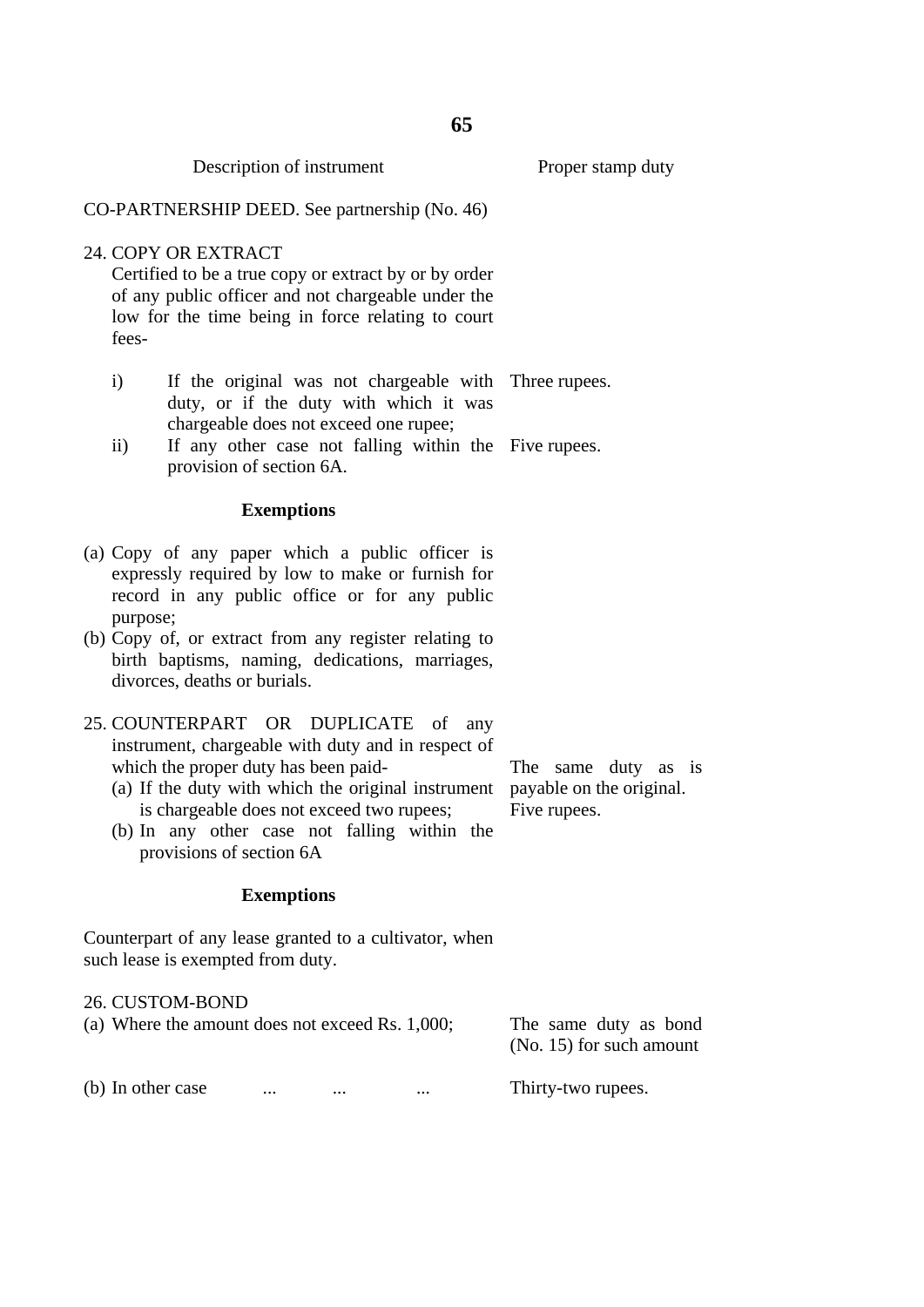Description of instrument 28. DELIVERY ORDER IN RESPECT OF GOODS that is to say, any instrument entitling any person therein named, or his assigns or the holder thereof to the delivery of any goods lying in any dock or port or in any warehouse in which goods are stored or deposited on rent or hiar, or upon any wharf, such instrument being signed by or behalf of the owner of such goods upon the sale or transfer of the property therein, when such goods exceed in value twenty rupees. DEPOSIT OF TITLE DEEDS See Agreement relating to Deposit of Title deeds, Pawn or Pledge (No. 6) DISSOLUTION OF PARTNERSHIP See partnership (No. 46) 29. DIVORCE- Instrument of, that is to say, any Sixteen rupees. instrument by which any person effects the dissolution of his marriage. POWER- Instrument of, see settlement (No. 58) DUPLICATE-See counterpart (No. 25) 31. EXCHANGE OF PROPERTY- Instrument of. EXTRACT-see copy (No. 24) 32. FURTHER CHARGE-Instrument of, that is to say, any instrument imposing a further charge on mortgaged property- (a) When the original mortgaged is one of the Proper stamp duty One rupee. The same duty as conveyance (No. 23) for a consideration equal to the value of the property of greatest value as set forth in such instrument. same duty as

description referred to in clause (a) of article No. 40 (that is, with possession).

conveyance (No. 23) for a consideration equal to the amount of the further charge secured by such instrument.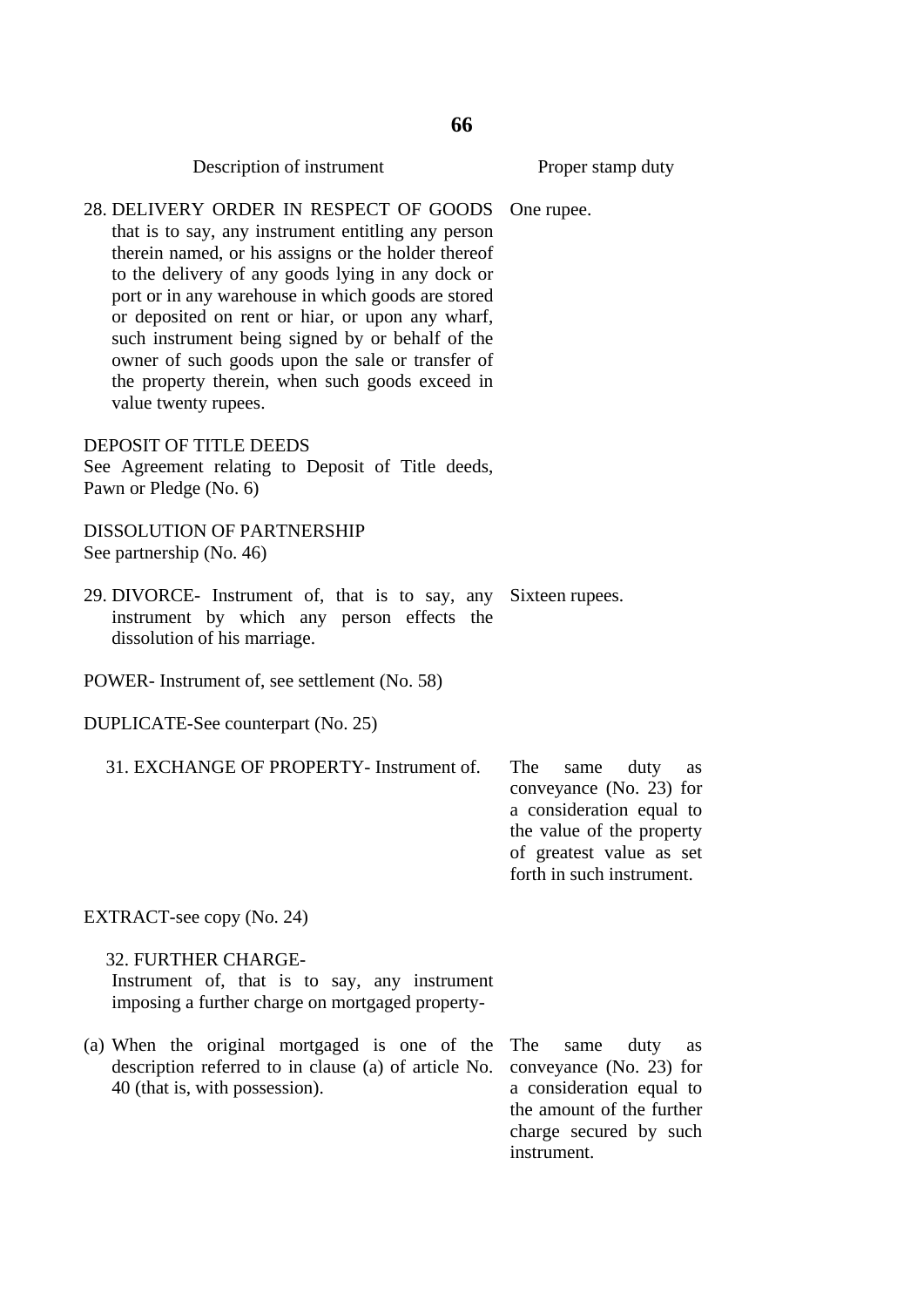Proper stamp duty

## Description of instrument

- (b) When such mortgage is one of the description referred to in clause (b) of Article No. 40 (that is without possession):-
- i) If at the time of execution of the instrument of further charge possession of the property is given or agreed to be given under such instrument;
- ii) If possession is not so given.
	- 33. GIFT- Instrument of not being a settlement (No. 58), or will or Transfer (No. 62)

HIRING AGREEMENT- Or agreement for service, see agreement (No. 5)

- 34. INDEMNITY BOND, INSPECTORSHIP DEED: composition-Deed (No. 22).
- 35. LEASE-including and under lease or sub-lease and any agreement to let or sub-let:-
- (a) Whereby such lease the rent is fixed and no premium is paid or delivered:
	- i) Where the lease purports to be for a term of less than one year;
	- ii) Where the lease purports to be for a term of not less than one year but not more than five year;
	- iii) Where the lease purports to be for a term exceeding five years and not exceeding ten years;

The same duty as conveyance (No. 23) for a consideration equal to the charge (including the original mortgage and any further charge a readymade), less than duty already paid on such original mortgage and further charge.

The same duty as a Bond (No. 15) for the amount of the further charge secured by such instrument.

The same duty as a conveyance (No. 23) for a consideration equal to the value of property as set forth in such instrument.

The same duty as section Bond see (No. 57) for same amount

> The same duty Bond (No. 15) for the whole amount payable or deliverable under such lease

> The same duty as a Bond (No. 15) for the amount or value of the average annual rent reversed.

> The same duty as a conveyance (No. 23) for a consideration equal to the amount or value of the average annual rent reversed.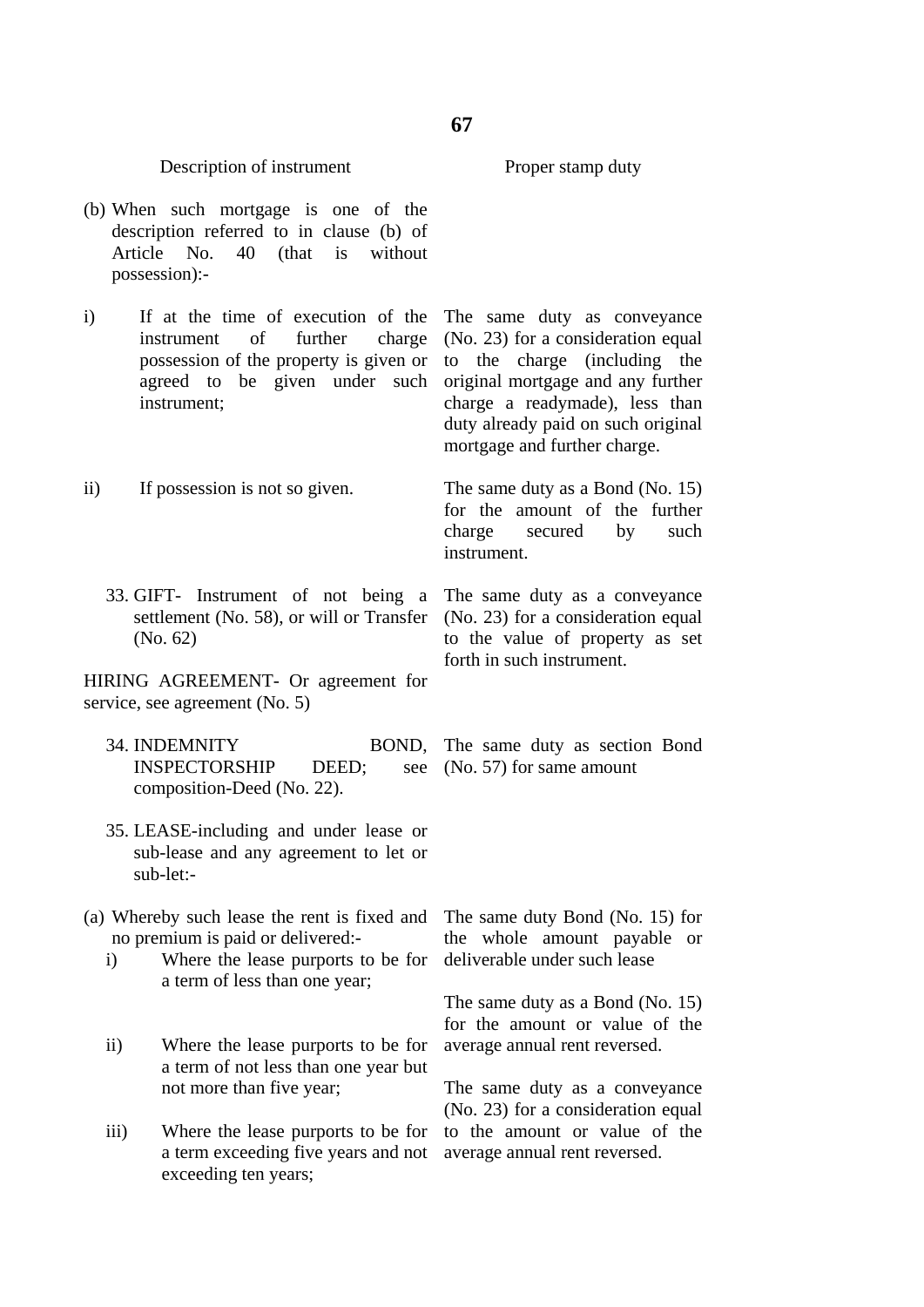## Description of instrument

#### Proper stamp duty

- iv) Where the lease purports to be for a term exceeding ten years but not exceeding twenty years;
- v) Where the lease purports to be for a term exceeding twenty years but not exceeding thirty years;
- vi) Where the lease purports to be for a term exceeding thirty years but not exceeding one hundred years;
- vii) Where the lease purports to be for a term exceeding one hundred years or in perpetuity;
- viii) Where the lease does not purport to be for any definite term;
- (b) Where the lease granted for a fine or premium or for money advanced and where no rent is reserved.
- (c) Where the lease granted for a fine or premium or for money advanced in addition to rent is reserved.

The same duty as a conveyance (No. 23) for a consideration equal to twice the amount or value of the average annual rent reversed.

The same duty as a conveyance (No. 23) for a consideration equal to three times the amount or value of the average annual rent reversed.

The same duty as a conveyance (No. 23) for a consideration equal to four times the amount or value of the average annual rent reversed.

The same duty as a conveyance (No. 23) for a consideration equal in the case of a lease granted solely for agricultural purposes to one-tenth and in any other case to one-sixth of the whole amount of rent which would be paid or delivered in respect of the first fifty years of the lease.

The same duty as a conveyance (No. 23) for a consideration equal to three times the amount or value of the average annual rent reversed which would be paid or delivered for the first ten years if the lease continued so long.

The same duty as a conveyance (No. 23) for a consideration equal to the amount or value of such fine or premium or advance as set forth in the lease.

The same duty as a conveyance (No. 23) for a consideration equal to the amount or value of such fine or premium, or advance as set forth in the lease, in addition to the duty which would have been payable such lease, if no fine or premium or advance had been paid or delivered: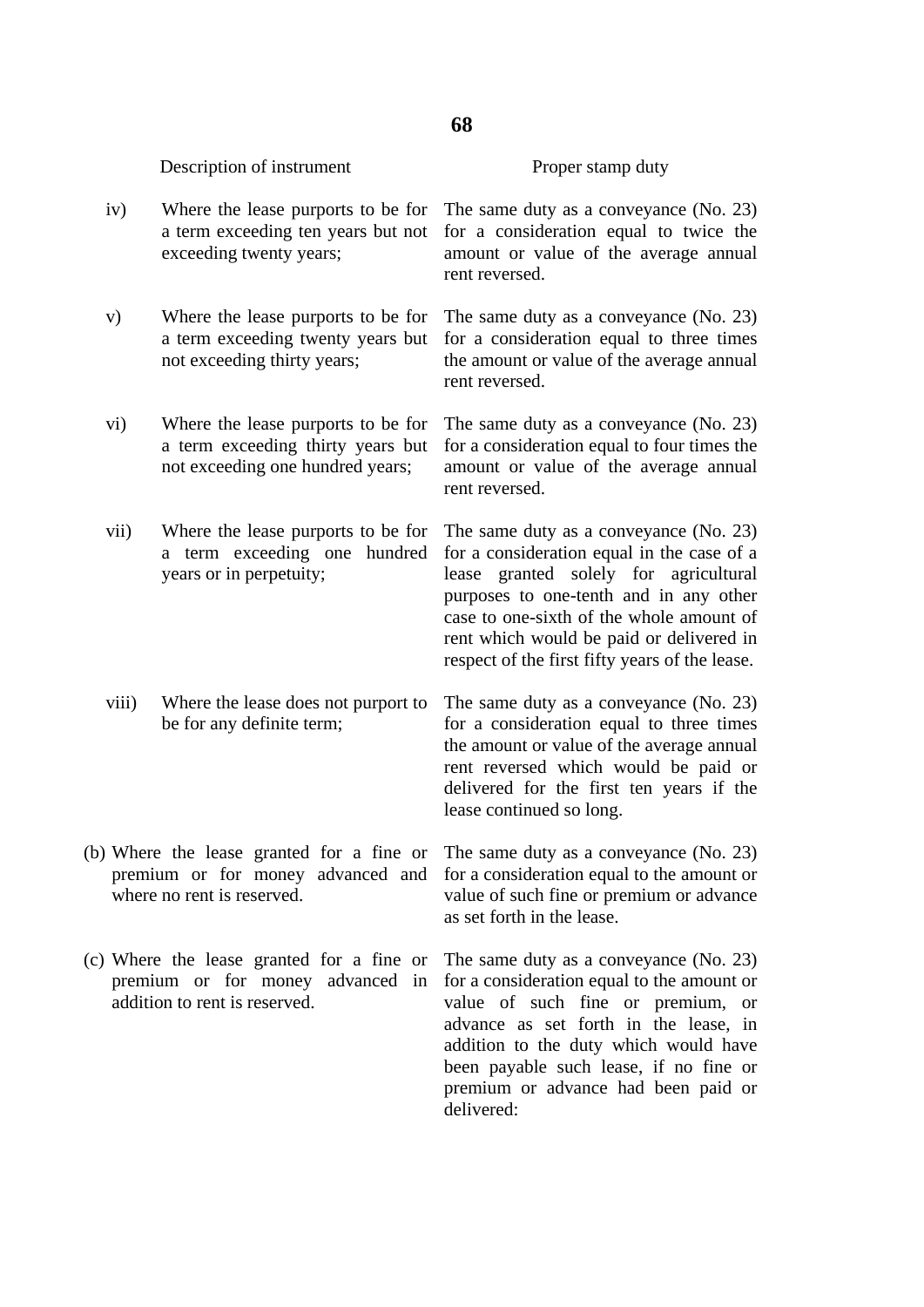#### Description of instrument

Proper stamp duty

Provided that in any case when agreement to lease is stamped with the advolarem stamp required for a lease, and a lease in pursuance of such agreement is subsequently executed the duty on such lease shall not exceed one rupee and fifty five paise.

#### **Exemptions**

Lease, executed in the case of cultivator and for the purpose of cultivation (including a lease of trees for the production of food or drinking), without payment or delivery of any fine or premium, when a definite term is expressed and such term does not exceed one year, or when the average annual rent received does not exceed one hundred rupees.

 In this exemption a lease for the purpose of cultivation shall include a lease of land for cultivation together with a home stand or tank.

**Explanation-**when a lease under take to pay any recurring charge, such as Government revenue, landlord's share of cesses, or the owner's share of municipal rate or taxes, which is by law recoverable from the lessor, the amounts so agreed to be paid by lessee shall be deemed to be part of the rent.

36. LETTER OF ALLOTMENT OF SHARE; in any company or proposed company or in respect of any loan to be raised by any company or proposed company. One rupee.

See also CERTIFICATE OR OTHER DOCUMENT (No. 19).

38. LETTER OF LICENCE, that is to say any agreement between a debtor and his creditors that the letter shall, for a specified time, suspend their claims and allow the debtor to carry on business at his own discretion.

Thirty two rupees.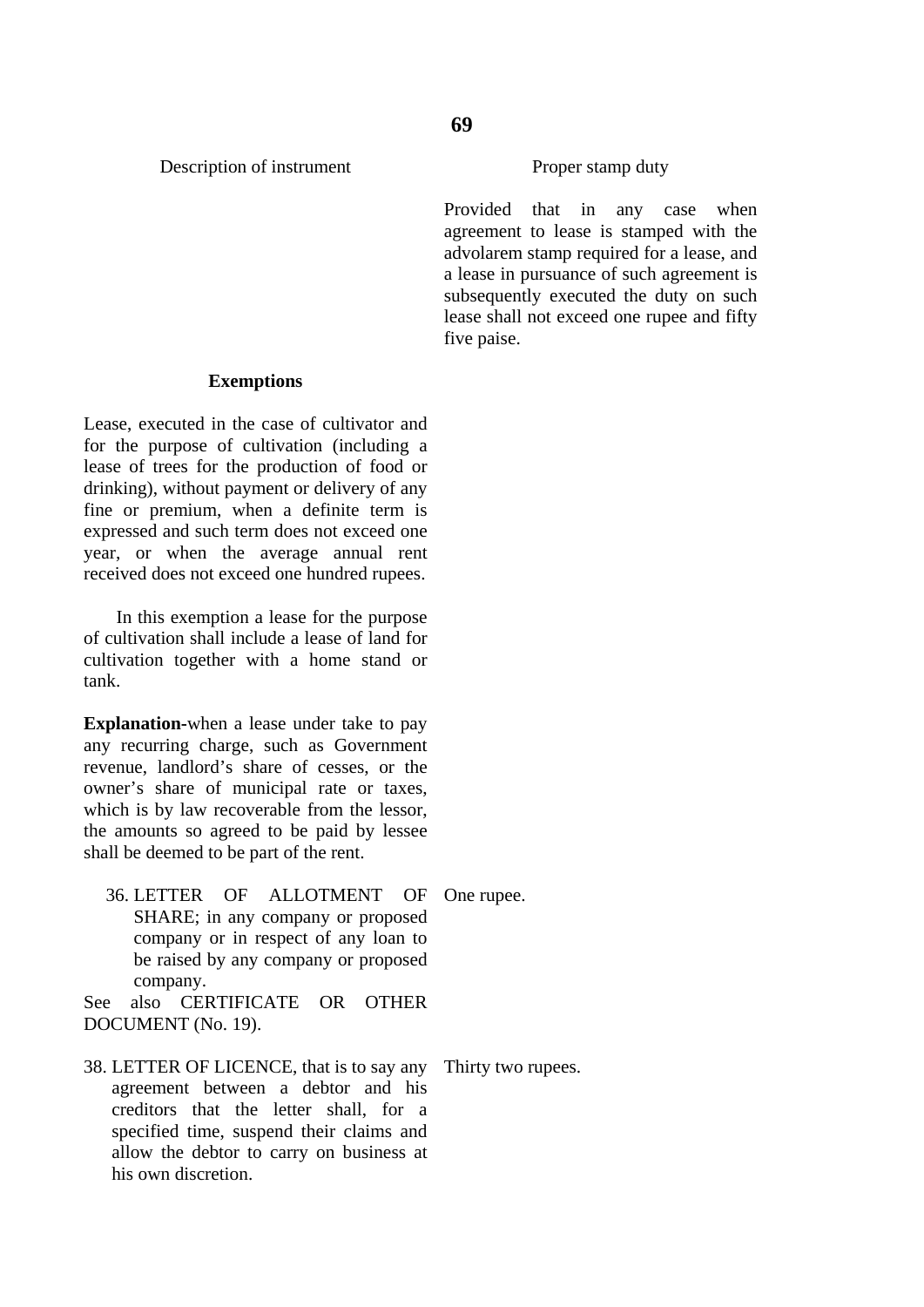Description of instrument

Proper stamp duty

- 39. MEMORANDUM OF ASSOCIATION OF A COMPANY-
- (a) If accompanied by articles of association Ninety five rupees. under section 26 of the companies Act, 1956. Act 1 of 1956
- (b) If not so accompanied-
- i) Where the nominal share capital does Two hundred thirty eight. not exceed one lakh of rupees.
- ii) Where the nominal share capital Three hundred ninety-six rupees. exceeds one lakh of rupees.

#### **Exemptions**

Memorandum of any association not formed for profit and registered under Section 25 of the Comparies Act, 1950

- 40. MORTGAGE-DEED not being in Agreement relating to Deposit of Title Deeds, Pawn or pledge (No. 6) Bottomry Bond (No. 16), Mortgage of a Crop (N0. 41). Respontia Bond (No. 56), or Security Bond (No. 57)
	- (a) When possession of the property or any part of the property comprised in such deed is given by the mortgagor or agreed to be given.
	- (b) When possession of the property or any part of the property comprised in such deed is not given by the mortgagor or agreed to be given.

**Explanation-** A mortgagor who gives to the mortgagee a power of attorney to collects rents or a lease of the property mortgaged or a part thereof is deemed to give possession within the meaning of the article.

i) When a collateral or auxiliary or additional or substituted security, or by way or further assurance for the above mentioned purpose where the principal or primary security is duly stamped for every sum secured not exceeding Rs. 1,000

The same duty a conveyance (No. 23), for a consideration equal to the amount secured by such deed.

The same duty as a Bond (No. 15), for the amount secured by such deed.

Three rupees.

Act 1 of 1956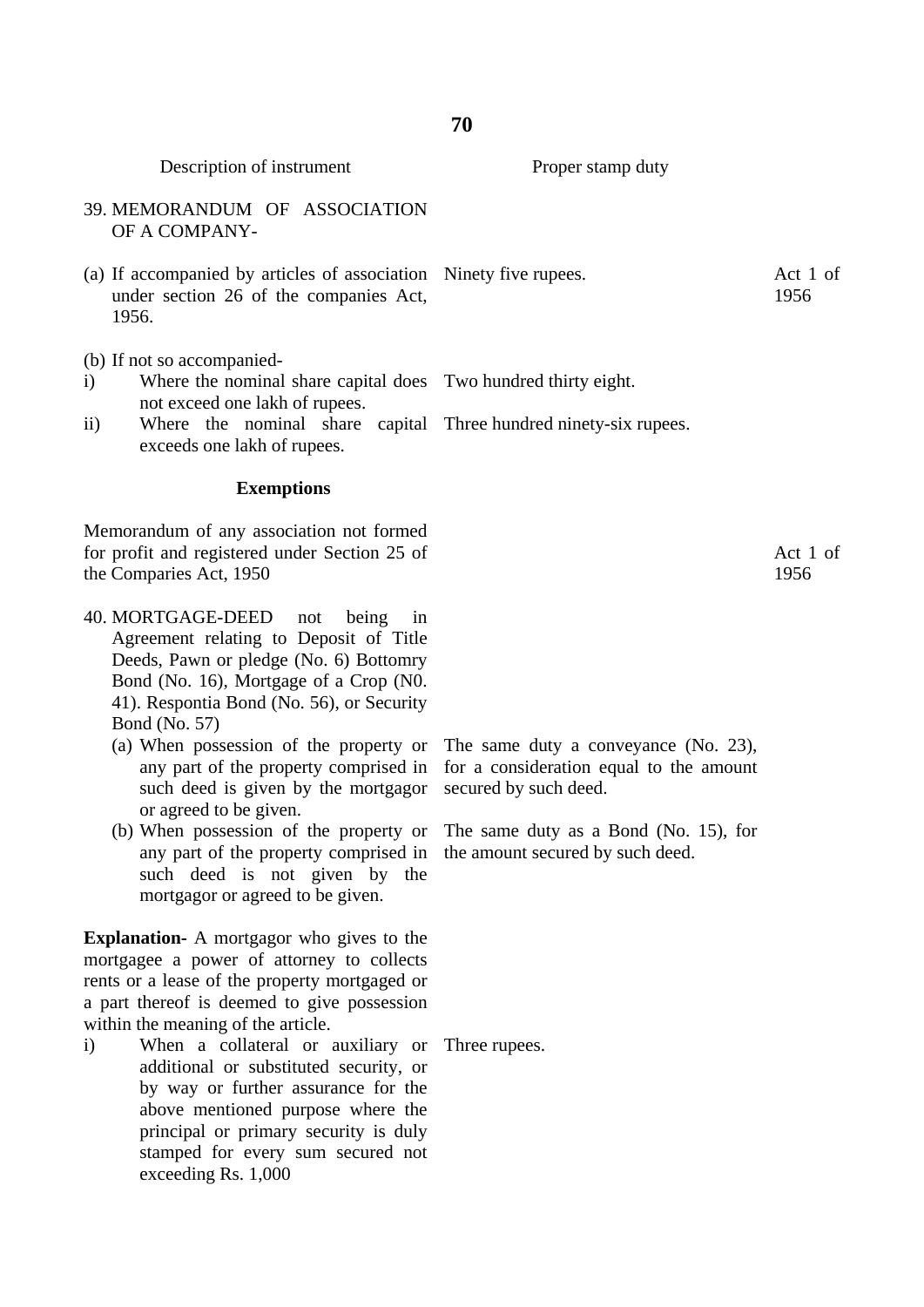| Description of instrument<br>And for every Rs. 1,000 or part Three rupees.<br>$\rm ii)$<br>thereof secured in excess of Rs. 1,000                                                                                                                                                                                                               | Proper stamp duty                        |
|-------------------------------------------------------------------------------------------------------------------------------------------------------------------------------------------------------------------------------------------------------------------------------------------------------------------------------------------------|------------------------------------------|
| <b>Exemptions</b><br>(1) Instrument executed by persons taking<br>advances under the Land Improvement<br>Loans Act, 1883 or the Agriculturist's<br>Loan Act, 1884, or by their sureties as<br>security for the repayment of such<br>advances.<br>(2) Letter of hypothecation accompanying a<br>bill of exchange.                                | Act XIX<br>of 1883<br>Act XII<br>of 1884 |
| 41. MORTGAGE OF CROP, including any<br>instrument evidencing an agreement to<br>secure the repayment of a loan made upon<br>any mortgage of a crop, whether the crop<br>is or is not in existence at the time of the<br>mortgage-<br>(a) When the loan is repayable not more the<br>months<br>from<br>three<br>the<br>date<br>of<br>instrument- |                                          |
| For every sum secured not exceeding Rs. One rupee.<br>$200$ , and                                                                                                                                                                                                                                                                               |                                          |
| For every Rs. 200 or part thereof secured in One rupee.<br>excess of Rs. 200                                                                                                                                                                                                                                                                    |                                          |
| (b) When the loan is repayable more than<br>months, but not more<br>three<br>than<br>eighteen months from the date of<br>instrument-                                                                                                                                                                                                            |                                          |
| For every sum secured not exceeding Rs. 100 One rupee.<br>and                                                                                                                                                                                                                                                                                   |                                          |
| For every Rs. 100 or part thereof secured in One rupee.<br>excess of Rs. 100                                                                                                                                                                                                                                                                    |                                          |
| 42. NOT ARIAL ACT, that is to say, any Five rupees.<br>endorsement,<br>instrument,<br>note,<br>attestation, certificate or entry not being a<br>protest (No. 15) made or signed by<br>Notary Public in the execution of the<br>duties of his office, or by and other<br>person lawfully acting as a Notary Public                               |                                          |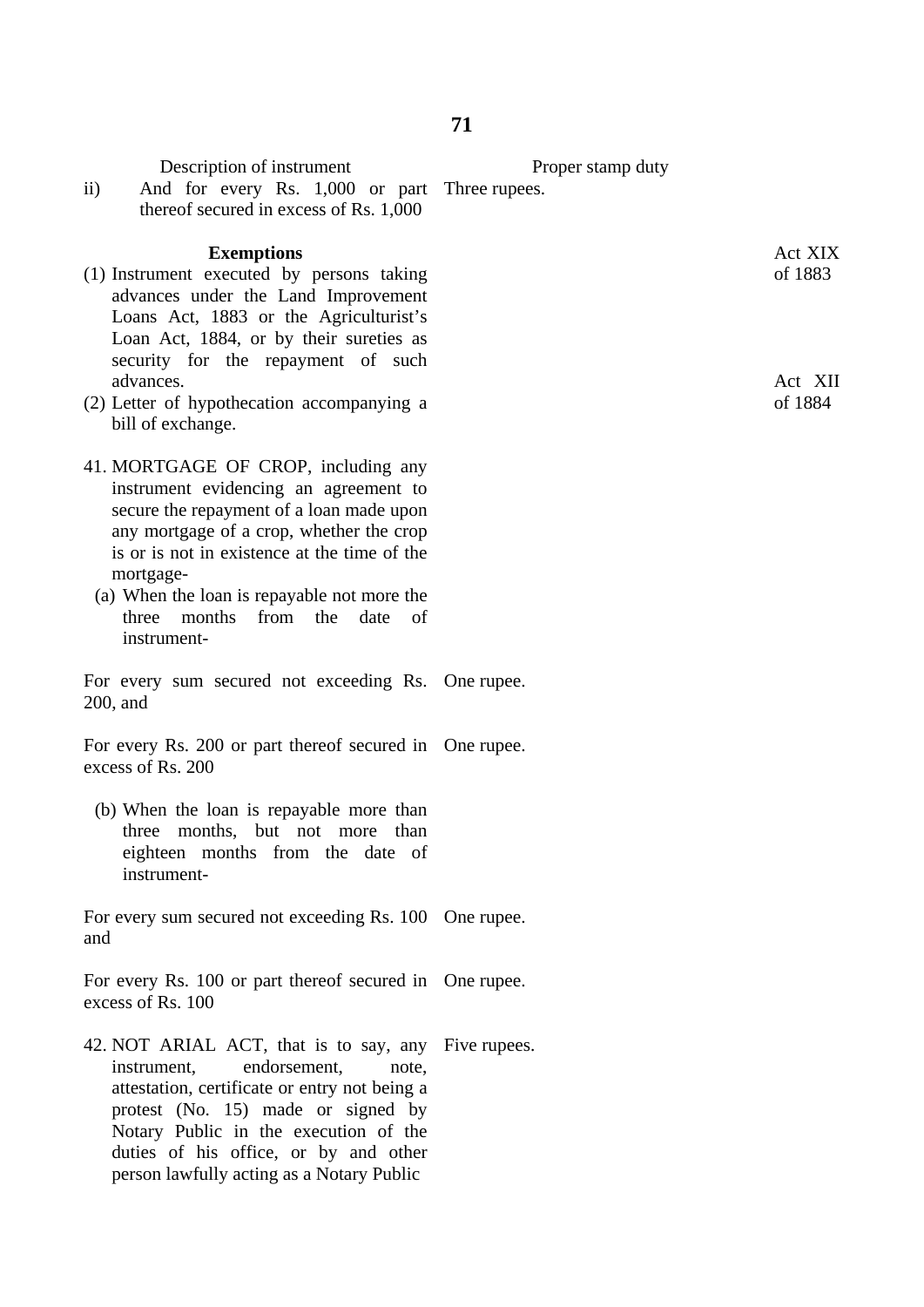| Description of instrument                                                                                                                 | Proper stamp duty                                                                                                                                                                                                                                                                                                                                                                                                                                                                                            |
|-------------------------------------------------------------------------------------------------------------------------------------------|--------------------------------------------------------------------------------------------------------------------------------------------------------------------------------------------------------------------------------------------------------------------------------------------------------------------------------------------------------------------------------------------------------------------------------------------------------------------------------------------------------------|
| See also Protest of Bill or Note (No. 15)                                                                                                 |                                                                                                                                                                                                                                                                                                                                                                                                                                                                                                              |
| 43. NOTE OR MEMORANDUM, sent by a<br>Broker of Agent to his principal<br>intimating the purchase or sale on account<br>of such principal- |                                                                                                                                                                                                                                                                                                                                                                                                                                                                                                              |
| (a) Of any goods exceeding in value twenty One rupee.<br>rupees.                                                                          |                                                                                                                                                                                                                                                                                                                                                                                                                                                                                                              |
| (b) Of any stock or marketable security<br>exceeding in value twenty rupees.                                                              | One rupee for every Rs. 5,000 or part<br>thereof of the value of stock or security<br>subject to a maximum of forty rupees.                                                                                                                                                                                                                                                                                                                                                                                  |
| 44. NOTE OF PROTEST BY THE MASTER<br>OF A SHIP- See also protest by the<br>Master of ship (No. 15)                                        | Three rupees.                                                                                                                                                                                                                                                                                                                                                                                                                                                                                                |
| Order for the payment of money- See Bill<br>of Exchange (No. 13)                                                                          |                                                                                                                                                                                                                                                                                                                                                                                                                                                                                                              |
| 45. PARTITION- Instrument of [as defined]<br>by section $2(5)$ ]                                                                          | The same duty as a Bond (No. 15) for the<br>amount of the value of the separated<br>shares or shares of property.<br>N.B- The largest share remaining after<br>the property is partitioned or if there are<br>two or more shares of equal value and not<br>smaller than any of the other share than<br>one of such equal (share) shall be deemed<br>to be that from which the other shares are<br>separated;                                                                                                 |
|                                                                                                                                           | Provided always that-                                                                                                                                                                                                                                                                                                                                                                                                                                                                                        |
|                                                                                                                                           | (a) When an instrument of partition<br>containing and agreement to divide<br>property in severally is executed and<br>a partition is effected in pursuance of<br>such agreement the duly chargeable<br>upon the instrument affecting such<br>partition shall be reduced by the<br>amount of duty paid in respect of first<br>instrument but shall not be less than<br>three rupees.<br>(b) Where land is held on revenue<br>settlement for a period not exceeding<br>thirty years and paying the full assess |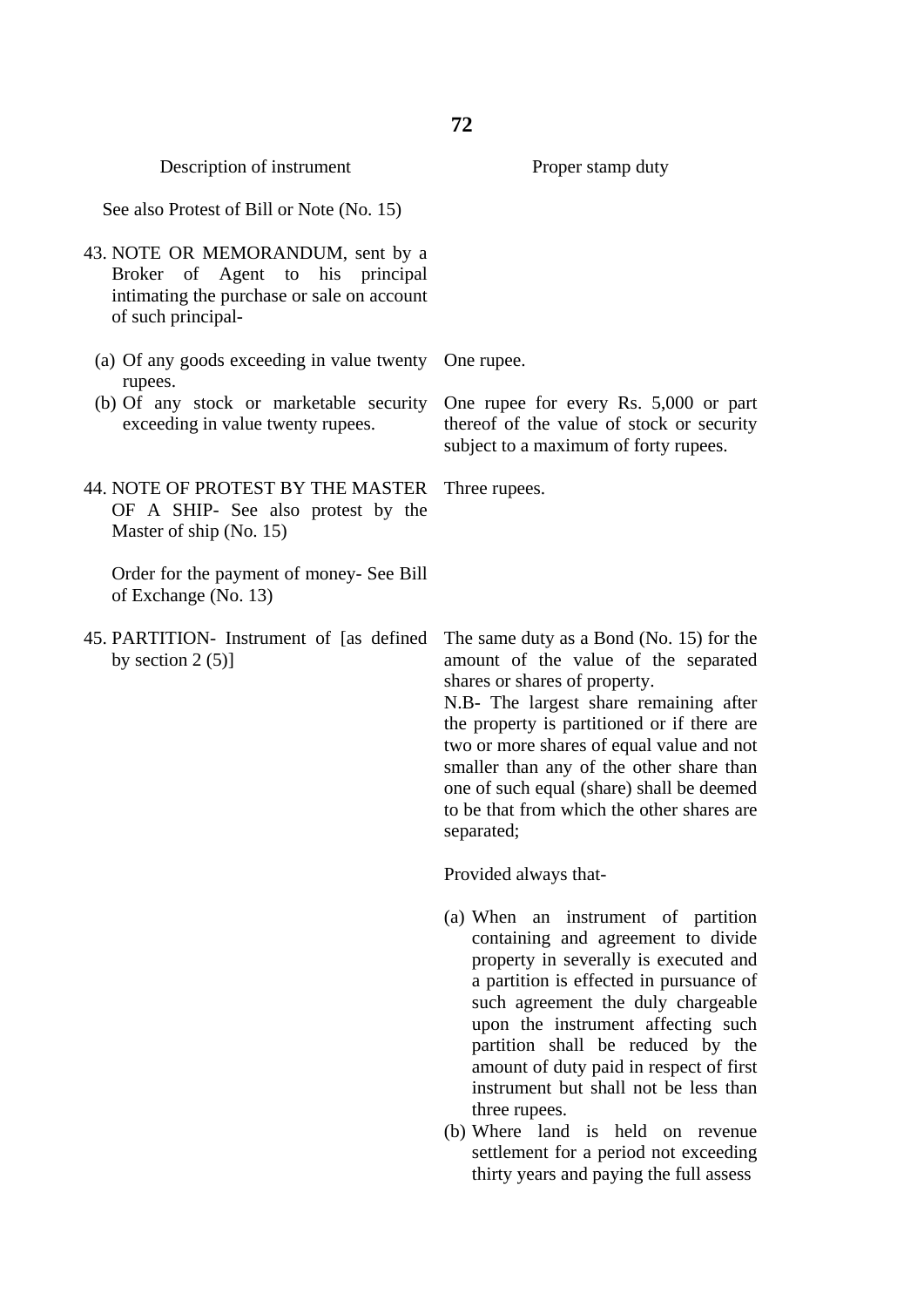Description of instrument

Proper stamp duty

ment, the value for the purpose of duty shall be calculated at not more than five times the annual revenue.

(c) Where a final order for effecting a partition passed by any Revenue authority or any Civil Court or an award by an arbitrator directing a partition is stamped with the stamp required for an instrument of partition and an instrument of partition in pursuance of such order or ward is subsequently executed the duty in such instrument shall not exceed three rupees.

#### 46. PARTNERSHIP

- A- Instrument of-
	- (a) Where the capital of the partnership does not exceed Rs. 1,000; (b) In any other case. The same duty as a Bond (No. 15) Sixty four rupees.
- B- Dissolution of-PAWN OF PLEDGE- See

Agreement relating to deposit of Title- deeds pawn of pledge (No. 6)

- 48. POWER OF ATTORNEY (as defined by section 2 (21) not being a XV-
- (a) When executed for the sole purpose of Three rupees. procuring the registration of one or more documents in relation to a single transaction or for admitting execution of one or more such documents; Three rupees.
- (b) When required in suits or proceedings under the presidency small Cause Courts Act, 1882;
- (c) When authorising one person or more to act in a single transaction other than the case mentioned in clause (a);
- (d) When authorising not more than five persons to act jointly and severally in more than one transaction or generally; Twenty four Rupees.

Thirty two rupees.

Five rupees.

Act XV of 1882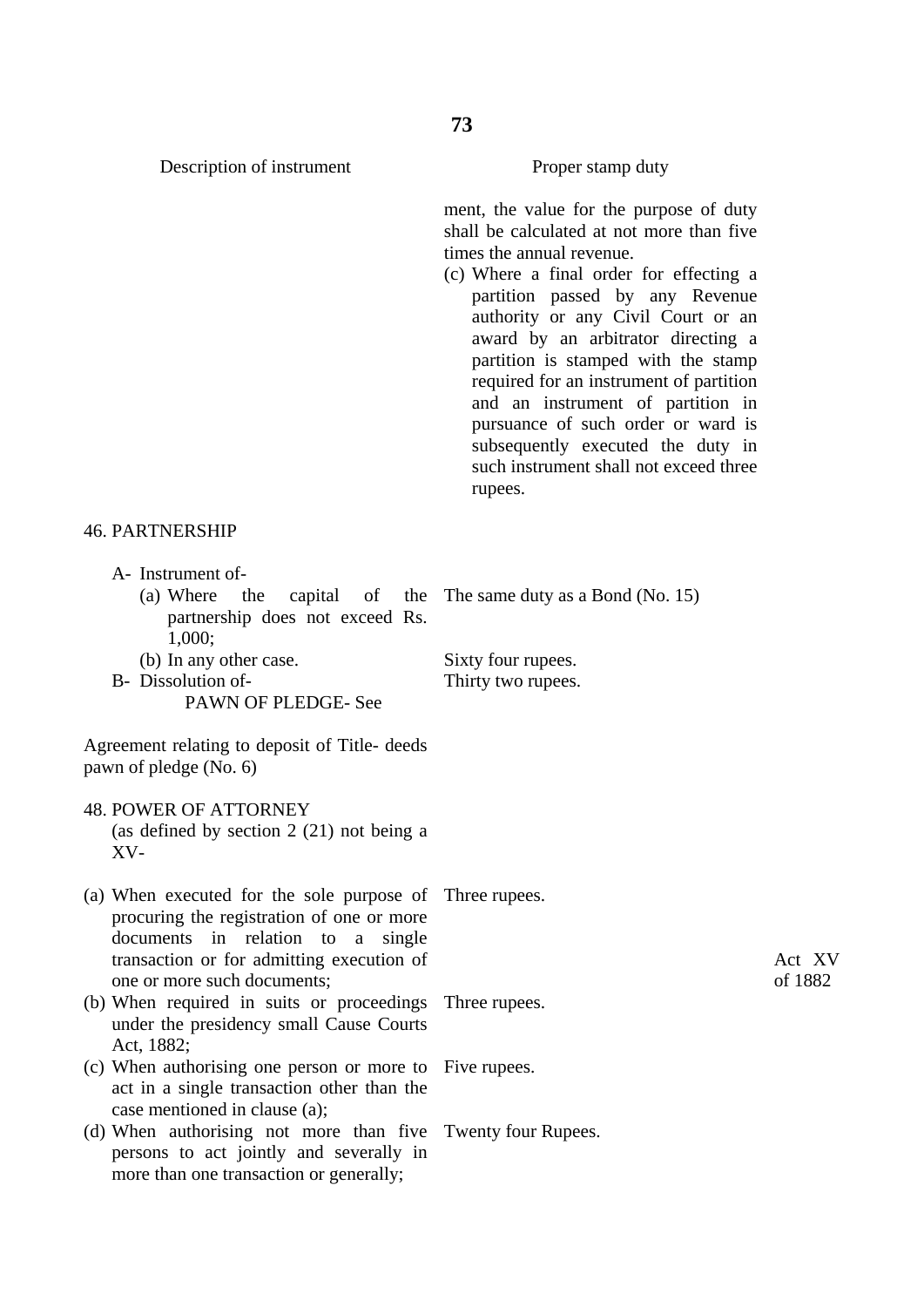Description of instrument

- (e) When authorising more than five persons but not more than ten persons to act jointly and severally in more than one transaction or generally;
- (f) When given for consideration and authorising the attorney to sell any immovable property;
- (g) In any other case

Explanation- For the purpose of the Article more persons than one when belonging to the same firm shall be deemed to be one person

50. PROTEST OF BILL OR NOTE, that is to say, any declaration in writing made by a Notary public or other person lawfully acting as such is attesting the dishonour of a bill-of-exchange or promissory note.

51. PROTESTING BY THE MASTER OF A Five rupees. SHIP, that is to say, any declaration of the particulars of her voyage drawn up by him with a view to adjustment of losses or the calculation or average and every declaration in writing made by him against the charters or consignees for not loading or unloading the ship, when such declaration is attested or certified by a Notary Public or other person lawfully action as such.

See also Not of protest by the Master of a ship (No. 44)

### 54. RECONVEYANCE OF MORTGAGED PROPERLY-

(a) If the consideration for which the property was mortgaged does not exceed Rs. 1,000

(b)in any other case

Forty-eight rupees.

The same duty as a Conveyance (No. 23) for the amount of the consideration.

Proper stamp duty

Four rupees for each person authorised.

N. B- The term "Registration" includes Act XVI every operation incidental to registration of 1908under the Indian Registration Act

Five rupees.

The same duty as a Conveyance (No. 23) for the amount of the consideration as set forth in the conveyance.

Forty eight rupees.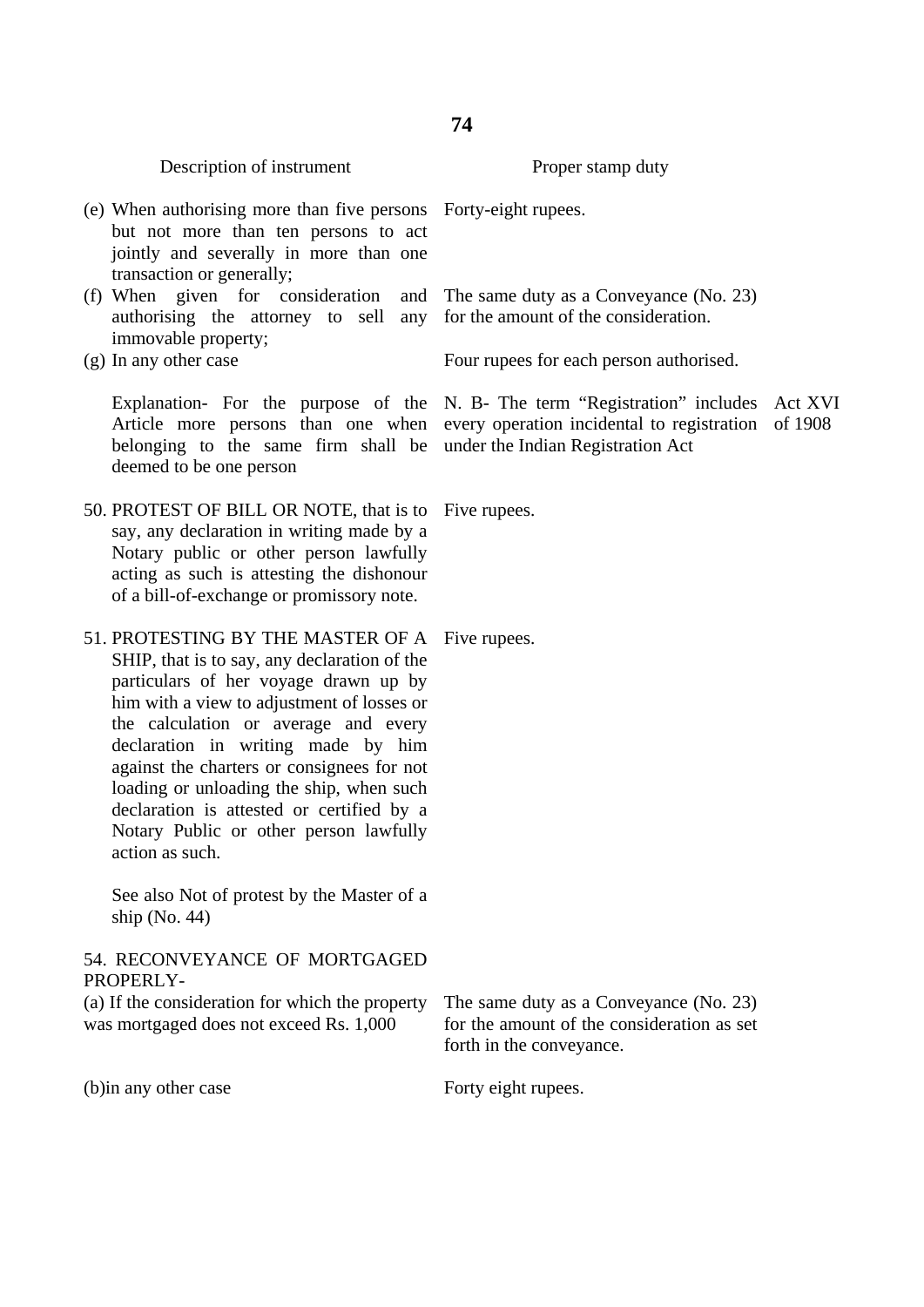| Description of instrument                                                                                                                                                                                                                                   | Proper stamp duty                                                                           |                              |
|-------------------------------------------------------------------------------------------------------------------------------------------------------------------------------------------------------------------------------------------------------------|---------------------------------------------------------------------------------------------|------------------------------|
| 55. RELEASE, that is to say, any instrument<br>(not being such a release as is provided for by<br>section 23- A), whereby a person renounce a<br>claim upon another person or against any<br>specified property-                                            |                                                                                             |                              |
| (a) if the amount of value of the claim does not<br>exceed Rs. 1,000                                                                                                                                                                                        | The same duty as a Bond (No. 15) for<br>the amount or value as set forth in the<br>release. |                              |
| (b) in any other case                                                                                                                                                                                                                                       | Twenty four rupees.                                                                         |                              |
| 56. RESPONDENTIA BOND, that is to say any<br>instrument securing a loan on the cargo laden or,<br>to be laden on Board a ship and making<br>repayment contingent on the arrival of the cargo<br>at the port of destination.                                 | The same duty as a Bond (No. 15) for<br>the amount of the loan secured.                     |                              |
| <b>REVOCATION</b><br><b>ANY</b><br><b>TRUST</b><br>OF<br><b>ON</b><br>SETTLEMENT-<br>See settlement (No. 58), Trust (No. 64)                                                                                                                                |                                                                                             |                              |
| SECURITY BOND OR MORTGAGE<br>57.<br>DEED, executed by way of security for the due<br>execution of an office, or to account for money<br>or other property received by virtue thereof<br>executed by a surety to secure the due<br>performance of a contact- |                                                                                             |                              |
| (a) when the amount secured does not exceed<br>Rs. 1,000<br>(b) in any other case                                                                                                                                                                           | The same duty as a Bond (No. 15) for<br>the amount secured.<br>Twenty four rupees.          |                              |
| <b>Exemptions</b>                                                                                                                                                                                                                                           |                                                                                             |                              |
| Bond or other instrument, when executed-<br>(a) By headmen nominated under rules framed<br>in accordance with the Bengal Irrigation Act,<br>1876, section 99, for due performance of<br>their under that Act;                                               |                                                                                             | Ben Act<br>III<br>of<br>1876 |
| any person for the purpose<br>(b) By<br>-of<br>guaranteeing that the local income derived<br>from private subscriptions to a charitable<br>dispensary or hospital, or any other object of                                                                   |                                                                                             |                              |
| public utility' specified sum per mensem.<br>(c) Unser $No. -3 - A$ of the rules made by the<br>Government of Bombay in Council under<br>section 70 of the Bombay Irrigation Act,<br>1879                                                                   | Bom Act VIII of 1879                                                                        |                              |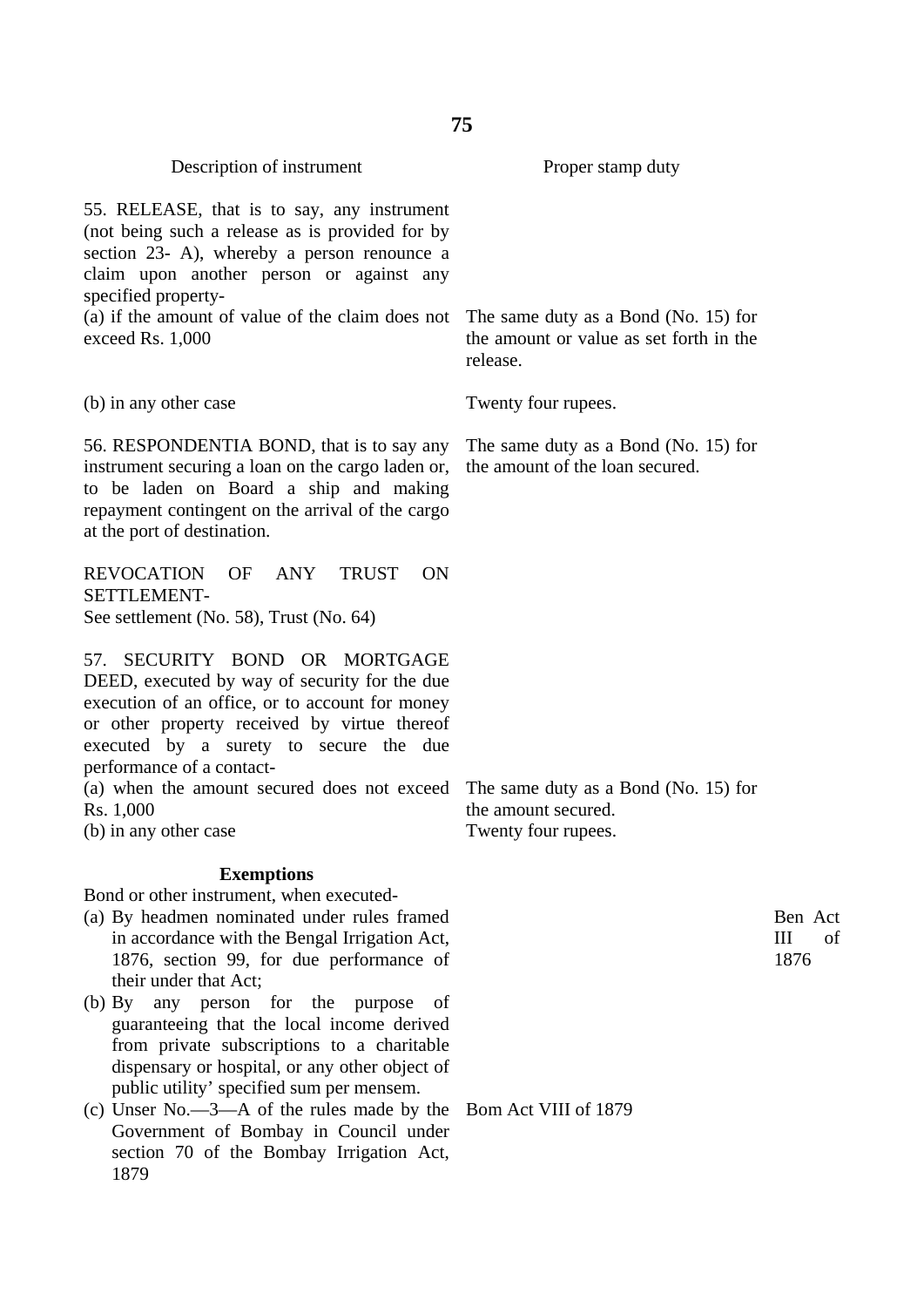Description of instrument

Proper stamp duty

(d) Executed by persons taking advances Act XIX of 1883 under the Land Improvement Loans Act, 1883, or the Agriculturist's Loans Act, 1884, or by their sureties, as securities for the repayment of such advance; (e) Executed by officers of Government of Act XII of 1884 their sureties to secure the due execution of an Officer or the due accounting for the money or other property received by virtue thereof; 58. SETTLEMENT-A- Instrument of (including a deed of power) **Exemptions** (a) Deed of power executed on occasion of a marriage between Muhammadans. (b) Hindus, that is to say, any settlement of immovable property executed by a Budhist in Burma for a religious purpose in which no value has been specified and on which a duty of Rs. 10has been paid. B-Revocation of-See also TRUST (No. 64) 59.—SHARE WARRANTS to bearer issued under the Companies Act, 1956. The same duty as a Conveyance (No. 23) for sum equal to the amount or value of the property settled as set forth in such settlement; Provided that, where an agreement to settle is stamped with the stamp required for an instrument of settlement, and on instrument of settlement in pursuance of such agreement is subsequently executed, the duty on such instrument not shall exceed two rupees. The same duty as a Conveyance (No. 23) for a sum equal to the amount or value of the property concerned, as set for in the instrument of revocation, but not exceeding forty rupees. One and a half time the duty payable on Act I of conveyance (No. 23) for a consideration 1956. equal to the nominal amount of the shares specified in the warrant.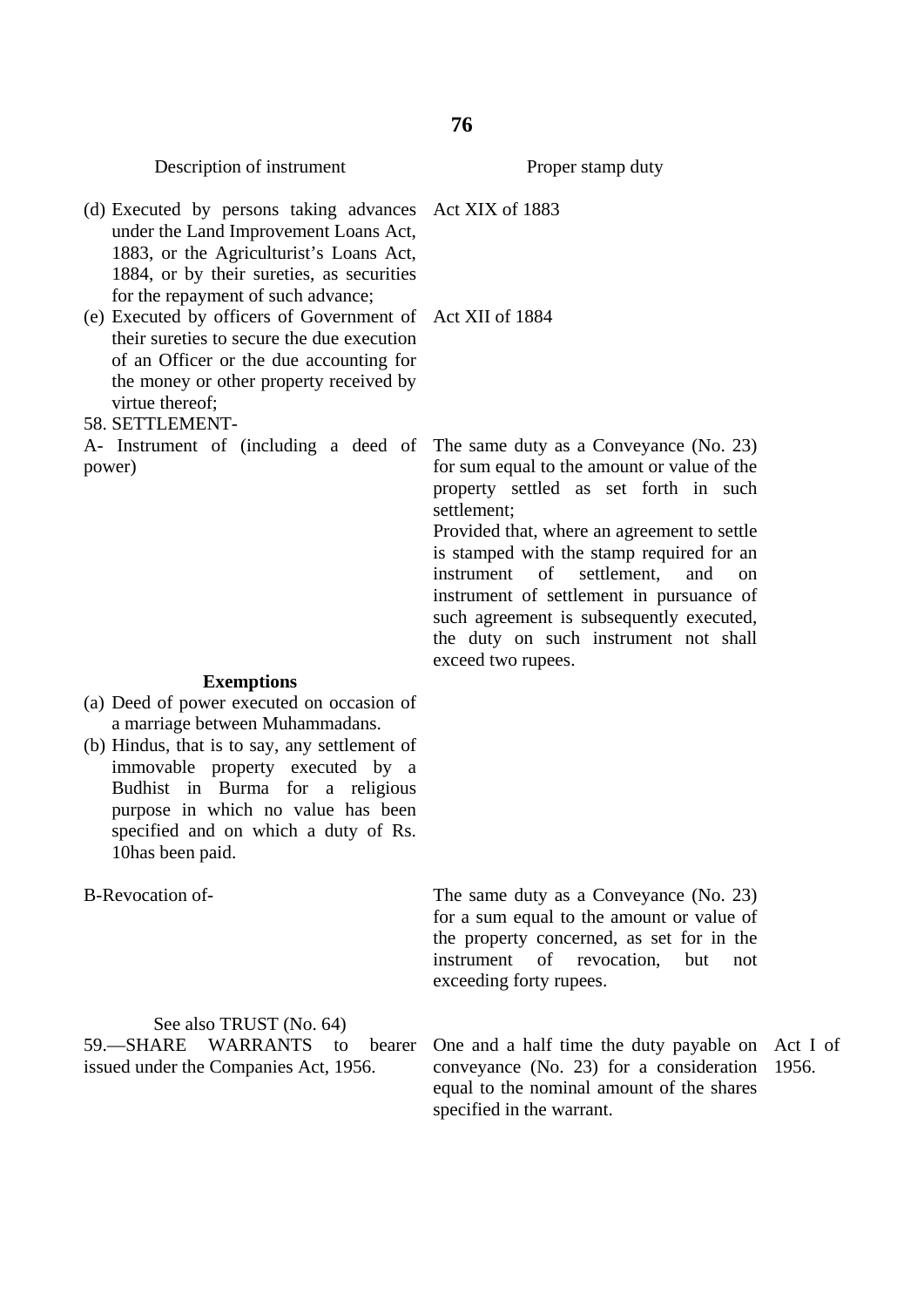Description of instrument

#### Proper stamp duty

### **Exemptions**

Share warrant when issued by a Company in pursuance of the Companies Act, 1956, section 114, to have effect only upon payment, as composition for the duty, to the collector of Stamp revenue of-

- (a) One-and-a-half per centum of the whole subscribed capital of the company, or
- (b) If any company which has paid the said duty or composition in full, subsequently issues an addition to its subscribed capital one-and-a-half per centum of the additional capital so issued.

60. SHIPPING ORDER for relating to the One rupee. conveyance of goods on board of any vessel.

### 61. SURRENDER OF LEASE-

(a) When the duty with which the lease is The duty with which such leases chargeable, does not exceed seven rupees chargeable. and fifty paise. Twenty four rupees.

(b) in any other case

#### **Exemptions**

Surrender lease when such leases is exempted from duty.

63. TRANSFER OF LEASE

By way of Assignment, and not by way of for a consideration equal to the amount of under lease.

### **Exemptions**

Transfer of any lease exempt from duty 64.TRUST—

A- Declaration of or concerning, any property when made by any writing not being a will.

the consideration for the transfer.

The same duty as a Conveyance (No. 23)

The same duty as Bond (No. 15) for a sum equal to the amount or value of the property concerned, as set forth in the instrument but not exceeding forty rupees.

Act I of 1956.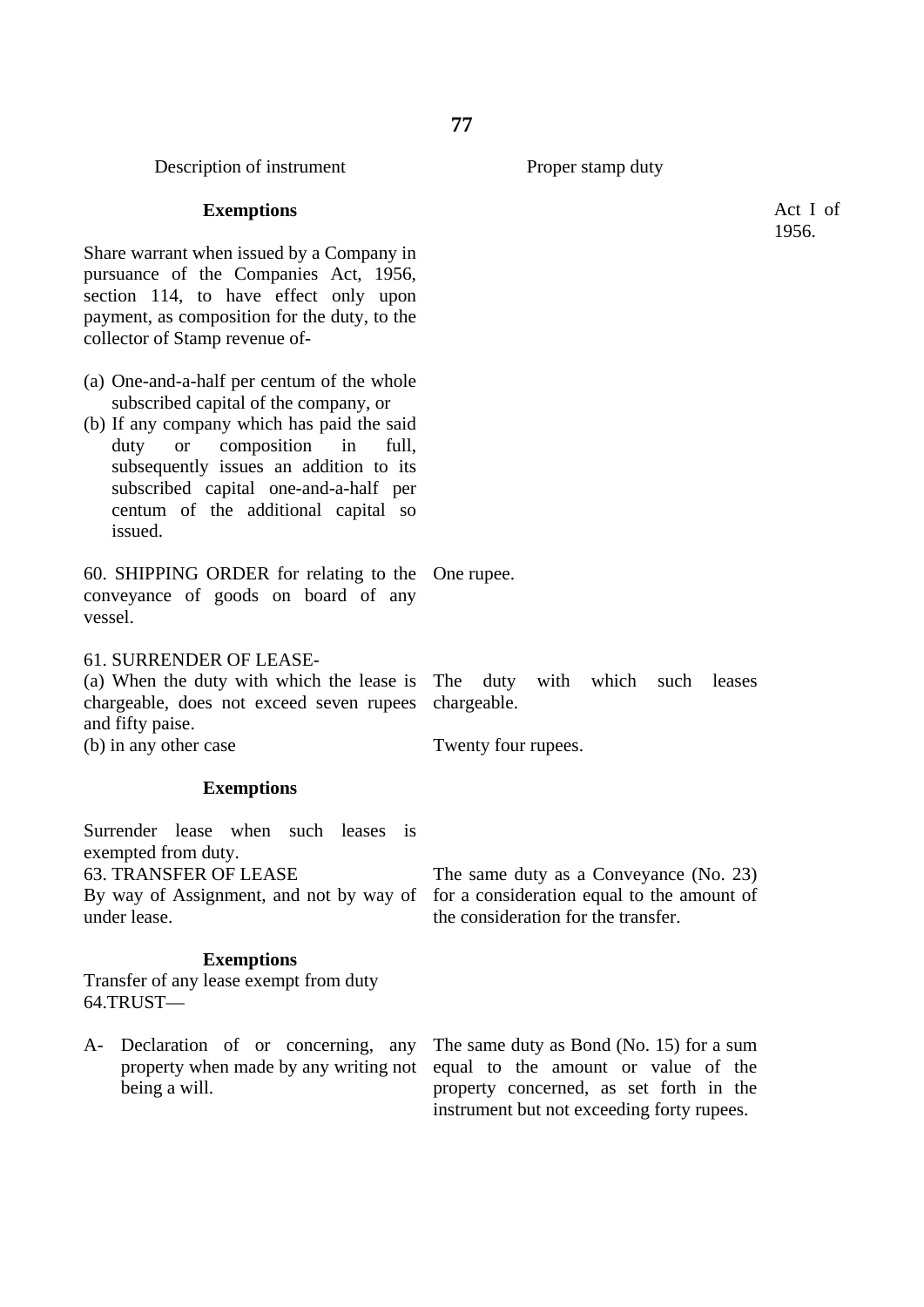B—Revocation of or concerning, property when made by any document other than a sum equal to the amount or value of the will.

The same duty as a Bond (No. 15) for a property concerned, as set forth in the instrument, but not exceeding forty rupees.

See also settlement (No. 58)

Valuation- See Appraisement (No. 8)

65. Warrant for goods, that is to say, any Two rupees. instrument evidencing the title of any person therein named, or his assigns, or the holder thereof, to the property in any goods lying in or upon any dock, warehouse or wharf such instrument being signed or certified by or on behalf of the person in whose custody such goods may be.

#### E. W. MAIROM

Deputy Secretary to the Government of Meghalaya,

 *Law (B) Department.*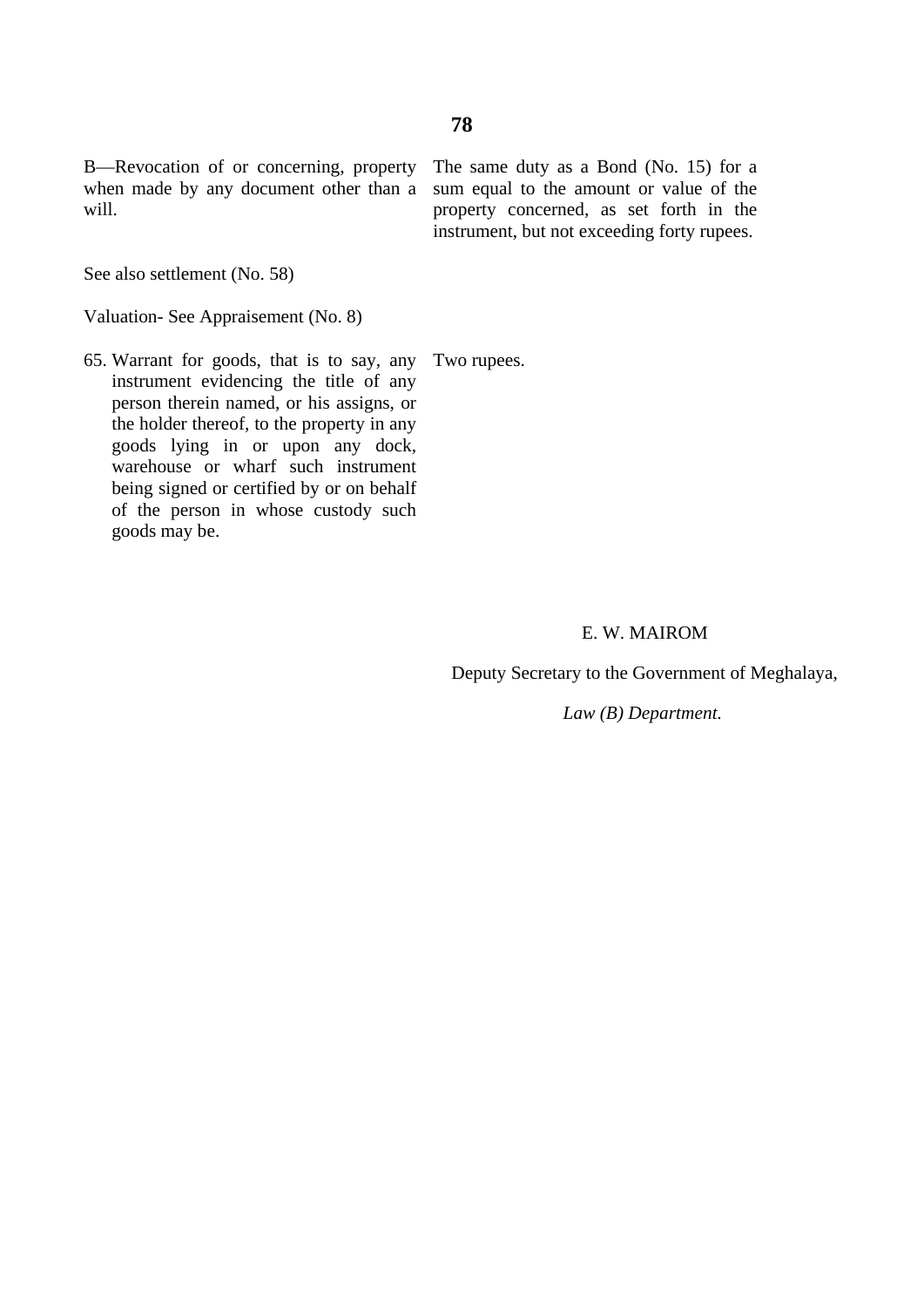### **MEGHALAYA ACT NO. 12 OF 1990**

### **THE MEGHALAYA APPROPRIATION (NO. II) ACT, 1990**

(As passed by the Meghalaya Legislative Assembly on  $5<sup>th</sup>$  December, 1990)

[Received the Assent of the Governor on the 17<sup>th</sup> December, 1990]

(Published in the *Gazette of Meghalaya*, Extra-ordinary, dated 19<sup>th</sup> December, 1990)

#### **An**

### **Act**

### **To authorise payment and appropriation of certain further sums from and out of the Consolidated Fund of Meghalaya for the services of the financial year 1990-91**

Be it enacted by the Legislature of Meghalaya in the Forty-first Year of the Republic of India as follows:-

| Short tiles                                                                                                                        |   | (1) This Act may be called the Meghalaya Appropriation (No. II) Act,<br>1990                                                                                                                                                                                                                                                                                                                                                                                                        |
|------------------------------------------------------------------------------------------------------------------------------------|---|-------------------------------------------------------------------------------------------------------------------------------------------------------------------------------------------------------------------------------------------------------------------------------------------------------------------------------------------------------------------------------------------------------------------------------------------------------------------------------------|
| Withdrawal of Rs.<br>5,94,37,896 from and<br>out of the<br>Consolidated Fund of<br>Meghalaya for the<br>financial year 1990-<br>91 | 2 | From and out of the Consolidated fund of Meghalaya there may be<br>paid and applied sums not exceeding those specified in Column (3) of<br>the Schedule amounting in the aggregate to the sum of rupees five<br>crores, ninety lakhs, thirty seven thousand, eight hundred ninety six<br>towards defraying the several charges which will come in the course<br>of payment during the financial year 1990-91 in respect of the services<br>specified in Column (2) of the Schedule. |
| Appropriation                                                                                                                      | 3 | The sums authorised to be paid and applied from and out of the<br>Consolidated Fund of Meghalaya by this Act, shall be appropriated for<br>the services and purposes expressed in the Schedule in relation to the                                                                                                                                                                                                                                                                   |

said year.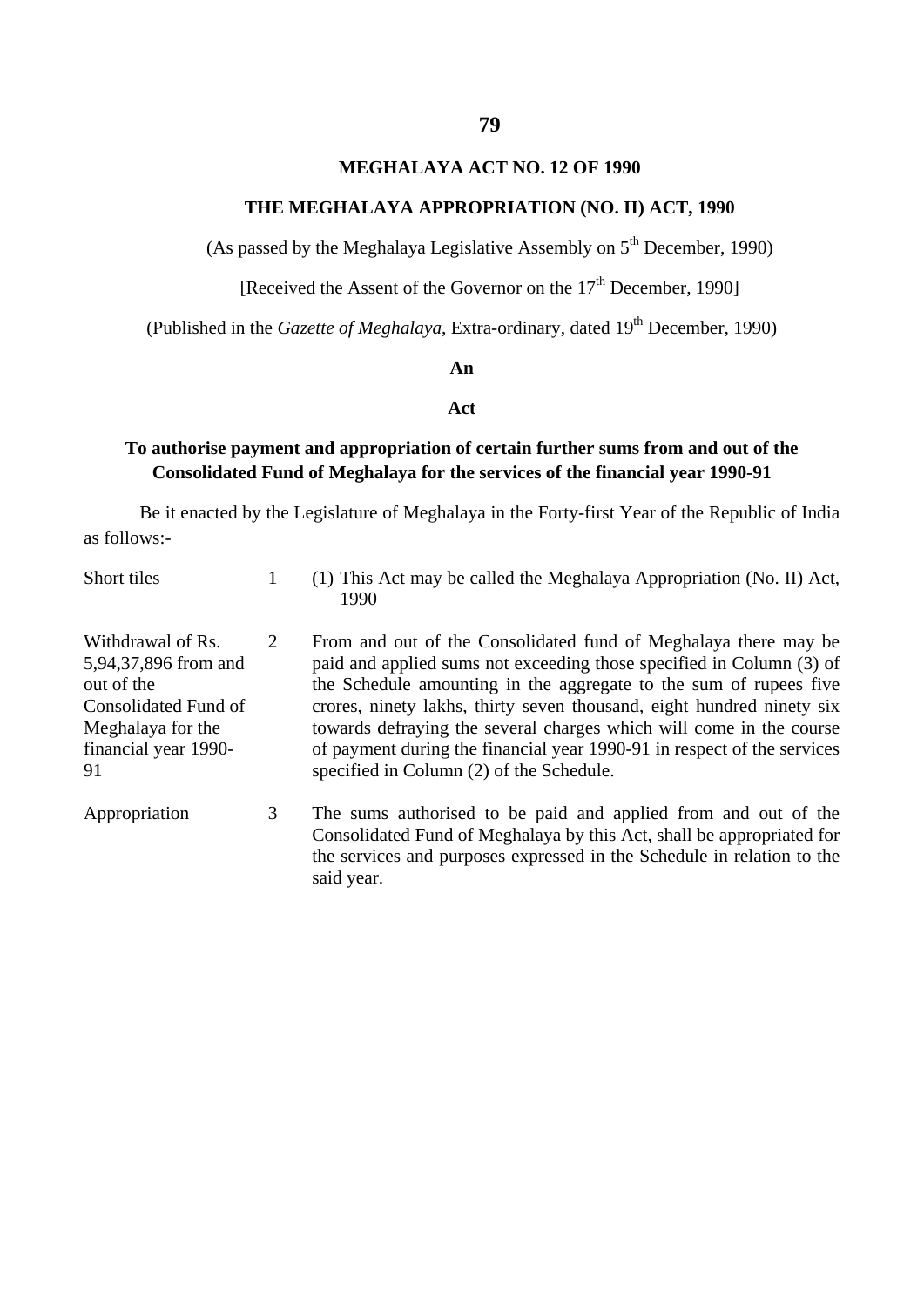### **80** SCHEDULE (See Section 2 & 3)

| (1)                           | (2)                                                                                                                                                                                                                        |         |                    | (3)              |          |  |
|-------------------------------|----------------------------------------------------------------------------------------------------------------------------------------------------------------------------------------------------------------------------|---------|--------------------|------------------|----------|--|
| Grant No.                     | <b>Services and Purposes</b>                                                                                                                                                                                               |         | Sums not exceeding |                  |          |  |
|                               | (Major Heads)                                                                                                                                                                                                              |         |                    |                  |          |  |
|                               |                                                                                                                                                                                                                            |         | Voted by           | Charged on       | Total    |  |
|                               |                                                                                                                                                                                                                            |         | the                | the Consolidated |          |  |
|                               |                                                                                                                                                                                                                            |         | Assembly           | Fund             |          |  |
|                               |                                                                                                                                                                                                                            |         | Rs.                | Rs.              | Rs.      |  |
| 1.                            | 2011-Parliamentary/State/Union                                                                                                                                                                                             | Revenue | 2,10,000           |                  | 2,10,000 |  |
|                               | <b>Territory Legislature</b>                                                                                                                                                                                               |         |                    |                  |          |  |
|                               | 13. <sub>(2052</sub> -Secretariat General Services-<br>I-Civil Departments.<br>2251-Secretariat-Social and Com-<br>munity Services-I-Civil De-<br>partments<br>3451-Secretariat Economic Servi-<br>ces-I-Civil Departments | Revenue | 6,25,000           |                  | 6,25,000 |  |
|                               | 14. 2053-District Administration                                                                                                                                                                                           | Revenue | 27,332             |                  | 27,332   |  |
| 2055-Police<br>Control<br>16. | 2070-Other Administrative Ser-<br>vices Fire Protection and<br>2216-Housing-01-Government<br><b>Residential Buildings</b><br>2059-Capital Outlay on Public<br>Works (Police)                                               | Revenue | 87,800             |                  | 87,800   |  |
|                               | 4216-Capital Outlay on Housing<br>(Police)                                                                                                                                                                                 | Capital |                    |                  |          |  |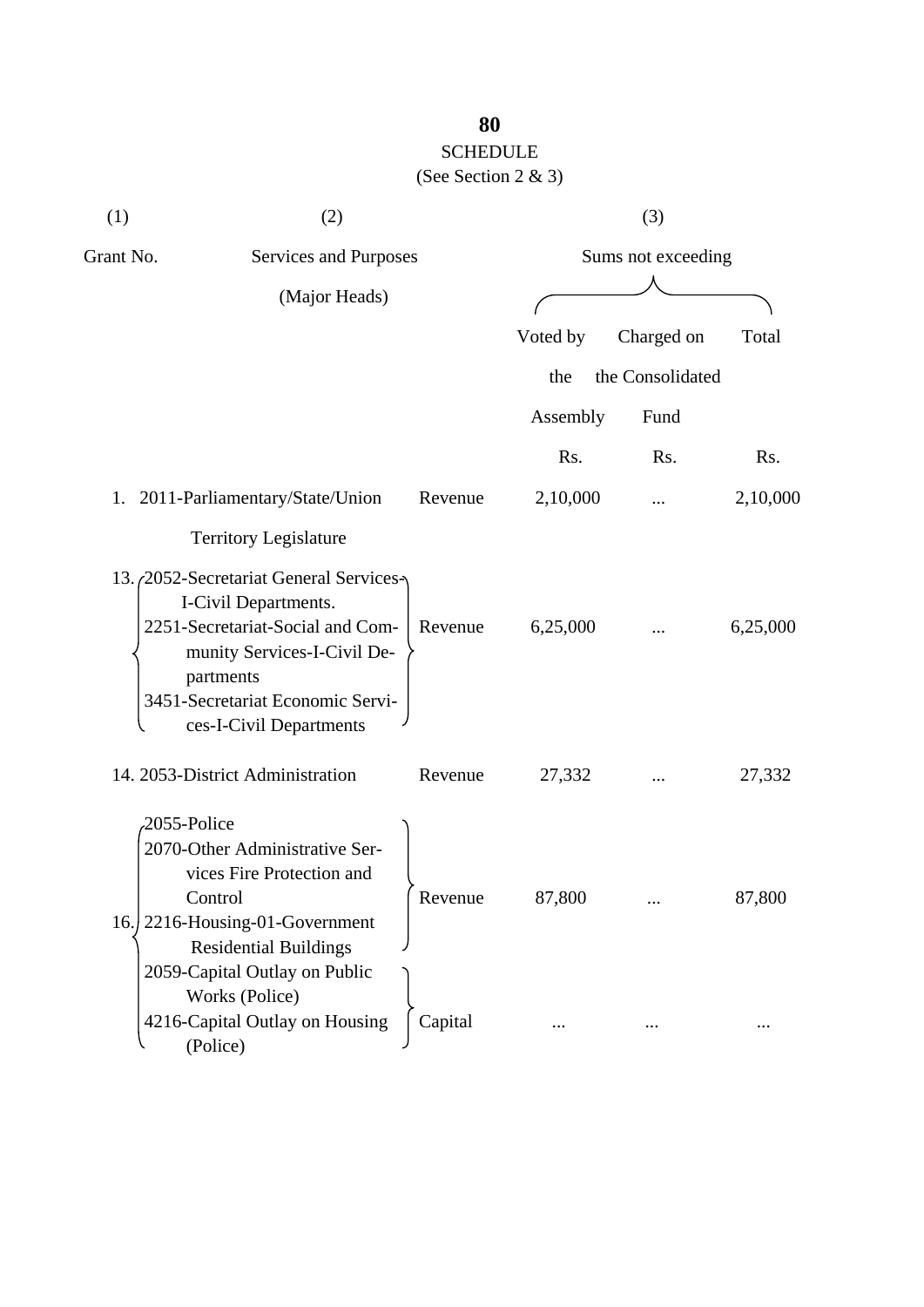| (1)       | (2)                                                                                                                                                                                                                                                                                                                                              |                    |          | (3)              |           |
|-----------|--------------------------------------------------------------------------------------------------------------------------------------------------------------------------------------------------------------------------------------------------------------------------------------------------------------------------------------------------|--------------------|----------|------------------|-----------|
| Grant No. | Services and Purposes                                                                                                                                                                                                                                                                                                                            | Sums not exceeding |          |                  |           |
|           | (Major Heads)                                                                                                                                                                                                                                                                                                                                    |                    |          |                  |           |
|           |                                                                                                                                                                                                                                                                                                                                                  |                    | Voted by | Charged on       | Total     |
|           |                                                                                                                                                                                                                                                                                                                                                  |                    | the      | the Consolidated |           |
|           |                                                                                                                                                                                                                                                                                                                                                  |                    | Assembly | Fund             |           |
|           |                                                                                                                                                                                                                                                                                                                                                  |                    | Rs.      | Rs.              | <b>Rs</b> |
|           | 2052-Secretariat-General Services<br>-II-Public Works Department<br>-Secretariat<br>2059-Public Works<br>2202-General Education<br>2203-Technical Education Buil-<br>dings<br>2204-Sports etc., Buildings<br>2205-Art and Culture<br>2210-Medical and Public Health<br>2216-Housing-01-Government<br>Residential Buildings (i/c<br>P. W. D)      | Revenue            |          | 43,848           | 43,848    |
|           | 4059-Capital Outlay on Public<br>Works<br>19. 4202-Capital Outlay on Education,<br>Sports, etc<br>4210-Capital Outlay on Medical<br>and Public Health<br>4216-Capital Outlay on Housing01<br>-Government Residential Buil-<br>dings $(i/c$ P. W. D)<br>4403-Capital Outlay on Animal<br>Husbandry<br>4404-Capital Outlay on Dairy<br>Development | Capital            |          |                  |           |

**81**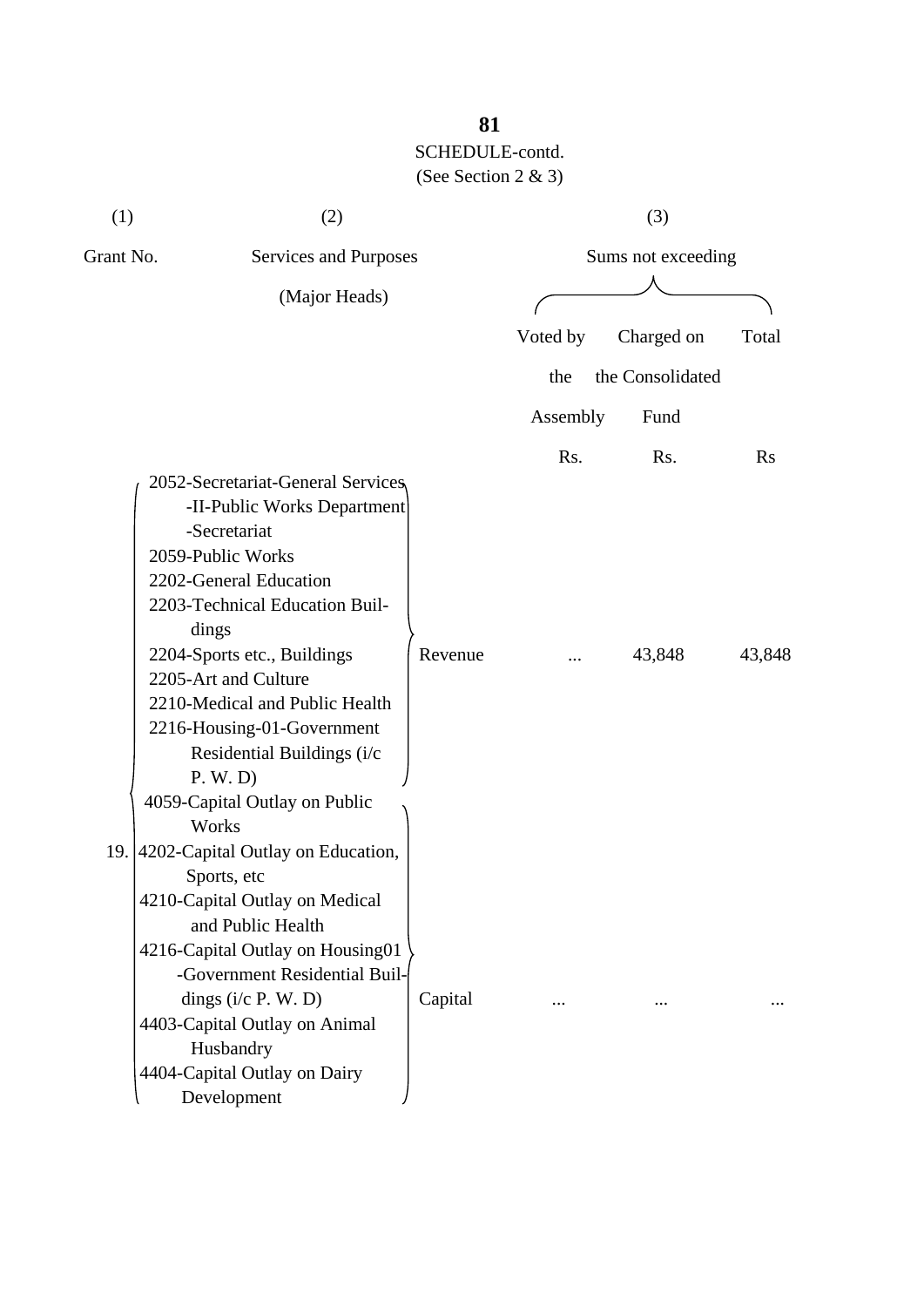| (1)                                | (2)                                    |         |             | (3)                |             |
|------------------------------------|----------------------------------------|---------|-------------|--------------------|-------------|
| Grant No.<br>Services and Purposes |                                        |         |             | Sums not exceeding |             |
|                                    | (Major Heads)                          |         |             |                    |             |
|                                    |                                        |         | Voted by    | Charged on         | Total       |
|                                    |                                        |         |             |                    |             |
|                                    |                                        |         | the         | the Consolidated   |             |
|                                    |                                        |         | Assembly    | Fund               |             |
|                                    |                                        |         | Rs.         | Rs.                | <b>Rs</b>   |
|                                    | 2075-Miscellaneous General             |         |             |                    |             |
|                                    | Services-104-Pensions and              |         |             |                    |             |
|                                    | Awards in consideration of             |         |             |                    |             |
|                                    | Distinguished Services                 |         |             |                    |             |
|                                    | 2202-General Education                 |         |             |                    |             |
|                                    | 2203-Technical Education               |         |             |                    |             |
|                                    | 2204-Sports and Youth Services         |         |             |                    |             |
|                                    | 2205-Art and Culture                   | Revenue |             | 1,82,649           | 1,82,649    |
| 2236-Nutrition                     |                                        |         |             |                    |             |
|                                    | 3425-Other Scientific Research         |         |             |                    |             |
| 21.                                | 3454-Census, Survey and                |         |             |                    |             |
|                                    | <b>Statistics</b>                      |         |             |                    |             |
|                                    | 4202-Capital Outlay on Education,      |         |             |                    |             |
|                                    | Sports, Art and Culture                | Capital |             |                    |             |
|                                    | 6202-Loans for Education, Sports       |         |             |                    |             |
|                                    | Art and Culture                        |         |             |                    |             |
|                                    | 23. 2070-Other Administrative Services | Revenue | 12,29,917   |                    | 12,29,917   |
|                                    | -V-Training, Vigilance, Adminis-       |         |             |                    |             |
|                                    | tration of Citizenship Act etc         |         |             |                    |             |
|                                    | -2210-Medical and Public Health        |         |             |                    |             |
|                                    | 2211-Family Welfare                    | Revenue | 1,04,35,000 |                    | 1,04,35,000 |
|                                    | 4210-Capital Outlay on Medical         |         |             |                    |             |
| 26.                                | and Public Health                      |         |             |                    |             |
|                                    | 4216-Capital Outlay on Family          | Capital |             |                    |             |
|                                    | Welfare                                |         |             |                    |             |

### **82**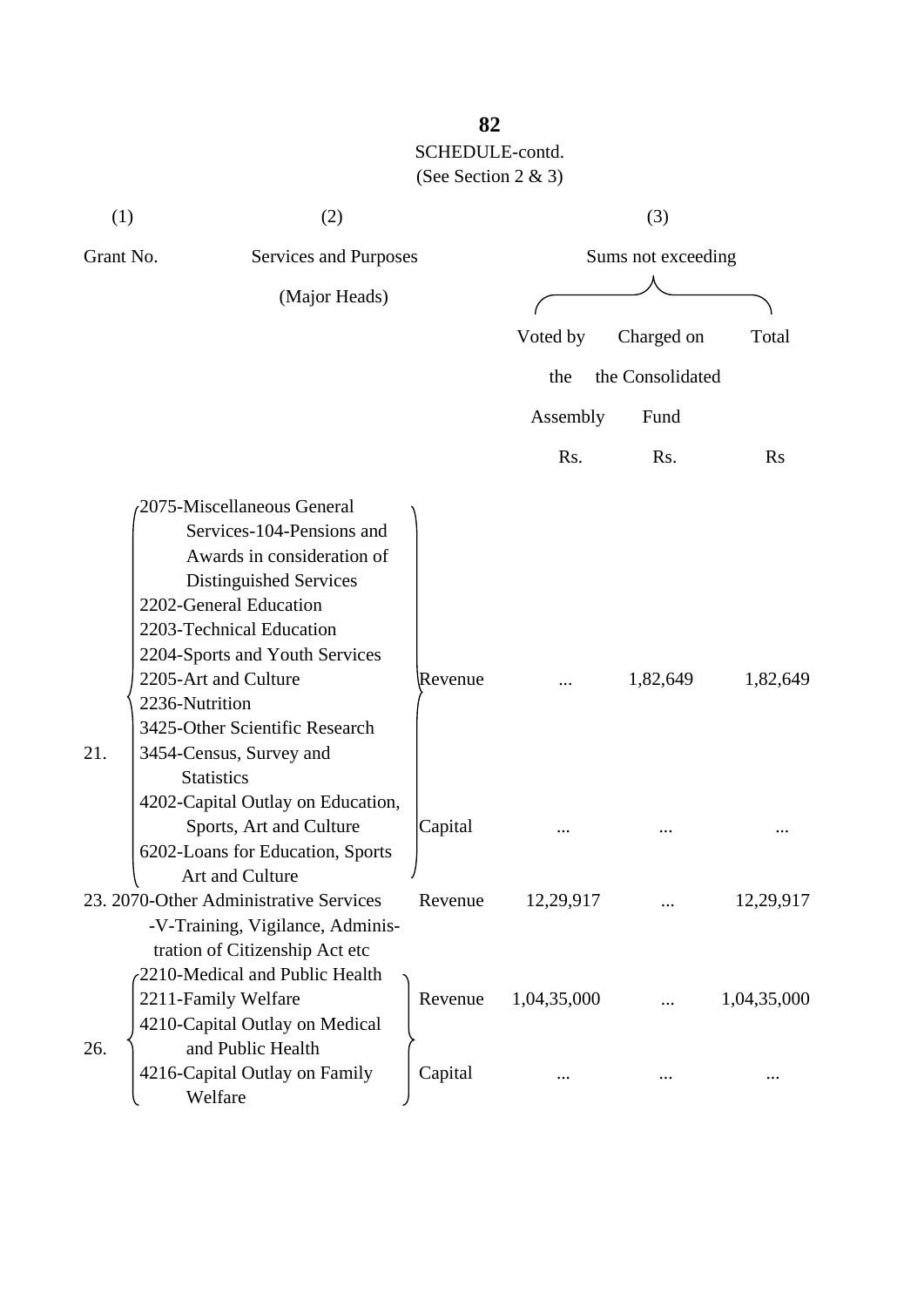| (1)                 | (2)                                                                                                                                                      |           | (3)                |           |  |  |
|---------------------|----------------------------------------------------------------------------------------------------------------------------------------------------------|-----------|--------------------|-----------|--|--|
| Grant No.           | Services and Purposes                                                                                                                                    |           | Sums not exceeding |           |  |  |
|                     | (Major Heads)                                                                                                                                            |           |                    |           |  |  |
|                     |                                                                                                                                                          | Voted by  | Charged on         | Total     |  |  |
|                     |                                                                                                                                                          | the       | the Consolidated   |           |  |  |
|                     |                                                                                                                                                          | Assembly  | Fund               |           |  |  |
|                     |                                                                                                                                                          | Rs.       | Rs.                | Rs.       |  |  |
| 2216-Housing<br>27. | 2215-Water Supply and Sanitation<br>Revenue<br>4215-Capital Outlay on Water<br><b>Supply and Sanitation</b>                                              | 46,00,000 |                    | 46,00,000 |  |  |
|                     | 4216-Capital Outlay on Housing<br>Capital<br>-01-Government Residential<br><b>Buildings</b><br>6215-Lonas for Sanitation and<br><b>Water Supply</b>      |           |                    |           |  |  |
| 32.                 | 2230-Labour and Employment-01                                                                                                                            |           |                    |           |  |  |
|                     | -Labour<br>2230-Labour and Employment-01<br>-Labour-(A)-Inspectorate of<br>Revenue<br><b>Factories and Steam Boilers</b>                                 | 3,40,000  |                    | 3,40,000  |  |  |
|                     | 230-Labour and Employment-02<br>-Employment and -03 Training<br>37., 2235-Social Security and Welfare<br>-E-60 Other Social Security                     |           |                    |           |  |  |
|                     | and Welfare Programmes<br>Revenue<br>2075-Miscellaneous General Ser-<br>vices-104-Pension and Awards<br>in consideration of distinguish-<br>ed services. | 30,000    |                    | 30,000    |  |  |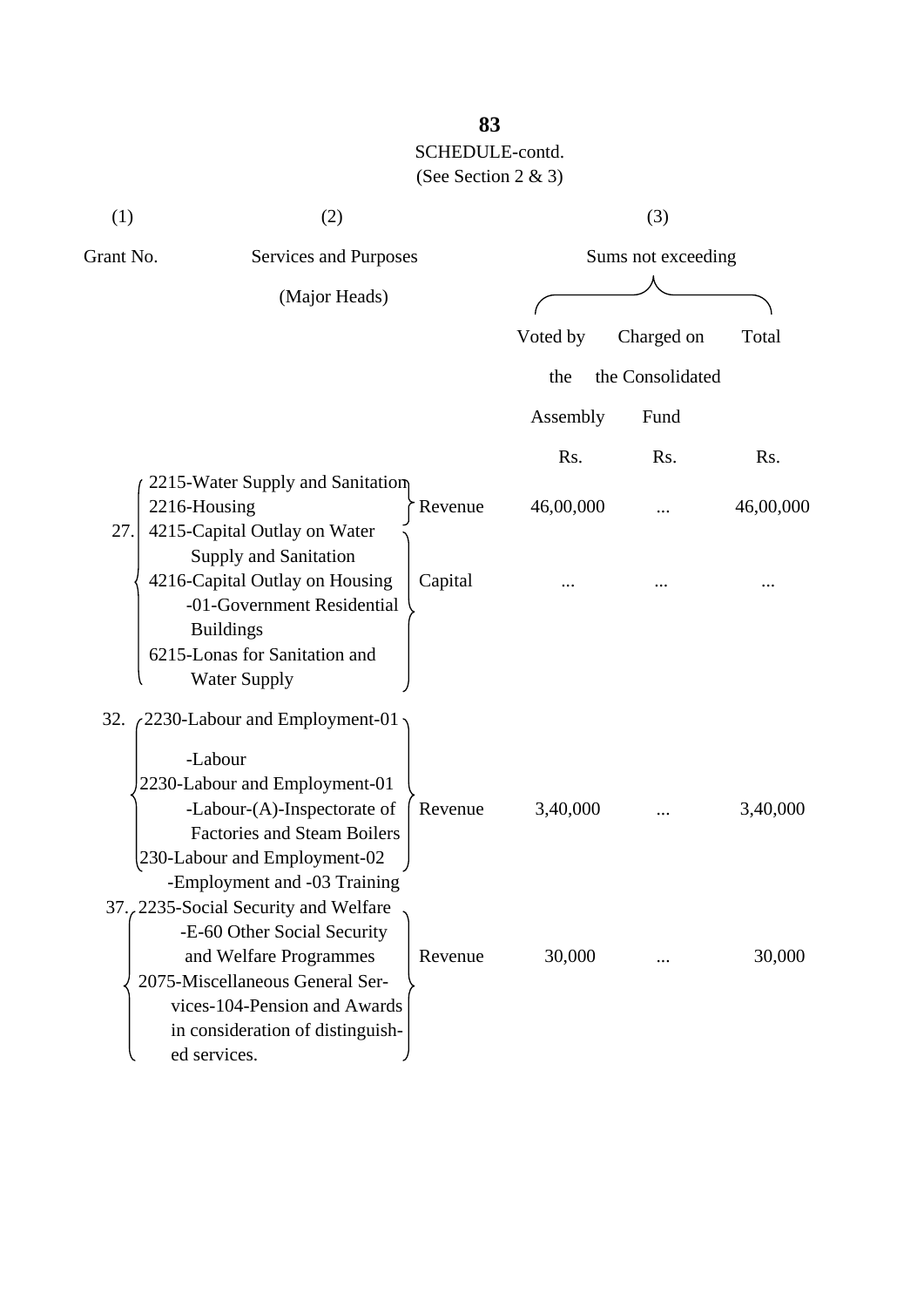| (1)                    | (2)                                                                                                                                                                                            |                    |             | (3)              |             |
|------------------------|------------------------------------------------------------------------------------------------------------------------------------------------------------------------------------------------|--------------------|-------------|------------------|-------------|
| Grant No.              | Services and Purposes                                                                                                                                                                          | Sums not exceeding |             |                  |             |
| (Major Heads)          |                                                                                                                                                                                                |                    |             |                  |             |
|                        |                                                                                                                                                                                                |                    | Voted by    | Charged on       | Total       |
|                        |                                                                                                                                                                                                |                    | the         | the Consolidated |             |
|                        |                                                                                                                                                                                                |                    | Assembly    | Fund             |             |
|                        |                                                                                                                                                                                                |                    | Rs.         | Rs.              | Rs.         |
| 40. $\epsilon$<br>tion | 2425-Co-operation<br>4425-Capital Outlay on Co-opera-                                                                                                                                          | Revenue            |             |                  |             |
|                        | 4435-Capital Outlay on otherAgri-<br>cultural Programmes<br>6425-Loans for Co-operation                                                                                                        | (Capital           | 2,74,60,100 |                  | 2,74,60,100 |
| 41.                    | 2552-North Eastern Areas<br>4552-Capital Outlay on North                                                                                                                                       | Revenue            | 2,70,000    |                  | 2,70,000    |
|                        | <b>Eastern Areas</b><br>6552-Loans for North Eastern<br>Areas                                                                                                                                  | Capital            | 3,15,000    |                  | 3,15,000    |
|                        | 42. 3454-Census, Surveys and Statistics Revenue<br>-02-Surveys and Statistics<br>2401-Crop Husbandry                                                                                           |                    | 4,63,750    |                  | 4,63,750    |
| 2216-Housing           | 2415-Agricultural Research and<br>Education<br>2435-Other Agricultural Programmes Revenue<br>2702-Minor Irrigation<br>2250-Other Social Services                                               |                    |             | 50,000           | 50,000      |
| 44.                    | 4401-Capital Outlay on Crop Hus-<br>bandry<br>4702-Capital Outlay on Minor<br>Irrigation<br>4416-Investments in Agricultural<br><b>Financial Institutions</b><br>6401-Loans for Crop Husbandry | Capital            |             |                  |             |

**84**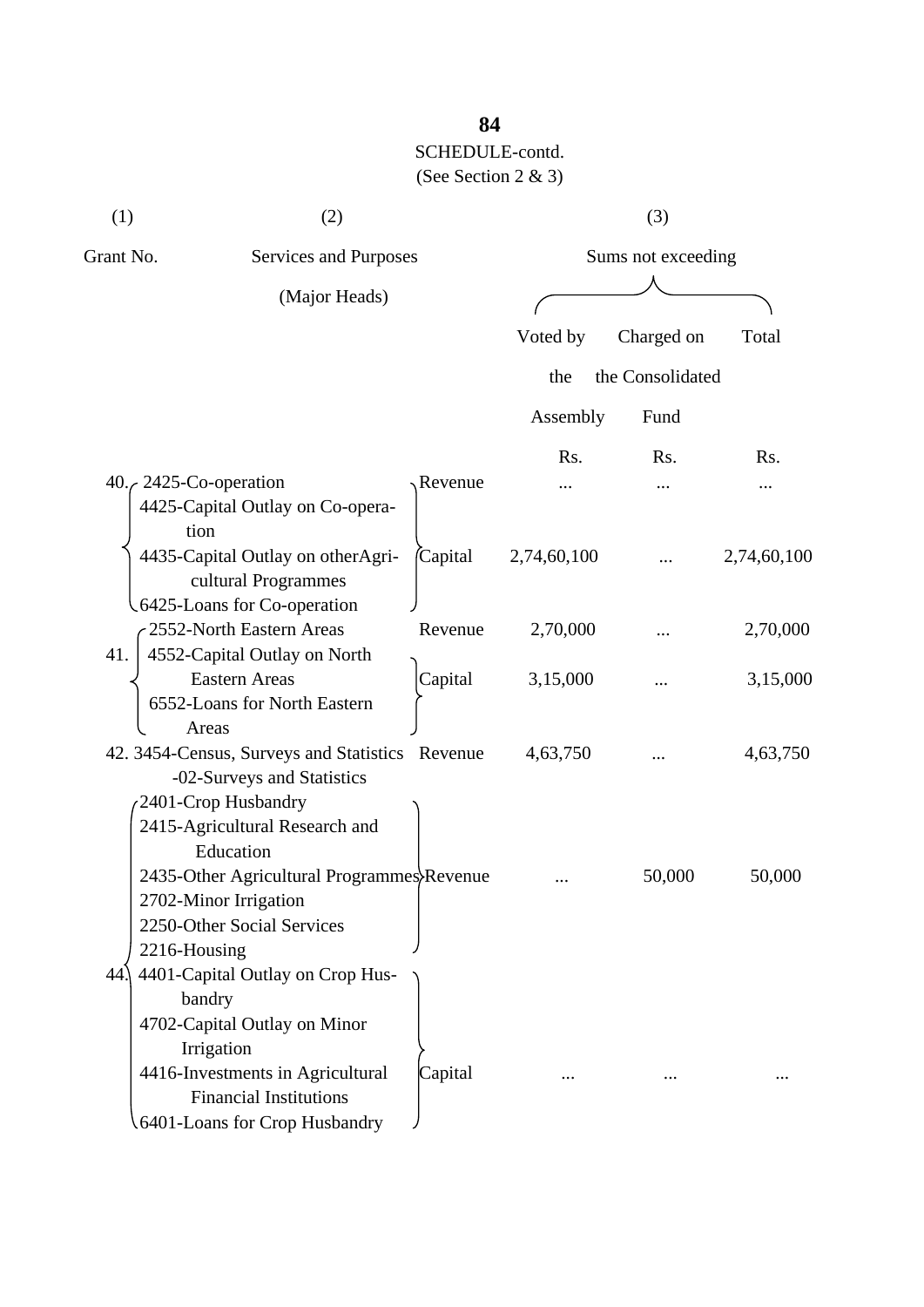| (1)       | (2)                                             |                    |             | (3)              |             |  |
|-----------|-------------------------------------------------|--------------------|-------------|------------------|-------------|--|
| Grant No. | Services and Purposes                           | Sums not exceeding |             |                  |             |  |
|           | (Major Heads)                                   |                    |             |                  |             |  |
|           |                                                 |                    | Voted by    | Charged on       | Total       |  |
|           |                                                 |                    | the         | the Consolidated |             |  |
|           |                                                 |                    | Assembly    | Fund             |             |  |
|           |                                                 |                    | Rs.         | Rs.              | Rs.         |  |
|           | 2406-Forestry and Wild Life                     |                    |             |                  |             |  |
|           | 51. 2415-Agricultural Research and<br>Education | >Revenue           | 67,500      |                  | 67,500      |  |
|           | -4406-Capital Outlay on Forests                 | Capital            |             |                  |             |  |
|           | 2515-Other Rural Development                    |                    |             |                  |             |  |
|           | Programmes                                      |                    |             |                  |             |  |
|           | 2216-Housing-01-Government                      |                    |             |                  |             |  |
|           | <b>Residential Buildings</b>                    | Revenue            | 36,00,000   |                  | 36,00,000   |  |
|           | 2236-Nutrition                                  |                    |             |                  |             |  |
|           | 52. 2505-Rural Employment                       |                    |             |                  |             |  |
|           | 4216-Capital Outlay on Housing                  |                    |             |                  |             |  |
|           | 6515-Loans for other Rural                      | Capital            |             |                  |             |  |
|           | <b>Development Programmes</b>                   |                    |             |                  |             |  |
|           | 2852-Industries                                 | Revenue            |             | .                |             |  |
|           | 4885-Capital Outlay on Industries,              |                    |             |                  |             |  |
|           | and Minerals                                    |                    |             |                  |             |  |
|           | 4858-Capital Outlay on Enginee-                 |                    |             |                  |             |  |
|           | ring Industries                                 |                    |             |                  |             |  |
| 53.       | 4860-Capital Outlay on Consumer Capital         |                    | 1,00,00,000 |                  | 1,00,00,000 |  |
|           | Industries                                      |                    |             |                  |             |  |
|           | 6885-Loans for other Industries                 |                    |             |                  |             |  |
|           | and Mineral                                     |                    |             |                  |             |  |
|           | Total<br>                                       |                    | 5,90,06,099 | 4,31,797         | 5,94,37,896 |  |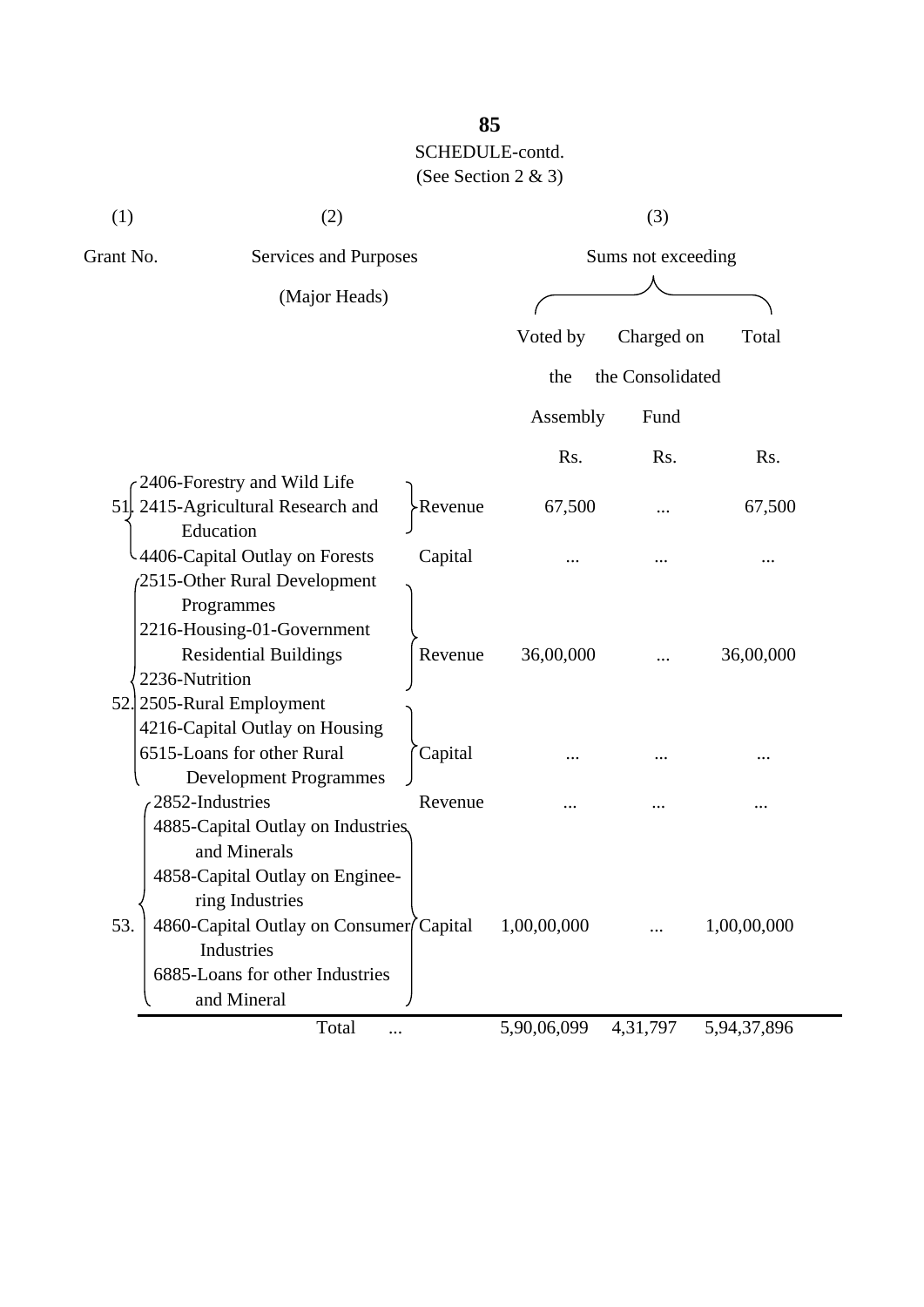#### **MEGHALAYA ORDINANCE NO. 1 OF 1990**

### **THE MEGHALAYA ARBITRATION (EXTENSION AND AMENDMENT) ORDINANCE, 1990**

**(Promulgated by the Governor on**  $14<sup>th</sup>$  **March, 1990)** 

(Published in the Extra-ordinary *Gazette of Meghalaya*,, dated 14<sup>th</sup> March, 1990)

### **An**

#### **Ordinance**

### **To extend the Arbitration Act, 1940 (Central Act 10 of 1940) to the tribal areas of the State of Meghalaya and to amend certain provisions thereof in their application to the State.**

WHEREAS the Legislature of the State of Meghalaya is not in session and the Governor is satisfied that circumstances exist which render it necessary for him to take immediate action;

AND, WHEREAS, instruction of the President as required under proviso to clause (1) of Article 213 of the Constitution has been obtained.

NOW, THEREFORE, the Governor of Meghalaya is pleased, in exercise of powers conferred by clause (1) of Article 213 of the Constitution, to promulgate in the Forty-first year of the Republic of India, the following Ordinance, namely:-

### **1. Short title, extent and commencement:-**

- (1) This Ordinance may be called the Meghalaya Arbitration (Extension and Amendment Ordinance, 1990)
- (2) It extends to the whole of the State of Meghalaya.
- (3) It shall come into force at once.
- 2. **Extension of Central Act 10 of 1940 to the tribal areas of Meghalaya:-** The Arbitration Act, 1940 (hereinafter referred to as the principal Act) shall extend to and come into force in the tribal areas of Meghalaya with immediate effect.

**Explanation:** - "tribal areas" are the areas specified in Part II of the Table appended to paragraph 20 of the Sixth Schedule to the Constitution.

3. **Amendment of section 14 of Central Act 10 of 1940:-** In the principal Act, in section 14, to sub-section (1) the following proviso shall be added, namely:-

"Provided that the arbitrator or the umpire shall give reasons for the award made under this section and no award shall be valid unless reasons thereof are so given".

4. **Amendment of section 17 of Central Act 10 of 1940:-** In the principal Act, in section 17, the following provisos shall be added, namely:-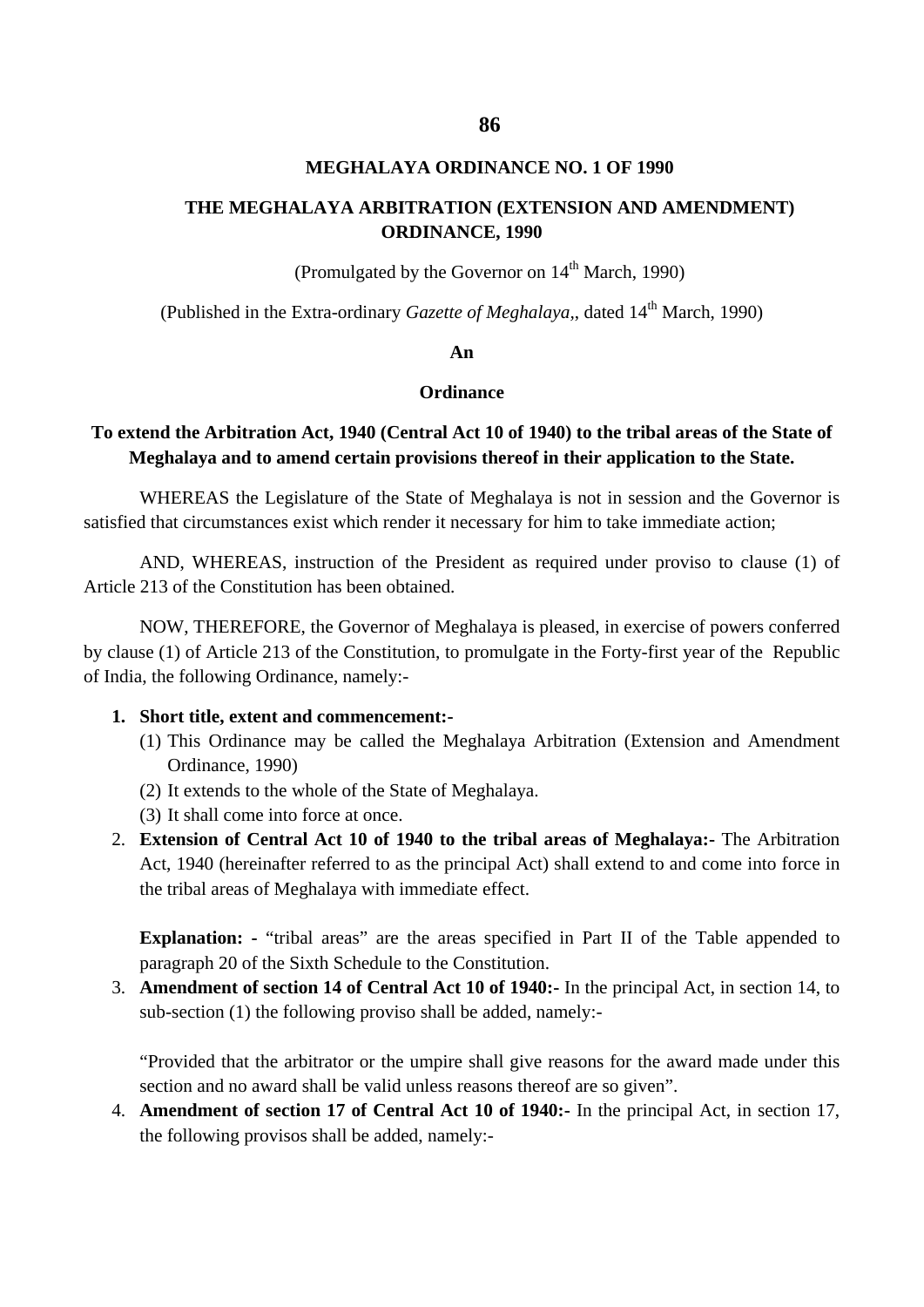"Provided that if any award which does not contain" reasons as required under the proviso to sub-section (1) of section 14 is filed or, at the commencement of the Meghalaya Arbitration (Extension and Amendment) Ordinance, 1990, is otherwise pending in the court, the court shall not proceed to pronounce judgement according to the award but shall remit the award to the arbitrator or the umpire, as the case may be, for giving reasons for the award and thereupon the arbitrator or the umpire, as the case may be, shall within a period of thirty days, which period may, for reasons to be recorded in writing, be extended by the court by any period which shall not in all exceed three months from the date of remittance of the award to them, given reasons and file the same in the court.

"Provided, further, that where it is not possible for the court to remit the award to the arbitrator, or to the umpire as provided for in the proceeding proviso due to death, negligence refusal or inability on their part to act the court shall set aside the award and direct the parties to initiate fresh arbitration in accordance with the term of the agreement".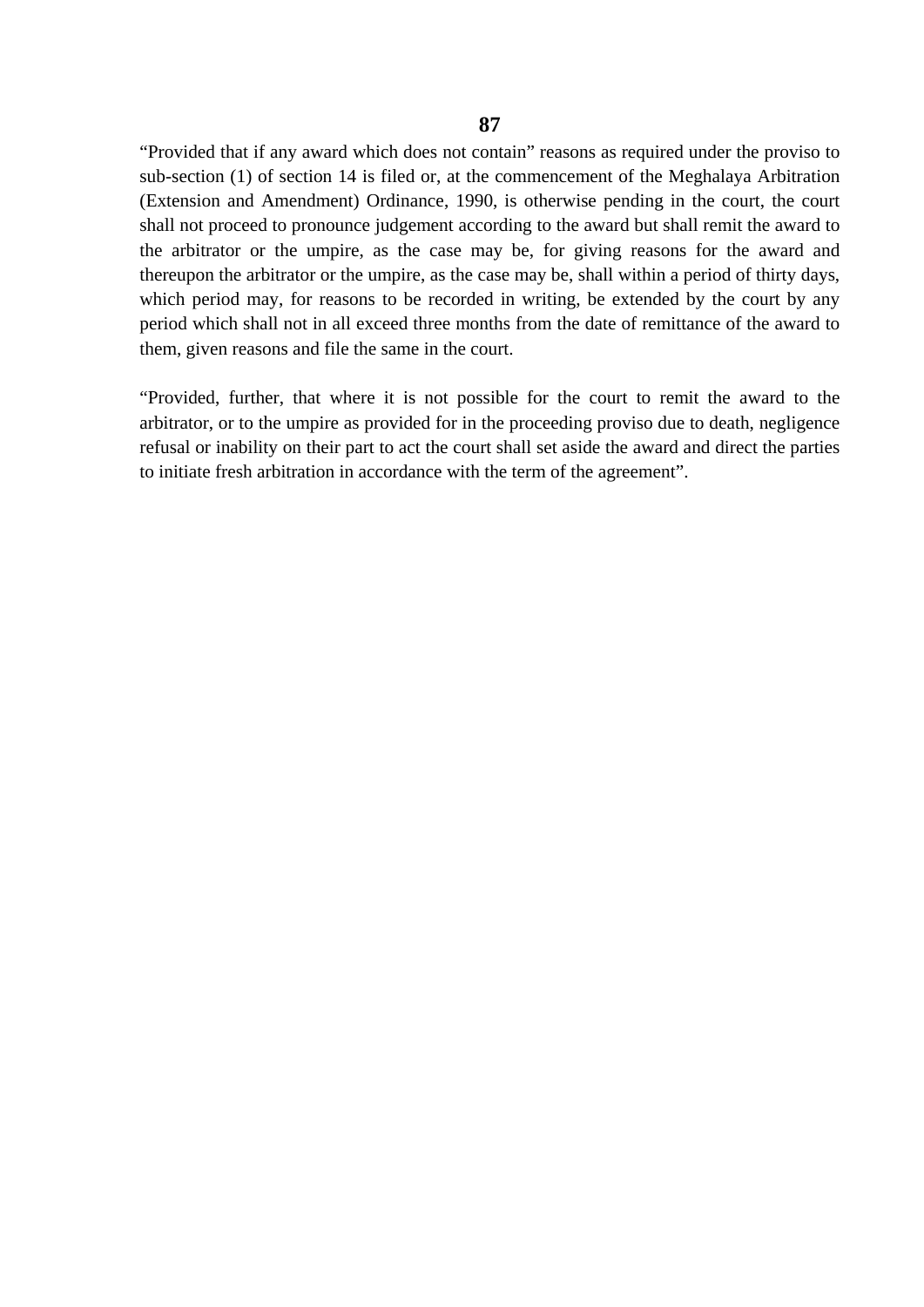#### **THE MEGHALAYA ORDINANCE, 1990**

#### **Meghalaya Ordinance No. 2 of 1990**

**(Promulgated by the Governor on**  $18<sup>th</sup>$  **March, 1990)** 

(Published in the Extra-ordinary *Gazette of Meghalaya,*, dated 18th March, 1990)

#### **An**

#### **Ordinance**

### **To authorise payment and appropriation of certain further sums from and out of the Consolidated Fund of Meghalaya for the services of the financial year 1989-90**

WHEREAS the Legislature of the State of Meghalaya is not in session and the Governor is satisfied that circumstances exist which render it necessary for him to take immediate action for the purpose of the timely completion of financial business;

NOW, THEREFORE, the Governor of Meghalaya is pleased, in exercise of powers conferred by clause (1) of Article 213 of the Constitution, to promulgate in the Forty-first year of the Republic of India, the following Ordinance, namely:-

| Short title.                                                                                                                     |   | This Ordinance may be called the Meghalaya Appropriation<br>Ordinance, 1990                                                                                                                                                                                                                                                                                                                                                                                                       |
|----------------------------------------------------------------------------------------------------------------------------------|---|-----------------------------------------------------------------------------------------------------------------------------------------------------------------------------------------------------------------------------------------------------------------------------------------------------------------------------------------------------------------------------------------------------------------------------------------------------------------------------------|
| Withdrawal of Rs.<br>22,61,99,603 from and<br>out of the Consolidated<br>Fund of Meghalaya for<br>the financial year 1989-<br>90 | 2 | From and out of the Consolidated fund of Meghalaya there may be<br>paid and applied sums not exceeding those specified in Column (3)<br>of the Schedule amounting in aggregate to the sums of rupees twenty<br>two crores, sixty one lakhs, ninety-nine thousand, six hundred three<br>towards defraying the several charges which will come in the course<br>of payment during the financial year 1989-90 in respect of the<br>services specified in Column (2) of the Schedule. |
| Appropriation                                                                                                                    | 3 | The sums authorised to be paid and applied from and out of the<br>Consolidated Fund of Meghalaya by this Ordinance, shall be<br>appropriated for the services and purposes expressed in the Schedule<br>in relation to the said year.                                                                                                                                                                                                                                             |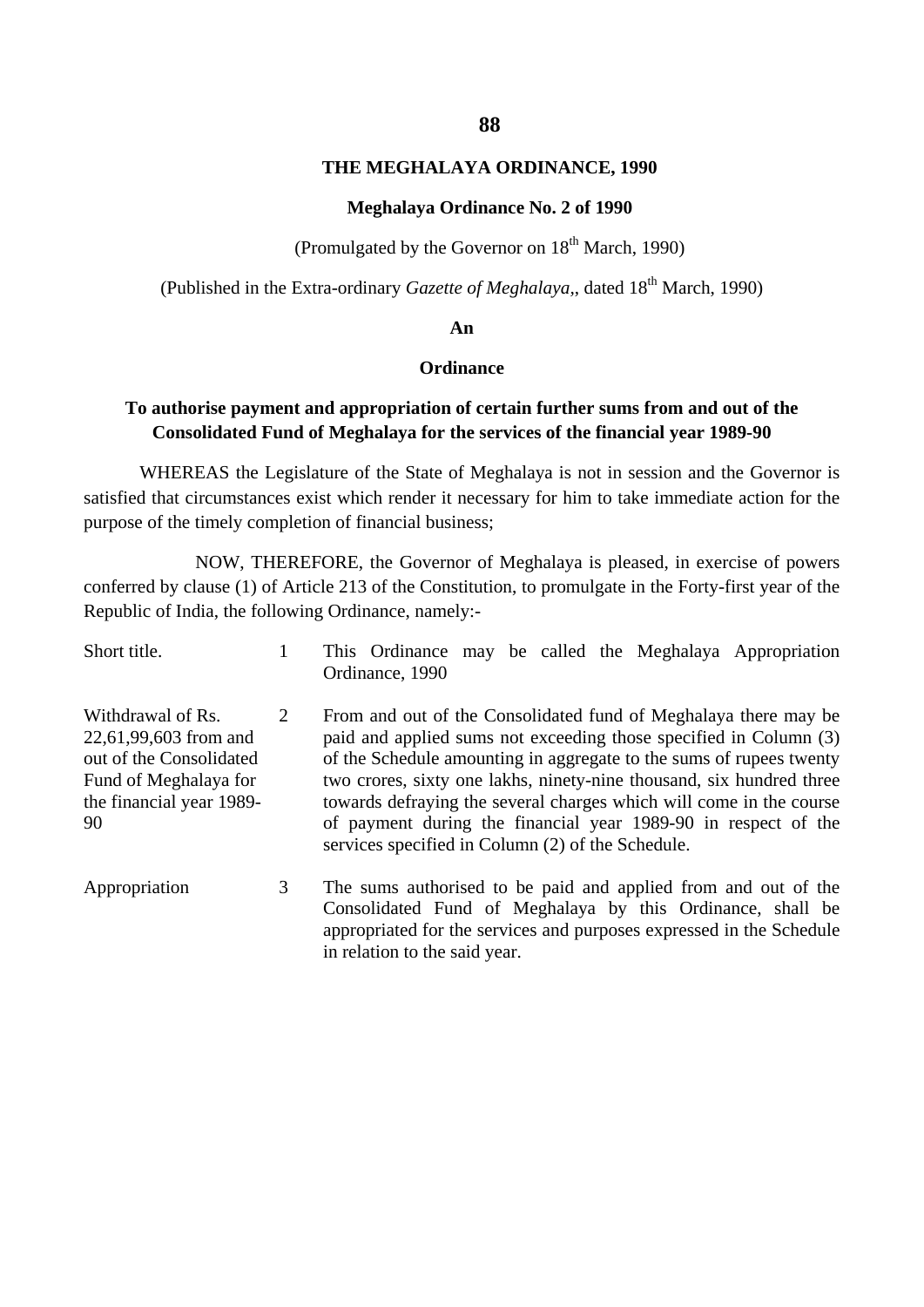(See Section 2 & 3)

|              | (1)                                | (2)                                                       |         |           | (3)                |           |
|--------------|------------------------------------|-----------------------------------------------------------|---------|-----------|--------------------|-----------|
|              | Grant No.<br>Services and Purposes |                                                           |         |           | Sums not exceeding |           |
|              |                                    | (Major Heads)                                             |         |           |                    |           |
|              |                                    |                                                           |         | Voted by  | Charged on         | Total     |
|              |                                    |                                                           |         | the       | the Consolidated   |           |
|              |                                    |                                                           |         | Assembly  | Fund               |           |
|              |                                    |                                                           |         | Rs.       | Rs.                | Rs.       |
| $\mathbf{1}$ | $2011 -$                           | Parliamentary/State/Union<br><b>Territory Legislature</b> | Revenue | 3,18,000  |                    | 3,18,000  |
| 3            | 2013-                              | <b>Council of Ministers</b>                               | Revenue | 1,33,000  | .                  | 1,33,000  |
| 5            | $2015 -$                           | Elections                                                 | Revenue | 43,14,600 |                    | 43,14,600 |
| 7            | 2030-                              | <b>Stamps and Registration</b>                            | Revenue | 5,04,690  |                    | 5,04,690  |
| 8            | 2039-                              | <b>State Excise</b>                                       | Revenue | 9,55,000  |                    | 9,55,000  |
|              | 2040-                              | Sale Tax                                                  |         |           |                    |           |
| 9            | 2045-                              | Other Taxes and Duties on<br>Commodities and Services     | Revenue | 26,73,595 | .                  | 26,73,595 |
|              | $2041 -$                           | <b>Taxes on Vehicles</b>                                  |         |           |                    |           |
|              | 2070-                              | <b>Other Administrative</b>                               |         |           |                    |           |
|              |                                    | Services Purchase and                                     | Revenue | 1,50,395  |                    | 1,50,395  |
| 10           |                                    | Maintenance of Transport                                  |         |           |                    |           |
|              | $3055 -$                           | Road Transport                                            |         |           |                    |           |
|              | 5055-                              | Capital Outlay on Roads                                   | Capital |           |                    |           |
|              |                                    | Transport                                                 |         |           |                    |           |
|              | 2045-                              | Other Taxes and Duties on                                 |         |           |                    |           |
|              |                                    | <b>Commodities and Services-</b>                          |         |           |                    |           |
|              |                                    | II-Inspectorate of Electricity                            |         |           |                    |           |
|              | 2301-                              | Special programme for                                     |         |           |                    |           |
|              |                                    | <b>Rural Development</b>                                  |         |           |                    |           |
| 11           |                                    | <b>Integrated Rural Energy</b>                            | Revenue | 26,90,114 |                    | 26,90,114 |
|              |                                    | Programme.                                                |         |           |                    |           |
|              | 2801-                              | Power                                                     |         |           |                    |           |
|              | 2810-                              | Non-Conventional Sources                                  |         |           |                    |           |
|              |                                    | of Energy                                                 |         |           |                    |           |
|              | 6801-                              | Loans for Power Projects                                  | Capital |           |                    |           |
| 12           | 2047-                              | <b>Other Fiscal Services</b>                              |         |           |                    |           |
|              |                                    | Promotion of Small Savings                                | Revenue | 12,000    |                    | 12,000    |
|              | $2051 -$                           | <b>Public Service Commission</b><br>(Charged)             | Revenue |           | 3,12,000           | 3,12,000  |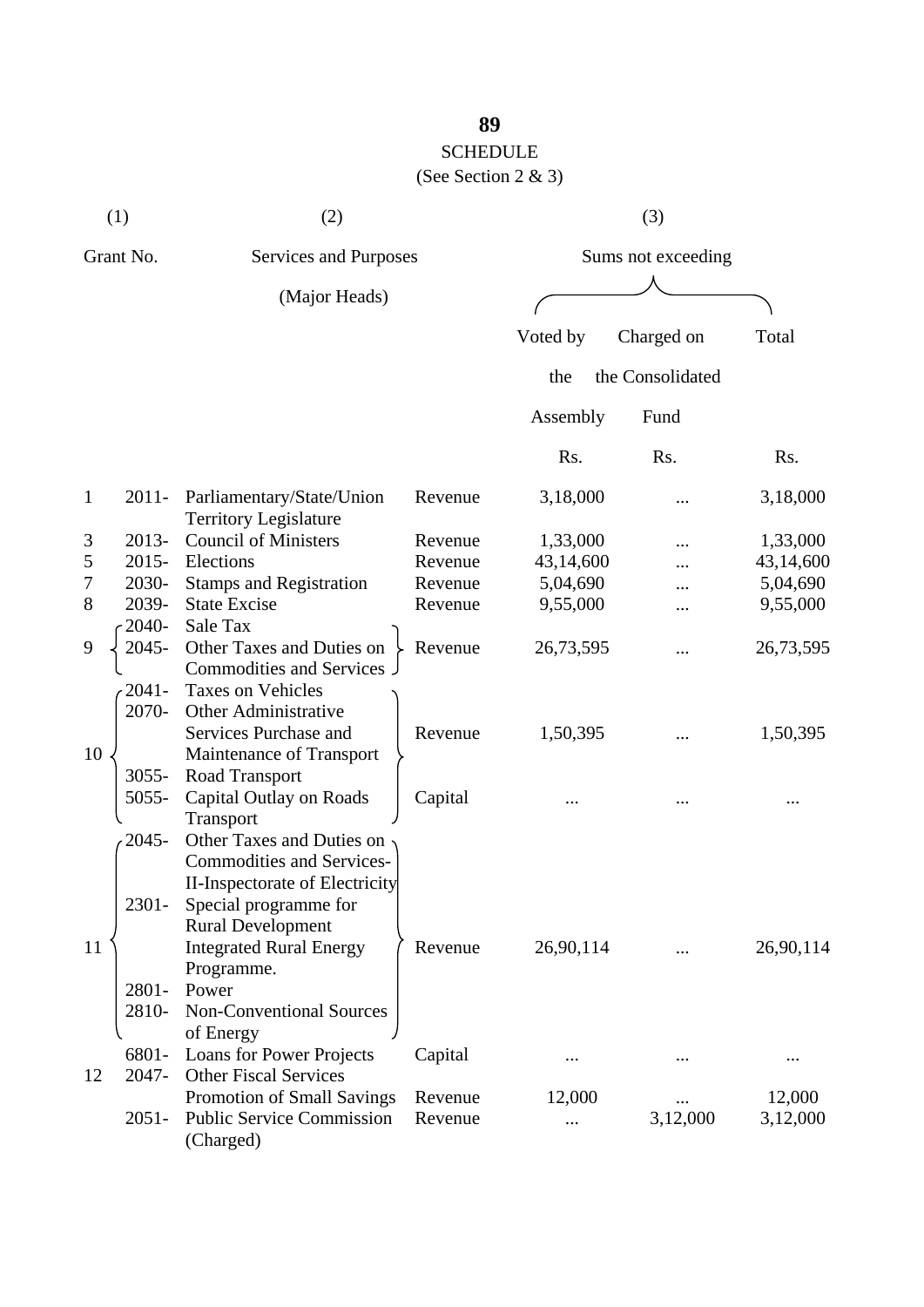# SCHEDULE

(See Section 2 & 3)

|           | (1)               | (2)                                                                                                           |         |             | (3)                |                          |
|-----------|-------------------|---------------------------------------------------------------------------------------------------------------|---------|-------------|--------------------|--------------------------|
| Grant No. |                   | Services and Purposes                                                                                         |         |             | Sums not exceeding |                          |
|           |                   | (Major Heads)                                                                                                 |         |             |                    |                          |
|           |                   |                                                                                                               |         | Voted by    | Charged on         | Total                    |
|           |                   |                                                                                                               |         | the         | the Consolidated   |                          |
|           |                   |                                                                                                               |         | Assembly    | Fund               |                          |
|           |                   |                                                                                                               |         | Rs.         | Rs.                | Rs.                      |
| 13        | 2052-<br>$2051 -$ | Secretariat General Service-<br><b>I-Civil Departments</b><br>Secretariat-Social and<br>Community Services-I- |         |             |                    |                          |
|           | $3451 -$          | <b>Civil Departments</b><br>Secretariat-Economic<br>Services-I-Civil<br>Departments                           | Revenue | 43,03,258   |                    | 43,03,258                |
| 14        | $2053 -$          | <b>District Administration</b>                                                                                | Revenue | 5,52,920    |                    | 5,52,920                 |
| 15        | 2054-             | <b>Treasury and Accounts</b><br>Administration                                                                | Revenue | 34,00,000   |                    | 34,00,000                |
|           | $2055 -$<br>2070- | Police<br>Other Administrative<br><b>Services Fire Protection</b><br>and Control                              | Revenue | 2,73,00,000 | 1,12,670           | 1,50,395<br>2,74,12,6799 |
| 16        | 2216-<br>2059-    | Housing-01-Government<br><b>Residential Buildings</b><br>Capital Outlay on Public                             |         |             |                    |                          |
|           | 4216-             | Works (Police)<br>Capital Outlay on Housing<br>(Police)                                                       | Capital |             |                    |                          |
|           | 2056-             | Jails                                                                                                         | Revenue | 8,32,776    |                    | 8,32,776                 |
| 17        | 4059-             | Capital Outlay on Public<br>Works (Jails)                                                                     | Capital |             |                    |                          |
|           | 2058-<br>4058-    | <b>Stationery and Printing</b><br>Capital Outlay on<br><b>Stationery and Printing</b>                         | Revenue | 24,63,449   |                    | 24,63,449                |
| 18        | 4216-             | Capital Outlay on Housing-<br>01-Government Residential<br><b>Buildings</b>                                   | Capital |             |                    |                          |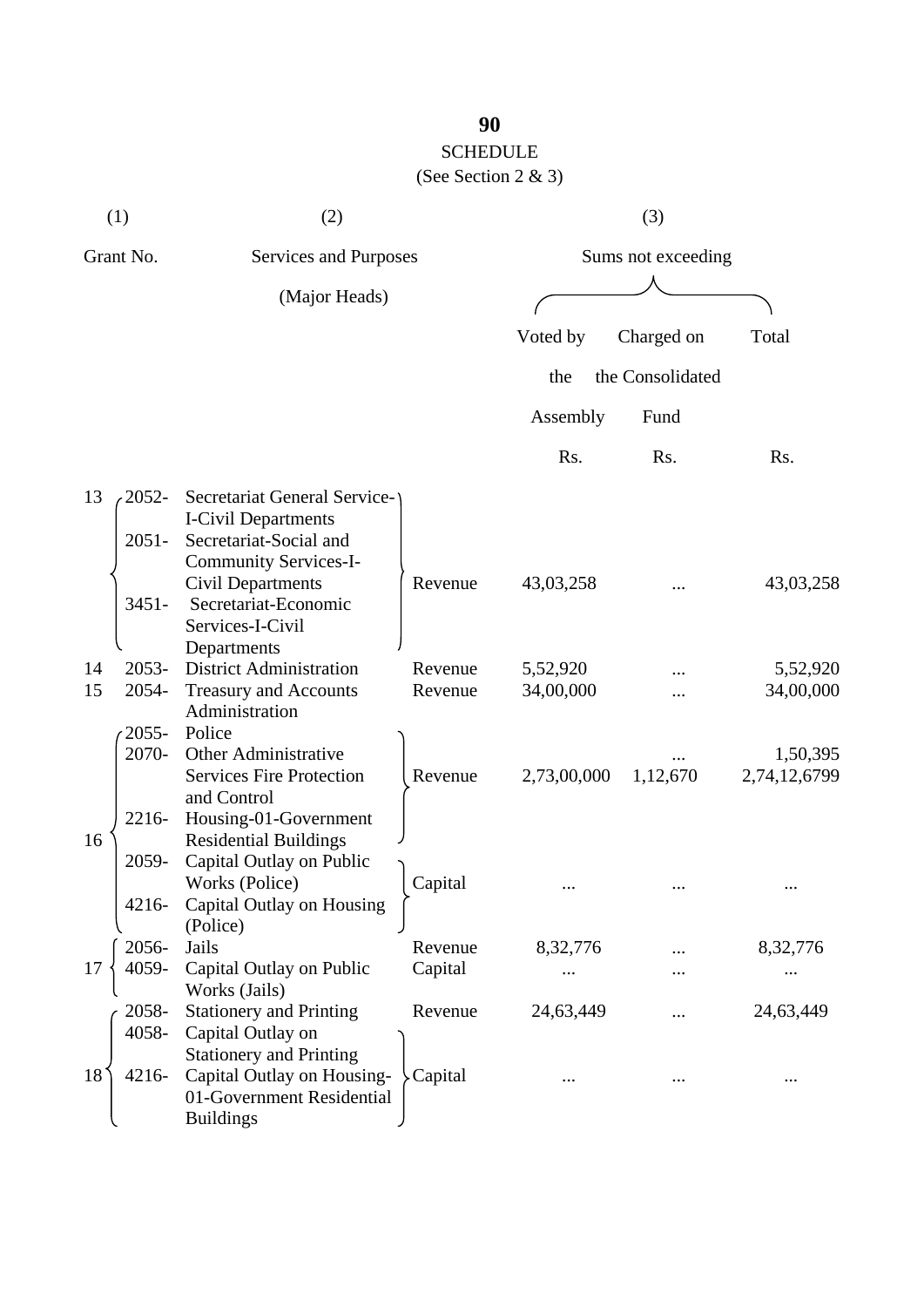(See Section 2 & 3)

| (1)       |                                                                            | (2)                                                                                                                                                                                                                                                                                                                                                         |         | (3)                |                  |           |  |
|-----------|----------------------------------------------------------------------------|-------------------------------------------------------------------------------------------------------------------------------------------------------------------------------------------------------------------------------------------------------------------------------------------------------------------------------------------------------------|---------|--------------------|------------------|-----------|--|
| Grant No. |                                                                            | Services and Purposes                                                                                                                                                                                                                                                                                                                                       |         | Sums not exceeding |                  |           |  |
|           |                                                                            | (Major Heads)                                                                                                                                                                                                                                                                                                                                               |         |                    |                  |           |  |
|           |                                                                            |                                                                                                                                                                                                                                                                                                                                                             |         | Voted by           | Charged on       | Total     |  |
|           |                                                                            |                                                                                                                                                                                                                                                                                                                                                             |         | the                | the Consolidated |           |  |
|           |                                                                            |                                                                                                                                                                                                                                                                                                                                                             |         | Assembly           | Fund             |           |  |
|           |                                                                            |                                                                                                                                                                                                                                                                                                                                                             |         | Rs.                | Rs.              | Rs.       |  |
| 19        | $2052 -$<br>2059-<br>2203-<br>2204-<br>$2205 -$<br>2210-<br>2216-<br>4059- | <b>Secretariat General Service-</b><br>I-Public Works<br>Departments Secretariat-<br><b>Public Works</b><br>2202- General Education<br><b>Technical Education</b><br><b>Buildings</b><br>Sports etc, buildings<br>Art and Culture<br>Medical and Public Health<br>Housing-01-Government<br>Residential Buildings (i/c P.<br>W.D<br>Capital Outlay on Public | Revenue | 40,00,000          |                  | 40,00,000 |  |
|           | 4202-<br>4210-<br>4216-<br>4403-<br>4404-                                  | Works<br>Capital Outlay on<br>Education, Sports etc<br>Capital Outlay on Medical<br>and Public Health<br>Capital Outlay on Housing-<br>01-Government Residential<br>Buildings (i/c P. W. D)<br>Capital Outlay on Animal<br>Husbandry<br>Capital Outlay on Dairy                                                                                             | Capital | 72,08,000          | 1,84,091         | 76,92,091 |  |
|           | 2070-                                                                      | Development<br>Other Administrative<br>Services-Civil Defence and                                                                                                                                                                                                                                                                                           | Revenue | 75,69,350          |                  | 75,69,350 |  |
| 20        | 4059-                                                                      | <b>Home Guards</b><br>Capital Outlay on Public<br>Works (Civil Defence and<br>Home Guards)                                                                                                                                                                                                                                                                  | Capital |                    |                  |           |  |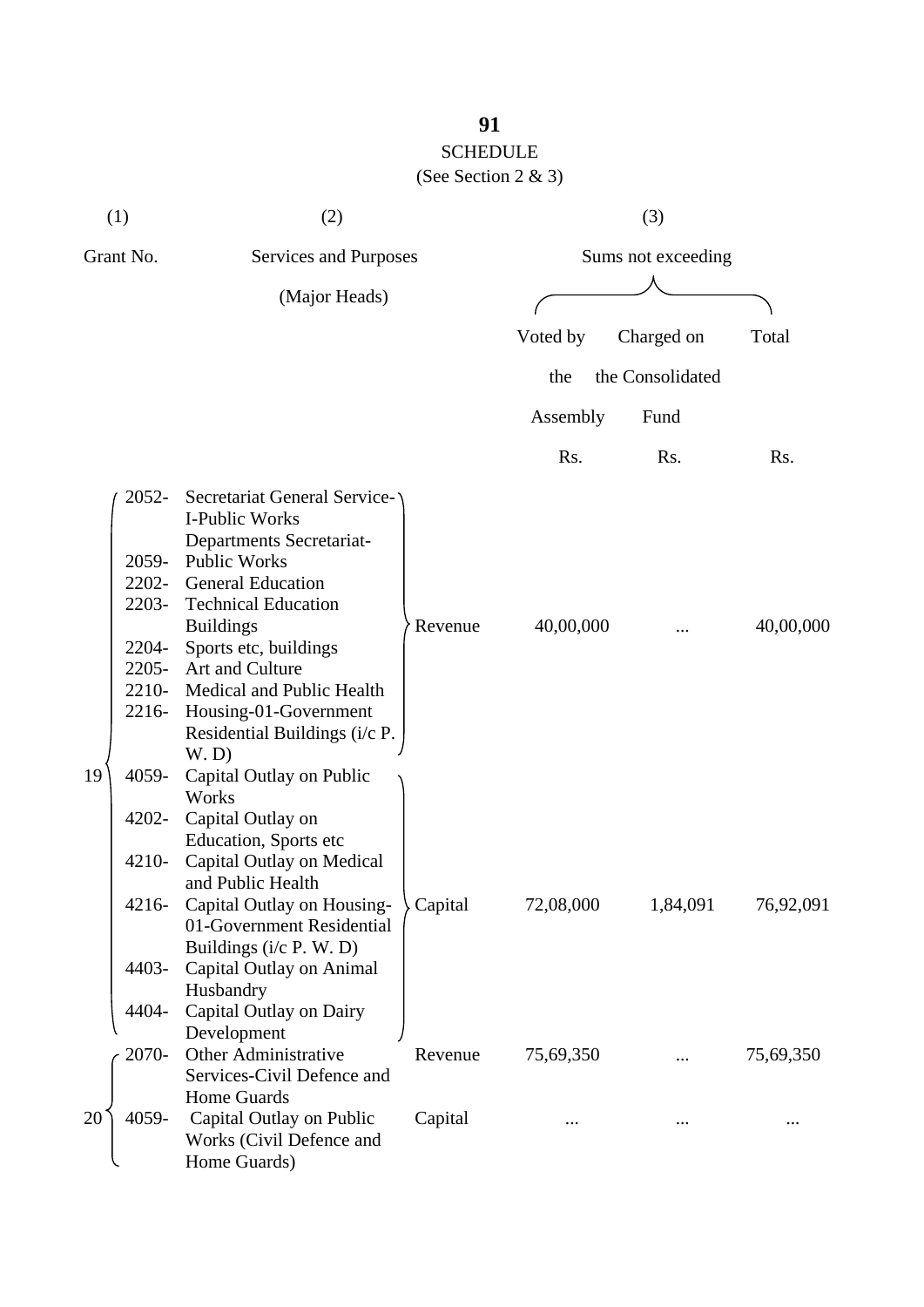### **92** SCHEDULE (See Section 2 & 3)

|           | (1)                                                                              | (2)                                                                                                                                                                                                                                                                                                                                          |                    |                    | (3)              |             |
|-----------|----------------------------------------------------------------------------------|----------------------------------------------------------------------------------------------------------------------------------------------------------------------------------------------------------------------------------------------------------------------------------------------------------------------------------------------|--------------------|--------------------|------------------|-------------|
| Grant No. |                                                                                  | Services and Purposes                                                                                                                                                                                                                                                                                                                        |                    | Sums not exceeding |                  |             |
|           |                                                                                  | (Major Heads)                                                                                                                                                                                                                                                                                                                                |                    |                    |                  |             |
|           |                                                                                  |                                                                                                                                                                                                                                                                                                                                              |                    | Voted by           | Charged on       | Total       |
|           |                                                                                  |                                                                                                                                                                                                                                                                                                                                              |                    | the                | the Consolidated |             |
|           |                                                                                  |                                                                                                                                                                                                                                                                                                                                              |                    | Assembly           | Fund             |             |
|           |                                                                                  |                                                                                                                                                                                                                                                                                                                                              |                    | Rs.                | Rs.              | Rs.         |
| 21        | 2075-<br>2202-<br>2203-<br>2204-<br>2205-<br>2236-<br>$3425 -$<br>3454-<br>4202- | Miscellaneous Services-<br>104-Pensions and Awards<br>in consideration Services<br><b>General Education</b><br><b>Technical Education</b><br>Sports and Youth Services<br>Art and Culture<br>Nutrition<br>Other Scientific Research<br>Census Surveys and<br><b>Statistics</b><br>Capital Outlay on<br>Education, Sports, Art and<br>Culture | Revenue<br>Capital | 1,60,25,500        |                  | 1,60,25,500 |
|           | 6202-<br>2070-                                                                   | Loans for Education,<br>Sports, Art and Culture<br><b>Other Administrative</b><br>Services-IV-Guests Houses,<br>Government Hostels, etc.                                                                                                                                                                                                     |                    |                    |                  |             |
| 22        | 2216-                                                                            | Housing-01-Government<br>Residential Buildings (i/c<br>G. A. D)                                                                                                                                                                                                                                                                              | Revenue            | 2,35,000           |                  | 2,35,000    |
|           | 4059-                                                                            | Capital Outlay on Public<br>Works $((i/c G. A. D))$                                                                                                                                                                                                                                                                                          | Capital            |                    |                  |             |
| 23        | 2070-                                                                            | Other Administrative<br>Services-V-Training,<br>Vigilance, Administration                                                                                                                                                                                                                                                                    | Revenue            | 4,00,000           |                  | 4,00,000    |
| 24        | $2071 -$                                                                         | of Citizenship Act, etc<br>Pension and other<br><b>Retirement Benefits</b>                                                                                                                                                                                                                                                                   | Revenue            | 30,00,000          |                  | 30,00,000   |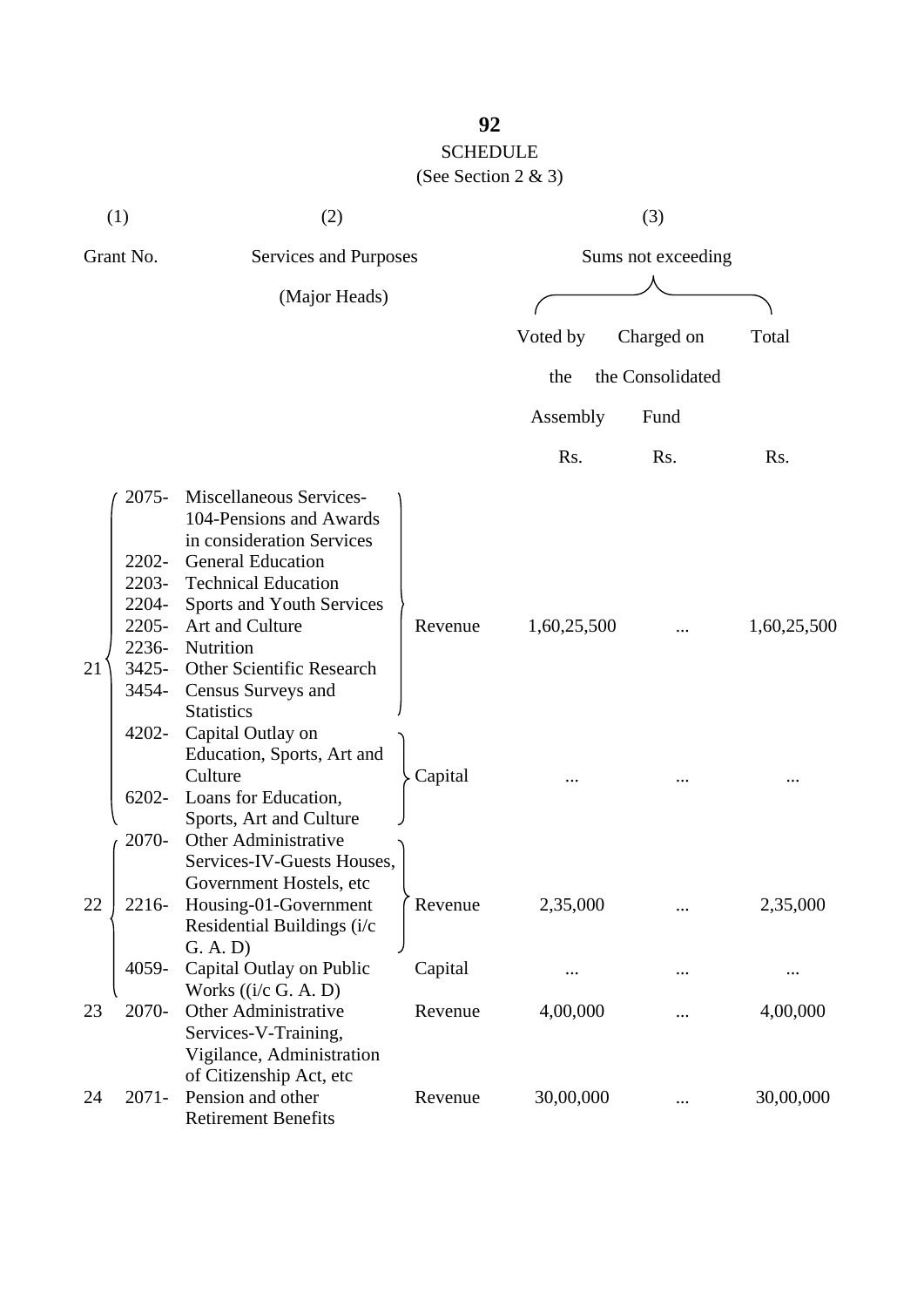(See Section 2 & 3)

| (1)                                    | (2)                                                                                                                                                                                       |                           |                    | (3)              |           |  |
|----------------------------------------|-------------------------------------------------------------------------------------------------------------------------------------------------------------------------------------------|---------------------------|--------------------|------------------|-----------|--|
| Grant No.                              | Services and Purposes                                                                                                                                                                     |                           | Sums not exceeding |                  |           |  |
|                                        | (Major Heads)                                                                                                                                                                             |                           |                    |                  |           |  |
|                                        |                                                                                                                                                                                           |                           | Voted by           | Charged on       | Total     |  |
|                                        |                                                                                                                                                                                           |                           | the                | the Consolidated |           |  |
|                                        |                                                                                                                                                                                           |                           | Assembly           | Fund             |           |  |
|                                        |                                                                                                                                                                                           |                           | Rs.                | Rs.              | Rs.       |  |
| 2210-<br>$2211 -$<br>4210-<br>26       | Medical and Public Health<br><b>Family Welfare</b><br>Capital Outlay on Medical<br>and Public Health                                                                                      | Revenue                   | 34,50,600          |                  | 34,50,600 |  |
| $4211 -$                               | Capital Outlay on Family<br>Welfare                                                                                                                                                       | Capital                   | 81,000             |                  | 81,000    |  |
| 2215-<br>2216-                         | Water Supply and<br>Sanitation<br>Housing                                                                                                                                                 | Revenue                   | 14,92,000          |                  | 14,92,000 |  |
| $4215 -$<br>27<br>$4216 -$<br>$6215 -$ | Capital Outlay on Water<br><b>Supply and Sanitation</b><br>Capital Outlay on Housing-<br>01-Government Residential<br><b>Buildings</b><br>Loans for Sanitation and<br><b>Water Supply</b> | Capital                   |                    |                  |           |  |
| 2216-<br>$4216 -$<br>28                | Housing<br>Capital Outlay on Housing                                                                                                                                                      | Revenue                   | 35,55,000          |                  | 35,55,000 |  |
| 6216-<br>4216-                         | Loans for Housing<br>$\int 2217$ - Urban Development<br>Capital Outlay on Housing                                                                                                         | $\int$ Capital<br>Revenue | 62,05,000          |                  | 62,05,000 |  |
| 30                                     | Capital Outlay on Urban<br>Development                                                                                                                                                    | Capital                   | 48,00,000          |                  | 48,00,000 |  |
| 31<br>2220-<br>3456-                   | <b>Information and Publicity</b><br>Civil Supplies                                                                                                                                        | Revenue                   | 2,61,201           |                  | 2,61,201  |  |
| 2408-<br>33                            | Food Storage and<br>Warehousing                                                                                                                                                           | Revenue                   | 28,56,500          |                  | 28,56,500 |  |
| 4408                                   | Capital Outlay on Food<br>Storage and Warehousing                                                                                                                                         | Capital                   | 6,00,000           |                  | 6,00,000  |  |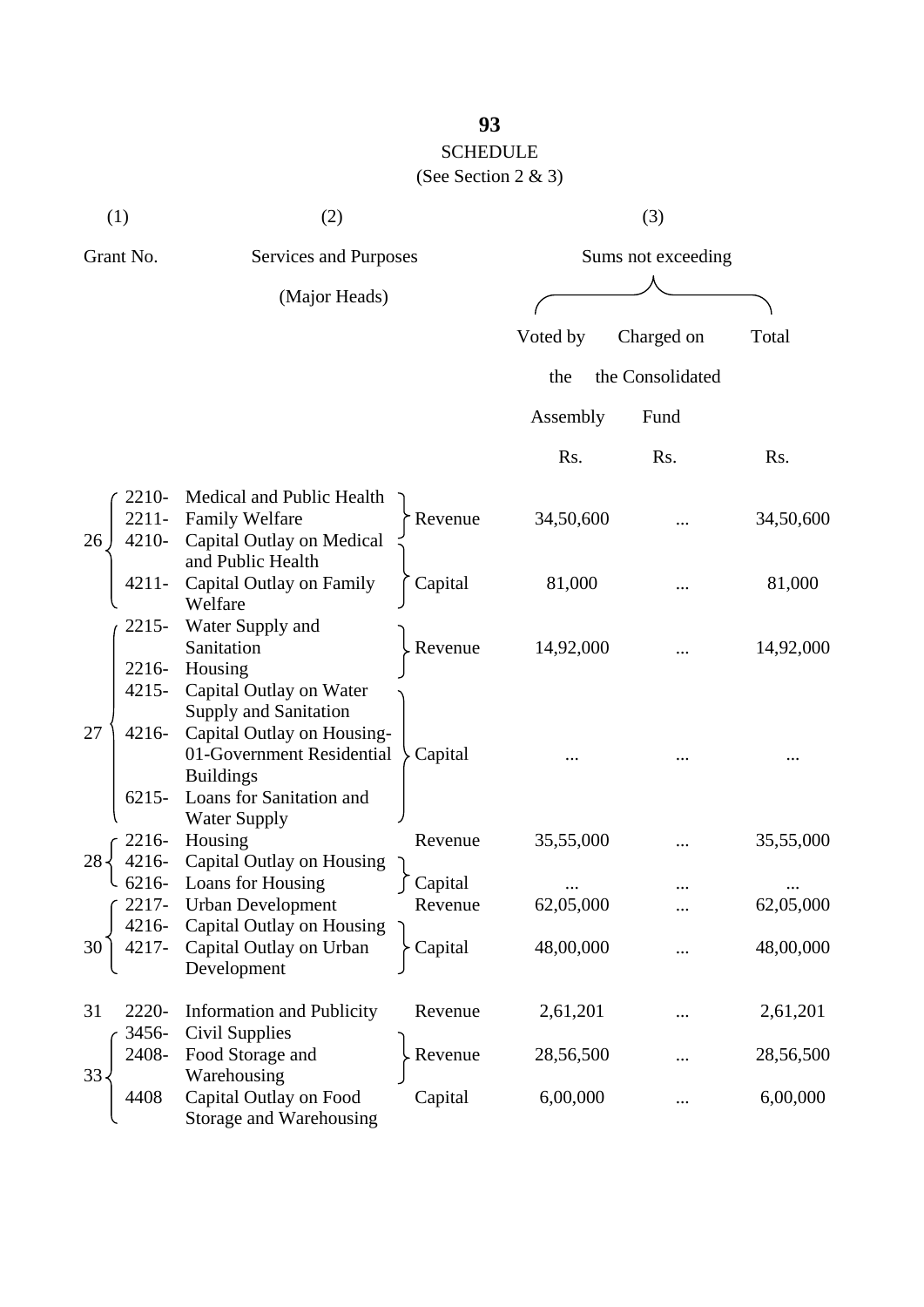(See Section 2 & 3)

| (1)                  | (2)                                                                                                                                |                    |             | (3)              |             |
|----------------------|------------------------------------------------------------------------------------------------------------------------------------|--------------------|-------------|------------------|-------------|
| Grant No.            | Services and Purposes                                                                                                              | Sums not exceeding |             |                  |             |
|                      | (Major Heads)                                                                                                                      |                    |             |                  |             |
|                      |                                                                                                                                    |                    | Voted by    | Charged on       | Total       |
|                      |                                                                                                                                    |                    | the         | the Consolidated |             |
|                      |                                                                                                                                    |                    | Assembly    | Fund             |             |
|                      |                                                                                                                                    |                    | Rs.         | Rs.              | Rs.         |
| 2235-                | Social Security and<br>Welfare-60-Other Social<br>Security and Welfare<br>Programmes                                               | Revenue            | 1,42,926    |                  | 1,42,926    |
| $6235 -$<br>36       | <b>Loans for Social Security</b><br>and Welfare-60-Other<br>Social Security and Welfare                                            | Capital            |             |                  |             |
|                      | Programmes                                                                                                                         | Revenue            | 14,92,000   |                  | 14,92,000   |
| 39<br>$3451 -$       | Secretariat-Economic<br>Services-II-Planning Board<br>and attached Offices.                                                        | Revenue            | 60,000      |                  | 60,000      |
| 2425-<br>4425-       | Co-operation<br>Capital Outlay on Co-<br>operation                                                                                 | Revenue            | 10,11,000   |                  | 10,11,000   |
| 4435-<br>40<br>6425- | Capital Outlay on other<br><b>Agricultural Programmes</b><br>Loans for Co-operation                                                | Capital            |             |                  |             |
| 2552-<br>4552-       | <b>North Eastern Areas</b><br>Capital Outlay on North                                                                              | Revenue            | 35,00,000   |                  | 35,00,000   |
| 41<br>6552-          | <b>Eastern Areas</b><br>Loans for North Eastern<br>Areas                                                                           | Capital            | 3,52,88,000 |                  | 3,52,88,000 |
| 3454-<br>42          | Census, Surveys and<br>Statistics-02-Surveys and<br><b>Statistics</b>                                                              | Revenue            | 10,39,523   |                  | 10,39,523   |
| 3475-<br>43<br>2216- | Other General Economic<br>Services-Regulation of<br>Weights and Measures.<br>Housing-01-Government<br><b>Residential Buildings</b> | Revenue            | 1,95,000    | 15,000           | 2,10,000    |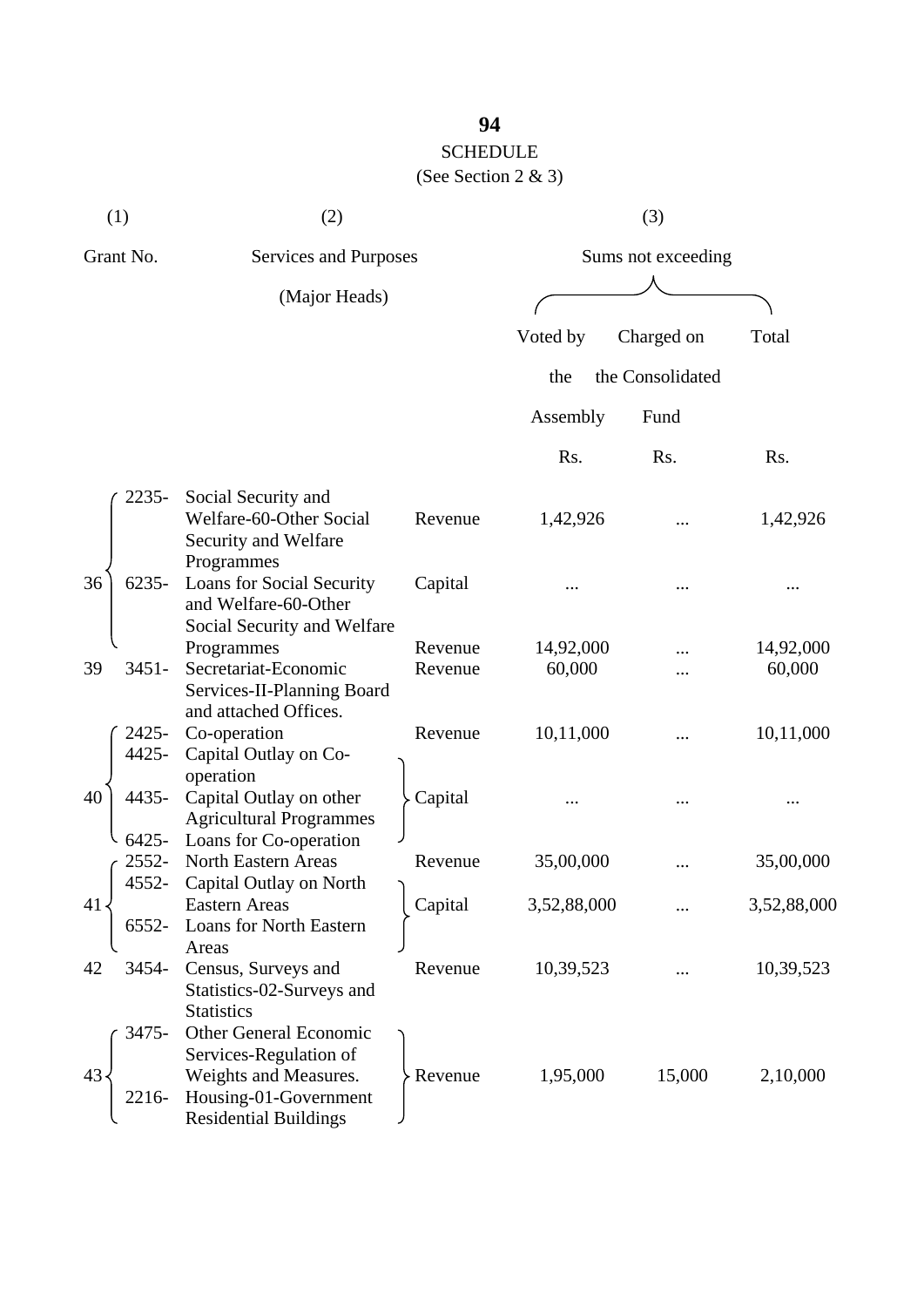(See Section 2 & 3)

|           | (1)                                                                  | (2)                                                                                                                                                                                                                           |                |                    | (3)              |           |
|-----------|----------------------------------------------------------------------|-------------------------------------------------------------------------------------------------------------------------------------------------------------------------------------------------------------------------------|----------------|--------------------|------------------|-----------|
| Grant No. |                                                                      | Services and Purposes                                                                                                                                                                                                         |                | Sums not exceeding |                  |           |
|           |                                                                      | (Major Heads)                                                                                                                                                                                                                 |                |                    |                  |           |
|           |                                                                      |                                                                                                                                                                                                                               |                | Voted by           | Charged on       | Total     |
|           |                                                                      |                                                                                                                                                                                                                               |                | the                | the Consolidated |           |
|           |                                                                      |                                                                                                                                                                                                                               |                |                    |                  |           |
|           |                                                                      |                                                                                                                                                                                                                               |                | Assembly           | Fund             |           |
|           |                                                                      |                                                                                                                                                                                                                               |                | Rs.                | Rs.              | Rs.       |
| 44        | 2401-<br>2415-<br>2435-<br>2702-<br>2250-<br>2216-<br>4401-<br>4702- | Crop Husbandry<br>Agricultural Research and<br>Education<br>Other Agricultural<br>Programmes<br>Minor Irrigation<br><b>Other Social Services</b><br>Housing<br>Capital Outlay on Crop<br>Husbandry<br>Capital Outlay on Minor | Revenue        | 90,45,000          |                  | 90,45,000 |
|           | 4416-<br>6401-<br>2701-                                              | Irrigation<br>Investment in Agricultural<br><b>Financial Institutions</b><br>Loans for Crop Husbandry<br>Medium Irrigation-II-Works<br>under Embankment and<br>Drainage Wing P. W. D                                          | Capital        |                    |                  |           |
| 45        | 2711-<br>4701-                                                       | <b>Medium Irrigation Projects</b><br>Irrigation Navigation,<br>Drainage and Flood Control<br>Projects<br>Capital Outlay on Medium<br>Irrigation                                                                               | <b>Revenue</b> | 1,50,000           |                  | 1,50,000  |
|           | 1471-                                                                | Capital Outlay on Flood<br><b>Control Projects</b>                                                                                                                                                                            | Capital        |                    |                  |           |
| 46.       | 2402-<br>$2415 -$<br>2216-                                           | Soil and Water Conservation<br><b>Agricultural Research and</b><br>Education<br>Housing-01-Government<br><b>Residential Buildings</b>                                                                                         | Revenue        | 20,00,000          |                  | 20,00,000 |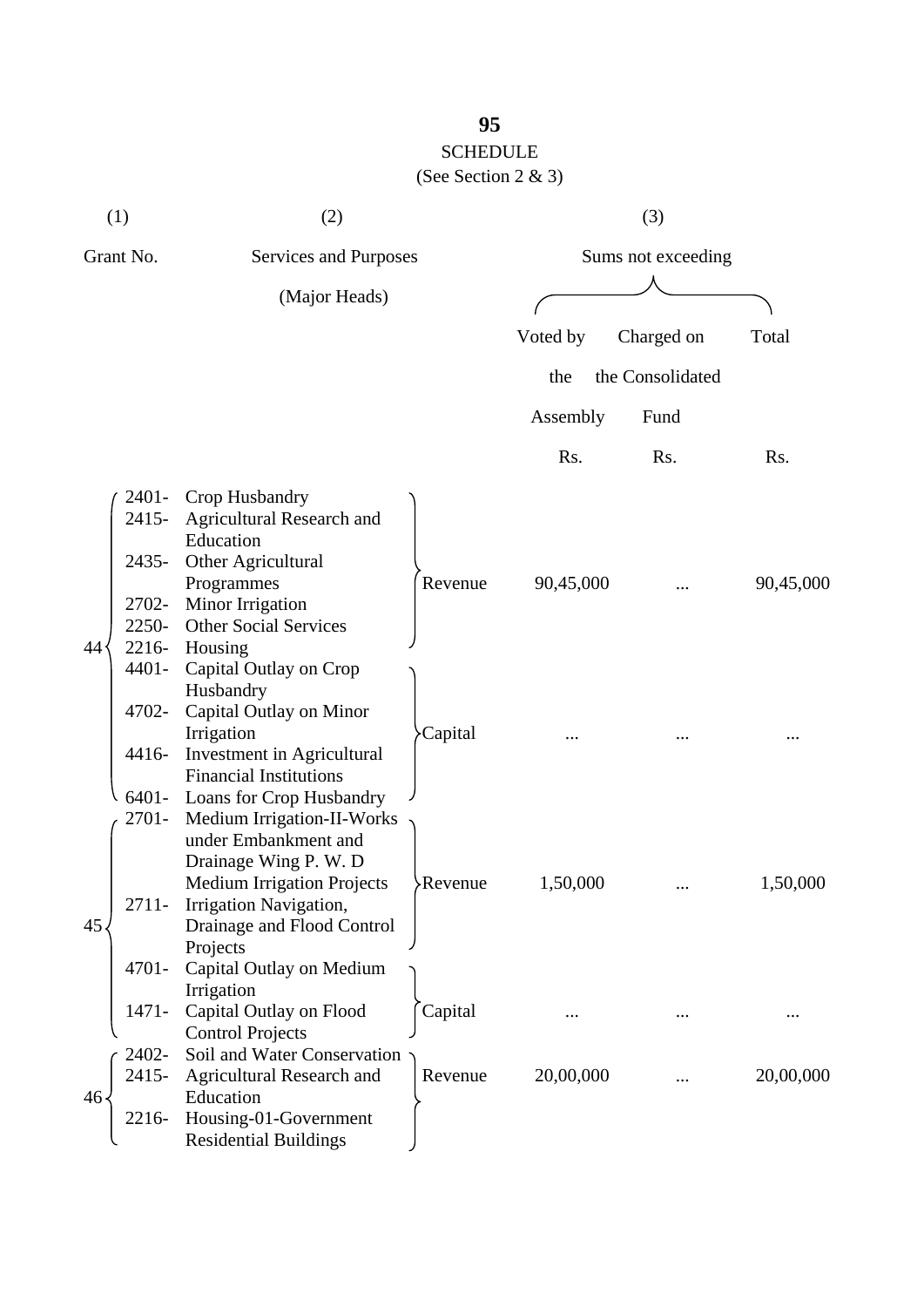## SCHEDULE

(See Section 2 & 3)

|           | (1)                        | (2)                                                                                                                                        |                      |                    | (3)              |             |
|-----------|----------------------------|--------------------------------------------------------------------------------------------------------------------------------------------|----------------------|--------------------|------------------|-------------|
| Grant No. |                            | Services and Purposes                                                                                                                      |                      | Sums not exceeding |                  |             |
|           |                            | (Major Heads)                                                                                                                              |                      |                    |                  |             |
|           |                            |                                                                                                                                            |                      | Voted by           | Charged on       | Total       |
|           |                            |                                                                                                                                            |                      | the                | the Consolidated |             |
|           |                            |                                                                                                                                            |                      | Assembly           | Fund             |             |
|           |                            |                                                                                                                                            |                      | Rs.                | Rs.              | Rs.         |
|           | 2501-                      | Special Programmes for<br><b>Rural Development</b>                                                                                         | Revenue              | 4,96,000           |                  | 4,96,000    |
| 47        | 6402-                      | Loans for Soil and Water                                                                                                                   | Capital              |                    |                  |             |
| 49        | 2404-<br>2415-             | Conservation<br>Dairy Development<br>2216- Housing-01-Government<br><b>Residential Buildings</b><br>Agricultural Research and<br>Education | <b>Revenue</b>       | 16,00,000          |                  | 16,00,000   |
| 50        | 2405-<br>2415-<br>2216-    | Fisheries<br>Agricultural Research and<br>Education<br>Housing-01-Government<br><b>Residential Buildings</b>                               | Revenue <sup>.</sup> | 2,62,000           |                  | 2,62,000    |
| 51        | $4216 -$<br>4405-<br>2415- | Capital Outlay on Housing<br>Capital Outlay on Fisheries<br>2406- Forestry and Wild Life<br><b>Agricultural Research and</b>               | <i>Capital</i>       |                    |                  |             |
|           | l 4406-                    | Education<br>Capital Outlay on Forest                                                                                                      | Revenue              | 50,00,000          |                  | 50,00,000   |
|           | 2852-                      | Industries                                                                                                                                 | Capital<br>Revenue   |                    |                  |             |
| 53        | 4885-<br>4858-             | Other Capital Outlay on<br><b>Industries and Minerals</b><br>Capital Outlay on<br><b>Engineering Industries</b>                            |                      |                    |                  |             |
|           | 4860-<br>6885              | Capital Outlay on Consumer<br>Industries<br>Loans for Other Industries<br>and Minerals                                                     | Capital              | 4,41,45,000        | $\cdots$         | 4,41,45,000 |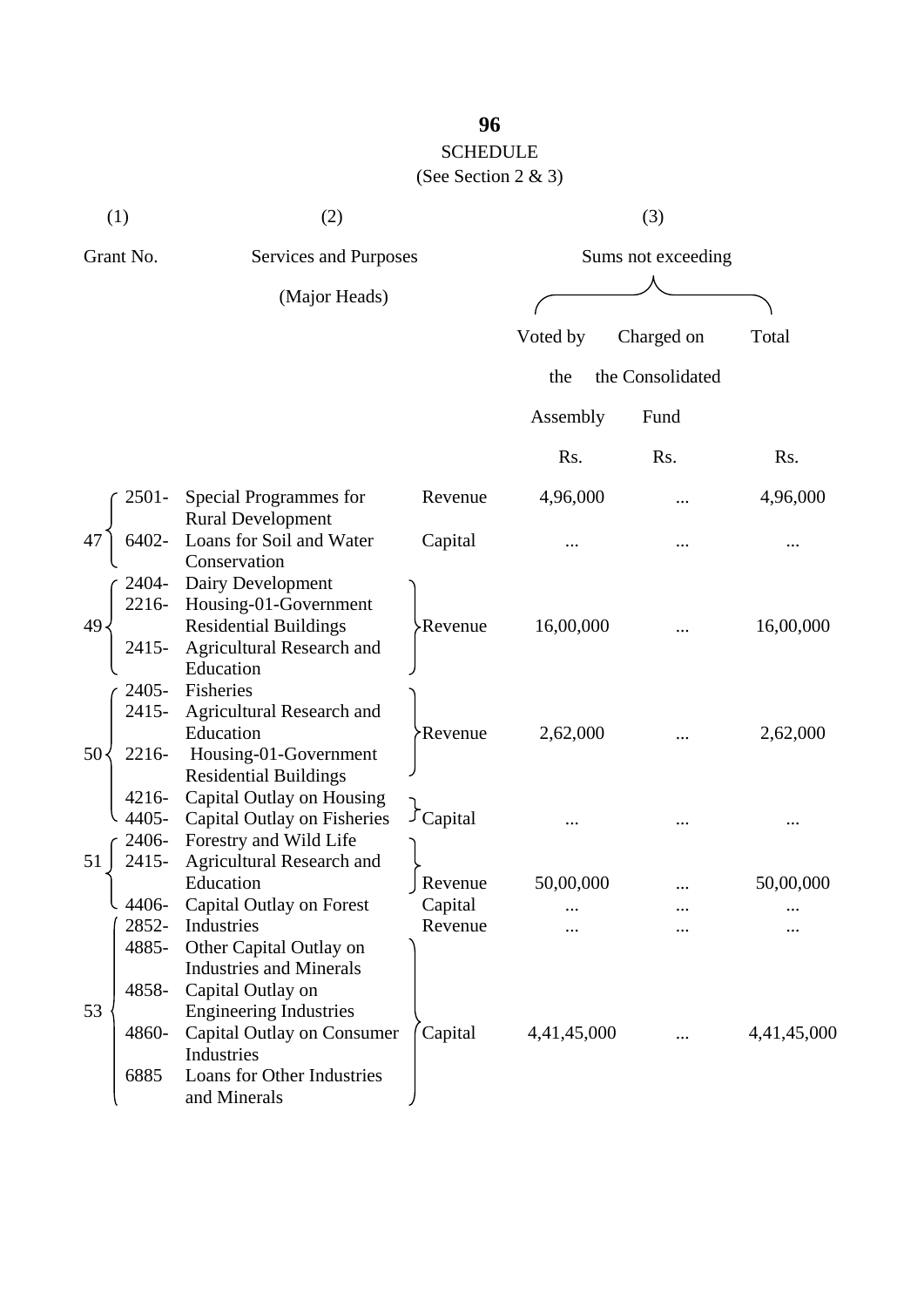# SCHEDULE

(See Section 2 & 3)

| (1)                               | (2)                                                                                                                |                    |                    | (3)              |            |
|-----------------------------------|--------------------------------------------------------------------------------------------------------------------|--------------------|--------------------|------------------|------------|
| Grant No.                         | Services and Purposes                                                                                              |                    | Sums not exceeding |                  |            |
|                                   | (Major Heads)                                                                                                      |                    |                    |                  |            |
|                                   |                                                                                                                    |                    | Voted by           | Charged on       | Total      |
|                                   |                                                                                                                    |                    | the                | the Consolidated |            |
|                                   |                                                                                                                    |                    | Assembly           | Fund             |            |
|                                   |                                                                                                                    |                    | Rs.                | Rs.              | Rs.        |
| 2851-<br>2216-<br>54<br>$4851 -$  | Village and Small Industries<br>Housing-01-Government<br><b>Residential Buildings</b><br>Capital Outlay on Village | Revenue            | 12,80,000          |                  | 12,80,000  |
| $6851 -$                          | and Small Industries<br>Loans for Village and Small<br>Industries                                                  | Capital            |                    |                  |            |
| $2851 -$<br>55<br>2216-           | Village and Small Industries<br>Housing-01-Government<br><b>Residential Buildings</b>                              | Revenue            | 30,000             |                  | 30,000     |
| $4216 -$<br>4851-<br>3054-        | Capital Outlay on Housing<br>Capital Outlay on Village<br>and Small Industries                                     | Capital<br>Revenue |                    |                  |            |
| 5054-<br>57                       | Roads and Bridges<br>Capital Outlay on Roads and                                                                   | Capital            | 55,00,000          | 4,55,692         | 55,692     |
| 3452-<br>4059-                    | <b>Bridges</b><br>Tourism<br>Capital Outlay on Public<br>Works (Tourism)                                           | Revenue            |                    |                  |            |
| 5275-<br>58 <sub>4</sub><br>5452- | Capital Outlay on Other<br><b>Communication Services</b><br>Capital Outlay on Tourism                              | Capital            | 43,07,000          |                  | 43,07,000  |
| 7452-<br>7610-<br>61              | Loans for Tourism<br>Loans to Government<br>Servants, etc                                                          | Capital            | 7,24,000           |                  | 7,24,000   |
|                                   | Total                                                                                                              | $\cdots$           | 22, 36, 18, 397    | 25,81,206        | 220,99,603 |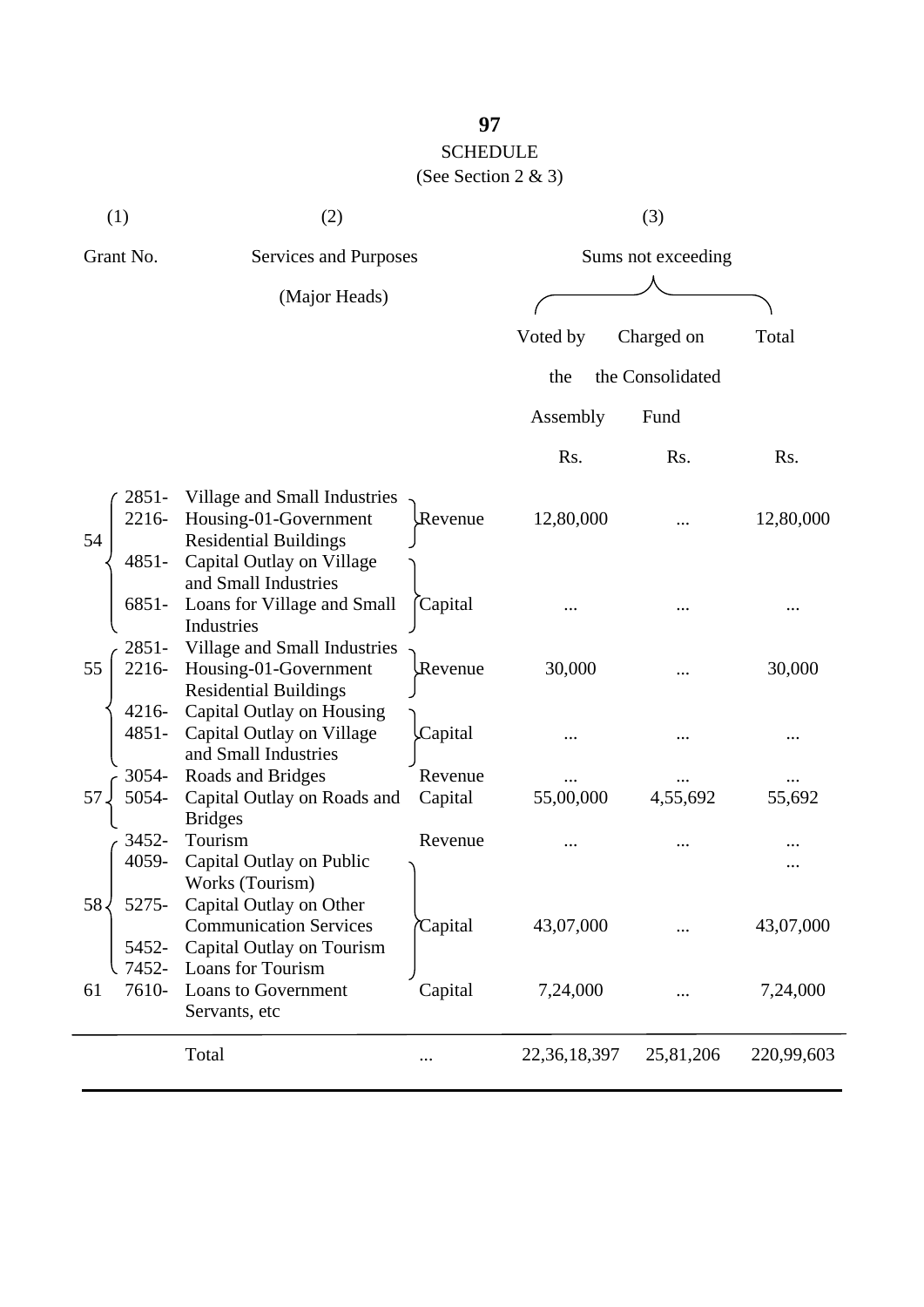### **THE MEGHALAYA APPROPRIATION (ON-ACCOUNT) ORDINANCE, 1990**

#### **Meghalaya Ordinance No. 2 of 1990**

**(Promulgated by the Governor on**  $28<sup>th</sup>$  **March, 1990)** 

(Published in the Extra-ordinary *Gazette of Meghalaya,*, dated 28th March, 1990)

#### **An**

### **Ordinance**

### **To provide for the withdrawal of certain further sums from and out of the Consolidated Fund of Meghalaya for the services of the financial year 1990-91**

WHEREAS the Legislature of the State of Meghalaya is not in session and the Governor is satisfied that circumstances exist which render it necessary for him to take immediate action for the purpose of the timely completion of financial business;

NOW, THEREFORE, the Governor of Meghalaya is pleased, in exercise of powers conferred by clause (1) of Article 213 of the Constitution, to promulgate in the Forty-first year of the Republic of India, the following Ordinance, namely:-

| Short title.                                                                                                                     | 1 | This Ordinance may be called the Meghalaya Appropriation (On<br>Account) Ordinance, 1990                                                                                                                                                                                                                                                                                                                                                                                                                                         |
|----------------------------------------------------------------------------------------------------------------------------------|---|----------------------------------------------------------------------------------------------------------------------------------------------------------------------------------------------------------------------------------------------------------------------------------------------------------------------------------------------------------------------------------------------------------------------------------------------------------------------------------------------------------------------------------|
| Withdrawal of Rs.<br>118,18,88,750 from<br>and out of the<br>Consolidated Fund of<br>Meghalaya for the<br>financial year 1990-91 | 2 | From and out of the Consolidated fund of Meghalaya there may be<br>withdrawn sums not exceeding those specified in Column (3) of the<br>Schedule amounting in aggregate to the sums of rupees one hundred<br>eight crores, eighteen lakhs, eighty eight thousand, seven hundred<br>fifty towards defraying the several charges which will come in the<br>course of payment during the period of three months beginning in<br>the first day of April, 1990 in respect of the services specified in<br>Column (2) of the Schedule. |
| Appropriation                                                                                                                    | 3 | The sums authorised to be withdrawn from and out of the<br>Consolidated Fund of Meghalaya by this Ordinance, shall be<br>appropriated for the services and purposes expressed in the Schedule<br>in relation to the financial year 1990-91.                                                                                                                                                                                                                                                                                      |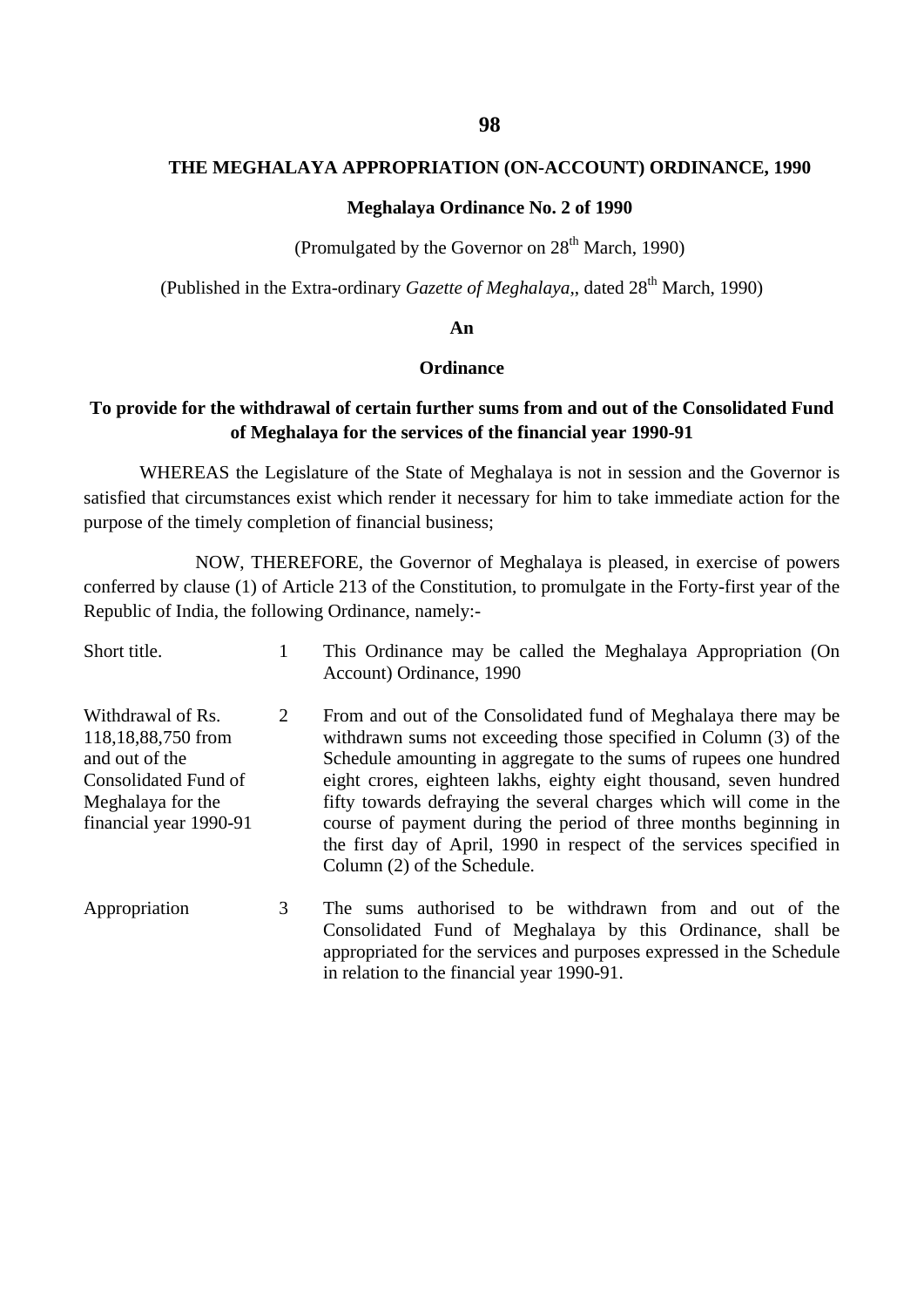## SCHEDULE

(See Section 2 & 3)

|                | (1)                                | (2)                                                       |                      | (3)         |                    |             |
|----------------|------------------------------------|-----------------------------------------------------------|----------------------|-------------|--------------------|-------------|
|                | Grant No.<br>Services and Purposes |                                                           |                      |             | Sums not exceeding |             |
|                |                                    | (Major Heads)                                             |                      |             |                    |             |
|                |                                    |                                                           |                      | Voted by    | Charged on         | Total       |
|                |                                    |                                                           |                      | the         | the Consolidated   |             |
|                |                                    |                                                           |                      | Assembly    | Fund               |             |
|                |                                    |                                                           |                      | Rs.         | Rs.                | Rs.         |
| $\mathbf{1}$   | $2011 -$                           | Parliamentary/State/Union<br><b>Territory Legislature</b> | Revenue              | 38,74,250   | 1,45,250           | 40,19,500   |
| $\overline{2}$ | 2012-                              | Governor                                                  | Revenue              | 6,250       | 20,58,250          | 20,64,500   |
| 3              | 2013-                              | <b>Council of Ministers</b>                               | Revenue              | 21,75,000   |                    | 21,75,000   |
| 4              | 2014-                              | Administration of Justice.                                | Revenue              | 18,32,500   | 3,02,500           | 21,35,000   |
| 5              | $2015 -$                           | Elections                                                 | Revenue              | 28,35,000   |                    | 28,35,000   |
|                | 2029-                              | <b>Land Revenue</b>                                       |                      |             |                    |             |
|                | 2245-                              | Relief on account of Natural<br>Calamities                |                      |             |                    |             |
|                | 2250-                              | <b>Other Social Services</b>                              | Revenue <sup>*</sup> | 58,76,500   |                    | 58,76,500   |
|                | 3475-                              | Other General Economic                                    |                      |             |                    |             |
| 6              |                                    | Services-201-Land Ceilings                                |                      |             |                    |             |
|                | $6225 -$                           | Loans for Welfare of                                      |                      |             |                    |             |
|                |                                    | Scheduled Castes,                                         |                      |             |                    |             |
|                |                                    | <b>Scheduled Tribes etc</b>                               |                      |             |                    |             |
|                | 6250                               | Loans for Other Social                                    | Capital              | 2,500       |                    | 2,500       |
|                |                                    | <b>Services</b>                                           |                      |             |                    |             |
|                | 6401-                              | Loans for Crop Husbandry                                  |                      |             |                    |             |
| 7              | 2030-                              | <b>Stamps and Registration</b>                            | Revenue              | 2,07,500    |                    | 2,07,500    |
| 8              | 2039-                              | <b>State Excise</b>                                       | Revenue              | 18,07,500   |                    | 18,07,500   |
|                | 2040-                              | Sale Tax                                                  |                      |             |                    |             |
| 9              | 2045-                              | Other Taxes and Duties on                                 | Revenue }            | 13,10,000   |                    | 13,10,000   |
|                |                                    | <b>Commodities and Services</b>                           |                      |             |                    |             |
|                | 2041-                              | <b>Taxes on Vehicles</b>                                  |                      |             |                    |             |
|                | 2070-                              | <b>Other Administrative</b>                               |                      |             |                    |             |
|                |                                    | Services Purchase and                                     | Revenue              | 82, 31, 250 |                    | 82, 31, 250 |
| 10             |                                    | Maintenance of Transport                                  |                      |             |                    |             |
|                | $3055 -$                           | Road Transport                                            |                      |             |                    |             |
|                | 5055-                              | Capital Outlay on Roads                                   | Capital              | 68,25,000   |                    | 68,25,000   |
|                |                                    | Transport                                                 |                      |             |                    |             |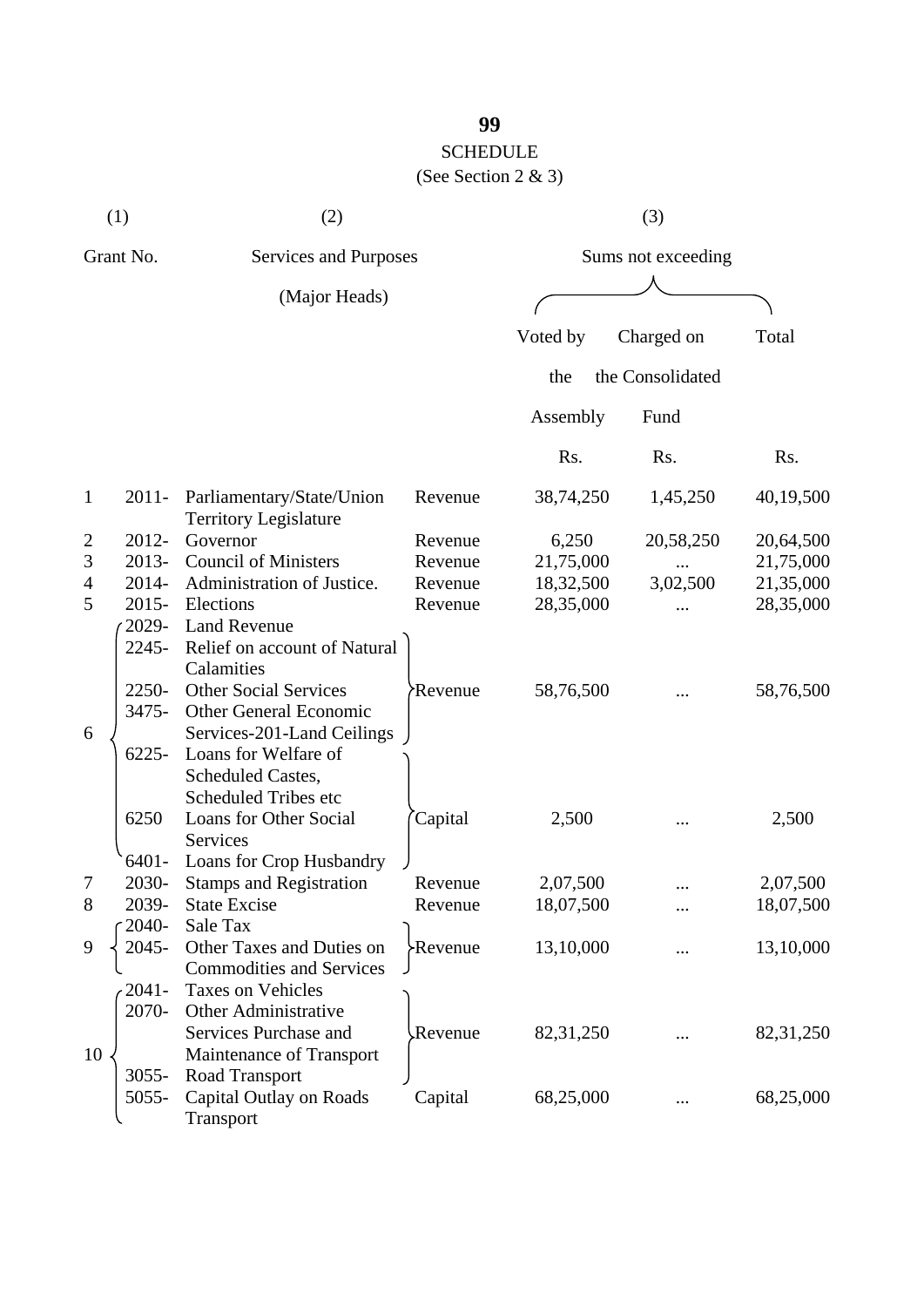(See Section 2 & 3)

| (1)       |                                     | (2)                                                                                                                                                                                                                                               |                    | (3)                   |                  |                       |  |
|-----------|-------------------------------------|---------------------------------------------------------------------------------------------------------------------------------------------------------------------------------------------------------------------------------------------------|--------------------|-----------------------|------------------|-----------------------|--|
| Grant No. |                                     | Services and Purposes                                                                                                                                                                                                                             |                    | Sums not exceeding    |                  |                       |  |
|           |                                     | (Major Heads)                                                                                                                                                                                                                                     |                    |                       |                  |                       |  |
|           |                                     |                                                                                                                                                                                                                                                   |                    | Voted by              | Charged on       | Total                 |  |
|           |                                     |                                                                                                                                                                                                                                                   |                    | the                   | the Consolidated |                       |  |
|           |                                     |                                                                                                                                                                                                                                                   |                    | Assembly              | Fund             |                       |  |
|           |                                     |                                                                                                                                                                                                                                                   |                    | Rs.                   | Rs.              | Rs.                   |  |
| 11        | 2045-<br>$2501 -$<br>2801-<br>2810- | Other Taxes and Duties on<br>Commodities and<br>Services-II-Inspectorate of<br>Electricity<br>Special programme for<br><b>Rural Development</b><br><b>Integrated Rural Energy</b><br>Programme.<br>Power<br>Non-Conventional Sources<br>of Energy | Revenue            | 1,60,90,000           |                  | 1,60,90,000           |  |
| 12        | 6801-<br>2047-                      | Loans for Power Projects<br><b>Other Fiscal Services</b><br>Promotion of Small<br>Savings                                                                                                                                                         | Capital<br>Revenue | 2,59,25,000<br>92,500 |                  | 2,59,25,000<br>92,500 |  |
|           | 2048-                               | Appropriation for<br>reduction of avoidance of<br>debt (Charged)                                                                                                                                                                                  | Revenue            |                       |                  |                       |  |
|           | 2049-                               | <b>Interest Payments</b>                                                                                                                                                                                                                          | Revenue            | $\ddotsc$             | 4,78,62,500      | 4,78,62,500           |  |
|           | $2051 -$                            | (Charged)<br><b>Public Service</b><br>Commission (Charged)                                                                                                                                                                                        | Revenue            |                       | 5,45,000         | 5,45,000              |  |
| 13        | 2052-<br>$2051 -$<br>$3451 -$       | <b>Secretariat General</b><br>Service-I-Civil<br>Departments<br>Secretariat-Social and<br><b>Community Services-I-</b><br><b>Civil Departments</b><br>Secretariat-Economic<br>Services-I-Civil<br>Departments                                     | Revenue            | 1,83,34,250           |                  | 1,83,34,250           |  |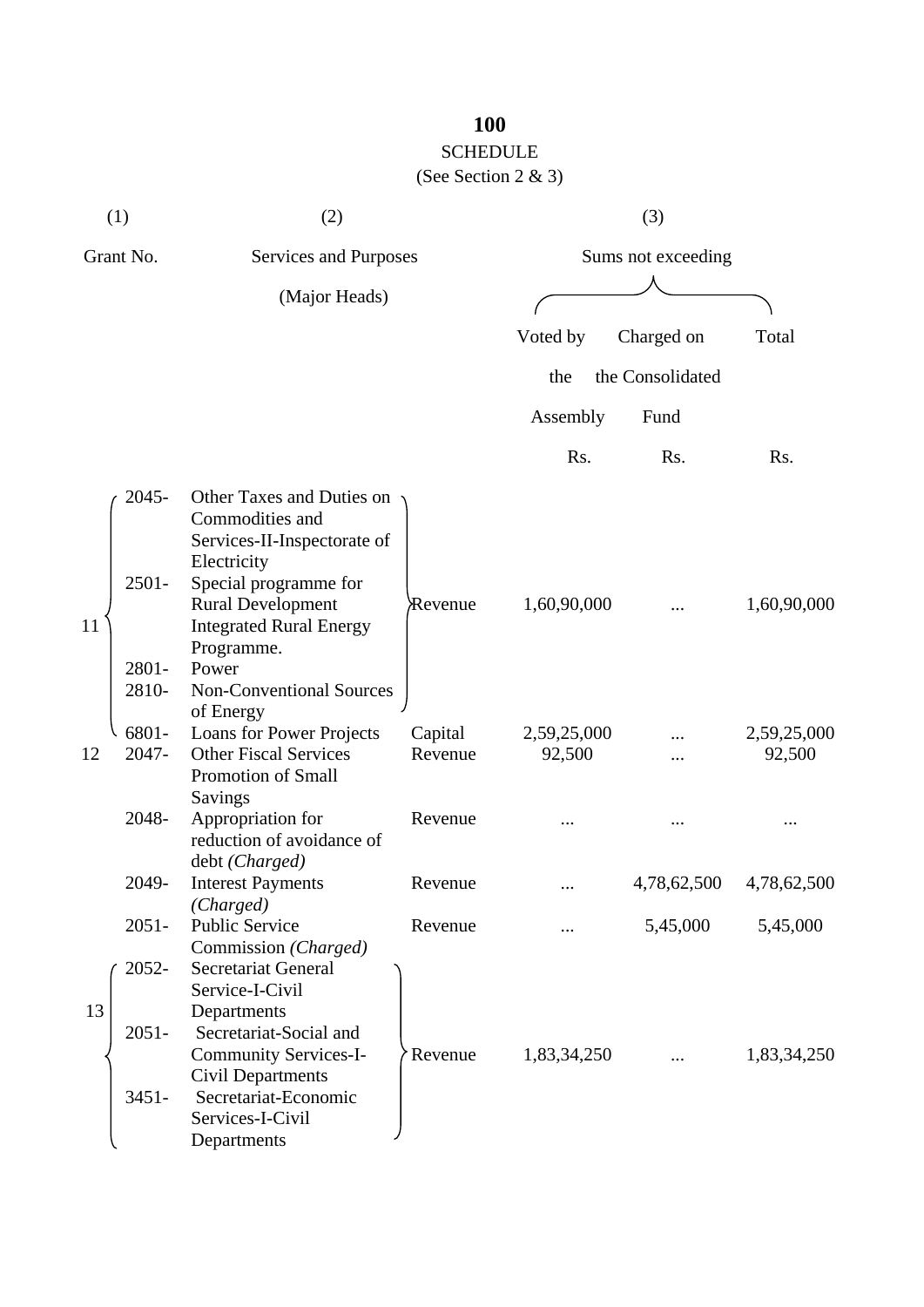### SCHEDULE

### (See Section 2 & 3)

| (1)       |                | (2)                                                                                                           | (3)     |                    |                  |             |
|-----------|----------------|---------------------------------------------------------------------------------------------------------------|---------|--------------------|------------------|-------------|
| Grant No. |                | Services and Purposes                                                                                         |         | Sums not exceeding |                  |             |
|           |                | (Major Heads)                                                                                                 |         |                    |                  |             |
|           |                |                                                                                                               |         | Voted by           | Charged on       | Total       |
|           |                |                                                                                                               |         | the                | the Consolidated |             |
|           |                |                                                                                                               |         | Assembly           | Fund             |             |
|           |                |                                                                                                               |         | Rs.                | Rs.              | Rs.         |
| 14        | 2053-          | <b>District Administration</b>                                                                                | Revenue | 57,85,000          |                  | 57,85,000   |
| 15        | 2054-          | <b>Treasury and Accounts</b>                                                                                  | Revenue | 30,67,500          |                  | 30,67,500   |
|           | 2055-<br>2070- | Administration<br>Police<br><b>Other Administrative</b>                                                       |         |                    |                  |             |
|           |                | Services Fire Protection and<br>Control                                                                       | Revenue | 6,25,39,250        |                  | 6,25,39,250 |
| 16        | 2216-          | Housing-01-Government<br><b>Residential Buildings</b>                                                         |         |                    |                  |             |
|           | 2059-          | Capital Outlay on Public<br>Works (Police)                                                                    |         |                    |                  |             |
|           | 4216-          | Capital Outlay on Housing<br>(Police)                                                                         | Capital | 69,25,000          |                  | 69,25,000   |
|           | 2056-          | Jails                                                                                                         | Revenue | 20,70,000          |                  | 20,70,000   |
| 17        | 4059-          | Capital Outlay on Public<br>Works (Jails)                                                                     | Capital |                    |                  |             |
|           | 2058-<br>4058- | <b>Stationery and Printing</b><br>Capital Outlay on                                                           | Revenue | 55,25,000          |                  | 55,25,000   |
| 18        | 4216-          | <b>Stationery and Printing</b><br>Capital Outlay on Housing-<br>01-Government Residential<br><b>Buildings</b> | Capital | 11,25,000          |                  | 11,25,000   |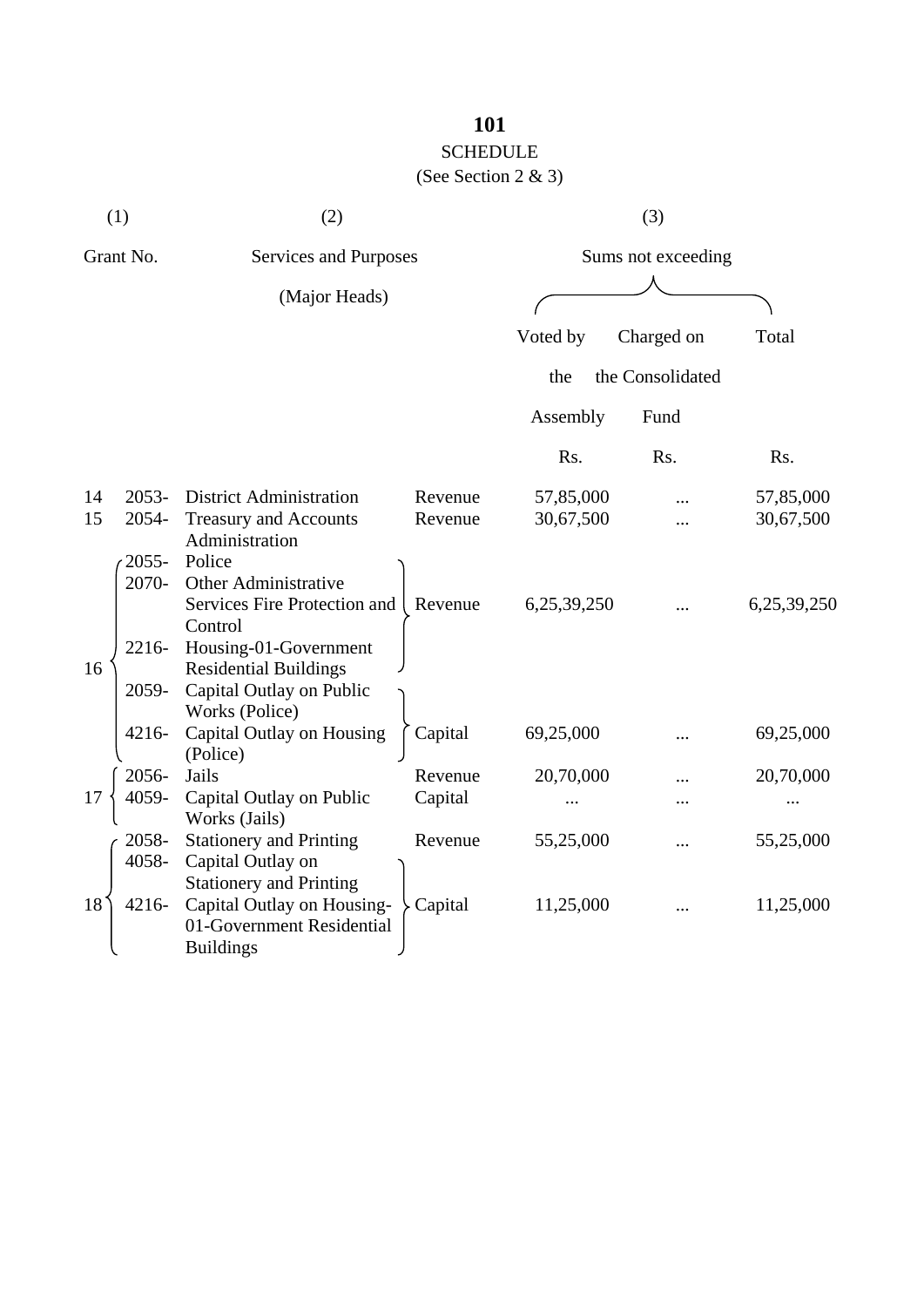(See Section 2 & 3)

| (1)       |                                                             | (2)                                                                                                                                                                                                                                                                                                                                                               |         | (3)                |                  |             |  |
|-----------|-------------------------------------------------------------|-------------------------------------------------------------------------------------------------------------------------------------------------------------------------------------------------------------------------------------------------------------------------------------------------------------------------------------------------------------------|---------|--------------------|------------------|-------------|--|
| Grant No. |                                                             | Services and Purposes                                                                                                                                                                                                                                                                                                                                             |         | Sums not exceeding |                  |             |  |
|           |                                                             | (Major Heads)                                                                                                                                                                                                                                                                                                                                                     |         |                    |                  |             |  |
|           |                                                             |                                                                                                                                                                                                                                                                                                                                                                   |         | Voted by           | Charged on       | Total       |  |
|           |                                                             |                                                                                                                                                                                                                                                                                                                                                                   |         | the                | the Consolidated |             |  |
|           |                                                             |                                                                                                                                                                                                                                                                                                                                                                   |         | Assembly           | Fund             |             |  |
|           |                                                             |                                                                                                                                                                                                                                                                                                                                                                   |         | Rs.                | Rs.              | Rs.         |  |
| 19        | 2052-<br>2059-<br>2203-<br>2204-<br>2210-<br>2216-<br>4059- | <b>Secretariat General Service-</b><br>I-Public Works<br>Departments Secretariat-<br><b>Public Works</b><br>2202- General Education<br><b>Technical Education</b><br><b>Buildings</b><br>Sports etc, buildings<br>2205- Art and Culture<br>Medical and Public Health<br>Housing-01-Government<br>Residential Buildings (i/c P.<br>W.D<br>Capital Outlay on Public | Revenue | 4,05,93,000        |                  | 4,05,93,000 |  |
|           | 4202-<br>4210-<br>4216-<br>4403-<br>4404-                   | Works<br>Capital Outlay on<br>Education, Sports etc<br>Capital Outlay on Medical<br>and Public Health<br>Capital Outlay on Housing-<br>01-Government Residential<br>Buildings (i/c P. W. D)<br>Capital Outlay on Animal<br>Husbandry<br>Capital Outlay on Dairy                                                                                                   | Capital | 2,39,03,750        |                  | 2,39,03,750 |  |
|           | 2070-                                                       | Development<br>Other Administrative                                                                                                                                                                                                                                                                                                                               | Revenue | 82,52,500          |                  | 82,52,500   |  |
| 20        | 4059-                                                       | Services-Civil Defence and<br>Home Guards<br>Capital Outlay on Public<br>Works (Civil Defence and<br>Home Guards)                                                                                                                                                                                                                                                 | Capital |                    |                  |             |  |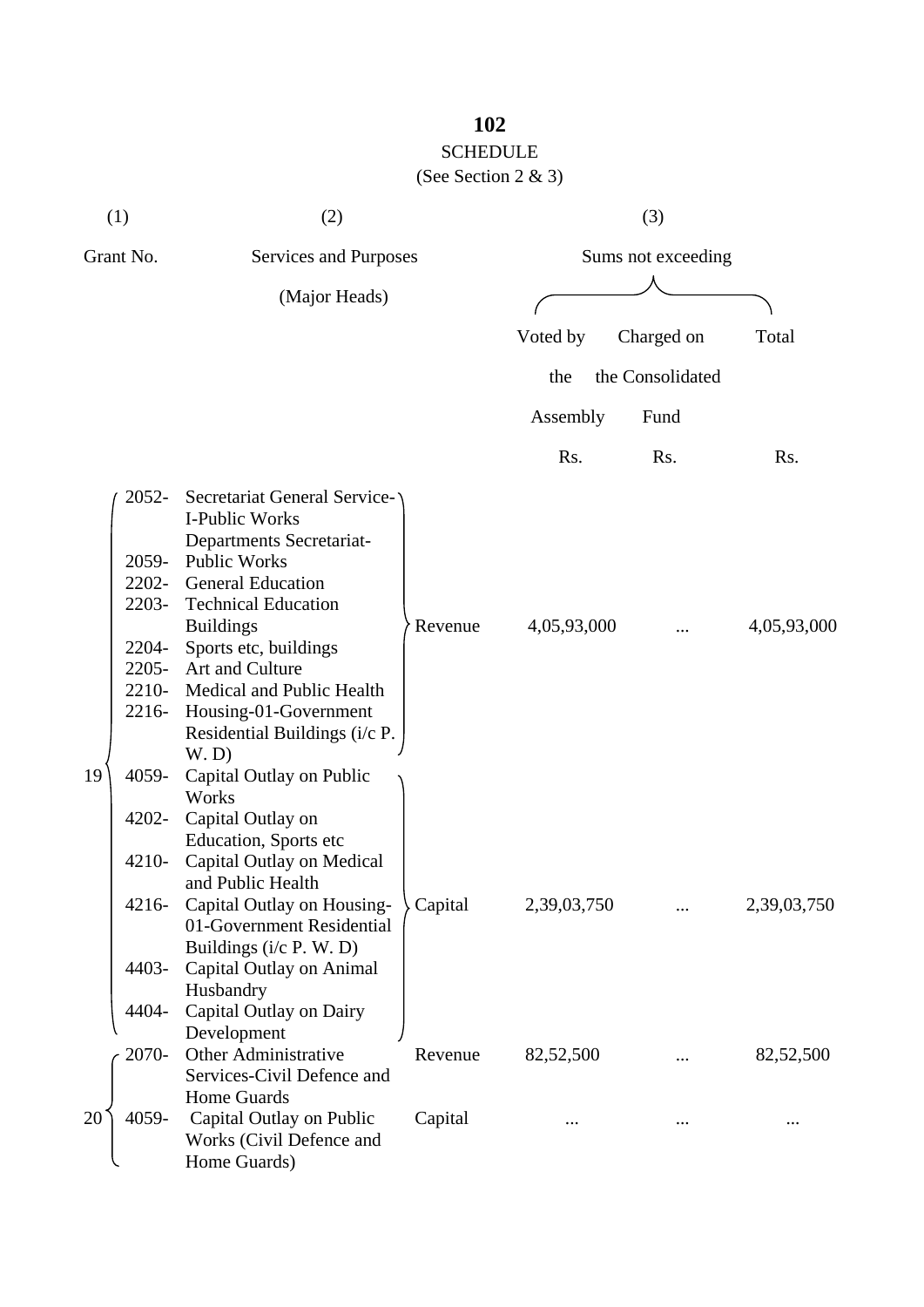(See Section 2 & 3)

| (1)       |                                              | (2)                                                                                                                                                           |         | (3)                |                  |              |  |
|-----------|----------------------------------------------|---------------------------------------------------------------------------------------------------------------------------------------------------------------|---------|--------------------|------------------|--------------|--|
| Grant No. |                                              | Services and Purposes                                                                                                                                         |         | Sums not exceeding |                  |              |  |
|           |                                              | (Major Heads)                                                                                                                                                 |         |                    |                  |              |  |
|           |                                              |                                                                                                                                                               |         | Voted by           | Charged on       | Total        |  |
|           |                                              |                                                                                                                                                               |         | the                | the Consolidated |              |  |
|           |                                              |                                                                                                                                                               |         |                    |                  |              |  |
|           |                                              |                                                                                                                                                               |         | Assembly           | Fund             |              |  |
|           |                                              |                                                                                                                                                               |         | Rs.                | Rs.              | Rs.          |  |
|           | $2075 -$<br>2202-<br>2203-                   | Miscellaneous Services-<br>104-Pensions and Awards<br>in consideration of<br>Distinguished Services<br><b>General Education</b><br><b>Technical Education</b> |         |                    |                  |              |  |
| 21        | 2204-<br>$2205 -$<br>2236-<br>3425-<br>3454- | Sports and Youth Services<br>Art and Culture<br>Nutrition<br>Other Scientific Research<br>Census Surveys and<br><b>Statistics</b>                             | Revenue | 15,81,87,000       |                  | 15,81,87,000 |  |
|           | 4202-<br>6202-                               | Capital Outlay on<br>Education, Sports, Art and<br>Culture<br>Loans for Education,<br>Sports, Art and Culture                                                 | Capital | 1,25,000           |                  | 1,25,000     |  |
| 22        | 2070-<br>2216-                               | <b>Other Administrative</b><br>Services-IV-Guests<br>Houses, Government<br>Hostels, etc<br>Housing-01-Government<br>Residential Buildings (i/c<br>G. A. D)    | Revenue | 43,54,250          |                  | 43,54,250    |  |
|           | 4059-                                        | Capital Outlay on Public                                                                                                                                      | Capital |                    |                  |              |  |
| 23        | 2070-                                        | Works $((i/c G. A. D))$<br><b>Other Administrative</b><br>Services-V-Training,<br>Vigilance, Administration                                                   | Revenue | 3,87,500           |                  | 3,87,500     |  |
| 24        | $2071 -$                                     | of Citizenship Act, etc<br>Pension and other<br><b>Retirement Benefits</b>                                                                                    | Revenue | 1,25,00,000        |                  | 1,25,00,000  |  |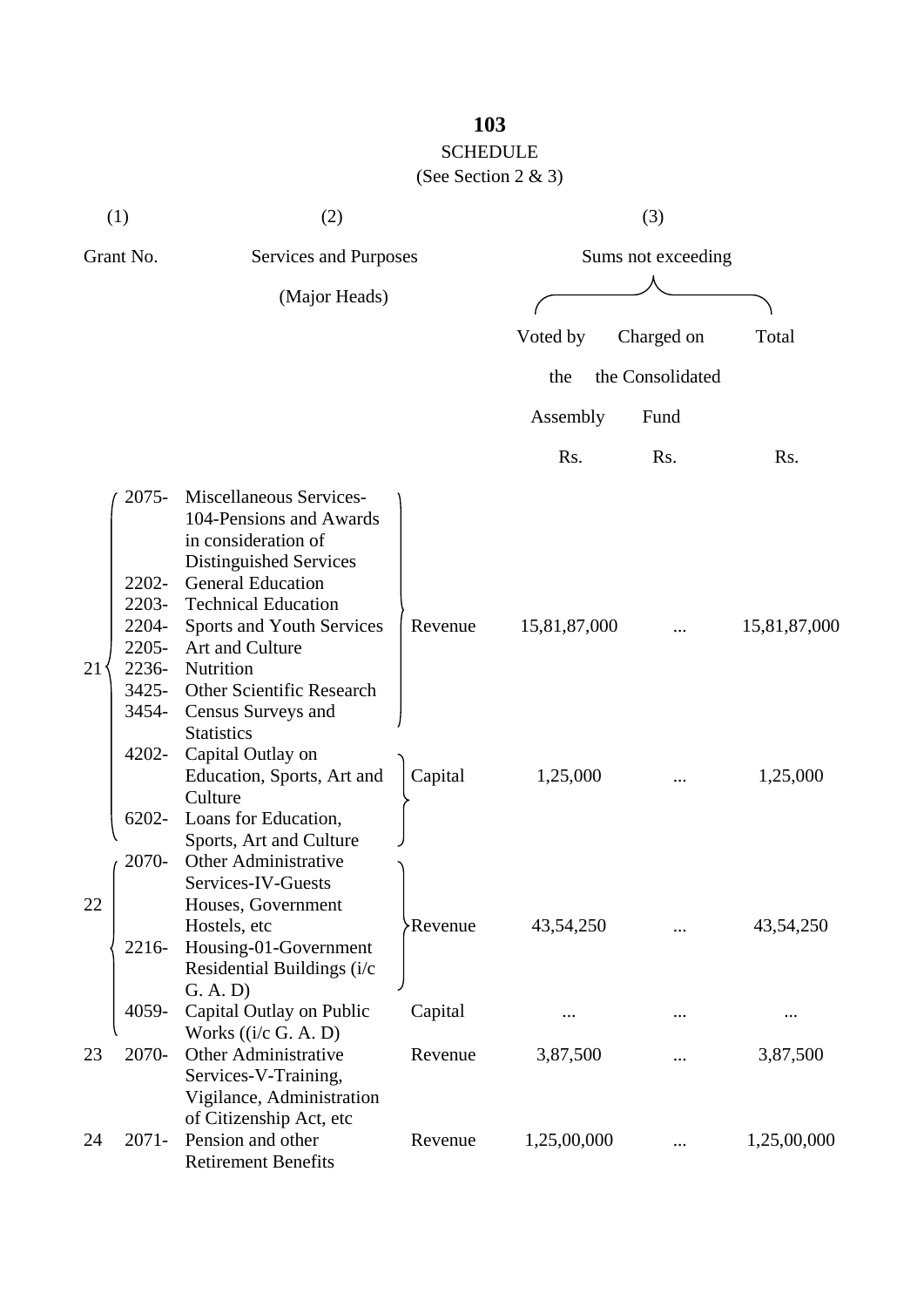(See Section 2 & 3)

| (1)                  | (2)                                                     |         |                    | (3)              |                |  |
|----------------------|---------------------------------------------------------|---------|--------------------|------------------|----------------|--|
| Grant No.            | Services and Purposes                                   |         | Sums not exceeding |                  |                |  |
|                      | (Major Heads)                                           |         |                    |                  |                |  |
|                      |                                                         |         | Voted by           | Charged on       | Total          |  |
|                      |                                                         |         |                    |                  |                |  |
|                      |                                                         |         | the                | the Consolidated |                |  |
|                      |                                                         |         | Assembly           | Fund             |                |  |
|                      |                                                         |         | Rs.                | Rs.              | Rs.            |  |
| 2070-                | Other Administrative                                    |         |                    |                  |                |  |
|                      | Services-VI-State Lotteries                             | Revenue | 2,40,000           |                  | 2,40,000       |  |
| 25<br>2075-          | Miscellaneous General                                   |         |                    |                  |                |  |
| 2210-                | Services<br>Medical and Public Health                   | Revenue | 6,01,88,000        |                  | 6,01,88,000    |  |
| $2211 -$             | <b>Family Welfare</b>                                   |         |                    | $\cdots$         |                |  |
| 26<br>4210-          | Capital Outlay on Medical                               |         |                    |                  |                |  |
|                      | and Public Health                                       |         |                    |                  | 65,00,000      |  |
| 4211-                | Capital Outlay on Family<br>Welfare                     | Capital | 65,00,000          |                  |                |  |
| 2215-                | Water Supply and                                        |         |                    |                  |                |  |
|                      | Sanitation                                              | Revenue | 3,22,15,250        |                  | 3, 22, 15, 250 |  |
| 2216-                | Housing                                                 |         |                    |                  |                |  |
| $4215 -$             | Capital Outlay on Water                                 |         |                    |                  |                |  |
| 27                   | <b>Supply and Sanitation</b>                            |         |                    |                  |                |  |
| 4216-                | Capital Outlay on Housing-<br>01-Government Residential | Capital | 4,87,50,000        |                  | 4,87,50,000    |  |
|                      | <b>Buildings</b>                                        |         |                    |                  |                |  |
| $6215 -$             | Loans for Sanitation and                                |         |                    |                  |                |  |
|                      | Water Supply                                            |         |                    |                  |                |  |
| 2216-<br>4216-<br>28 | Housing<br>Capital Outlay on Housing                    | Revenue | 72,48,750          |                  | 72,48,750      |  |
| 6216-                | Loans for Housing                                       | Capital | 3,87,500           |                  | 3,87,500       |  |
| 2217-                | <b>Urban Development</b>                                | Revenue | 26,05,250          |                  | 26,05,250      |  |
|                      | Municipal Administration                                |         |                    |                  |                |  |
| 6217-<br>29          | Loans for Urban                                         | Capital | $\ddotsc$          |                  |                |  |
| 2217-                | Development<br><b>Urban Development</b>                 | Revenue | 1,01,42,250        |                  | 1,01,42,250    |  |
| 4216-<br>30          | Capital Outlay on Housing                               |         |                    |                  |                |  |
| 4217-                | Capital Outlay on Urban                                 | Capital | 2,75,000           |                  | 2,75,000       |  |
|                      | Development                                             |         |                    |                  |                |  |
|                      |                                                         |         |                    |                  |                |  |
| 2220-<br>31          | <b>Information and Publicity</b>                        | Revenue | 44,75,000          | $\cdots$         | 44,75,000      |  |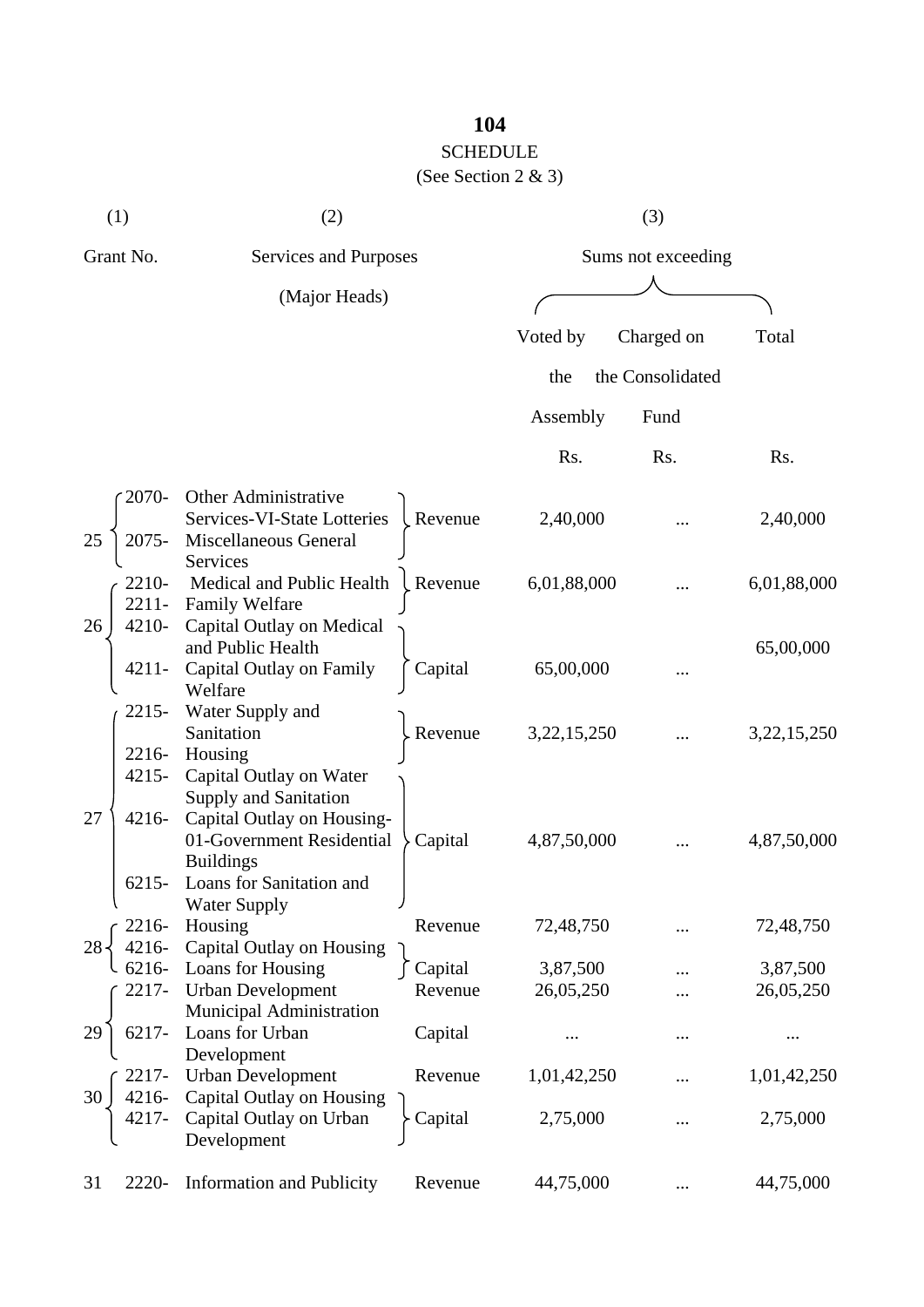### SCHEDULE (See Section 2 & 3)

| (1)       |          | (2)                                             |          | (3)                |                  |             |  |
|-----------|----------|-------------------------------------------------|----------|--------------------|------------------|-------------|--|
| Grant No. |          | Services and Purposes                           |          | Sums not exceeding |                  |             |  |
|           |          | (Major Heads)                                   |          |                    |                  |             |  |
|           |          |                                                 |          | Voted by           | Charged on       | Total       |  |
|           |          |                                                 |          | the                | the Consolidated |             |  |
|           |          |                                                 |          | Assembly           | Fund             |             |  |
|           |          |                                                 |          | Rs.                | Rs.              | Rs.         |  |
|           | 2230-    | Labour and Employment-                          |          |                    |                  |             |  |
|           |          | 01-Labour                                       |          |                    |                  |             |  |
|           | 2230-    | Labour and Employment-<br>$01$ -Labour- $(A)$ - |          |                    |                  |             |  |
| 32        |          | <b>Inspectorate of Factories</b>                | Revenue  | 47,79,750          |                  | 47,79,750   |  |
|           |          | and Steam Boilers.                              |          |                    |                  |             |  |
|           | 2230-    | Labour and Employment-                          |          |                    |                  |             |  |
|           |          | 02-Employment and -03-                          |          |                    |                  |             |  |
|           |          | Taining                                         |          |                    |                  |             |  |
|           | 3456-    | Civil Supplies                                  |          |                    |                  |             |  |
|           | 2408-    | Food Storage and                                | >Revenue | 22,80,000          |                  | 22,80,000   |  |
| 33        |          | Warehousing                                     |          |                    |                  |             |  |
|           | 4408-    | Capital Outlay on Food                          | Capital  | 20,750             |                  | 20,750      |  |
|           | 2235-    | Storage and Warehousing<br>Social Security and  | Revenue  |                    |                  |             |  |
|           |          | Welfare-01-Rehabilitation                       |          |                    |                  |             |  |
|           | $6235 -$ | Loans for Social Security                       | Capital  |                    |                  |             |  |
| 34        |          | and Welfare-60-Other                            |          |                    |                  |             |  |
|           |          | Social Security and                             |          |                    |                  |             |  |
|           | ╰        | <b>Welfare Programmes</b>                       |          |                    |                  |             |  |
|           | 2225-    | Welfare of Scheduled                            |          |                    |                  |             |  |
|           |          | <b>Castes, Scheduled Tribes</b>                 |          |                    |                  |             |  |
|           |          | and other Backward                              |          |                    |                  |             |  |
|           |          | Classes.                                        | Revenue  | 1,64,40,750        |                  | 1,64,40,750 |  |
| 35        | 2235-    | Social Security and<br>Welfare                  |          |                    |                  |             |  |
|           | 2236-    | Nutrition (Social Welfare)                      |          |                    |                  |             |  |
|           | 4059-    | Capital Outlay on Public                        | Capital  | 1,20,000           |                  | 1,20,000    |  |
|           |          | Works (Social Welfare)                          |          |                    |                  |             |  |
|           |          |                                                 |          |                    |                  |             |  |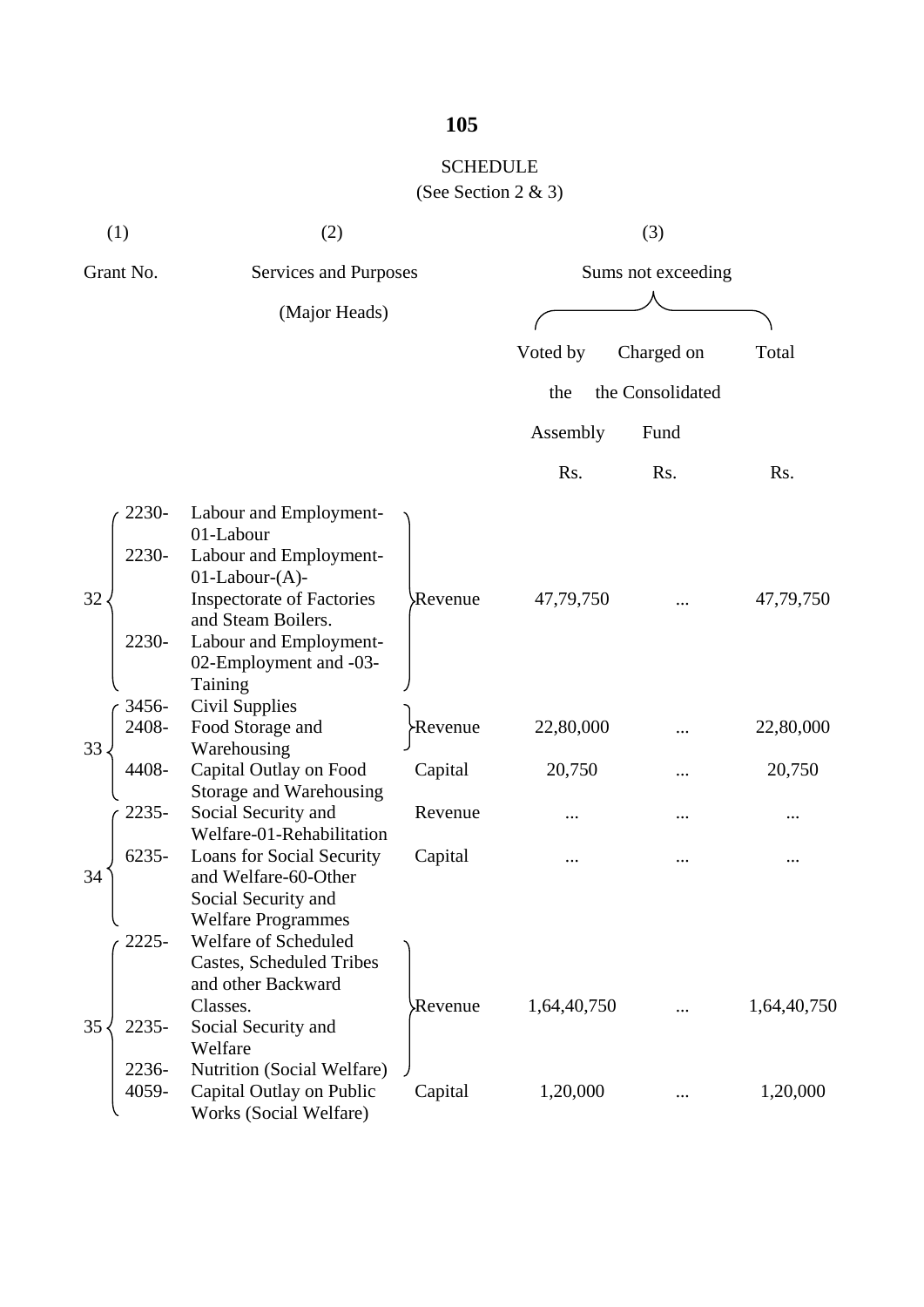# SCHEDULE

(See Section 2 & 3)

| (1)                        | (2)                                                                                                       |         |                    | (3)              |             |
|----------------------------|-----------------------------------------------------------------------------------------------------------|---------|--------------------|------------------|-------------|
| Grant No.                  | Services and Purposes                                                                                     |         | Sums not exceeding |                  |             |
|                            | (Major Heads)                                                                                             |         |                    |                  |             |
|                            |                                                                                                           |         | Voted by           | Charged on       | Total       |
|                            |                                                                                                           |         | the                | the Consolidated |             |
|                            |                                                                                                           |         | Assembly           | Fund             |             |
|                            |                                                                                                           |         | Rs.                | Rs.              | Rs.         |
| 2235-                      | Social Security and<br>Welfare-60-Other Social<br>Security and Welfare<br>Programmes                      | Revenue | 1,04,500           |                  | 1,04,500    |
| 36<br>$6235 -$             | Loans for Social Security<br>and Welfare-60-Other<br>Social Security and Welfare<br>Programmes            | Capital |                    |                  |             |
| 2235-<br>37                | Social Security and<br>Welfare-E-60-Other Social<br>Security and Welfare<br>Programmes                    |         |                    |                  |             |
| 2075-                      | Miscellaneous General<br>Services-104-Pension and<br>Awards in consideration of<br>distinguished services | Revenue | 2,30,750           |                  | 2,30,750    |
| 2250-<br>38                | <b>Other Social Services</b>                                                                              | Revenue | 8,000              |                  | 8000        |
| $3451 -$<br>39             | Secretariat-Economic<br>Services-II-Planning Board<br>and attached Offices.                               | Revenue | 35, 53, 750        |                  | 35,53,750   |
| 2425-<br>4425-             | Co-operation<br>Capital Outlay on Co-<br>operation                                                        | Revenue | 74,95,000          |                  | 74,95,000   |
| 4435-<br>40                | Capital Outlay on other<br><b>Agricultural Programmes</b>                                                 | Capital | 45,72,500          |                  | 45,72,500   |
| $6425 -$<br>2552-<br>4552- | Loans for Co-operation<br><b>North Eastern Areas</b><br>Capital Outlay on North                           | Revenue | 33,75,000          |                  | 33,75,000   |
| 41<br>6552-                | <b>Eastern Areas</b><br>Loans for North Eastern<br>Areas                                                  | Capital | 2,02,50,000        |                  | 2,02,50,000 |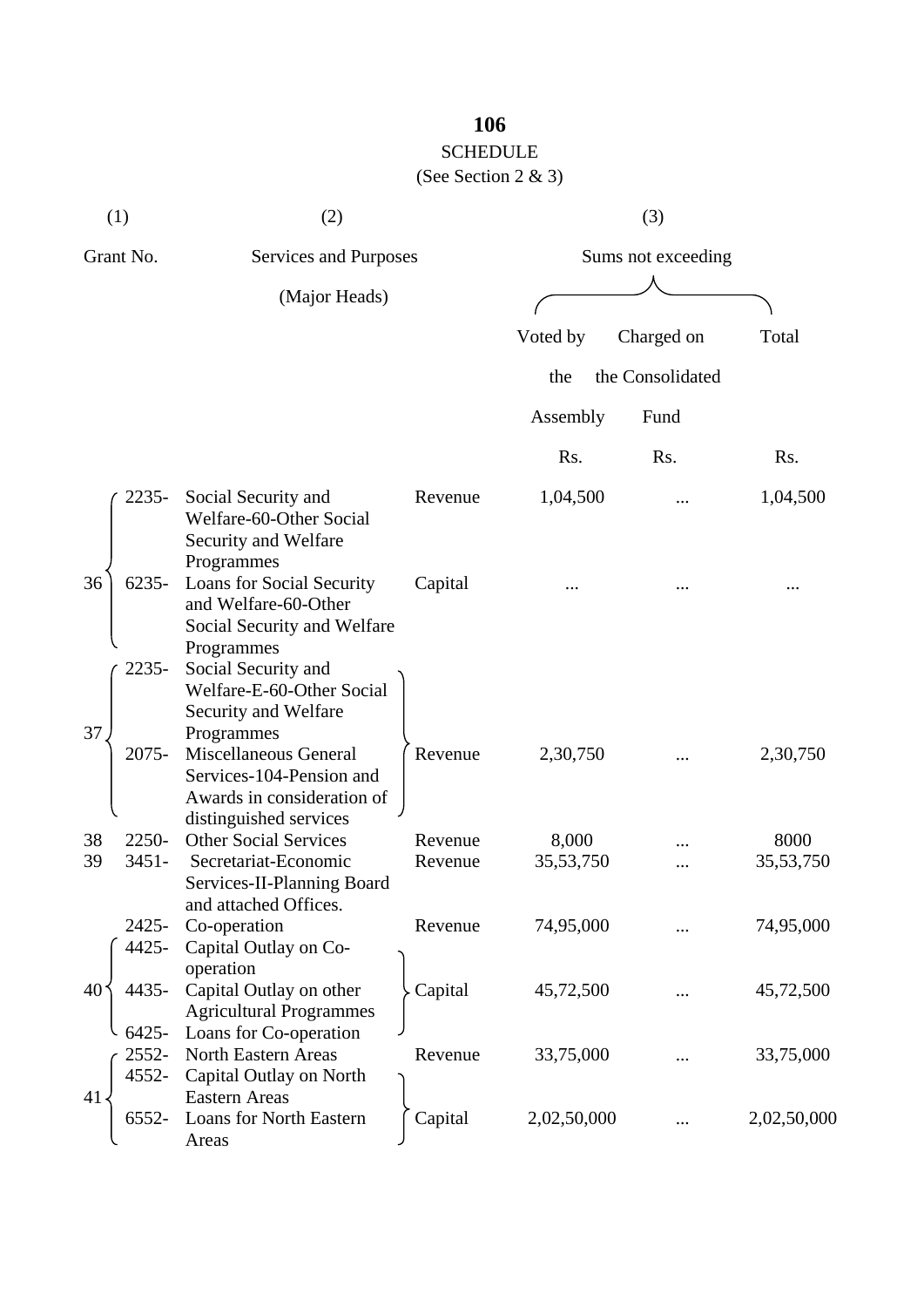## SCHEDULE

## (See Section 2 & 3)

|           | (1)                                       | (2)                                                                                                                                                                                                          |         |                    | (3)              |             |  |
|-----------|-------------------------------------------|--------------------------------------------------------------------------------------------------------------------------------------------------------------------------------------------------------------|---------|--------------------|------------------|-------------|--|
| Grant No. |                                           | Services and Purposes                                                                                                                                                                                        |         | Sums not exceeding |                  |             |  |
|           |                                           | (Major Heads)                                                                                                                                                                                                |         |                    |                  |             |  |
|           |                                           |                                                                                                                                                                                                              |         | Voted by           | Charged on       | Total       |  |
|           |                                           |                                                                                                                                                                                                              |         | the                | the Consolidated |             |  |
|           |                                           |                                                                                                                                                                                                              |         | Assembly           | Fund             |             |  |
|           |                                           |                                                                                                                                                                                                              |         | Rs.                | Rs.              | Rs.         |  |
| 42        | 3454-                                     | Census, Surveys and Statistics-<br>02-Surveys and Statistics                                                                                                                                                 | Revenue | 19,40,250          |                  | 19,40,250   |  |
| 43        | 3475-<br>2216-<br>2401-<br>2415-          | <b>Other General Economic</b><br>Services-Regulation of<br>Weights and Measures.<br>Housing-01-Government<br><b>Residential Buildings</b><br>Crop Husbandry<br><b>Agricultural Research and</b><br>Education | Revenue | 8,62,750           |                  | 8,62,750    |  |
| 44        | 2435-<br>2702-<br>2250-<br>2216-<br>4401- | Other Agricultural<br>Programmes<br>Minor Irrigation<br><b>Other Social Services</b><br>Housing<br>Capital Outlay on Crop                                                                                    | Revenue | 4,29,91,000        |                  | 4,29,91,000 |  |
|           | 4702-<br>4416-<br>6401-<br>2701-          | Husbandry<br>Capital Outlay on Minor<br>Irrigation<br>Investment in Agricultural<br><b>Financial Institutions</b><br>Loans for Crop Husbandry<br>Medium Irrigation-II-Works                                  | Capital | 87,50,000          |                  | 87,50,000   |  |
| 45        | 2711-                                     | under Embankment and<br>Drainage Wing P. W. D<br><b>Medium Irrigation Projects</b><br>Irrigation Navigation, Drainage<br>and Flood Control Projects                                                          | Revenue | 5,50,000           | $\cdots$         | 5,50,000    |  |
|           | 4701-<br>$1471 -$                         | Capital Outlay on Medium<br>Irrigation<br>Capital Outlay on Flood<br><b>Control Projects</b>                                                                                                                 | Capital | 46,75,000          | $\cdots$         | 46,75,000   |  |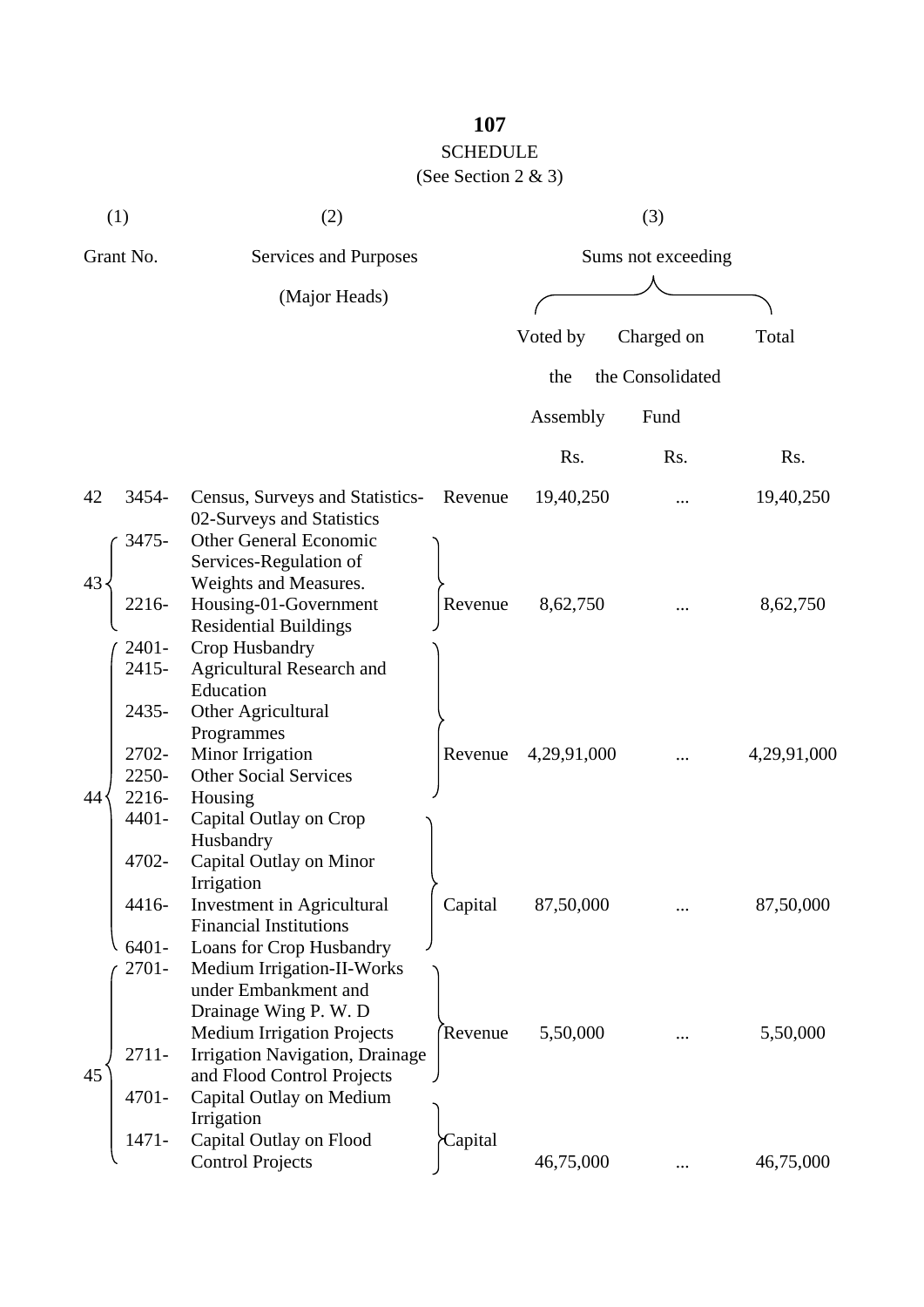## SCHEDULE

## (See Section 2 & 3)

| (1)               | (2)                                                                 |                                |                    | (3)              |             |
|-------------------|---------------------------------------------------------------------|--------------------------------|--------------------|------------------|-------------|
| Grant No.         | Services and Purposes                                               |                                | Sums not exceeding |                  |             |
|                   | (Major Heads)                                                       |                                |                    |                  |             |
|                   |                                                                     |                                | Voted by           | Charged on       | Total       |
|                   |                                                                     |                                | the                | the Consolidated |             |
|                   |                                                                     |                                | Assembly           | Fund             |             |
|                   |                                                                     |                                | Rs.                | Rs.              | Rs.         |
| 2402-             | Soil and Water Conservation                                         |                                |                    |                  |             |
| 2415-<br>46       | <b>Agricultural Research and</b><br>Education                       | Revenue                        | 3,14,08,000        |                  | 3,14,08,000 |
| 2216-             | Housing-01-Government                                               |                                |                    |                  |             |
| 2501-             | <b>Residential Buildings</b><br><b>Special Programmes for Rural</b> | Revenue                        | 60,92,500          |                  | 60,92,500   |
| 6402-<br>47       | Development<br>Loans for Soil and Water                             | Capital                        |                    |                  |             |
|                   | Conservation                                                        |                                |                    |                  |             |
| 2403-<br>2415-    | Animal Husbandry<br>Agricultural Research and                       |                                |                    |                  |             |
|                   | <b>Education (Animal Husbandry)</b>                                 | Revenue                        | 2,02,75,750        |                  | 2,02,75,750 |
| 2216-             | Housing-01-Government                                               |                                |                    |                  |             |
| 48<br>4059-       | <b>Residential Buildings</b><br>Capital Outlay on Public            |                                |                    |                  |             |
|                   | Works.                                                              | Capital                        |                    |                  |             |
| 6403-             | Loans for Animal Husbandry                                          |                                |                    |                  |             |
| 2404-             | Dairy Development                                                   |                                |                    |                  |             |
| 2216-<br>49       | Housing-01-Government                                               |                                |                    |                  |             |
| 2415-             | <b>Residential Buildings</b><br><b>Agricultural Research and</b>    | Revenue                        | 42, 20, 250        |                  | 42, 20, 250 |
|                   | Education                                                           |                                |                    |                  |             |
| 2404-             | Fisheries                                                           |                                |                    |                  |             |
| 2415-             | Agricultural Research and                                           |                                |                    |                  |             |
|                   | Education                                                           | Revenue <sup>&gt;</sup>        | 39,91,750          |                  | 39,91,750   |
| 2216-<br>$50-$    | Housing-01-Government                                               |                                |                    |                  |             |
|                   | <b>Residential Buildings</b>                                        |                                |                    |                  |             |
| $4216 -$<br>4405- | Capital Outlay on Housing<br>Capital Outlay on Fisheries            | $\mathcal{L}_{\text{Capital}}$ | 2,75,000           |                  | 2,75,000    |
|                   |                                                                     |                                |                    |                  |             |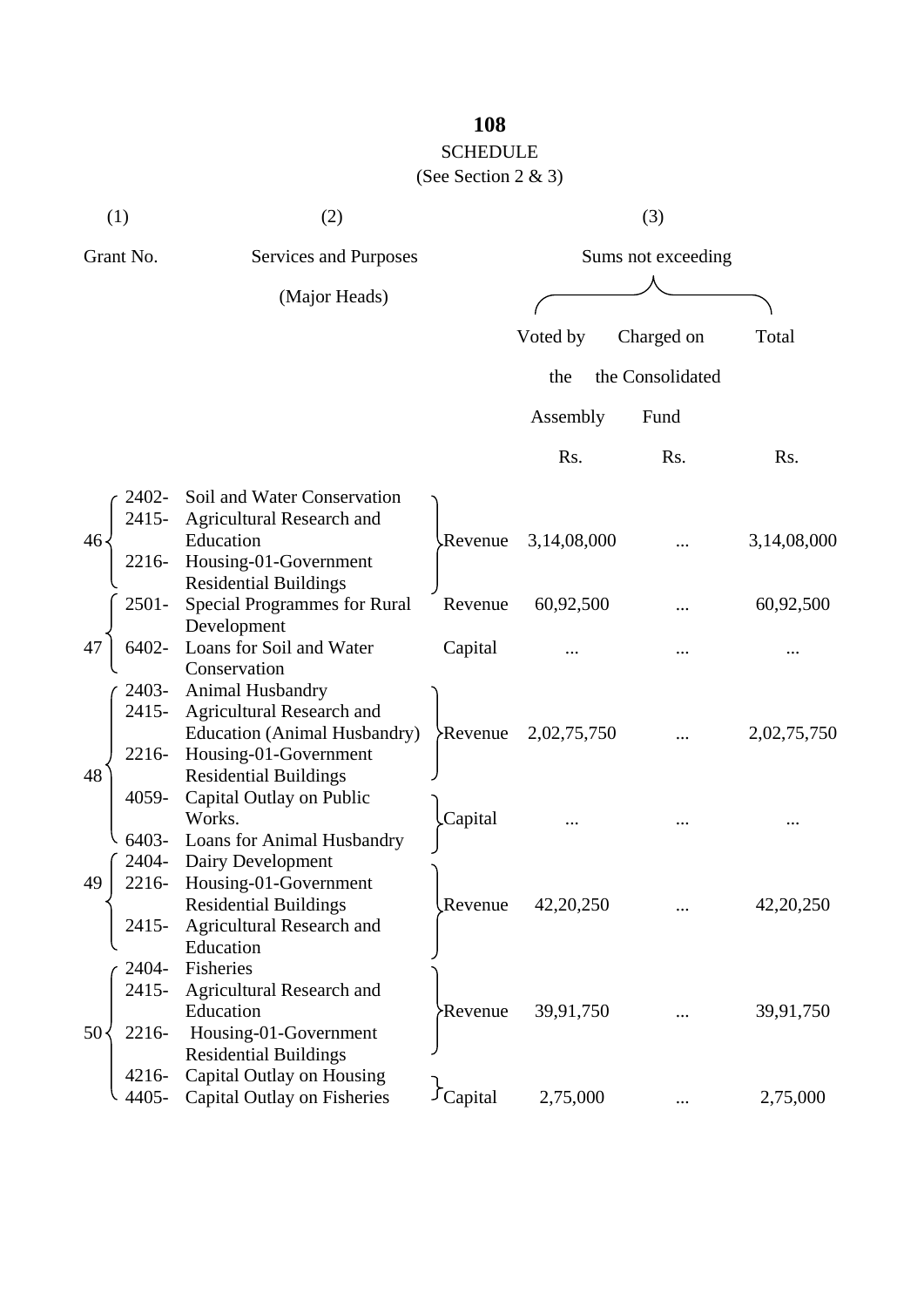## SCHEDULE

(See Section 2 & 3)

|           | (1)      | (2)                                       |          |                    | (3)              |             |
|-----------|----------|-------------------------------------------|----------|--------------------|------------------|-------------|
| Grant No. |          | Services and Purposes                     |          | Sums not exceeding |                  |             |
|           |          | (Major Heads)                             |          |                    |                  |             |
|           |          |                                           |          | Voted by           | Charged on       | Total       |
|           |          |                                           |          | the                | the Consolidated |             |
|           |          |                                           |          | Assembly           | Fund             |             |
|           |          |                                           |          | Rs.                | Rs.              | Rs.         |
|           | 2406-    | Forestry and Wild Life                    |          |                    |                  |             |
| 51        | 2415-    | Agricultural Research and                 | kevenue  | 5,85,52,750        |                  | 5,85,52,750 |
|           | 4406-    | Education<br>Capital Outlay on Forest     | Capital  | 2,50,000           |                  | 2,50,000    |
|           | $2515-$  | Other Rural Development<br>Programmes     |          |                    |                  |             |
|           | 2216-    | Housing-01-Government                     |          |                    |                  |             |
| 52        | 2236-    | <b>Residential Buildings</b><br>Nutrition | Revenue  | 2,36,09,250        |                  | 2,36,09,250 |
|           | 2505-    | <b>Rural Employment</b>                   |          |                    |                  |             |
|           | 4216-    | Capital Outlay on Housing                 |          |                    |                  |             |
|           | $4515 -$ | Capital Outlay on Rural                   | ∫Capital | 26,50,000          |                  | 26,50,000   |
|           | 2852-    | Development Programmes.<br>Industries     |          |                    |                  |             |
|           | 4885-    | Other Capital Outlay on                   | Revenue  | 29, 13, 750        |                  | 29, 13, 750 |
|           |          | <b>Industries and Minerals</b>            |          |                    |                  |             |
|           | 4858-    | Capital Outlay on                         |          |                    |                  |             |
| 53        |          | <b>Engineering Industries</b>             | Capital  | 99,50,000          |                  | 99,50,000   |
|           | 4860-    | Capital Outlay on Consumer                |          |                    |                  |             |
|           | 6885     | Industries<br>Loans for Other Industries  |          |                    |                  |             |
|           |          | and Minerals                              |          |                    |                  |             |
|           | 2851-    | Village and Small Industries              |          |                    |                  |             |
|           | 2216-    | Housing-01-Government                     | Revenue. | 72,81,750          |                  | 72,81,750   |
|           |          | <b>Residential Buildings</b>              |          |                    |                  |             |
| 54.       | $4851 -$ | Capital Outlay on Village                 |          |                    |                  |             |
|           |          | and Small Industries                      |          |                    |                  |             |
|           | 6851-    | Loans for Village and Small<br>Industries | Capital  | 6,42,500           |                  | 6,42,500    |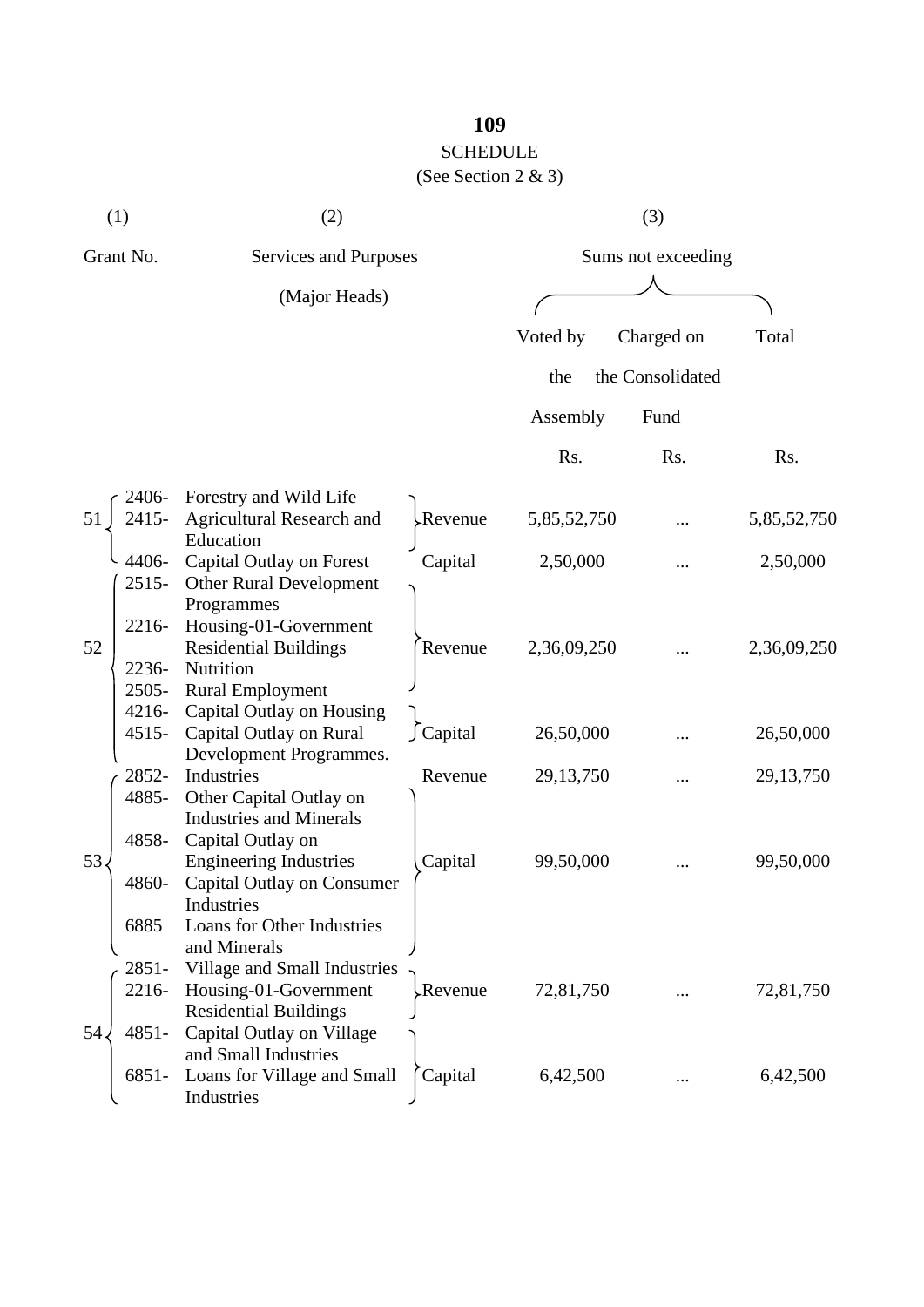# SCHEDULE

## (See Section 2 & 3)

| (1)                                | (2)                                                                                                 |         |             | (3)                |                |
|------------------------------------|-----------------------------------------------------------------------------------------------------|---------|-------------|--------------------|----------------|
| Grant No.<br>Services and Purposes |                                                                                                     |         |             | Sums not exceeding |                |
|                                    | (Major Heads)                                                                                       |         |             |                    |                |
|                                    |                                                                                                     |         | Voted by    |                    | Total          |
|                                    |                                                                                                     |         |             | Charged on         |                |
|                                    |                                                                                                     |         | the         | the Consolidated   |                |
|                                    |                                                                                                     |         | Assembly    | Fund               |                |
|                                    |                                                                                                     |         | Rs.         | Rs.                | Rs.            |
| 2851-<br>2216-                     | Village and Small Industries<br>Housing-01-Government<br><b>Residential Buildings</b>               | Revenue | 71,80,250   |                    | 71,80,250      |
| 55<br>4216-<br>4851-               | Capital Outlay on Housing<br>Capital Outlay on Village and<br><b>Small Industries</b>               | Capital | 43,05,000   |                    | 43,05,000      |
| 2853-                              | Non-Ferrous Mining and<br>Metallurgical Industries<br><b>Regulation and Development</b><br>of Mines | Revenue | 27,80,000   |                    | 27,80,000      |
| 4216-<br>56                        | Capital Outlay on Housing-01-<br><b>Government Residential</b><br><b>Buildings</b>                  |         |             |                    |                |
| 4853-                              | Capital Outlay on Non-Ferrous<br>Mining and Metallurgical<br>Industries Non-Ferrous Metals          | Capital | 4,25,000    |                    | 4,25,000       |
| 3054-                              | Roads and Bridges                                                                                   | Revenue | 4,78,00,000 |                    | 4,78,00,000    |
|                                    | Capital Outlay on Roads and<br><b>Bridges</b>                                                       | Capital | 7,00,37,500 |                    | 7,00,37,500    |
| 3452-<br>4059-                     | Tourism<br>Capital Outlay on Public<br>Works (Tourism)                                              | Revenue | 16,07,500   |                    | 16,07,500      |
| 58<br>5275-<br>5452-               | Capital Outlay on Other<br><b>Communication Services</b><br>Capital Outlay on Tourism               | Capital | 33,75,000   |                    | 33,75,000      |
| 7452-                              | Loans for Tourism                                                                                   |         |             |                    |                |
| 3606-<br>59                        | Aid materials and Equipments                                                                        | Revenue | 10,01,250   |                    | 10,01,250      |
| 6003-                              | Internal Debt of the State<br>Government (Charged)                                                  | Capital |             | 5, 26, 14, 750     | 5, 26, 14, 750 |
| 6004-                              | Loans for Advances from the<br>Central Government (Charged)                                         | Capital |             | 3,22,93,750        | 3,22,93,750    |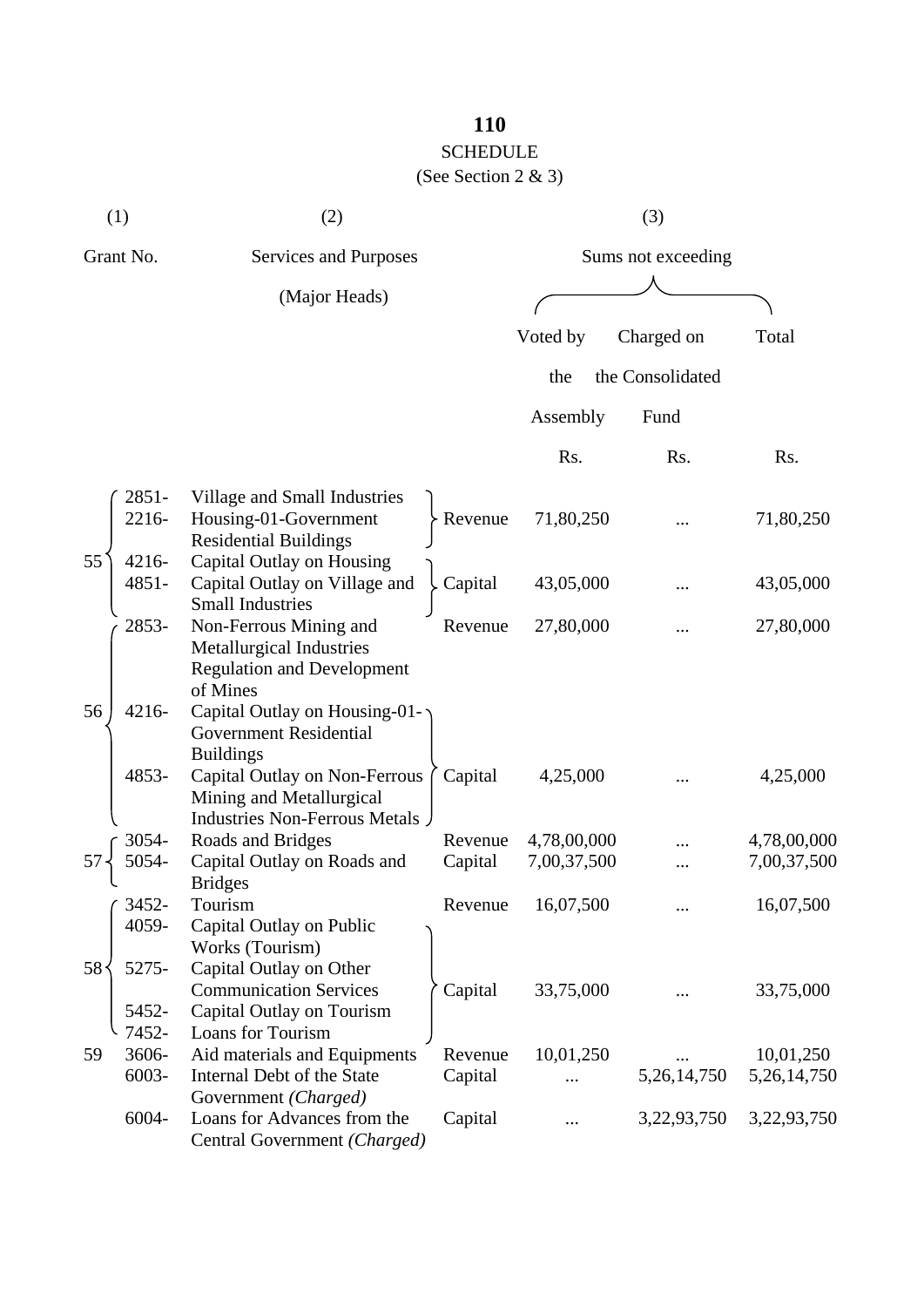# SCHEDULE

(See Section 2 & 3)

|    | (1)       | (2)                                                                   |         | (3)                |                  |                |
|----|-----------|-----------------------------------------------------------------------|---------|--------------------|------------------|----------------|
|    | Grant No. | Services and Purposes                                                 |         | Sums not exceeding |                  |                |
|    |           | (Major Heads)                                                         |         |                    |                  |                |
|    |           |                                                                       |         | Voted by           | Charged on       | Total          |
|    |           |                                                                       |         | the                | the Consolidated |                |
|    |           |                                                                       |         | Assembly           | Fund             |                |
|    |           |                                                                       |         | Rs.                | Rs.              | Rs.            |
| 60 | 5465-     | Investment in General<br><b>Financial and Trading</b><br>Institutions | Capital |                    |                  |                |
| 61 | 7610-     | Loans to Government<br>Servants, etc                                  | Capital | 87,50,000          |                  | 87,50,000      |
| 62 | 7615-     | Miscellaneous Loans                                                   | Capital | .                  |                  | .              |
| 63 | 7810-     | <b>Inter-State Settlement</b>                                         | Capital |                    |                  |                |
| 64 | 7999-     | Appropriation to                                                      |         |                    |                  | 55,692         |
|    |           | <b>Contingency Fund</b>                                               | Capital |                    |                  |                |
|    |           | Total                                                                 |         | 1,04,60,66,750     | 13,58,22,000     | 1,18,18,88,750 |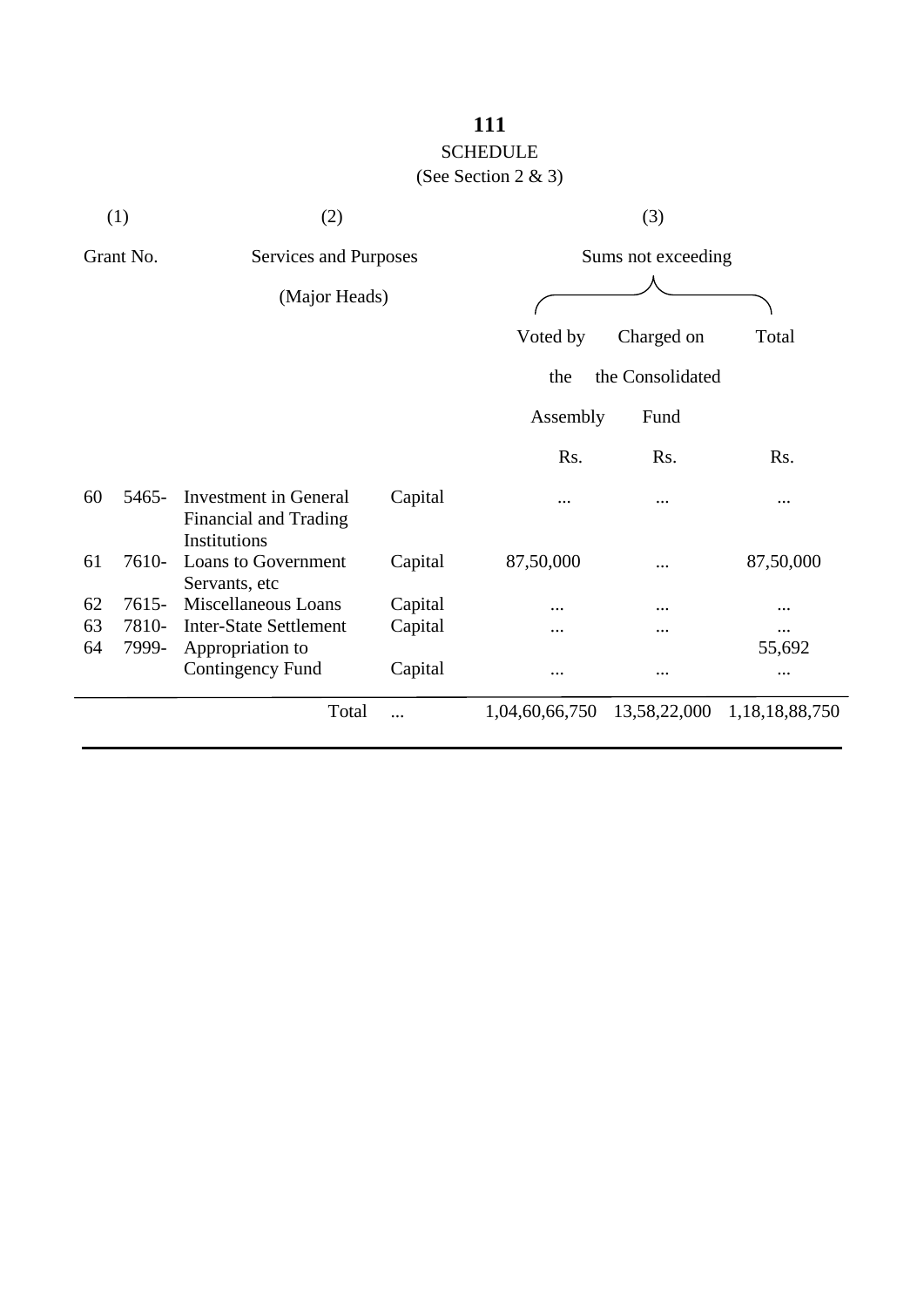#### **MEGHALAYA ORDINANCE NO. 4 OF 1990**

#### **(Promulgated by the Governor on**  $10^{th}$  **August, 1990)**

#### **THE MEGHALAYA PREVENTIVE DETENTION ORDINANCE, 1990**

(Published in the Extra-ordinary *Gazette of Meghalaya*,, dated 28<sup>th</sup> March, 1990)

#### **An**

#### **Ordinance**

#### **To provide for preventive detention in certain cases for the purposes of internal security of the State and maintenance of public order and for the matters connected therewith.**

Whereas the Legislature of the State of Meghalaya is not in session and the Governor is satisfied that circumstances exist which render it necessary for him to take immediate action.

Now, therefore, in exercise of the powers conferred by clause (1) of Article 213 of the Constitution, the Governor is pleased to promulgate the following Ordinance, namely:-

| Short title, extent<br>and Commencement              | $\mathbf{1}$ | (1) This Ordinance may be called the Meghalaya Preventive Detention<br>Ordinance, 1990<br>(2) It extends to the whole of the State of Meghalaya.                                                                                                                                                                                                                                                                                                                                                   |
|------------------------------------------------------|--------------|----------------------------------------------------------------------------------------------------------------------------------------------------------------------------------------------------------------------------------------------------------------------------------------------------------------------------------------------------------------------------------------------------------------------------------------------------------------------------------------------------|
|                                                      |              | (3) It shall come into force at once.                                                                                                                                                                                                                                                                                                                                                                                                                                                              |
| Definitions                                          | 2            | In this Ordinance, unless the context otherwise requires:-                                                                                                                                                                                                                                                                                                                                                                                                                                         |
|                                                      |              | (a) "detention order" means an order made under section 3;<br>(b) "Government" or "State Government" means the Government of<br>Meghalaya;                                                                                                                                                                                                                                                                                                                                                         |
|                                                      |              | (c) "section" means a section of this Ordinance; and<br>(d) "State" means the State of Meghalaya.                                                                                                                                                                                                                                                                                                                                                                                                  |
| Power to make<br>orders detaining<br>certain persons | 3            | (1) The State Government or any officer of the State Government not<br>below the rank of a Secretary specially empowered for the purposed<br>of this section by the State Government or a District Magistrate<br>may, if satisfied, with respect to any person that with a view to<br>preventing him from acting in any manner prejudicial to the security<br>of the State or the maintenance of public order it is necessary so to<br>do make an order directing that such person be detained.    |
|                                                      |              | (2) When any order is made under this section by an officer mentioned<br>in sub-section (1) of by a District Magistrate he shall forthwith<br>report the fact to the State Government together with grounds on<br>which the order has been made and such other particulars as in his<br>opinion have a bearing on the matter and no such order shall remain<br>in force for more than twelve days after the making thereof unless<br>in the meantime it has been approved by the State Government; |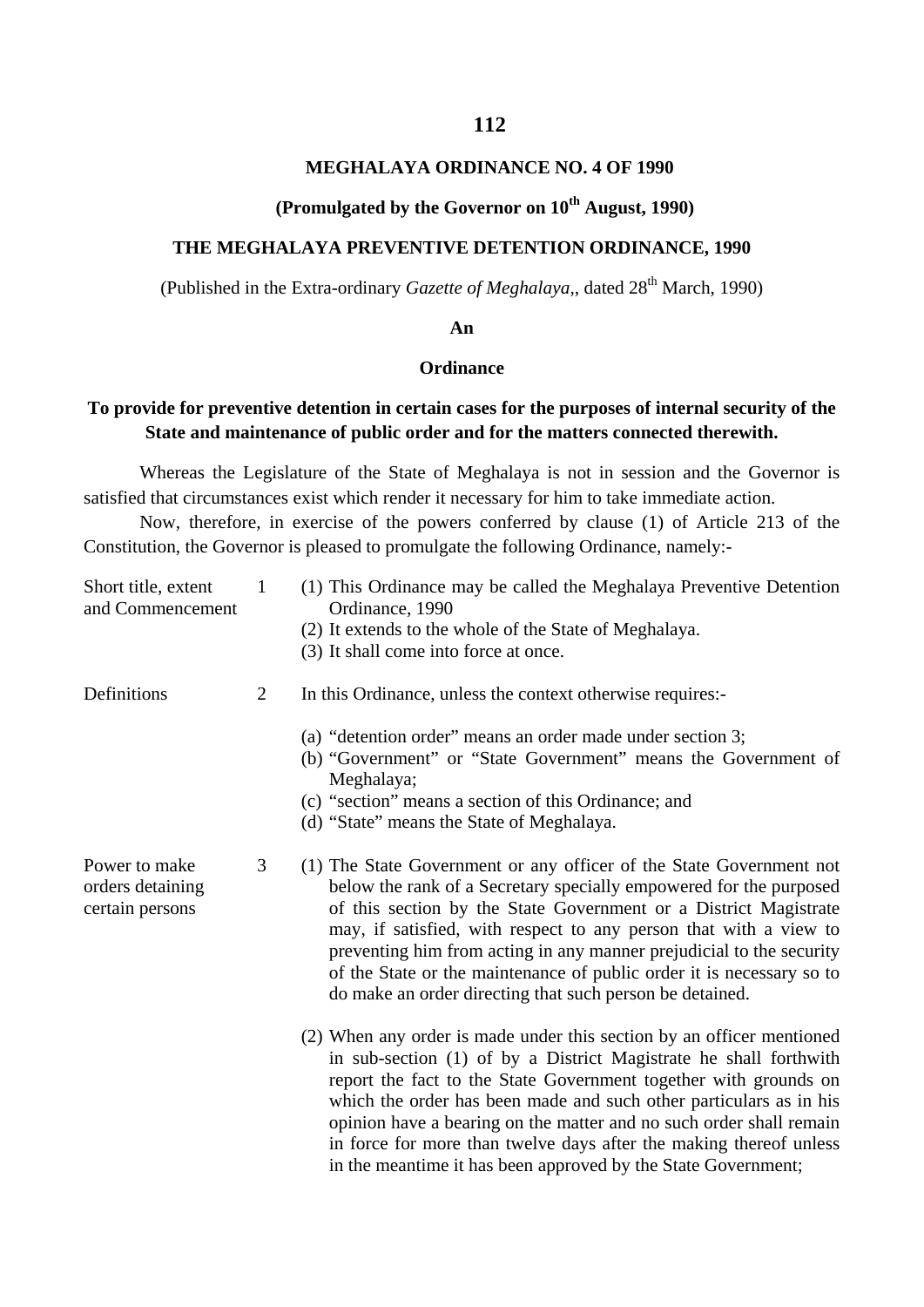Provided that where under section 8 the grounds of detention are communicated by the authority making the order after five days but not later than ten days from the date of detention, this sub-section shall apply subject to the modification that for the words "twelve days" the words "fifteen days" shall be substituted.

Execution of detention orders 4 A detention order may be executed at any place in India in the manner provided for the execution of warrants of arrest under the Code of Criminal Procedure, 1973

- 5 Every person in respect of whom a detention order has been made shall be liable-
	- (a) To be detained in such place and under such conditions, include conditions as to maintenance discipline and punishment for breath of discipline, as the State Government may by general or special order specify; and
	- (b) To be removed from one place of detention to another place of detention within the State or in another State by order of the State Government; Provided that no order shall be made under clause (b) for the removal of a person from the State to another State except with the consent of the Government of that other State.
	- No detention order shall be in add or inoperative merely by person-
	- (a) That the person to be detained there under is outside the limits of the territorial jurisdiction of the Government or officer making the order; or
	- (b) That the place of detention of such person is outside the said limits.
	- (1) If the Government or an officer mentioned in sub-section (1) of section 3, as the case may be, has reason to believe that a person in respect of whom a detention order has been made has absconded or is concealing himself so that the order cannot be executed, the Government or the officer may-
		- (a) Make a report in writing of the fact to Deputy Commissioner or the Chief Judicial Magistrate of the first class having jurisdiction in the place where the said person ordinarily resides and thereupon the provisions of sections 82, 83, 84 and 85 of the Code of Criminal Procedure, 1973 shall apply in respect of the said person and his property as if the detention order made against him were a warrant issued by the Magistrate;

Detention orders not to be invalid or inoperative on certain grounds 6

Power to regulate place and conditions

of detention

Power in relation to absconding persons

7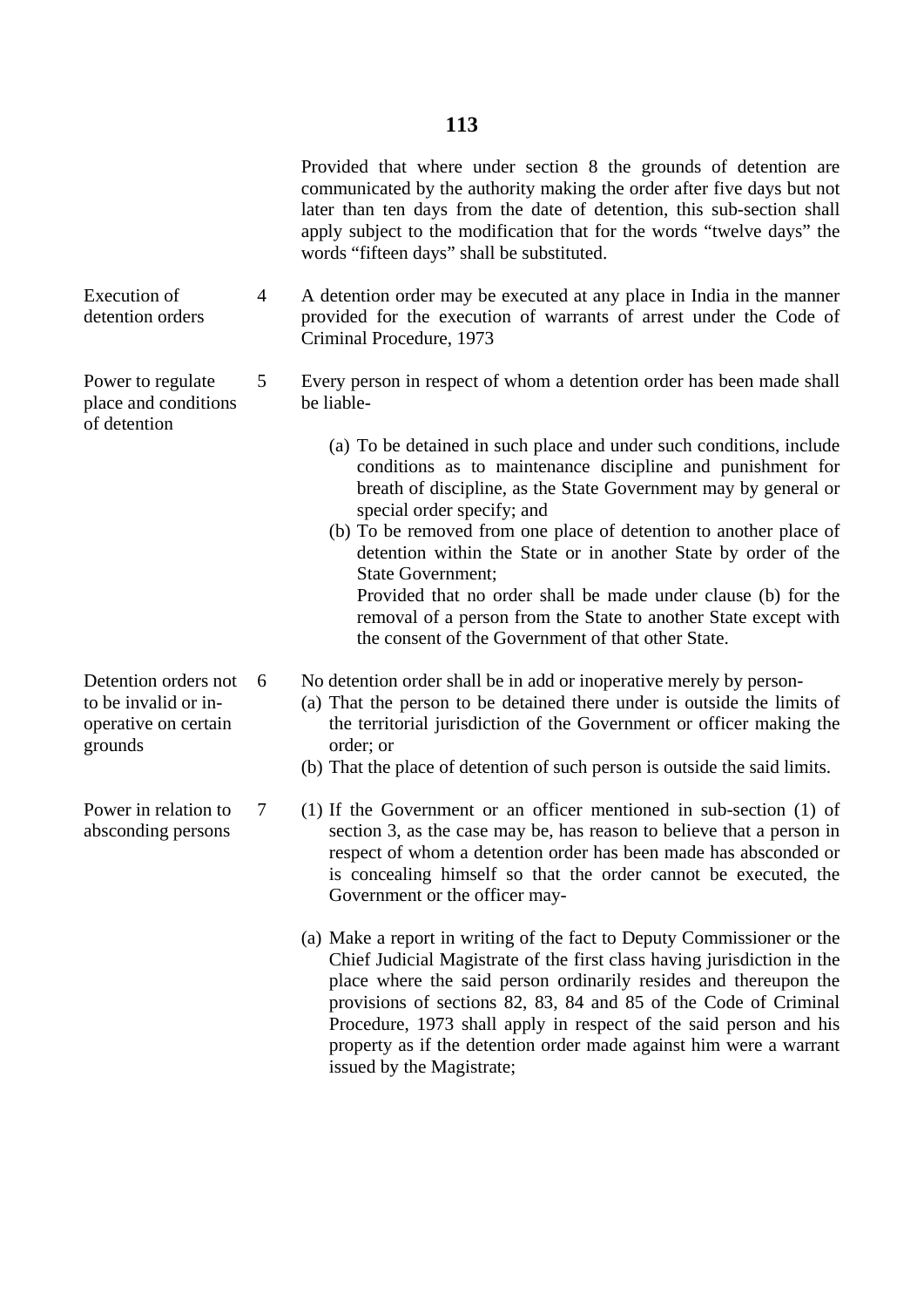- (b) By order notified in the official Gazette direct the said person to appear before such officer at such place and within such period as may be specified in the order and if the said person fails to comply with such direction he shall, unless he proves that it was not possible for him to comply therewith and that he had within the period specified in the order, informed the officer mentioned in the order of the reason which rendered compliance therewith impossible and of his where about be punishable with imprisonment for a term which may extend to one year or with fine or with both.
- (2) Notwithstanding anything contained in the Code of Criminal Procedure, 1973 every offence under clause (b) of sub-section (1) shall be cognisable.
- 8 (1) When a person is detained in pursuance of a detention order the authority making the order shall, as soon as may be but ordinarily not latter than five days and in exceptional circumstances and for reasons to be recorded in writing, not later than ten days from the date of detention communicate to him the grounds on which the order has been made and shall afford him the earliest opportunity of making a representation against the order to the Government.
	- (2) Nothing in sub-section (1) shall require the authority to disclose facts which it considers to be against public interest to disclose.
- 9 Where a person has been detained in pursuance of a detention order which has been made on two or more grounds, such detention order shall be deemed to have been made separately on each of such grounds and accordingly-
	- (a) Such order shall not be deemed to be invalid or inoperative merely because one or some of the grounds is or are
		- i) Vague,
		- ii) Non-existent,
		- iii) Non-relevant,
		- iv) Not connected or not proximately connected with such person, or
		- v) Invalid for any other reason whatsoever, and it is not therefore possible to hold that the Government or Officer making such order would have been satisfied as provided in Section 3 with reference to the remaining ground or grounds and made the order of detention.
	- (b) The Government or officer making the order of detention shall be deemed to have made the order of detention under the said section after being satisfied as provided in that section with reference to the remaining ground or grounds
	- 10 (1) The State Government shall, whenever necessary constitute one or more Advisory Boards for the purposes of this Ordinance.

Grounds of order of detention to be disclosed to person affected by the order

detention severable.

Grounds of

Constitution of Advisory Boards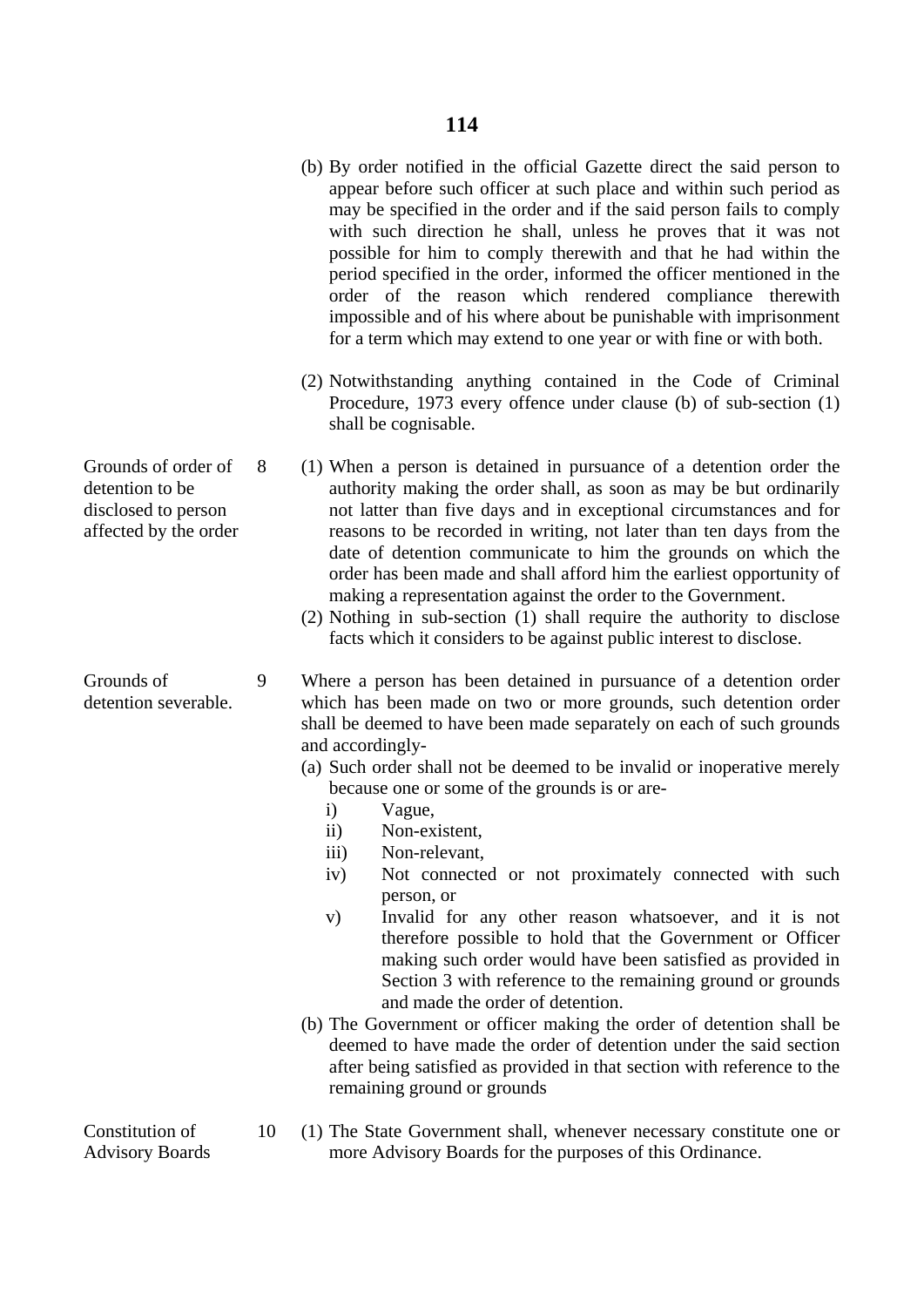- (2) Every such Board shall consist of three persons who are or have been or are qualified to be appointed as Judge of a High Court and such persons shall be appointed by the State Government.
- (3) The State Government shall appoint one of the members of the Advisory Board who is or has been a Judge of a High Court to be its Chairman and the appointment as such Chairman of a person who is a Judge of a High Court shall be with the previous approval of the Chief Justice of that High Court.
- Reference to 11 Save as otherwise expressly provided in this Ordinance in every case where a detention order has been made, the State Government shall within three weeks from the date of detention of a person, place before the Advisory Board constituted by it under section 10, the grounds on which the order has been made and the representation, if any made the person affected by the order and, in case where the order has been made by an officer referred to in sub-section (1) of section 3, also the re[port made by such officer under sub-section (2) of that section.
	- 12 (1) The Advisory Board shall, after considering the materials placed before it and, after calling for such further information as it may deem necessary from the Government or from any person called for the purpose through the Government or from the person concerned, and if, in any particular case it considers it essential so to do of if the person concerned desires to be heard after hearing him in person submit its report to the Government within seven weeks from the date of detention of the person concerned.
		- (2) The report of the Advisory Board shall specify in a separate part thereof the opinion of the Advisory Board as to whether or not there is sufficient cause for the detention of the person concerned.
		- (3) When there is a difference opinion among the members forming the Advisory Board the opinion of the majority of such members shall be deemed to be the opinion of the Board.
		- (4) Nothing in this section shall entitle any person against whom a detention order has been made to appear by any legal practitioner in any matter connected with the reference to the Advisory Board and the proceedings of the Advisory Board and its report, excepting that part of the report in which the opinion of the Advisory Board is specified shall be confidential.
	- 13 (1) In any case where the Advisory Board has reported that there is in its opinion sufficient cause for the detention of the person the Government may confirm the detention order and continue the detention of the person concerned for such period as it thinks fit.

Advisory Boards

Procedure of Advisory Boards

Action upon the report of Advisory Board.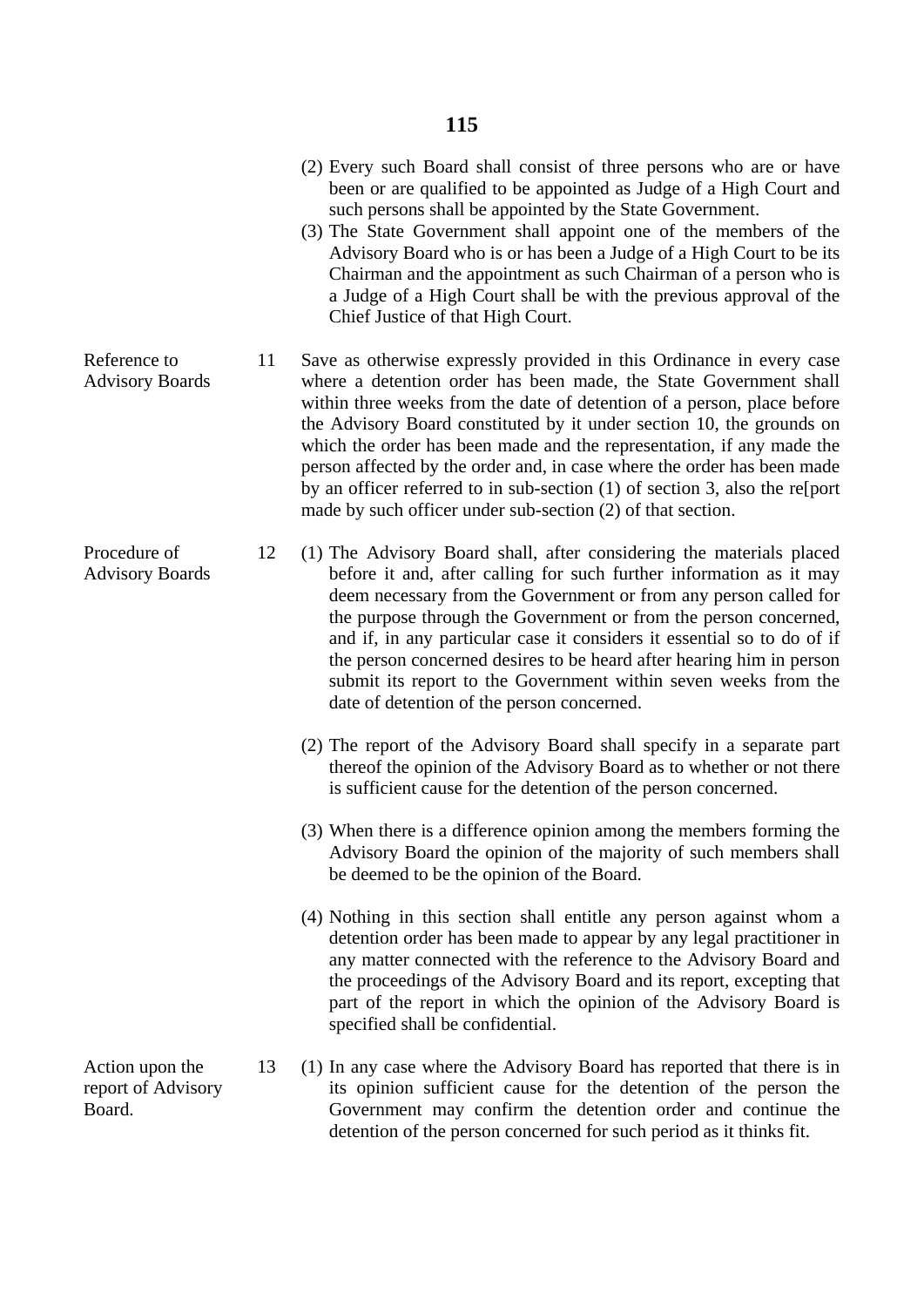(2) In any case where the Advisory Board has reported that there is in its opinion no sufficient cause for the detention of the person the Government shall revoke the detention order and cause the person to be released forthwith.

Maximum period of detention. 14 The maximum period for which any person may be detained in pursuance of any detention order which has been confirmed under subsection (1) of section 13 shall be ten weeks from the date of detention.

> Provided that nothing contained in this section shall affect the power of the Government to revoke or modify the detention order at any earlier time.

- Revocation of 15 (1) Without prejudice to the provisions of section 35 of the Meghalaya Interpretation and General Clauses Act, 1972 a detention order made by an officer of the Government mentioned in sub-section (1) of section 3 or by the District Magistrate may, at any time, be revoked or modified by the State Government and in case of a detention order made by the State Government by the Central Government.
	- (2) The revocation or expiry of a detention order shall not bar the making of fresh detention order against the same person in any case where fresh facts have arisen after the date of revocation or expiry on which the State Government or an officer or District Magistrate, as the case may be, is satisfied that such an order should be made.
	- 16 (1) The Government may, at any time, direct that any person detained in pursuance of a detention order may be released for any specified period either without conditions or upon such conditions specified in the direction as that person accepts and may, at any time, cancel his release.
		- (2) In directing the release of any person under sub-section (1) the Government may require him to enter into a bond with or without sureties for the due observance of the conditions specified in the direction.
		- (3) Any person released under sub-section (1) shall surrender himself at the time and place and to the authority specified in the order directing his release or cancelling his release, as the case may be.
		- (4) If any person fails without sufficient cause to surrender himself in the manner specified in sub-section (3), he shall be punishable with imprisonment for a term which may extend to two years or with fine or with both.

detention orders.

Temporary release of persons detained.